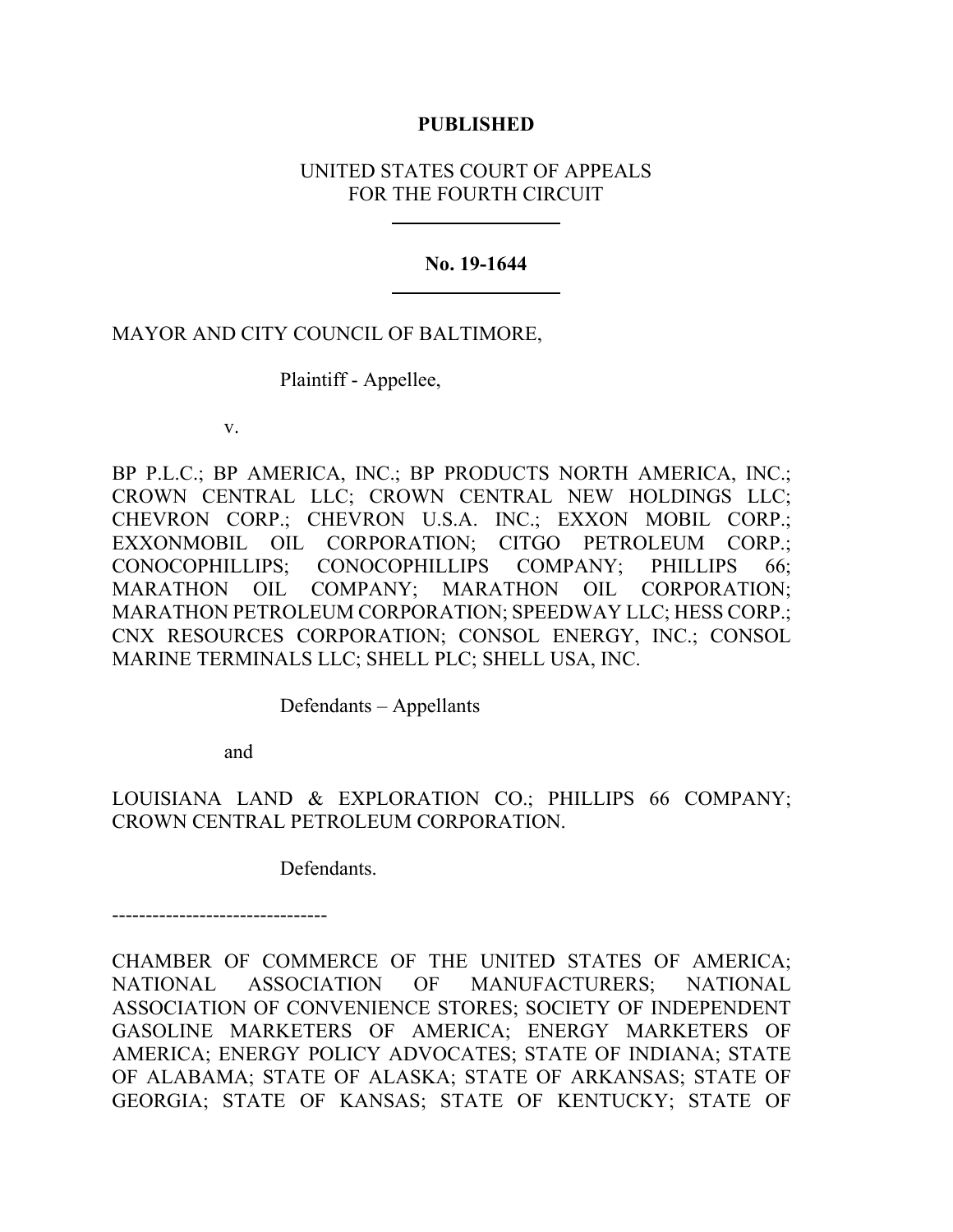MISSISSIPPI; STATE OF MONTANA; STATE OF NEBRASKA; STATE OF SOUTH CAROLINA; STATE OF TEXAS; STATE OF UTAH; STATE OF WYOMING,

Amici Supporting Appellant.

NATIONAL LEAGUE OF CITIES; U. S. CONFERENCE OF MAYORS; INTERNATIONAL MUNICIPAL LAWYERS ASSOCIATION; PUBLIC CITIZEN, INC.; SHELDON WHITEHOUSE; EDWARD J. MARKEY; STATE OF MARYLAND; STATE OF CALIFORNIA; STATE OF CONNECTICUT; STATE OF NEW JERSEY; STATE OF NEW YORK; STATE OF OREGON; STATE OF RHODE ISLAND; STATE OF VERMONT; STATE OF WASHINGTON; MARIO J. MOLINA; MICHAEL OPPENHEIMER; BOB KOPP; FRIEDERIKE OTTO; SUSANNE C. MOSER; DONALD J. WUEBBLES; GARY GRIGGS; PETER C. FRUMHOFF; KRISTINA DAHL; NATURAL RESOURCES DEFENSE COUNCIL; ROBERT BRULLE; CENTER FOR CLIMATE INTEGRITY; CHESAPEAKE CLIMATE ACTION NETWORK; JUSTIN FARRELL; BEN FRANTA; STEPHAN LEWANDOWSKY; NAOMI ORESKES; GEOFFREY SUPRAN; UNION OF CONCERNED SCIENTISTS; SCHOLARS OF FOREIGN RELATIONS AND FEDERAL COURTS; STATE OF DELAWARE; STATE OF HAWAI"I; STATE OF MAINE; STATE OF MINNESOTA; STATE OF NEW MEXICO; COMMONWEALTH OF MINNESOTA; DISTRICT OF COLUMBIA,

Amici Supporting Appellee.

On Remand from the Supreme Court of the United States. (S. Ct. No. 19-1189)

Argued: January 25, 2022 Decided: April 7, 2022

Before GREGORY, Chief Judge, THACKER, Circuit Judge, and FLOYD, Senior Circuit Judge.

Affirmed by published opinion. Senior Judge Floyd wrote the opinion in which Chief Judge Gregory and Judge Thacker joined.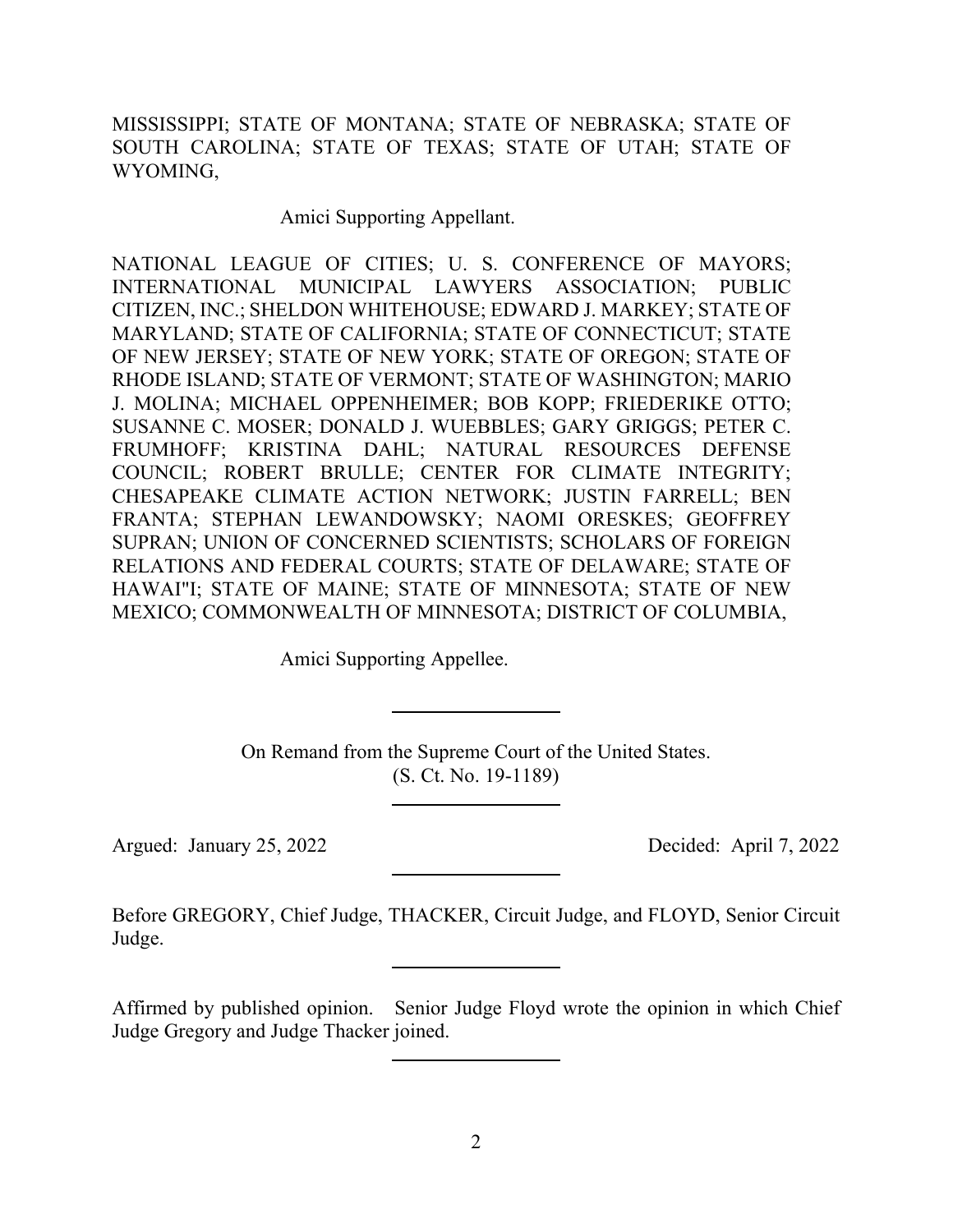**ARGUED:** Kannon K. Shanmugam, PAUL, WEISS, RIFKIND, WHARTON, GARRISON, LLP, Washington, D.C., for Appellants. Victor Marc Sher, SHER EDLING LLP, San Francisco, California, for Appellees. **ON BRIEF:** Theodore J. Boutrous, Jr., Los Angeles, California, Anne Champion, New York, New York, Joshua S. Lipshutz, Thomas G. Hungar, GIBSON, DUNN & CRUTCHER LLP, Washington, D.C.; Ty Kelly, Jonathan Biran, BAKER DONELSON, BEARMAN, CALDWELL & BERKOWITZ, P.C., Baltimore, Maryland, for Appellants Chevron Corporation and Chevron U.S.A., Inc. John B. Isbister, Jaime W. Luse, TYDINGS & ROSENBERG LLP, Baltimore, Maryland; Philip H. Curtis, Nancy G. Milburn, New York, New York, Matthew T. Heartney, John D. Lombardo, ARNOLD & PORTER KAYE SCHOLER LLP, Los Angeles, California, for Appellants BP Products North America Inc., BP P.L.C., and BP America Inc. Craig A. Thompson, VENABLE LLP, Baltimore, Maryland; Theodore V. Wells, Jr., Daniel J. Toal, Jaren Janghorbani, PAUL, WEISS, RIFKIN, WHARTON, GARRISON LLP, New York, New York, for Exxon Mobil Corporation and ExxonMobil Oil Corporation. David C. Frederick, James M. Webster, III, Brendan J. Crimmins, Grace W. Knofczynski, Daniel S. Severson, KELLOGG, HANSEN, TODD, FIGEL & FREDERICK, P.L.L.C., Washington, D.C.; Daniel B. Levin, Los Angeles, California, Jerome C. Roth, Elizabeth A. Kim, MUNGER, TOLLES & OLSON LLP, San Francisco, California, for Appellants Shell USA, Inc. and Shell plc. Warren N. Weaver, Peter Sheehan, WHITEFORD TAYLOR AND PRESTON LLP, Baltimore, Maryland; Nathan P. Eimer, Pamela R. Hanebutt, Ryan Walsh, Raphael Janove, EIMER STAHL LLP, Chicago, Illinois, for Appellant Citgo Petroleum Corporation. Michael A. Brown, NELSON MULLINS RILEY & SCARBOROUGH LLP, Baltimore, Maryland; David B. Hamilton, Hillary V. Colonna, Sarah E. Meyer, WOMBLE BOND DICKINSON LLP, Baltimore, Maryland; Sean C. Grimsley, Jameson R. Jones, Daniel R. Brody, BARTLIT BECK LLP, Denver, Colorado, for Appellants ConocoPhillips and ConocoPhillips Company. Steven M. Bauer, Margaret A. Tough, LATHAM & WATKINS LLP, San Francisco, California, for Appellants ConocoPhillips, ConocoPhillips Company, and Phillips 66. Jonathan Chunwei Su, LATHAM & WATKINS LLP, Washington, D.C., for Appellant Phillips 66. Shannon S. Broome, San Francisco, California, Shawn Patrick Regan, New York, New York, Ann Marie Mortimer, HUNTON ANDREWS KURTH LLP, Los Angeles, California, for Appellants Marathon Petroleum Corp. and Speedway, LLC. Scott Janoe, Houston, Texas, Martha Thomsen, Megan Berge, Emily Wilson, BAKER BOTTS L.L.P., Washington, D.C., for Appellant Hess Corp. Michelle N. Lipkowitz, Thomas K. Prevas, SAUL EWING ARNSTEIN & LEHR LLP, Baltimore, Maryland, for Appellants Crown Central LLC and Crown Central New Holdings LLC. Kathleen Taylor Sooy, Tracy Ann Roman, Washington, D.C., Honor R. Costello, CROWELL & MORING LLP, New York, New York, for Appellants CNX Resources Corporation, Consol Energy Inc., and Consol Marine Terminals LLC. Noel J. Francisco, David M. Morrell, J. Benjamin Aguiñaga, Washington, D.C., David C. Kiernan, JONES DAY, San Francisco, California, for Appellant CNX Resources Corporation. Mark S. Saudek, GALLAGHER EVELIUS & JONES LLP, Baltimore, Maryland; James Stengel, New York, New York, Robert Reznick, ORRICK, HERRINGTON & SUTCLIFFE, LLP, Washington, D.C., for Appellants Marathon Oil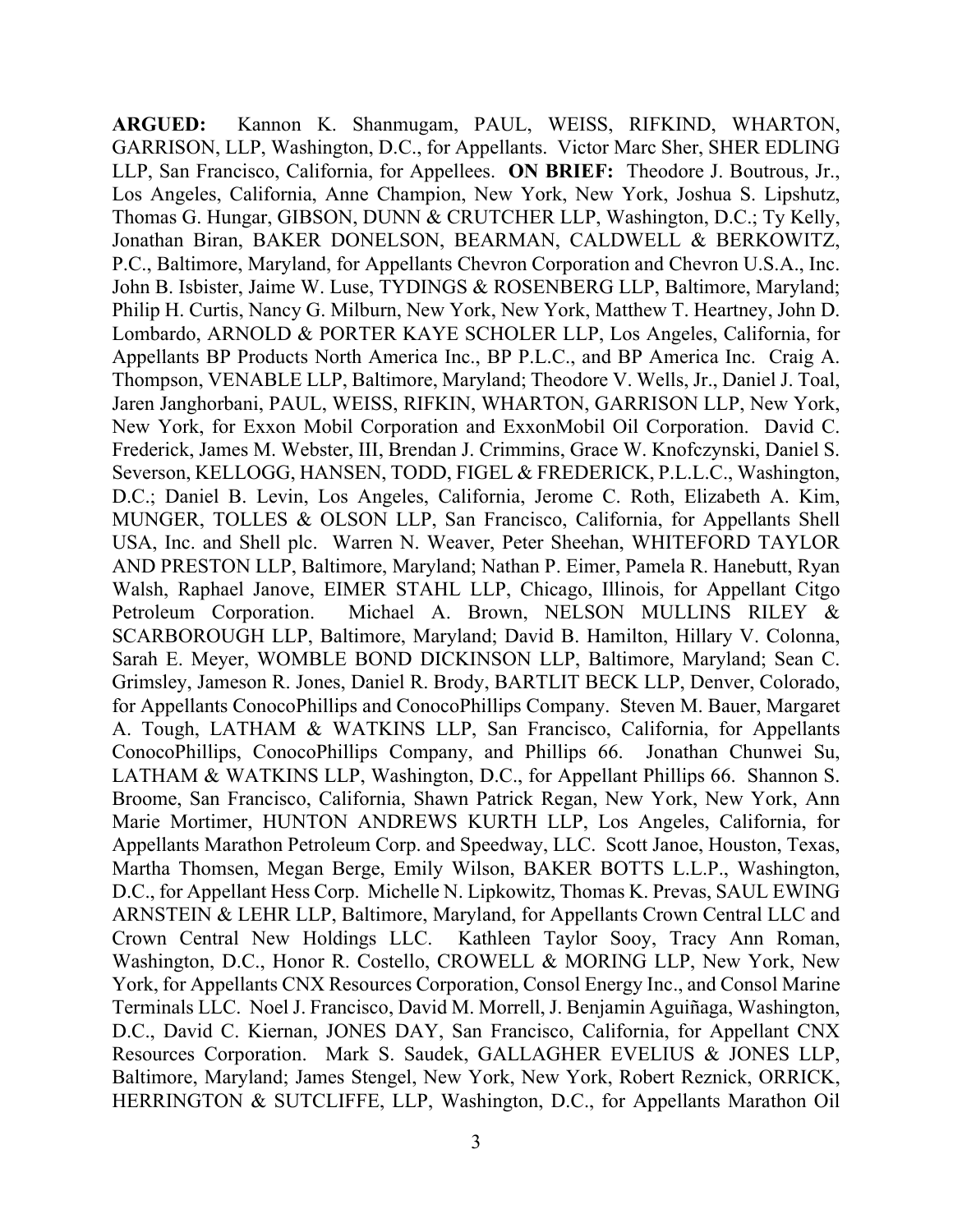Corporation and Marathon Oil Company. Andre M. Davis, Suzanne Sangree, Sara Gross, BALTIMORE CITY LAW DEPARTMENT, Baltimore, Maryland; Matthew K. Edling, SHER EDLING LLP, San Francisco, California, for Appellee. Steven P. Lehotsky, Michael B. Schon, Andrew R. Varcoe, Stephanie A. Maloney, U.S. CHAMBER LITIGATION CENTER, Washington, D.C.; Peter D. Keisler, C. Frederick Beckner III, Ryan C. Morris, Tobias S. Loss-Eaton, SIDLEY AUSTIN LLP, Washington, D.C.; William M. Jay, Andrew Kim, GOODWIN PROCTER LLP, Washington, D.C., for Amicus The Chamber of Commerce of the United States of America. Michael Burger, Susan Kraham, MORNINGSIDE HEIGHTS LEGAL SERVICES, INC., New York, New York, for Amici The National League of Cities, the U.S. Conference of Mayors, and the International Municipal Lawyers Association. Scott L. Nelson, Allison M. Zieve, PUBLIC CITIZEN LITIGATION GROUP, Washington, D.C., for Amicus Public Citizen, Inc. Gerson H. Smoger, SMOGER & ASSOCIATES, P.C., Dallas, Texas; Robert S. Peck, CENTER FOR CONSTITUTIONAL LITIGATION, P.C., Washington, D.C., for Amici Senators Sheldon Whitehouse and Edward J. Markey. Brian E. Frosh, Attorney General, Joshua M. Segal, Special Assistant Attorney General, Steven J. Goldstein, Special Assistant Attorney General, OFFICE OF THE ATTORNEY GENERAL OF MARYLAND, Baltimore, Maryland, for Amicus State of Maryland. Rob Bonta, Attorney General, OFFICE OF THE ATTORNEY GENERAL OF CALIFORNIA, Sacramento, California, for Amicus State of California. Kathleen Jennings, Attorney General, OFFICE OF THE ATTORNEY GENERAL OF DELAWARE, Wilmington, Delaware, for Amicus State of Delaware. William Tong, Attorney General, OFFICE OF THE ATTORNEY GENERAL OF CONNECTICUT, Hartford, Connecticut, for Amicus State of Connecticut. Karl A. Racine, Attorney General, OFFICE OF THE ATTORNEY GENERAL OF THE DISTRICT OF COLUMBIA, Washington, D.C., for Amicus District of Columbia. Clare E. Connors, Attorney General, OFFICE OF THE ATTORNEY GENERAL OF HAWAII, Honolulu, Hawaii, for Amicus State of Hawaii. Maura Healey, Attorney General, OFFICE OF THE ATTORNEY GENERAL OF MASSACHUSETTS, Boston, Massachusetts, for Amicus Commonwealth of Massachusetts. Andrew J. Bruck, Acting Attorney General, OFFICE OF THE ATTORNEY GENERAL OF NEW JERSEY, Trenton, New Jersey, for Amicus State of New Jersey. Ellen F. Rosenblum, Attorney General, OFFICE OF THE ATTORNEY GENERAL OF OREGON, Salem, Oregon, for Amicus State of Oregon. Thomas J. Donovan, Jr., Attorney General, OFFICE OF THE ATTORNEY GENERAL OF VERMONT, Montpelier, Vermont, for Amicus State of Vermont. Letitia James, Attorney General, OFFICE OF THE ATTORNEY GENERAL OF NEW YORK, Albany, New York, for Amicus State of New York. Aaron M. Frey, Attorney General, OFFICE OF THE ATTORNEY GENERAL OF MAINE, Augusta, Maine, for Amicus State of Maine. Keith Ellison, Attorney General, OFFICE OF THE ATTORNEY GENERAL OF MINNESOTA, Saint Paul, Minnesota, for Amicus State of Minnesota. Hector Balderas, Attorney General, OFFICE OF THE ATTORNEY GENERAL OF NEW MEXICO, Santa Fe, New Mexico, for Amicus State of New Mexico. Peter F. Neronha, Attorney General, OFFICE OF THE ATTORNEY GENERAL OF RHODE ISLAND, Providence, Rhode Island, for Amicus State of Rhode Island. Robert W. Ferguson, Attorney General, OFFICE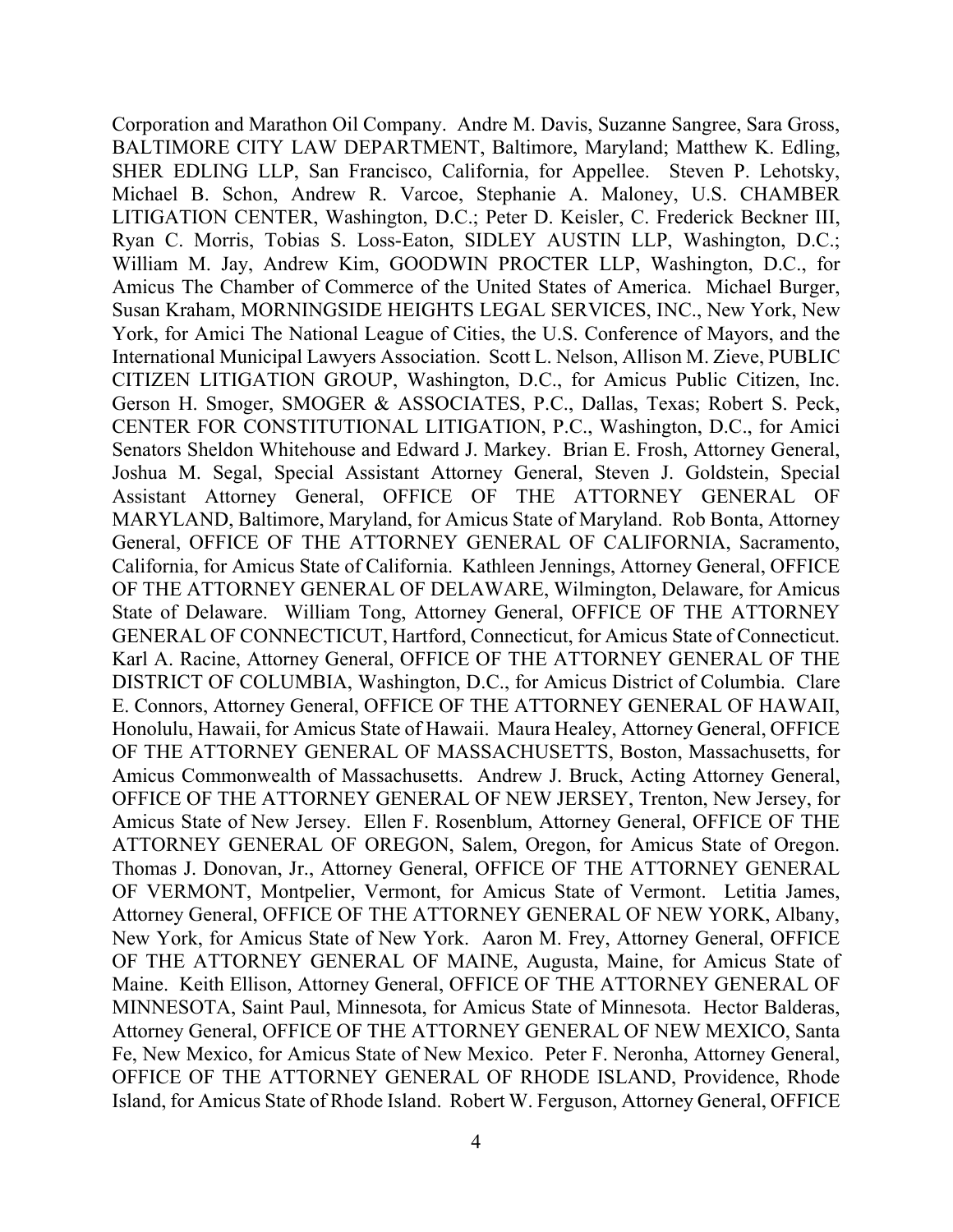OF THE ATTORNEY GENERAL OF WASHINGTON, Olympia, Washington, for Amicus State of Washington. William A. Rossbach, ROSSBACH LAW, PC, Missoula, Montana, for Amici Mario J. Molina, Michael Oppenheimer, Bob Kopp, Friederike Otto, Susanne C. Moser, Donald J. Wuebbles, Gary Griggs, Peter C. Frumhoff, and Kristina Dahl. Peter Huffman, NATURAL RESOURCES DEFENSE COUNCIL, Washington, D.C., for Amicus Natural Resources Defense Council. Mark A. Griffin, Amy Williams-Derry, Daniel P. Mensher, Alison S. Gaffney, KELLER ROHRBACK L.L.P., Seattle, Washington, for Amici Robert Brulle, Center for Climate Integrity, The Chesapeake Climate Action Network, Justin Farrell, Benjamin Franta, Stephan Lewandowsky, Naomi Oreskes, Geoffrey Supran, and the Union of Concerned Scientists. Theodore E. Roitka, Attorney General, Thomas M. Fisher, Solicitor General, Kian J. Hudson, Deputy Solicitor General, Julia C. Payne, Deputy Attorney General, OFFICE OF THE ATTORNEY GENERAL OF INDIANA, Indianapolis, Indiana, for Amicus State of Indiana. Steve Marshall, Attorney General, OFFICE OF THE ATTORNEY GENERAL OF ALABAMA, Montgomery, Alabama, for Amicus State of Alabama. Treg R. Taylor, Attorney General, OFFICE OF THE ATTORNEY GENERAL OF ALASKA, Anchorage, Alaska, for Amicus State of Alaska. Leslie Rutledge, Attorney General, OFFICE OF THE ATTORNEY GENERAL OF ARKANSAS, Little Rock, Arkansas, for Amicus State of Arkansas. Christopher Carr, Attorney General, OFFICE OF THE ATTORNEY GENERAL OF GEORGIA, Atlanta, Georgia, for Amicus State of Georgia. Derek Schmidt, Attorney General, OFFICE OF THE ATTORNEY GENERAL OF KANSAS, Topeka, Kansas, for Amicus State of Kansas. Daniel Cameron, Attorney General, OFFICE OF THE ATTORNEY GENERAL OF KENTUCKY, Frankfort, Kentucky, for Amicus Commonwealth of Kentucky. Lynn Fitch, Attorney General, OFFICE OF THE ATTORNEY GENERAL OF MISSISSIPPI, Jackson, Mississippi, for Amicus State of Mississippi. Austin Knudsen, Attorney General, OFFICE OF THE ATTORNEY GENERAL OF MONTANA, Helena, Montana, for Amicus State of Montana. Doug Peterson, Attorney General, OFFICE OF THE ATTORNEY GENERAL OF NEBRASKA, Lincoln, Nebraska, for Amicus State of Nebraska. Alan Wilson, Attorney General, OFFICE OF THE ATTORNEY GENERAL OF SOUTH CAROLINA, Columbia, South Carolina, for Amicus State of South Carolina. Ken Paxton, Attorney General, OFFICE OF THE ATTORNEY GENERAL OF TEXAS, Austin, Texas, for Amicus State of Texas. Sean D. Reyes, Attorney General, OFFICE OF THE ATTORNEY GENERAL OF UTAH, Salt Lake City, Utah, for Amicus State of Utah. Bridget Hill, Attorney General, OFFICE OF THE ATTORNEY GENERAL OF WYOMING, Cheyenne, Wyoming, for Amicus State of Wyoming. Linda E. Kelly, Patrick Hedren, Erica Klenicki, MANUFACTURERS' CENTER FOR LEGAL ACTION, Washington, D.C., for Amicus National Association of Manufacturers. Philip S. Goldberg, Christopher E. Appel, SHOOK HARDY & BACON L.L.P., Washington, D.C., for Amici National Association of Manufacturers, National Association of Convenience Stores, Society of Independent Gasoline Marketers of America, and Energy Marketers of America. Matthew D. Hardin, HARDIN LAW OFFICE, Washington, D.C., for Amicus Energy Policy Advocates. Anna C. Haac, Hassan A. Zavareei, TYCKO & ZAVAREEI LLP, Washington, D.C., for Amici Scholars of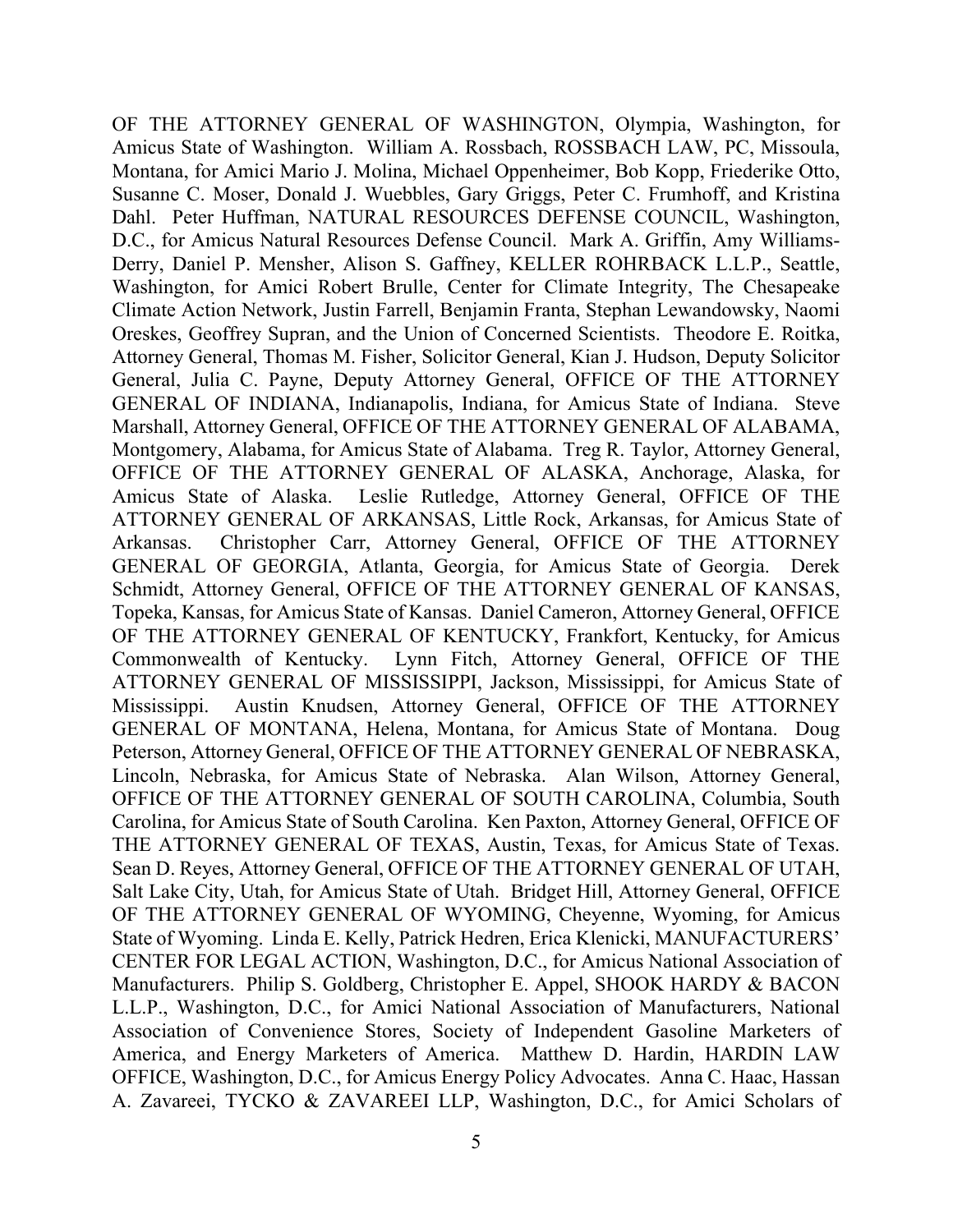Foreign Relations and Federal Courts.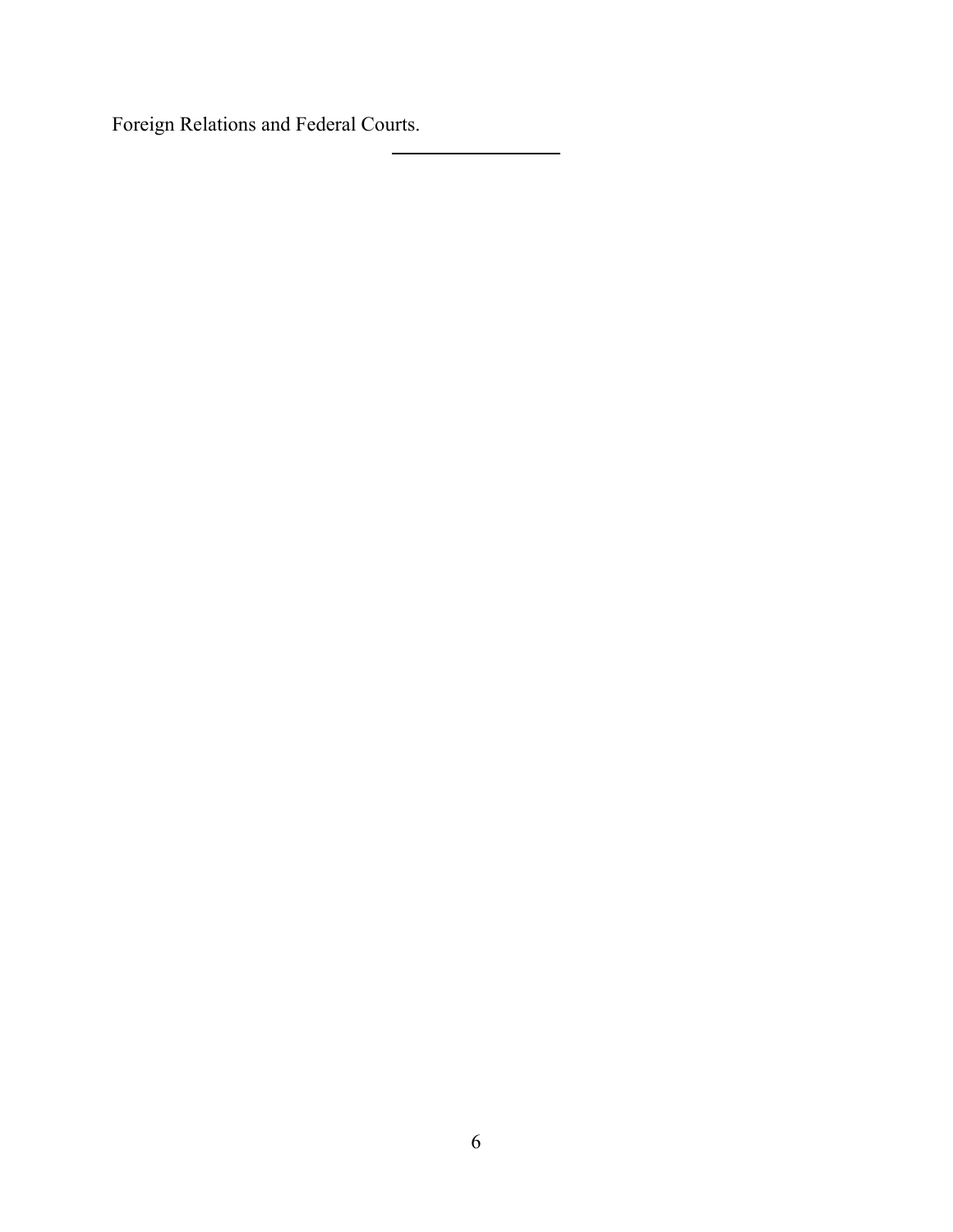FLOYD, Senior Circuit Judge:

This appeal returns to us on remand from the Supreme Court, and we are now tasked with examining the entirety of the district court's remand order to determine if the climate-change lawsuit in question was properly removed to federal court. *BP P.L.C. v. Mayor & City Council of Balt.*, 141 S. Ct. 1532, 1538, 1543 (2021).To accomplish that charge, we must evaluate eight distinct grounds for removal that twenty-six multinational oil and gas companies (Defendants)<sup>[1](#page-6-0)</sup> maintain provide federal jurisdiction over the Mayor and City Council of Baltimore's (Baltimore) climate-change action. Because we conclude that none of Defendants' bases for removal permit the exercise of federal jurisdiction, we affirm the district court's remand order.

## I.

## A.

In July 2018, Baltimore filed suit in the Circuit Court for Baltimore City against Defendants. According to Baltimore, Defendants substantially contributed to greenhousegas pollution, global warming, and climate change by extracting, producing, promoting,

<span id="page-6-0"></span><sup>&</sup>lt;sup>1</sup> Defendants consist of BP entities (BP P.L.C.; BP America, Inc.; and BP Products North America Inc.); Crown Central entities (Crown Central Petroleum Corporation; Crown Central LLC; and Crown Central New Holdings LLC); Chevron entities (Chevron Corp. and Chevron U.S.A. Inc.); Exxon Mobil entities (Exxon Mobil Corp. and ExxonMobil Oil Corporation); Shell entities (Shell PLC and Shell USA, Inc.); Citgo Petroleum Corp.; ConocoPhillips entities (ConocoPhillips; ConocoPhillips Company; Louisiana Land & Exploration Co.; Phillips 66; and Phillips 66 Company); Marathon entities (Marathon Oil Company; Marathon Oil Corporation; Marathon Petroleum Corporation; and Speedway LLC); Hess Corp.; and CONSOL entities (CNX Resources Corporation; CONSOL Energy Inc.; and CONSOL Marine Terminals LLC).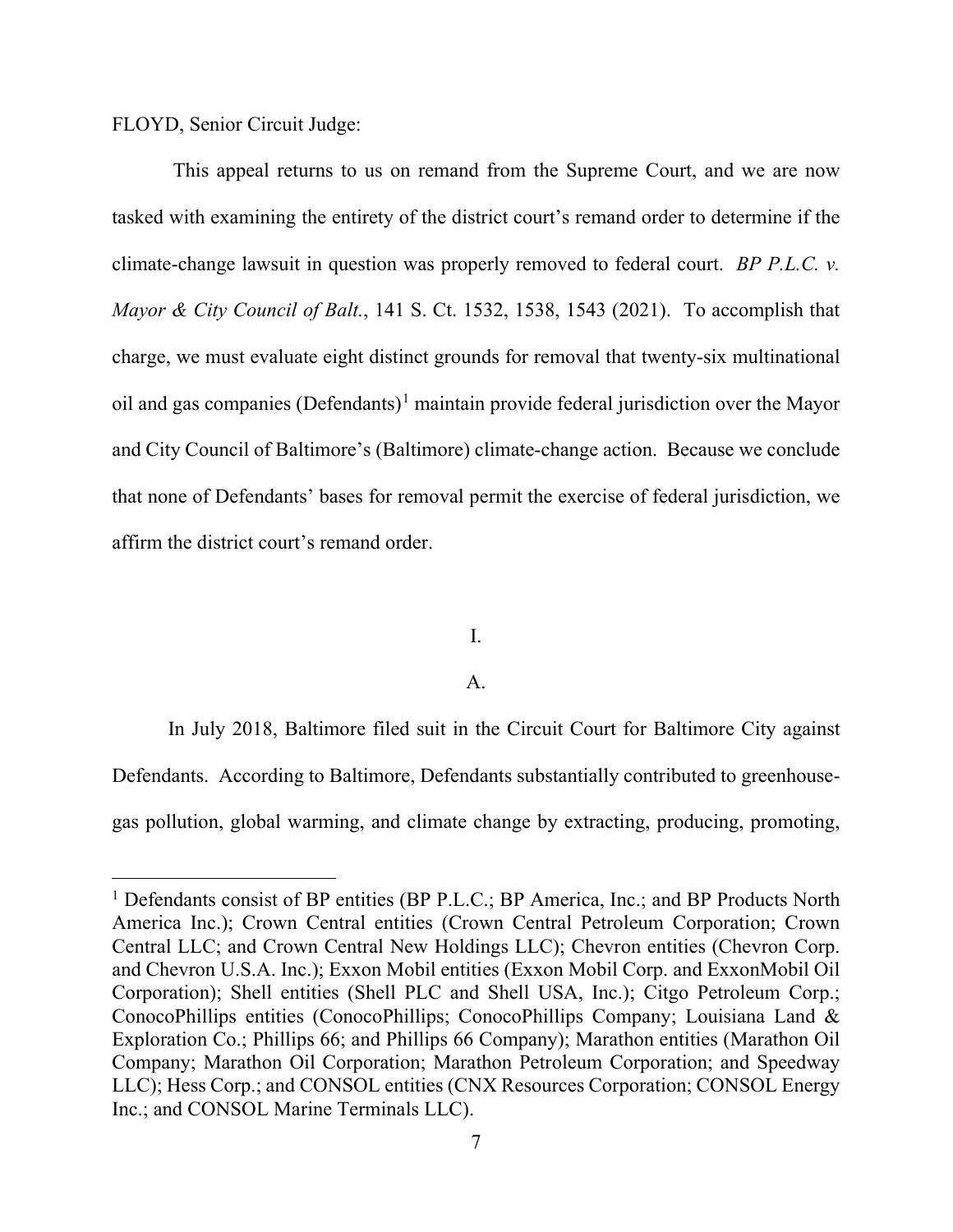refining, marketing, distributing, and selling fossil-fuel products (i.e., coal, oil, and natural gas). Baltimore asserts that Defendants deceived consumers and the public about the dangers associated with their fossil-fuel products when they knew, for nearly fifty years, of a direct link between their products and climate-change threats. With that knowledge, as Baltimore alleges, Defendants (1) employed a "coordinated, multi-front effort to conceal and deny their own knowledge of those threats"; (2) discredited "publicly available scientific evidence"; and (3) created persistent doubt within the public sphere about the "reality and consequences of the impacts of their fossil[-]fuel pollution." J.A. 43. But that is not all. Baltimore's Complaint emphasizes that Defendants' other actions also contributed to climate change and Baltimore's own harms: "Defendants individually and collectively *manufactured, promoted, marketed, and sold* a substantial percentage of all fossil[-]fuel products ultimately used and combusted." J.A. 139 (emphasis added).

Resulting from Defendants' collective conduct, Baltimore avers it has suffered "climate[-]change-related injuries," including "sea level rise and associated impacts, increased frequency and severity of extreme precipitation events, increased frequency and severity of drought, increased frequency and severity of heat waves and extreme temperatures, and *consequent social and economic injuries associated with those physical and environmental changes* . . . ." J.A. 92, 140–41 (emphasis added). Within Baltimore's boundaries, these environmental events have purportedly caused, among other things, infrastructure damage during floods, automobile accidents and power outages when winter storms hit, and public-health illnesses amid heat waves.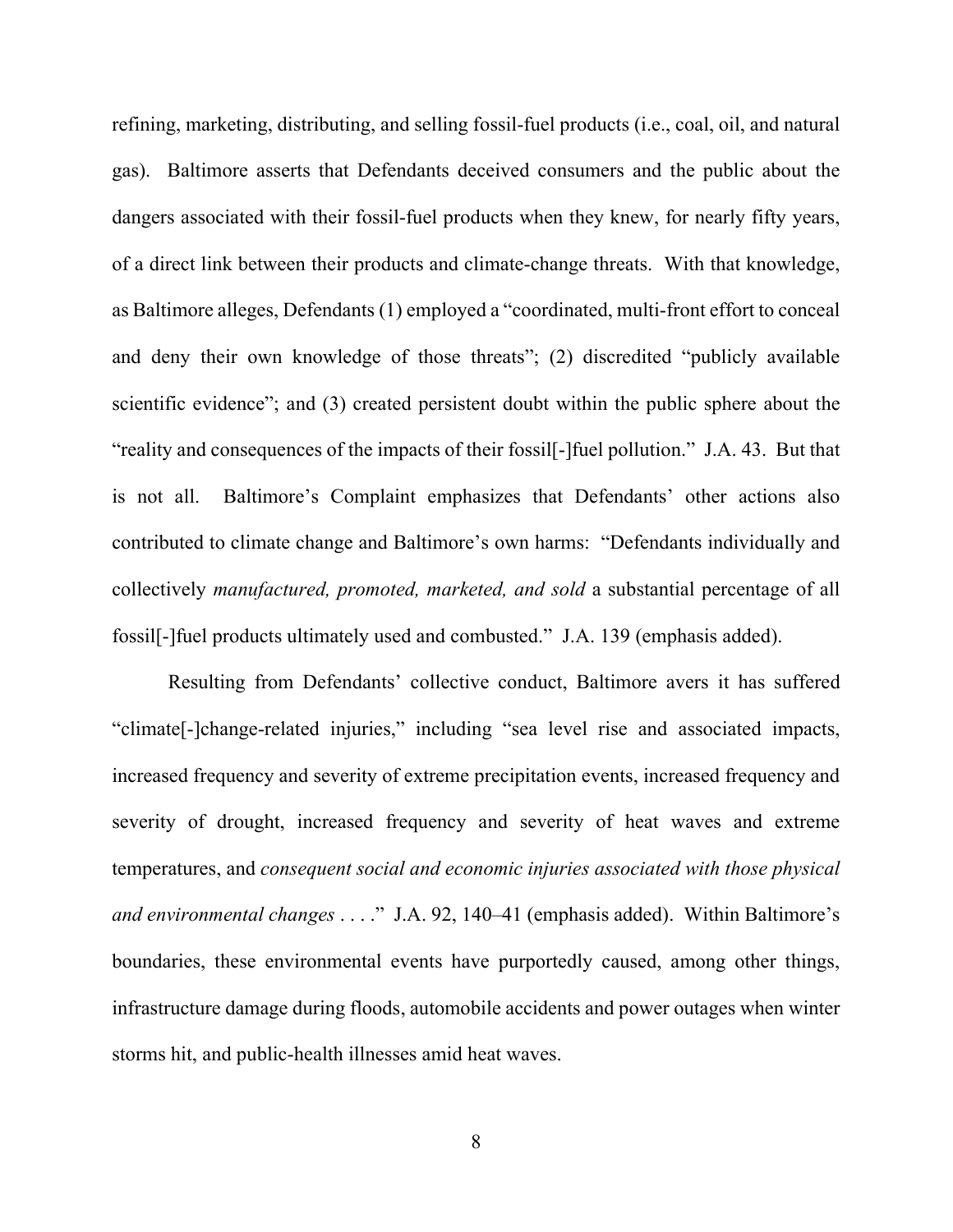Essentially, Baltimore's Complaint seeks to shift the burden of its climate-change costs onto Defendants: "[Baltimore] seeks to ensure that the parties who have profited from externalizing the responsibility for sea level rise, extreme precipitation events, heatwaves, other results of the changing hydrologic regime caused by increasing temperatures, and associated consequences of those physical and environmental changes, bear the costs of those impacts on . . . [Baltimore] . . . ." J.A. 47. Baltimore, however, "does not seek to impose liability on Defendants for their direct emissions of greenhouse gases and does not seek to restrain Defendants from engaging in their business operations." J.A. 47.

Baltimore brings eight causes of action against Defendants, all under Maryland law: (1) public nuisance; (2) private nuisance; (3) strict liability for failure to warn; (4) strict liability for design defect; (5) negligent design defect; (6) negligent failure to warn; (7) trespass; and (8) violations of the Maryland Consumer Protection Act (MCPA), Md. Code Ann., Com. Law §§ 13-101 to -501. Each of Baltimore's claims are factually premised on Defendants' "superior knowledge" of the negative, climate-change impacts attributable to their fossil-fuel products. J.A. 150. And that "superior knowledge" stems from Defendants' control over the "extraction, refining, development, marketing, and sale of [their] fossil[-]fuel products." J.A. 150 (public nuisance); *see also* J.A. 156 (alleging, for private nuisance, Defendants possessed "extensive knowledge" of their fossil-fuel products' hazards); J.A. 157, 166 (maintaining, for strict liability for failure to warn and negligent failure to warn, Defendants breached a duty of care by failing to adequately warn about the "climate effects that inevitably flow from the intended use of their fossil[-]fuel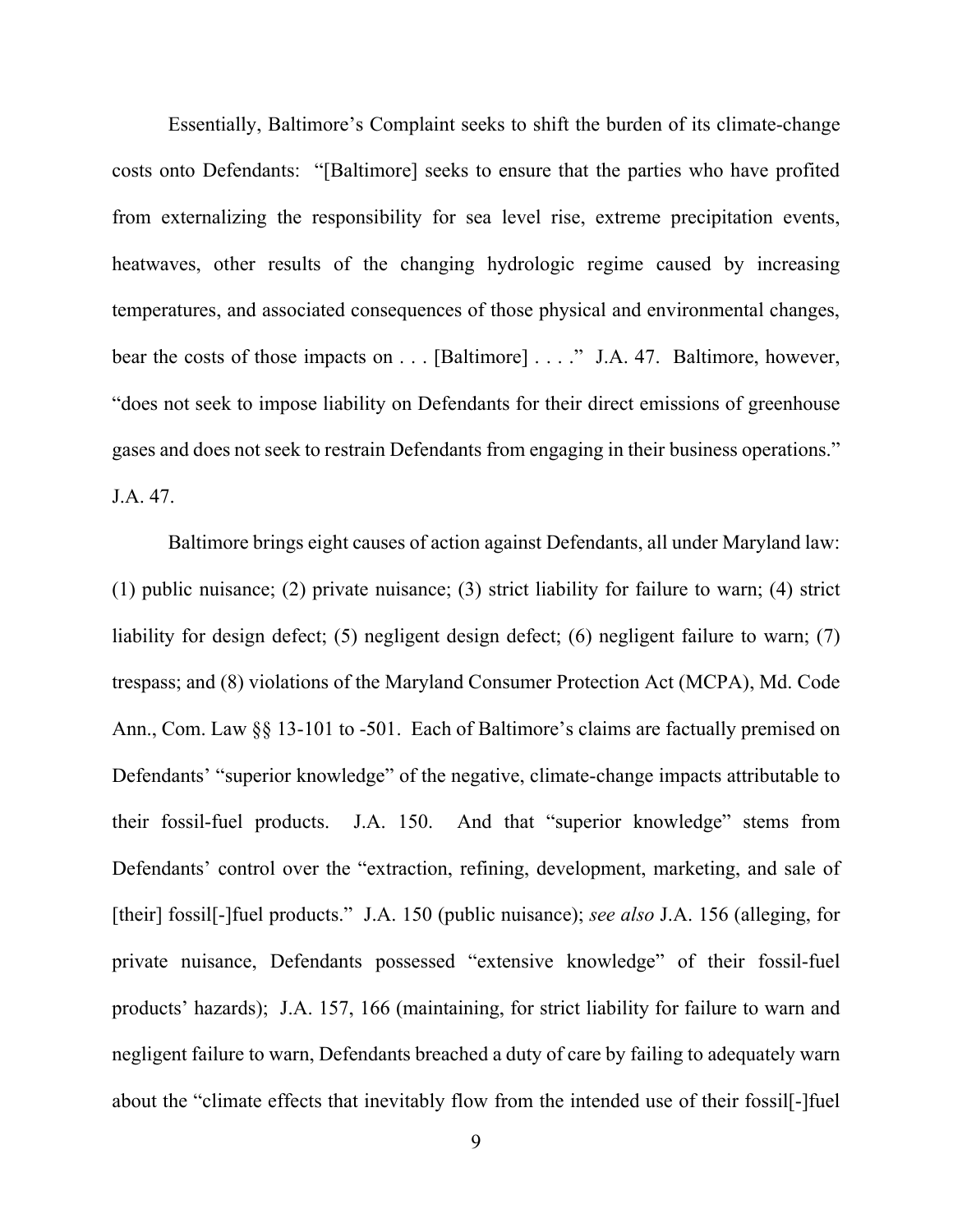products" when they had "information passed to them from their internal research divisions"); J.A. 160 (asserting, for strict liability for design defect, "Defendants had control over . . . the manufacturing and distribution processes"); J.A. 163 (contending, for negligent design defect, Defendants allowed their fossil-fuel products to enter the stream of commerce "despite knowing them to be defective"); J.A. 168 (asserting, for trespass, flood waters entered Baltimore's real property because of Defendants' fossil-fuel products and their knowledge of those products); J.A. 171 (alleging Defendants violated the MCPA by making (1) false and misleading statements, and (2) false representations and misleading omissions about their fossil-fuel products).

To remedy its harms, Baltimore seeks compensatory and punitive damages, disgorgement of profits, civil penalties under the MCPA, and equitable relief, including the abatement of the alleged nuisances and an injunction against future nuisances.

### B.

After Baltimore's suit was filed in state court in July 2018, Defendants Chevron Corp. and Chevron U.S.A. timely removed Baltimore's Complaint to the United States District Court for the District of Maryland. Chevron asserted eight different grounds for removal under statutory grants of federal jurisdiction and various legal theories, including: (1) federal common law; (2) substantial issues of federal law, as well as foreign affairs, under *Grable & Sons Metal Products, Inc. v. Darue Engineering & Manufacturing*, 545 U.S. 308 (2005); (3) complete preemption under the Clean Air Act (CAA), 42 U.S.C. §§ 7401–7671q; (4) federal enclaves; (5) the Outer Continental Shelf Lands Act (OCSLA),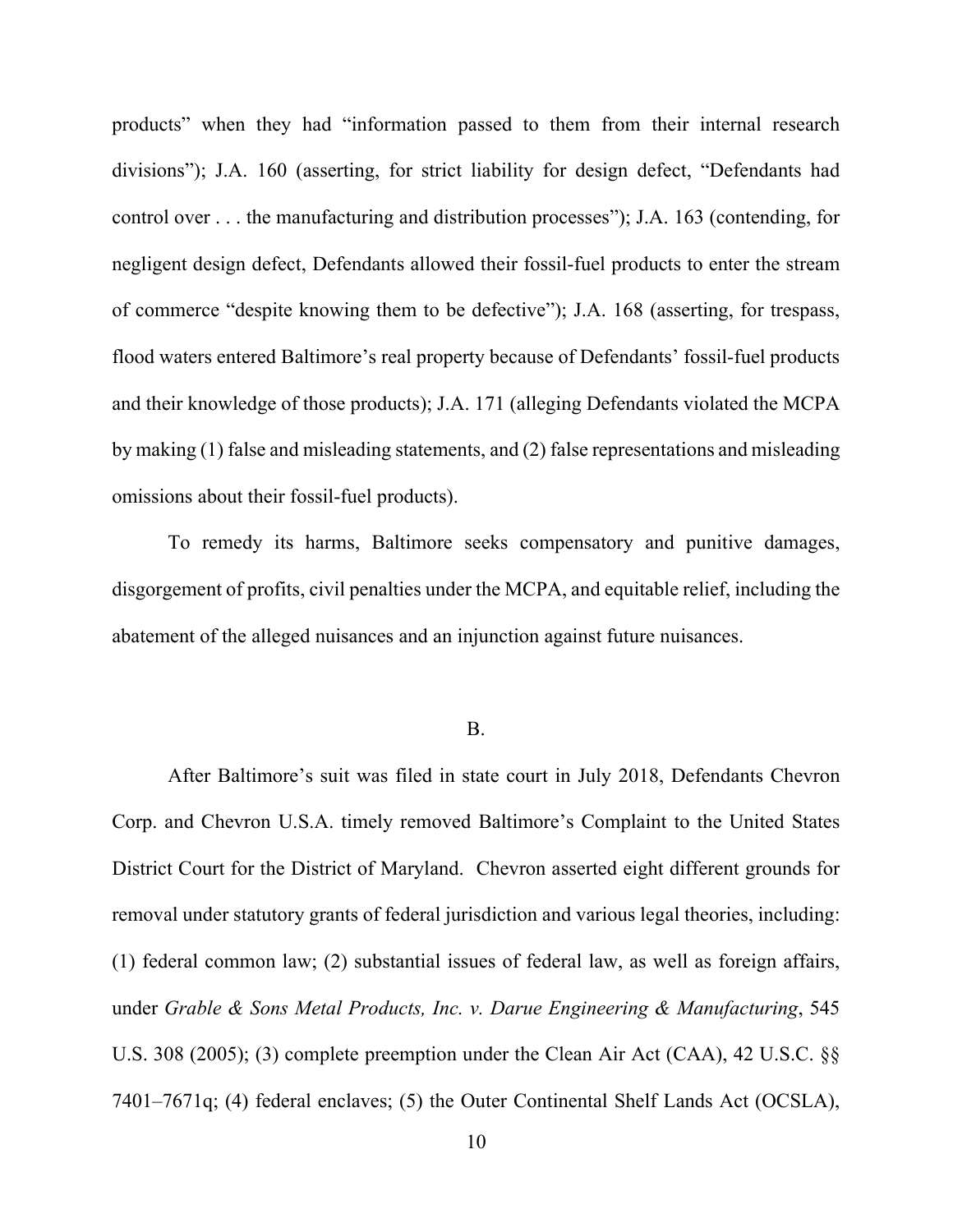43 U.S.C. § 1349(b)(1); (6) the bankruptcy removal statute, 28 U.S.C. § 1452(a); (7) the admiralty jurisdiction statute, 28 U.S.C. § 1333(1); and (8) the federal officer removal statute, 28 U.S.C. § 1442(a)(1).

Responding to Chevron's removal, Baltimore filed a motion to remand its Complaint back to state court. After considering the parties' filings, on June 10, 2019, the district court granted Baltimore's Motion to Remand in a forty-five-page order and opinion, rejecting each of Defendants' eight grounds for removal. *Mayor & City Council of Balt. v. BP P.L.C.*, 388 F. Supp. 3d 538 (D. Md. 2019). Defendants appealed the district court's remand order to this Court. *Mayor & City Council of Balt. v. BP P.L.C.*, 952 F.3d 452 (4th Cir. 2020). We reasoned that, under 28 U.S.C. § 1447(d), we could only analyze the propriety of removal under the federal officer removal statute and lacked appellate jurisdiction over the remaining seven grounds for removal. *Id.* at 461. We ultimately held that federal officer removal was improper and affirmed the district court's remand order on that sole ground. *Id.* at 461–70.

Defendants appealed to the Supreme Court. The Supreme Court held that, under § 1447(d), this Court is not divested of appellate jurisdiction over Defendants' other theories of removal and may consider all the bases for removal included within the district court's remand order. *BP P.L.C.*, 141 S. Ct. at 1538, 1543. When vacating our opinion and remanding for further proceedings, the Court declined Defendants' invitation to analyze their remaining removal bases and found that the "wiser course" was for this Court to examine them in the first instance. *Id.* at 1543. The Court did not address our rejection of Defendants' invocation of the federal officer removal statute. *Id.* at 1543.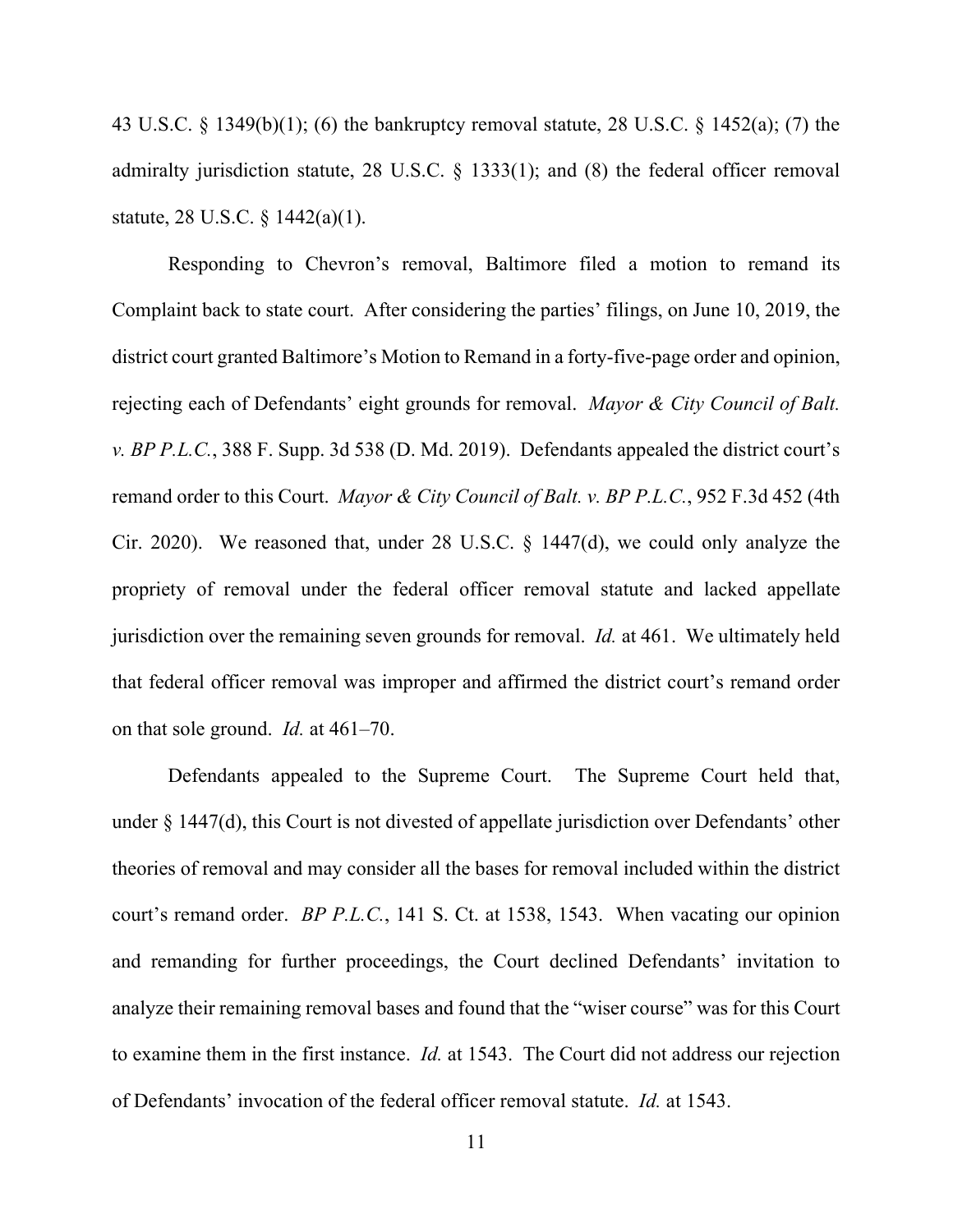Following the Court's holding and mandate, we now evaluate the remaining theories of removal Defendants proffer. Since Defendants relied upon the federal officer removal statute as a path to federal court, we possess appellate jurisdiction to review the entirety of the district court's remand order under § 1447(d). *BP P.L.C.*, 141 S. Ct. at 1538.

#### II.

Under the general removal statute, "any civil action brought in a State court of which the district courts of the United States have original jurisdiction, may be removed by the defendant or the defendants, to the district court of the United States for the district and division embracing the place where such action is pending." 28 U.S.C. § 1441(a). In turn, federal district courts typically have original jurisdiction over cases involving federal questions "arising under the Constitution, laws, or treaties of the United States." *Id.* § 1331. We refer to jurisdiction under § 1331 as federal-question jurisdiction. *See McCormick v. Am. Online, Inc.*, 909 F.3d 677, 679 (4th Cir. 2018).

"We review de novo issues of subject matter jurisdiction, including removal." *Common Cause v. Lewis*, 956 F.3d 246, 252 (4th Cir. 2020) (citation omitted); *see also Prince v. Sears Holdings Corp.*, 848 F.3d 173, 176 (4th Cir. 2017). "The party seeking removal bears the burden of showing removal is proper." *Prince*, 848 F.3d at 176 (citation omitted); *see also Strawn v. AT & T Mobility LLC*, 530 F.3d 293, 297 (4th Cir. 2008). "Because removal jurisdiction raises significant federalism concerns, we must strictly construe removal jurisdiction." *Mulcahey v. Columbia Organic Chems. Co., Inc.*, 29 F.3d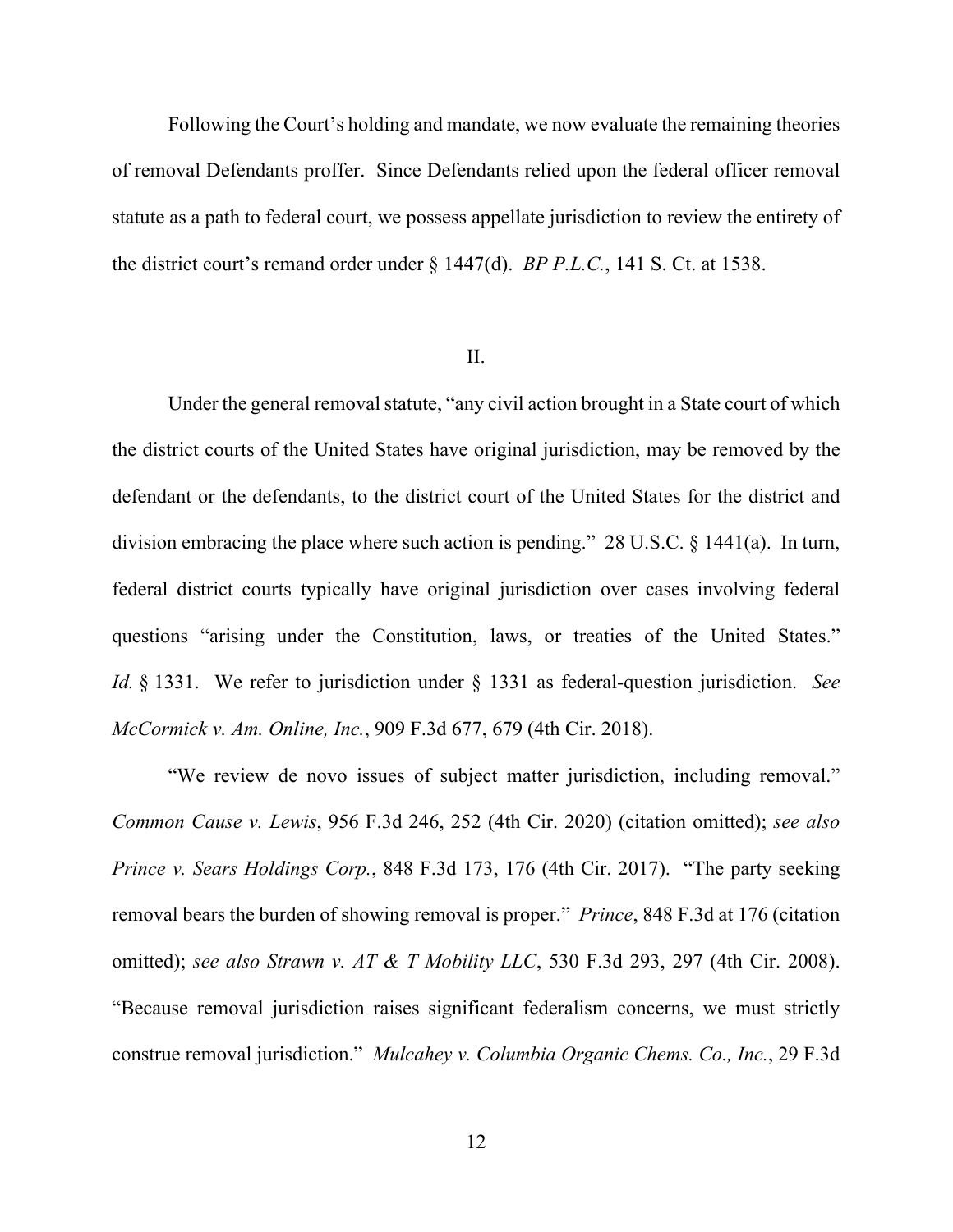148, 151 (4th Cir. 1994) (citation omitted). "If federal jurisdiction is doubtful, a remand is necessary." *Id.* (citations omitted).

### III.

Before considering the merits of Defendants' grounds for removal, we must look to two legal doctrines that inform any removal inquiry before a federal court: (1) the wellpleaded complaint rule, and (2) complete preemption. *See Rivet v. Regions Bank of La.*, 522 U.S. 470, 475–76 (1998). We recount them in turn.

First, "[t]he well-pleaded complaint rule applies to the original jurisdiction of the district courts as well as to their removal jurisdiction." *Franchise Tax Bd. of Cal. v. Constr. Laborers Vacation Tr. for S. Cal.*, 463 U.S. 1, 10 n.9 (1983) (citations omitted). When applying the well-pleaded complaint rule to removal and federal-question jurisdiction, we have stated that "courts 'ordinarily ... look no further than the plaintiff's [properly pleaded] complaint in determining whether a lawsuit raises issues of federal law capable of creating federal-question jurisdiction under 28 U.S.C. § 1331.'" *Pinney v. Nokia, Inc.*, 402 F.3d 430, 442 (4th Cir. 2005) (alteration in original) (quoting *Custer v. Sweeny*, 89 F.3d 1156, 1165 (4th Cir. 1996)). In numerous cases, the Supreme Court has reiterated that federal-question jurisdiction "must be determined from what necessarily appears in the plaintiff's statement of his own claim in the bill or declaration, unaided by anything alleged in anticipation of avoidance of defenses which it is thought the defendant may interpose." *Aetna Health Inc. v. Davila*, 542 U.S. 200, 207 (2004) (quoting *Taylor v. Anderson*, 234 U.S. 74, 75–76 (1914)); *see also Beneficial Nat'l Bank v. Anderson*, 539 U.S. 1, 6 (2003);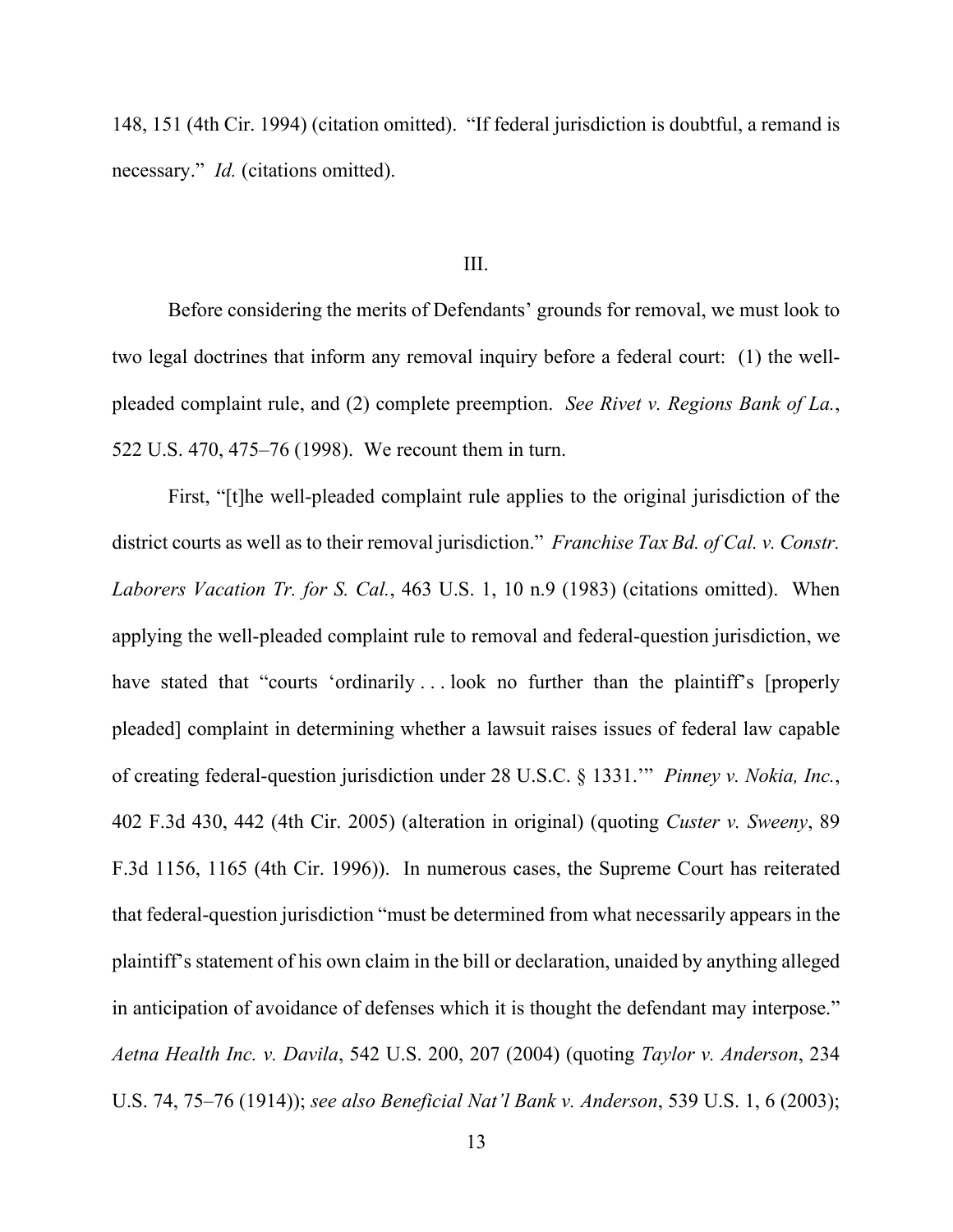*Okla. Tax Comm'n v. Graham*, 489 U.S. 838, 840–41 (1989); *Metro. Life Ins. Co. v. Taylor*, 481 U.S. 58, 63 (1987).

Using this well-known principle in practice, federal courts must first decide whether federal or state law creates the cause of action by viewing the face of a plaintiff's complaint. *Pinney*, 402 F.3d at 442. If federal law, as opposed to state law, creates a plaintiff's cause of action, then removal is proper. *Id.* "The general rule, of course, is that a plaintiff is the 'master of the claim,' and he may 'avoid federal jurisdiction by exclusive reliance on state law' in drafting his complaint." *Id.* (quoting *Caterpillar Inc. v. Williams*, 482 U.S. 386, 392 (1987)). A plaintiff's complaint "may *not* be removed to federal court on the basis of a federal defense, including the defense of pre-emption, even if the defense is anticipated in the plaintiff's complaint, and even if both parties concede that the federal defense is the only question truly at issue." *Caterpillar*, 482 U.S. at 393 (citation omitted); *see also Burrell v. Bayer Corp.*, 918 F.3d 372, 381 (4th Cir. 2019).

Second, the doctrine of complete preemption, unlike ordinary preemption, is a recognized exception to the well-pleaded complaint rule. *See Aetna Health*, 542 U.S. at 207–08. Complete preemption is an "independent corollary" to the well-pleaded complaint rule. *Franchise Tax Bd.*, 463 U.S. at 22. As a jurisdictional doctrine, "[it] has the effect of 'transform[ing]' a state-law cause of action into one arising under federal law because Congress has occupied the field so thoroughly as to leave no room for state-law causes of action at all." *Johnson v. Am. Towers, LLC*, 781 F.3d 693, 702 (4th Cir. 2015) (second alteration in original) (quoting *Caterpillar*, 482 U.S. at 399). Complete preemption thus treats a state-law cause of action as based on a federal statute "in reality," meaning that,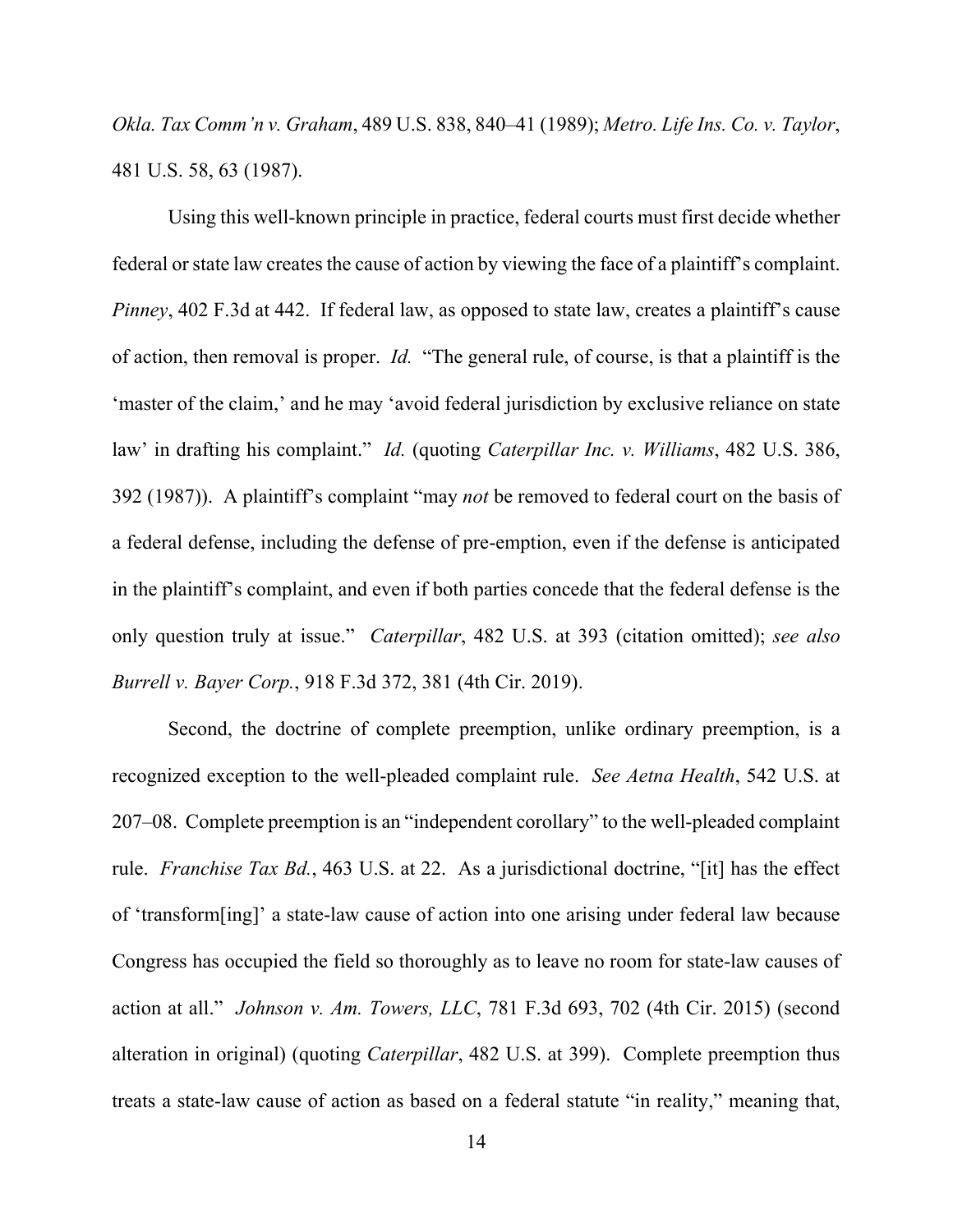under such circumstances, there is "no such thing" as that state-law claim. *Beneficial Nat'l Bank*, 539 U.S. at 8, 11. In contrast, ordinary preemption is not a jurisdictional doctrine because it "simply declares the primacy of federal law, regardless of the forum or the claim."[2](#page-14-0) *Lontz v. Tharp*, 413 F.3d 435, 440 (4th Cir. 2005) (citation omitted). Ordinary preemption is a federal defense to a plaintiff's claims, and it cannot serve as a valid basis for removal. *Caterpillar*, 482 U.S. at 393; *see also Skidmore v. Norfolk S. Ry. Co.*, 1 F.4th 206, 211–12 (4th Cir. 2021). Indeed, we have recognized that civil defendants "may not defend [their] way into federal court" as a way to bypass the well-pleaded complaint rule. *In re Blackwater Sec. Consulting, LLC*, 460 F.3d 576, 584 (4th Cir. 2006). On the other hand, if a court instead decides that a state-law cause of action is completely preempted by federal law, removal is proper. *Lontz*, 413 F.3d at 439–40; *see also Rivet*, 522 U.S. at 475 (noting that the "artful pleading doctrine" permits removal when a federal statute "completely preempts" a state-law claim).

<span id="page-14-0"></span><sup>2</sup> Under the Supremacy Clause, federal law is the "supreme Law of the Land." U.S. Const. art. VI, cl. 2. There are three types of ordinary preemption: (1) express preemption; (2) conflict preemption; and (3) field preemption. *See Murphy v. Nat'l Collegiate Athletic Ass'n*, 138 S. Ct. 1461, 1480 (2018); *see also W. Star Hosp. Auth. Inc. v. City of Richmond*, 986 F.3d 354, 360 (4th Cir. 2021). In contrast to complete preemption, these three preemption doctrines serve as substantive defenses and do not implicate federal jurisdiction. *See Whitehurst v. 1199SEIU United Healthcare Workers E.*, 928 F.3d 201, 206 n.2 (2d Cir. 2019); *Retail Prop. Tr. v. United Brotherhood of Carpenters & Joiners of Am.*, 768 F.3d 938, 948–49 (9th Cir. 2014); *see also Lontz*, 413 F.3d at 440. Because we are only concerned with removal jurisdiction and complete preemption's application, we need not to delve into these defenses at Defendants' disposal. *See Beneficial Nat'l Bank*, 539 U.S. at 6 (noting that federal defenses do not oust jurisdiction).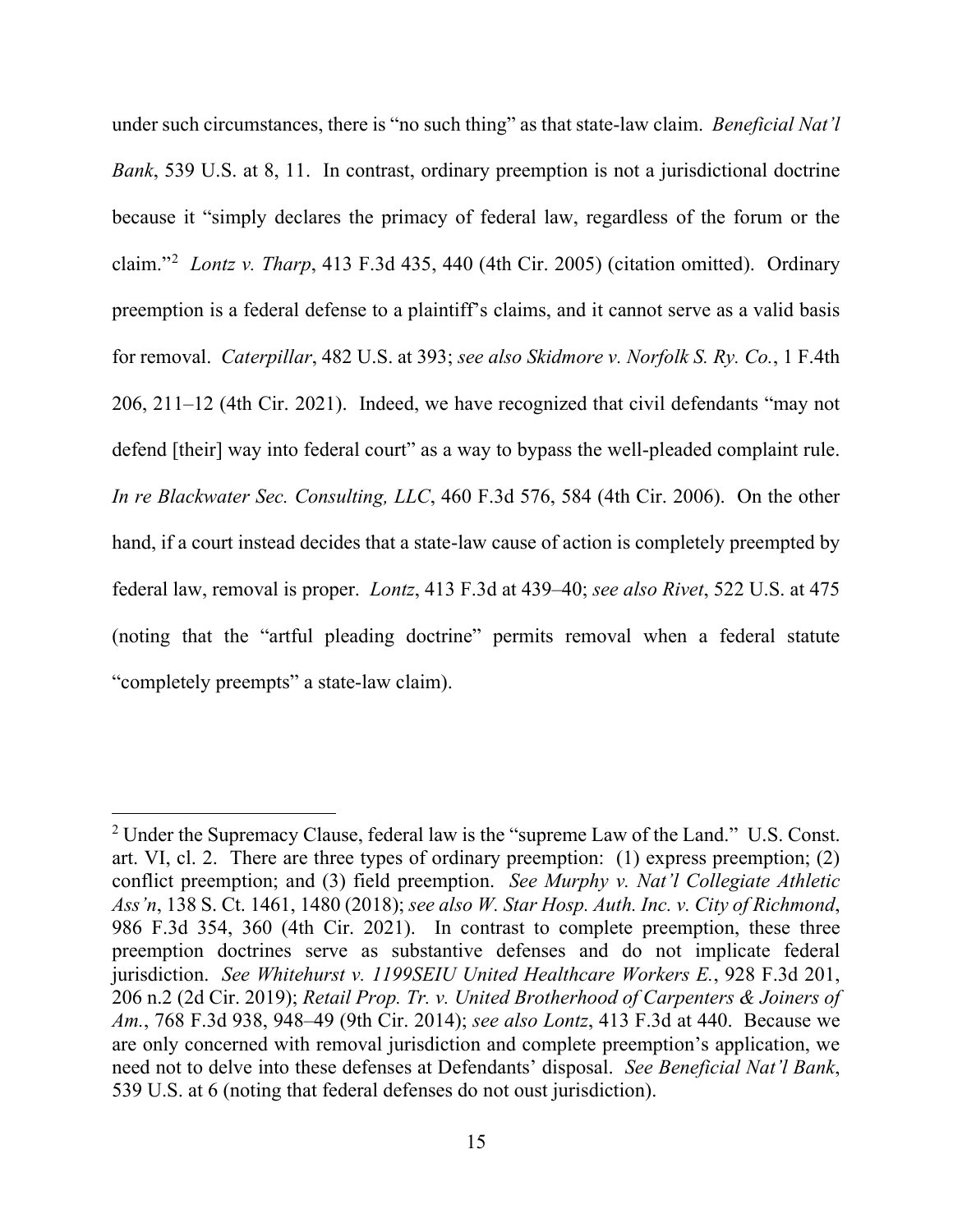As we have explained, "[c]omplete preemption applies only when 'Congress has clearly manifested an intent to make causes action . . . removable to federal court.'" *Johnson*, 781 F.3d at 702 (quoting *Metro. Life*, 481 U.S. at 66). The congressional intent to displace state law "must be clear in the text of the statute." *Lontz*, 413 F.3d at 441 (citing *Metro. Life*, 481 U.S. at 65–66). Given that exacting requirement, there is a rebuttable presumption against finding the complete preemption of state-law claims. *Id.* at 440. And the presumption can only be overcome if the removing party satisfies its "significant burden" of "establish[ing] [a] congressional intent to extinguish similar state claims by making the federal cause of action exclusive." *Id.* at 441. In sum, we thus permit completepreemption findings when: "(1) the preempting statute displays a clear congressional intent to 'entirely displace' state law; and (2) the preempting statute creates an exclusive federal cause of action in an area of 'overwhelming national interest.'" *Norfolk S. Ry.*, 1 F.4th at 212 (quoting *Lontz*, 413 F.3d at 441).

### IV.

With those legal principles informing our removal inquiry, we now examine, in turn, Defendants' eight grounds for removal: (1) federal common law; (2) substantial issues of federal law, including foreign affairs, under *Grable*; (3) complete preemption under the CAA, 42 U.S.C. §§ 7401–7671q; (4) federal enclaves; (5) the OCSLA, 43 U.S.C. § 1349(b)(1); (6) the bankruptcy removal statute, 28 U.S.C. § 1452(a); (7) the admiralty jurisdiction statute, 28 U.S.C. § 1333(1); and (8) the federal officer removal statute, 28 U.S.C. § 1442(a)(1).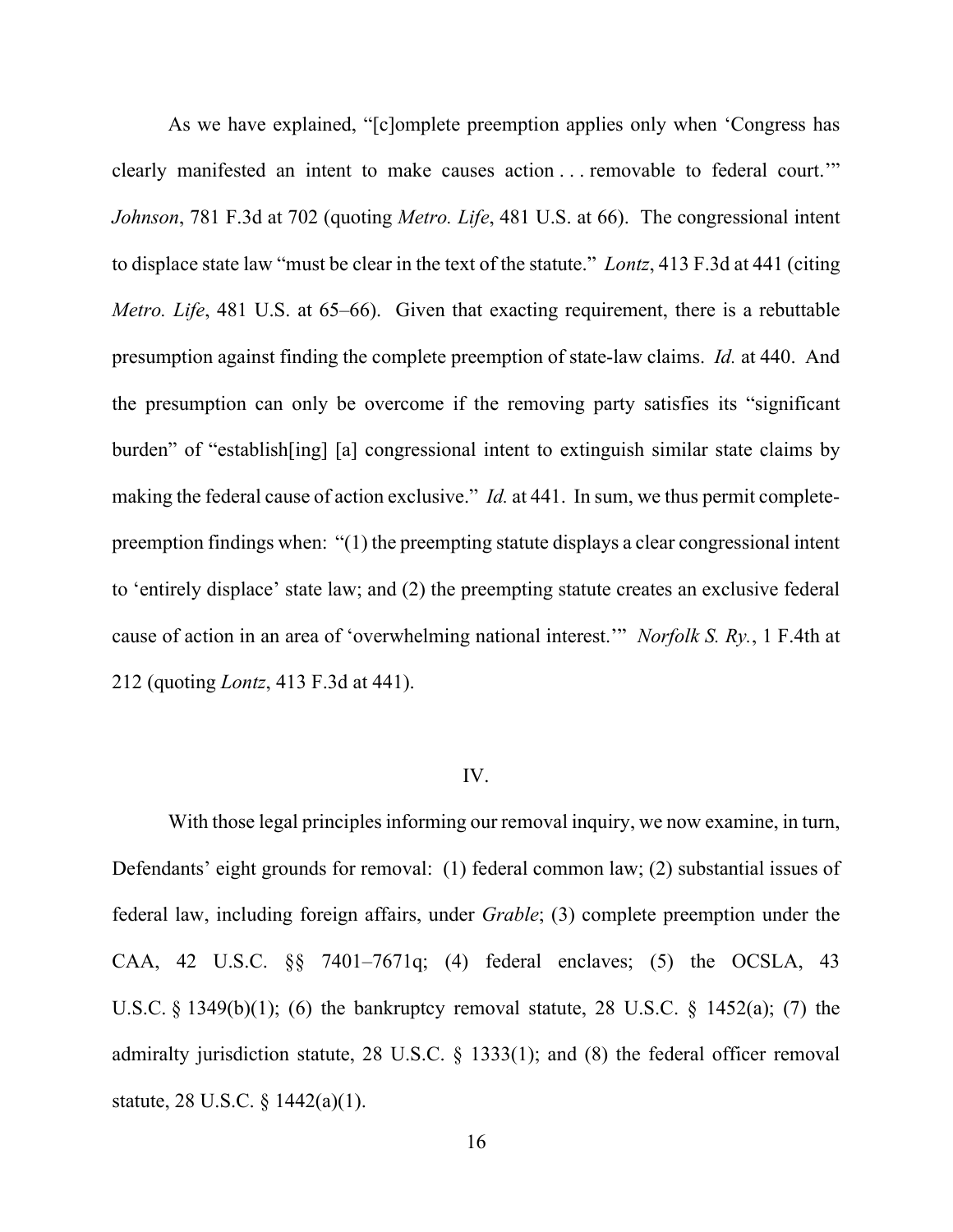A.

As their primary vehicle for federal jurisdiction, Defendants insist that Baltimore's Complaint is "necessarily and exclusively governed by federal common law." Defs.' Suppl. Br. 3; *see also* Defs.' Opening Br. 15–22. According to Defendants, even though the Complaint never says anything about federal common law, Baltimore's claims are "inherently federal and necessarily arise under federal law because they seek to impose liability based on the production and sale of oil and gas abroad." Defs.' Suppl. Br. at 8. They specifically characterize Baltimore's claims as "interstate-pollution claims" that arise under federal common law. *Id.* at 16; *see also id.* at 3, 7–8, 19 (likening Baltimore's causes of action to interstate and/or international pollution). Defendants never point to the specific cause of action under federal common law. Unsurprisingly, Baltimore stresses its suit has "nothing to do with any body of federal common law." Baltimore's Suppl. Br. 7. For the reasons set forth below, we resoundingly agree with Baltimore and reject Defendants' attempts to invoke federal common law.

#### 1.

At the outset, we note that Baltimore's Complaint never expressly asserts any claim under federal common law. And Defendants do not contest otherwise. Because Baltimore's Complaint does not propose a new federal cause of action, never alleges an existing federal common law claim, and only brings claims originating under Maryland law, the district court never had subject-matter jurisdiction under the well-pleaded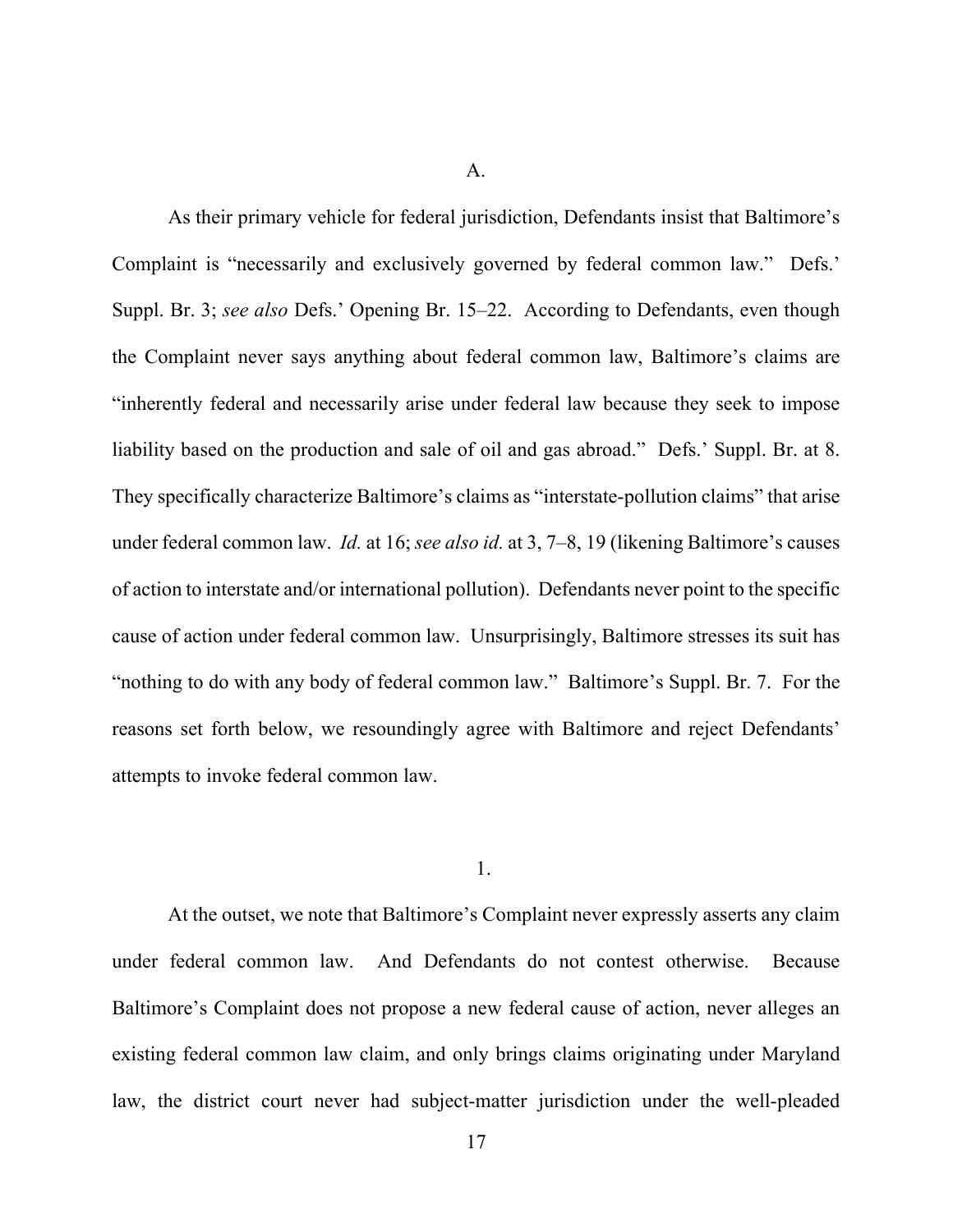complaint rule. *See Columbia Gas Transmission v. Singh*, 707 F.3d 583, 588–89 (6th Cir. 2013) (holding that a federal district court did not possess subject-matter jurisdiction via federal common law when a plaintiff did not "clearly seek recovery under federal law" and merely brought a "state-law claim with a federal ingredient"). Although we discern no federal common law claim from Baltimore's Complaint, we nevertheless consider whether the creation of a federal rule of decision is justified and if a pre-existing federal rule of decision already applies because of Defendants' unusual arguments. [3](#page-17-0) *See O'Melveny & Myers v. Fed. Deposit Ins. Corp.*, 512 U.S. 79, 87 (1994).

## 2.

We begin with a well-known principle: "There is no federal general common law." *Erie R. Co. v. Tompkins*, 304 U.S. 64, 78 (1938). In decision after decision, the Supreme Court has reiterated that federal common law does not exist wholesale. *See Rodriguez v. Fed. Deposit Ins. Corp.*, 140 S. Ct. 713, 717 (2020) ("As this Court has put it, there is 'no federal general common law.'" (quoting *Erie*, 304 U.S. at 78)); *Hernandez v. Mesa*, 140 S. Ct. 735, 742 (2020) ("[F]ederal courts today cannot fashion new claims in the way that they could before 1938." (citation omitted)); *Alexander v. Sandoval*, 532 U.S. 275, 287 (2001) ("Raising up causes of action where a statute has not created them may be a proper

<span id="page-17-0"></span><sup>&</sup>lt;sup>3</sup> We use the term "federal rule of decision" synonymously with "federal common law." *See Baker, Watts & Co. v. Miles & Stockbridge*, 876 F.2d 1101, 1106 (4th Cir. 1989); *see also McGurl v. Trucking Emps. of N. Jersey Welfare Fund, Inc.*, 124 F.3d 471, 480 (3d Cir. 1997).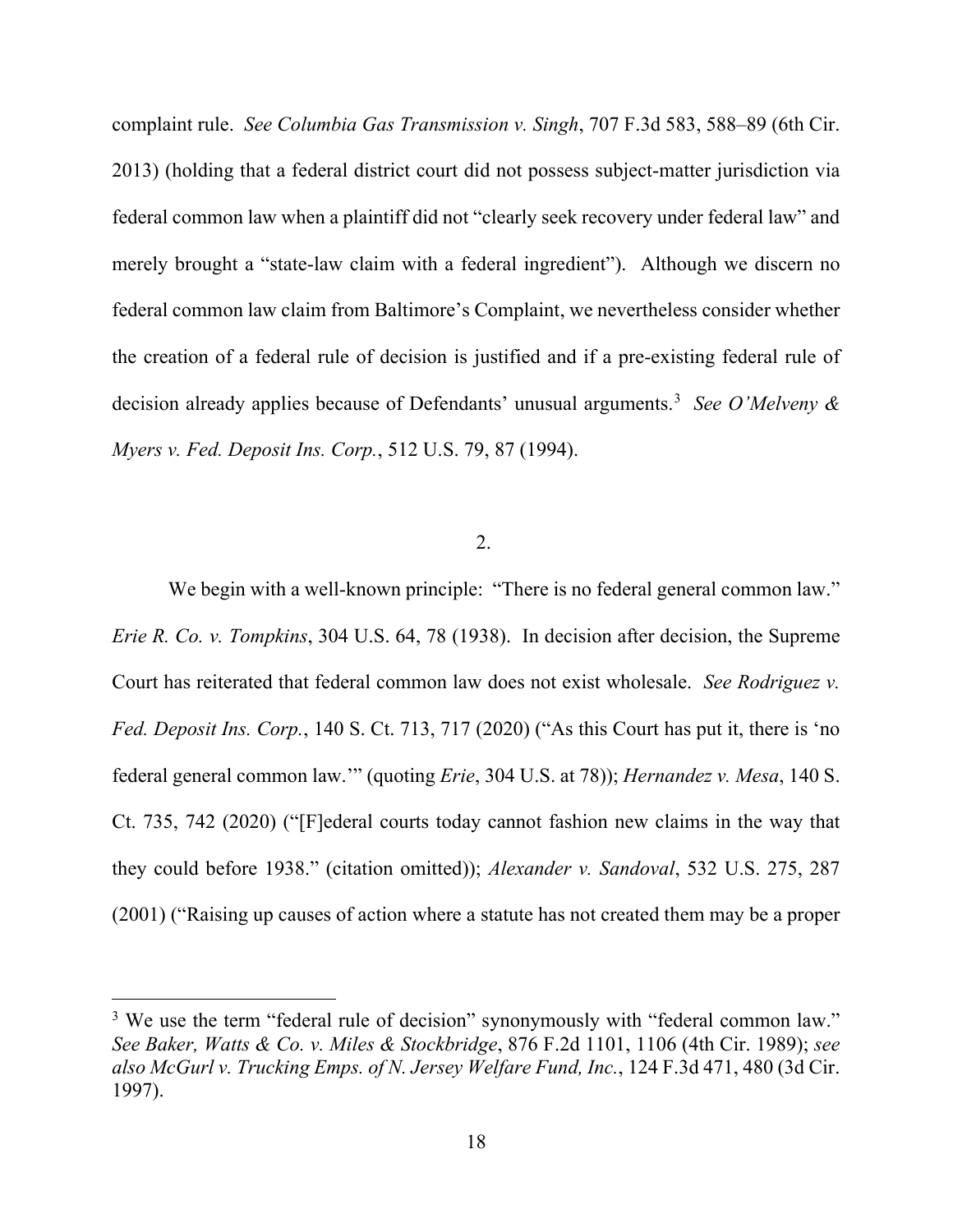function for common-law courts, but not for federal tribunals." (citation omitted)). But despite that understanding, federal common law still exists in narrow areas involving: (1) "the rights and obligations of the United States"; (2) "interstate and international disputes implicating the conflicting rights of States or our relations with foreign nations"; and (3) "admiralty cases." *Tex. Indus., Inc. v. Radcliff Materials, Inc.*, 451 U.S. 630, 641 (1981) (citations omitted); *see also Rodriguez*, 140 S. Ct. at 717 (noting that federal common law exists in "admiralty disputes and certain controversies between States"); *Atherton v. Fed. Deposit Ins. Corp.*, 519 U.S. 213, 215–16, 225–26 (1997) (collecting cases where the Court has created federal common law and ultimately declining to fashion a general standard of care for officers and directors of federally insured institutions).

Federal courts should be reluctant to displace state law through federal common law because displacement is typically a legislative decision for Congress. *Atherton*, 519 U.S. 218.Regardless, before a federal court can promulgate a federal rule of decision, a dispute must satisfy two strict conditions: (1) there must be "uniquely federal interests" at play, and (2) a party must show "a 'significant conflict' . . . between an identifiable 'federal policy or interest and the [operation] of state law . . . or the application of state law would 'frustrate specific objectives' of federal legislation." *Boyle v. United Techs. Corp.*, 487 U.S. 500, 504, 507 (1988) (second alteration in original) (citations omitted); *see also Rodriguez*, 140 S. Ct. at 717–18 (declining to find a federal interest in how a consolidated corporate tax refund is distributed among corporate group members); *Atherton*, 519 U.S. at 219–26 (finding no "significant conflict with, or threat to, a federal interest" after comparing the federal interests to state laws addressing corporate governance);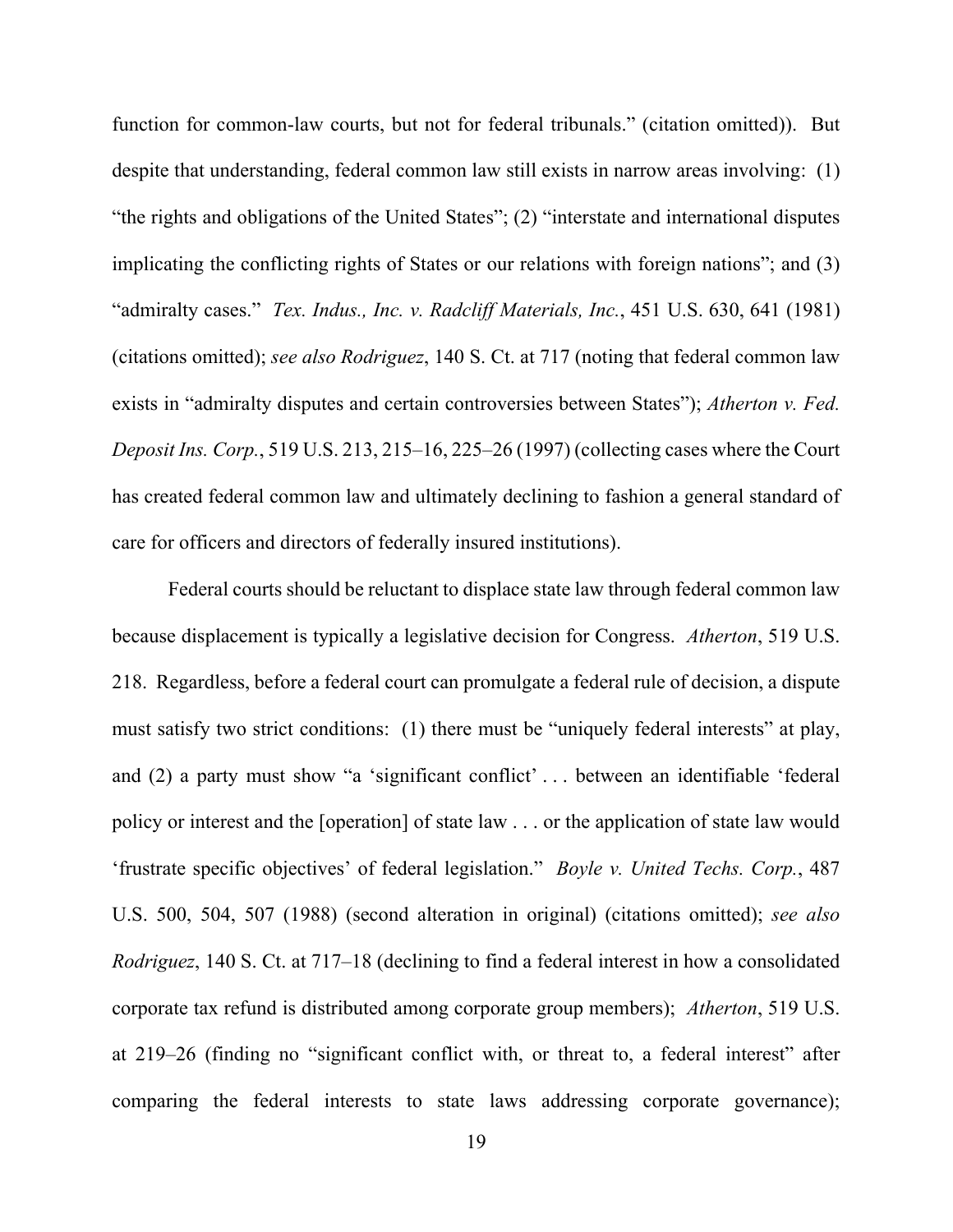*O'Melveny*, 512 U.S. at 88 (refusing to create a federal rule of decision when a party "identified *no* significant conflict with an identifiable federal policy or interest" and there was no federal interest in "uniformity"); *Radcliff Materials*, 451 U.S. at 642 (rejecting a federal interest in creating a federal common law right to contribution). The showing of a "[significant] conflict" is normally a "precondition" to creating federal common law. *Atherton*, 519 U.S. at 218 (quoting *O'Melveny*, 512 U.S. at 87); *see also Kamen v. Kemper Fin. Servs., Inc.*, 500 U.S. 90, 98 (1991); *United States v. Kimbell Foods, Inc.*, 440 U.S. 715, 728 (1979).

Generally, if these requirements for expanding federal common law are satisfied, then a federal district court possesses original jurisdiction over a well-pled federal common law claim under § 1331, making removal jurisdiction proper. *Nat'l Farmers Union Ins. Cos. v. Crow Tribe of Indians*, 471 U.S. 845, 850 (1985) ("It is well settled that [§ 1331's] grant of 'jurisdiction will support claims founded upon federal common law as well as those of a statutory origin.'" (quoting *Illinois v. City of Milwaukee*, 406 U.S. 91, 100  $(1972))$ .

3.

At the outset, although Baltimore argued that Defendants failed to show a "significant conflict" with any federal interest, we note that neither Defendants nor the district court truly grappled with the federal common law inquiry using the cited precedents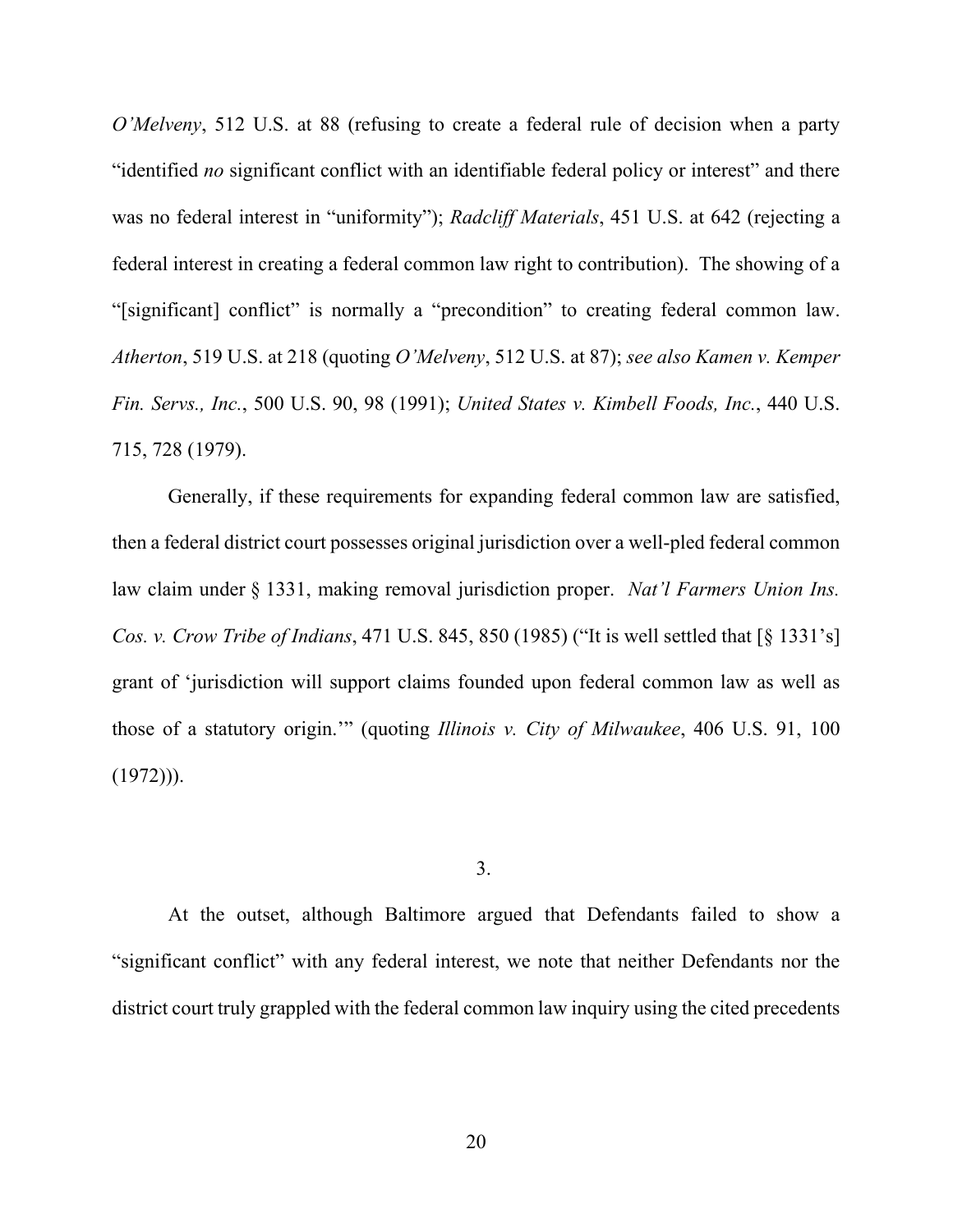from the Supreme Court.[4](#page-20-0) *Compare* Baltimore's Resp. Br. 27 n.4, *and* Baltimore's Suppl. Br. 7–9, *with BP P.L.C.*, 388 F. Supp. 3d at 554–58, *and* Defs.' Opening Br. 19–30, *and*  Defs.' Suppl. Br. 12–13. Other than passively referencing *Boyle* and *Radcliff Materials*, Defendants and the district court never mentioned *Rodriguez*, *Atherton*, or *O'Melveny*. Instead, they immediately proceeded to the Court's authorities dealing with global warming and interstate pollution. Given the novelty of Baltimore's Complaint about fossilfuel products and the Court's precedents addressing federal common law for interstate and greenhouse-gas pollution, *see infra* Part IV.A.4, we deem it prudent to first address whether it is even appropriate to create federal common law for the issues raised in Baltimore's Complaint. *See Martinson v. Kinney Shoe Corp.*, 104 F.3d 683, 686 (4th Cir. 1997) (noting a district court's error and explaining "we can affirm if its decision was correct for any other reason" (citation omitted)); *AFA Distrib. Co., Inc. v. Pearl Brewing Co.*, 470 F.2d 1210, 1211 (4th Cir. 1973) (vacating a district court's decision interpreting a statute but affirming the dismissal of a complaint for "other reasons"). We do not believe that it is.

Defendants identify three "uniquely federal interests" at play: (1) the control of interstate pollution; (2) energy independence; and (3) multilateral treaties. Defs.' Opening Br. 15. Assuming these qualify as "uniquely federal interests," Defendants' request for federal common law still fails because they do not satisfy the necessary "precondition" of

<span id="page-20-0"></span><sup>4</sup> Baltimore's Motion to Remand identified that a significant conflict needed to be shown for the district court to create federal common law. *See* Baltimore's Motion to Remand at 17, *Mayor & City Council of Balt. v. BP P.L.C.*, 388 F. Supp. 3d 538 (D. Md. 2019) (No. 1:18-cv-02357-ELH), ECF No. 111-1.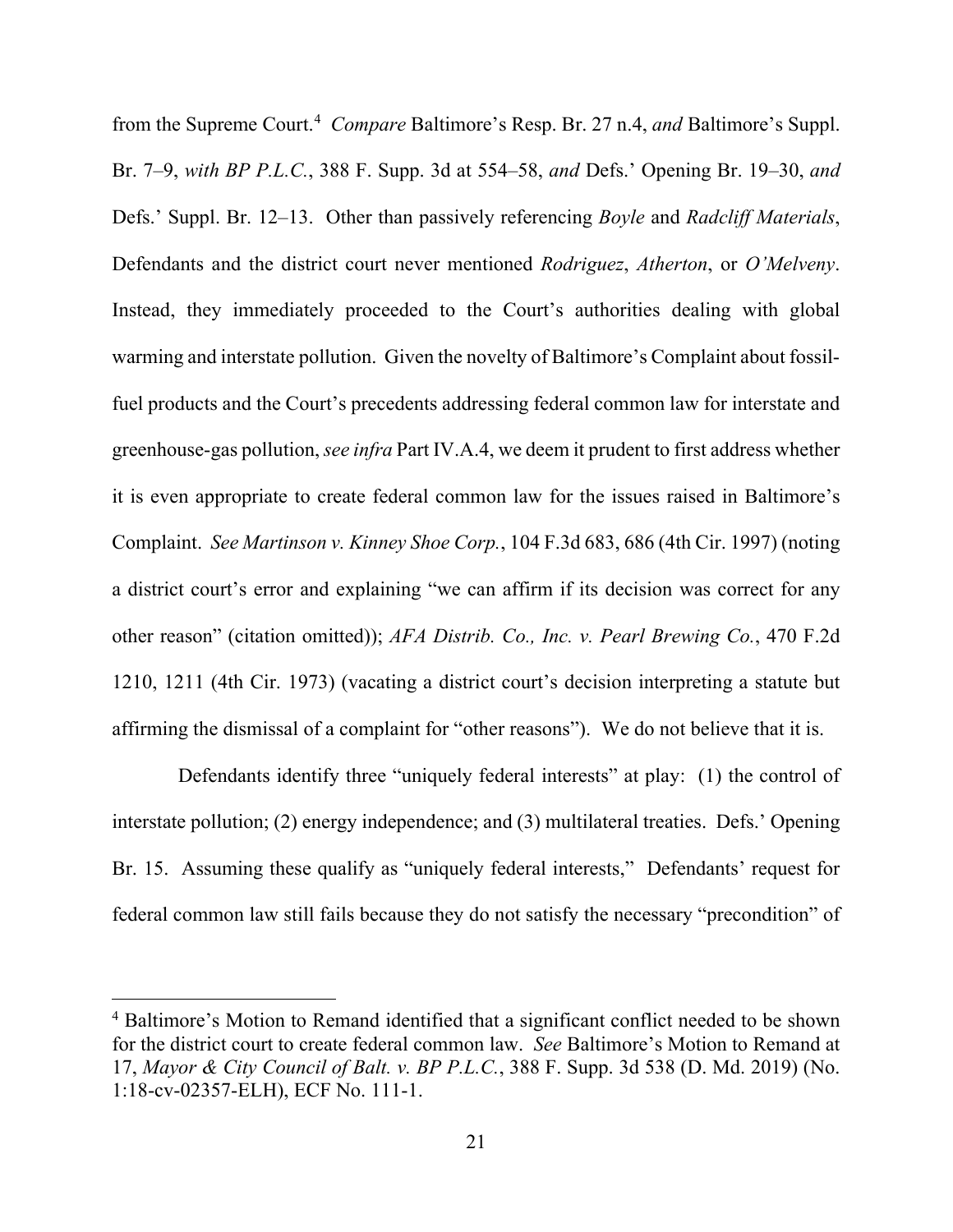creating federal common law—the recognition of a significant conflict between a federal interest and state law's application. *Atherton*, 519 U.S. at 218 (quoting *O'Melveny*, 519 U.S. at 87). Defendants, who bear the removal burden, never establish a significant conflict between Baltimore's state-law claims—which purport to impose liability on Defendants for their marketing and use of their fossil-fuel products—and any federal interests within either their Notice of Removal or Opening Brief. *See* J.A. 12–14 (explaining, in Defendants' Notice of Removal, that Baltimore's claims only "implicate inherently national and international interests" or "implicate<sup>[]</sup> inherently federal concerns" without identifying any conflict); Defs.' Opening Br. 19–30 (acknowledging the Supreme Court's significant-conflict requirement but failing to identify a significant conflict). And in both of their submitted Replies, Defendants do not even use the word "conflict." *See* Defs.' Reply 8–12; Defs.' Suppl. Reply 2–8. Under our precedents, Defendants' failure to argue a "significant conflict" between Baltimore's causes of action and its identified federal interests constitutes a waiver. *See Grayson O Co. v. Agadir Int'l LLC*, 856 F.3d 307, 316 (4th Cir. 2017) ("A party waives an argument by failing to present it in its opening brief . . . ." (citation omitted)); *United States v. Caldwell*, 7 F.4th 191, 212 n.16 (4th Cir. 2021) ("Any other arguments raised for the first time in [a] Reply Brief, however, we deem waived." (citation omitted)). But Defendants' neglect is more than just a waiver of an argument, it substantively precludes the creation of federal common law. As the Supreme Court put it, failing to identify a significant conflict when requesting a court to create federal common law is "fatal" to a party's position. *See O'Melveny*, 512 U.S. at 88 ("What is fatal to respondent's position in the present case is that it has identified *no* significant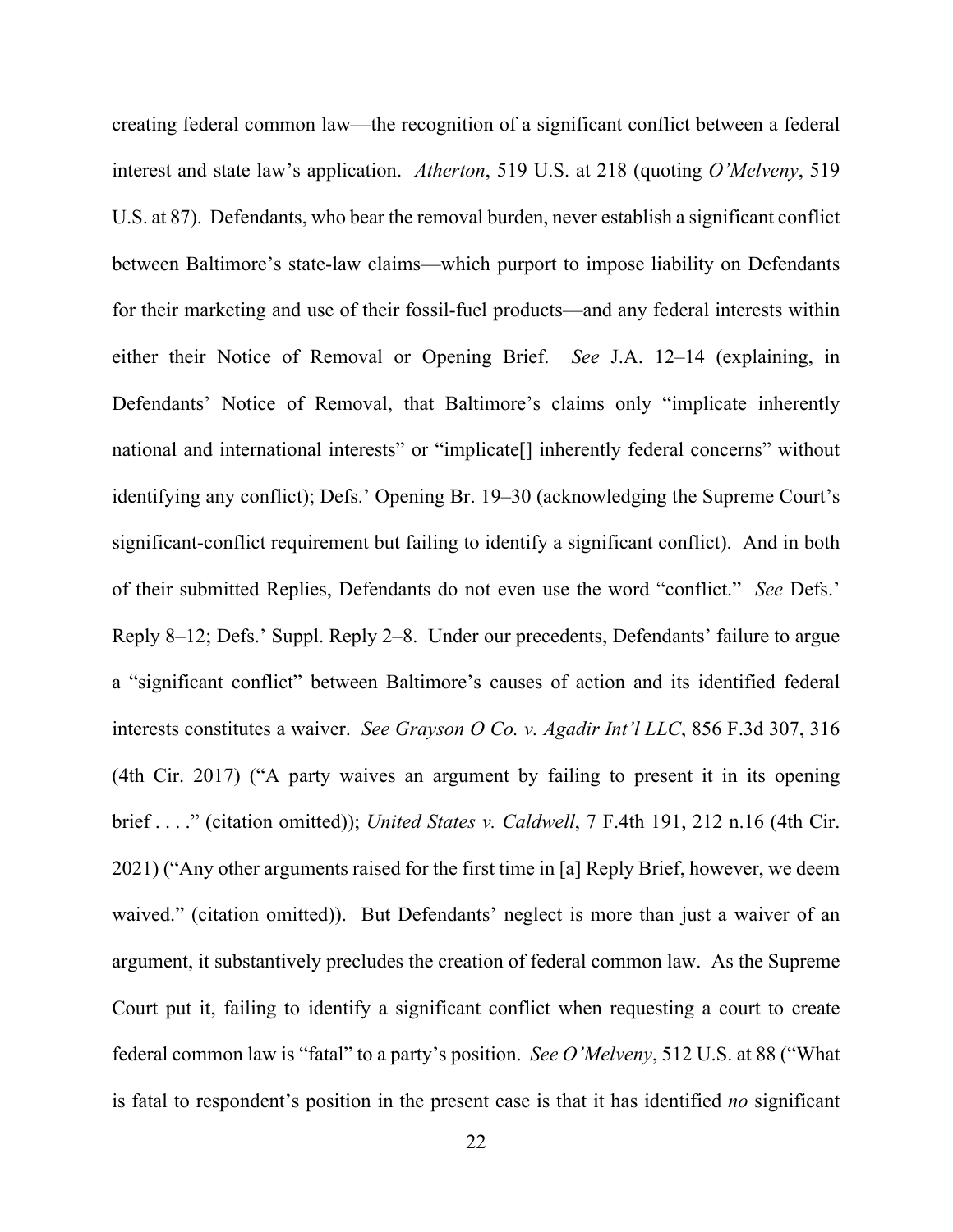conflict with an identifiable federal policy or interest.").Given these failures, we see no reason to fashion any federal common law for Defendants.

From what we can discern, Defendants seem to rely upon *City of New York v. Chevron Corp.*, 993 F.3d 81, 92 (2d Cir. 2021), to now suggest that Baltimore's claims present a conflict between the rights of States and the federal government's international relations. [5](#page-22-0) *See* Defs.' Suppl. Br. 11. In *City of New York*, the Second Circuit affirmed the dismissal of a climate-change suit brought by New York City, under Federal Rule of Civil Procedure 12(b)(6), after characterizing the complaint as seeking liability for "global greenhouse gas emissions" and "the effects of emissions made around the globe over the past several hundred years." 993 F.3d at 89, 91–92, 103. *City of New York* does not pertain to the issues before us.

First and foremost, *City of New York* was in a completely different procedural posture. *Id.* at 93–94. As the decision itself concedes, the court was not required to consider a "heightened standard unique to the removability inquiry" because New York City initially filed suit in federal court as opposed to state court. *Id.* at 94. Indeed, the Second Circuit confined itself to Rule 12(b)(6) and never addressed its own subject-matter jurisdiction. *Id.* at 89. The suit before us was initiated in state court, so we are bound by the well-pleaded complaint rule or "heightened standard" that did not apply in *City of New* 

<span id="page-22-0"></span><sup>5</sup> Because *City of New York* is included in Defendants' Supplemental Brief and Reply, and since that decision was decided while the parties were litigating in the Supreme Court, we exercise our discretion to evaluate any holding that Defendants might be relying upon from *City of New York*. *Caldwell*, 7 F.4th at 212 n.16; *see also O'Melveny*, 512 at 88 (considering the "closest" that a party "[came] to identifying a specific, concrete federal policy or interest that [was] compromised by California law").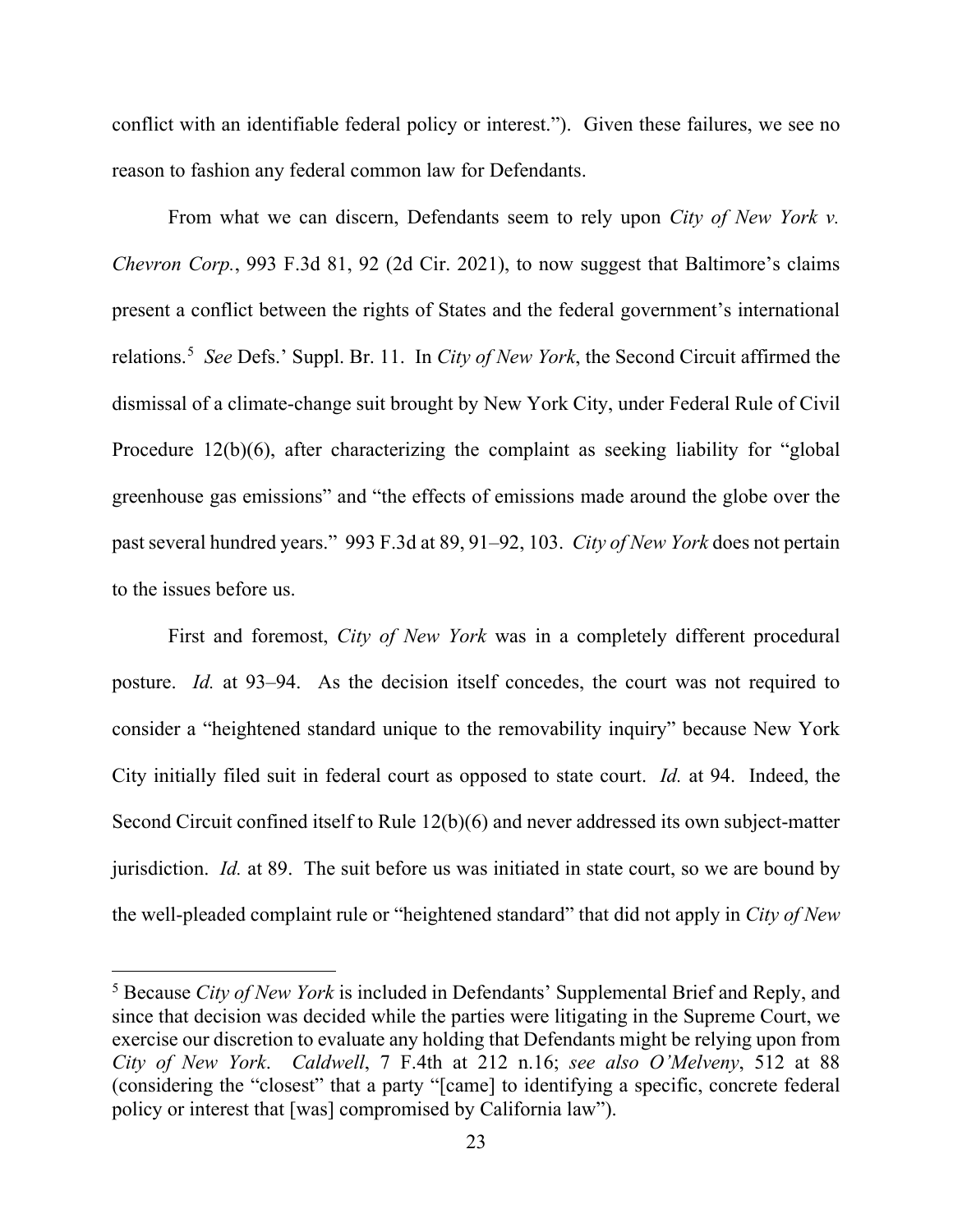*York*. *Id.* at 94.And under the well-pleaded complaint rule, we find Baltimore's suit centers on Defendants' fossil-fuel products and misinformation campaign, not any federal common law. *See* J.A. 150–71 (setting out allegations about Defendants' fossil-fuel products). Second, *City of New York* suffers from the same legal flaw as Defendants' arguments: It fails to explain a significant conflict between the state-law claims before it and the federal interests at stake *before* arriving at its conclusions. *See id.* at 90–93. For instance, after recognizing federalism and the need for a uniform rule of decision as federal interests, *City of New York* confusingly concludes that federal common law is "most needed in this area" because New York's state-law claims touch upon the federal government's relations with foreign nations.<sup>[6](#page-23-0)</sup> *Id.* at 91–92. But it never details what those foreign relations are and how they conflict with New York's state-law claims. *See id.* at 92.The same is true when *City of New York* declares that state law would "upset[] the careful balance" between global warming's prevention and energy production, economic growth, foreign policy, and national security. *Id.* at 93. Besides referencing statutes acknowledging policy goals, the decision does not mention any obligatory statutes or regulations explaining the specifics of energy production, economic growth, foreign policy, or national security, and how New York law conflicts therewith. *See id.* It also does not detail how those statutory goals conflict with New York law. *See id. City of New York* essentially evades the careful analysis that the Supreme Court requires during a significant-conflict

<span id="page-23-0"></span><sup>6</sup> We note that uniformity—in and of itself—is not always a federal interest, and *City of New York* discounts contrary precedent. *See Empire Healthchoice Assurance, Inc. v. McVeigh*, 547 U.S. 677, 691 (2006); *Atherton*, 519 U.S. at 220; *O'Melveny*, 512 U.S. at 88.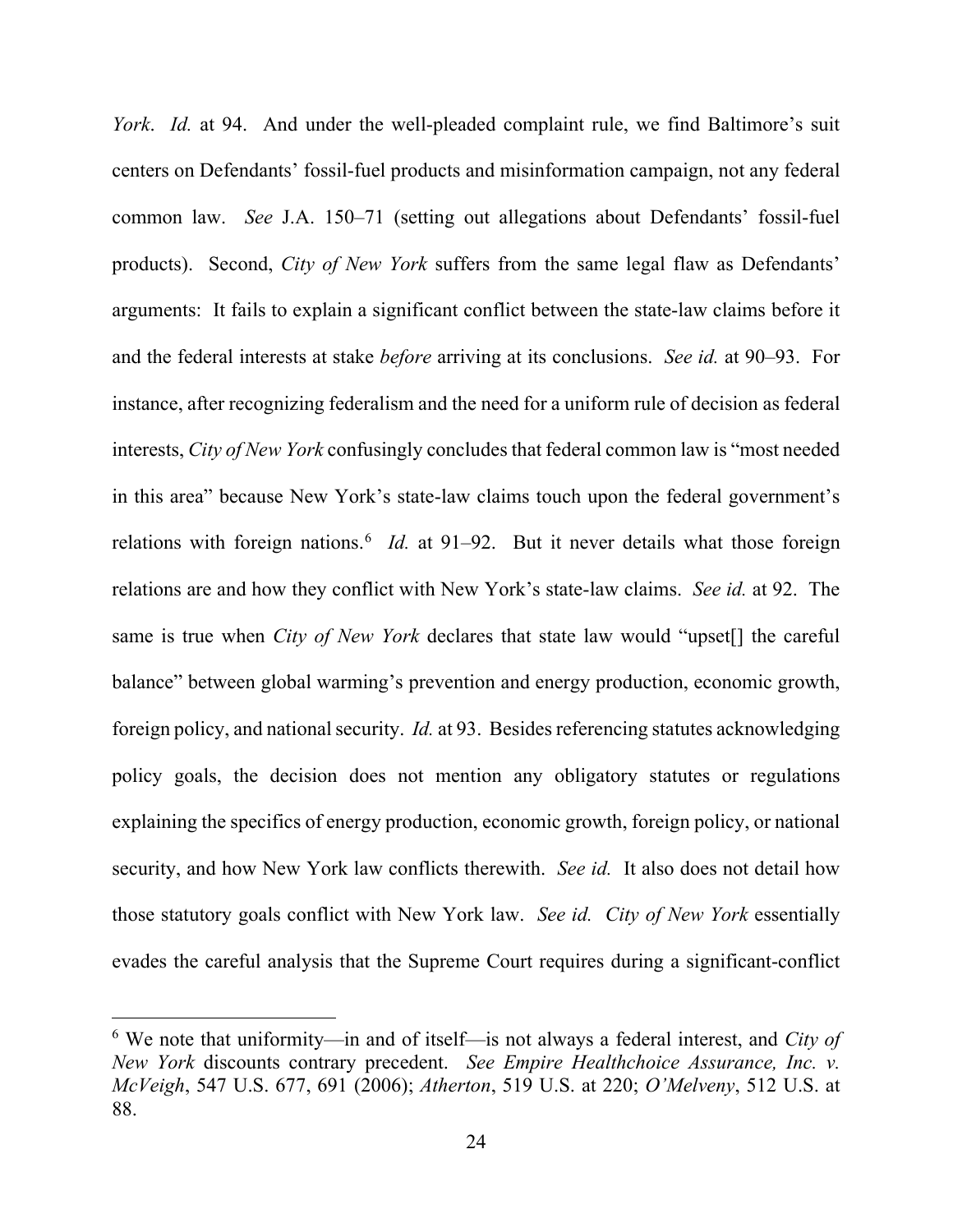analysis. *Cf. Atherton*, 519 U.S. at 219–26(declining to find a significant conflict between a federal policy and state-law standards of care after thoroughly examining uniformity, history, the internal-affairs doctrine of corporate governance, agency opinions and statements, and whether the federal government's interest was being pursued); *Boyle*, 487 U.S. at 511–12 (finding, in the context of government procurement, that a federal statutory provision demonstrated "the potential for, and suggest[ed] the outlines of," a significant conflict between federal interests and state law when the federal provision implied that the "appropriate design for military equipment . . . [was] assuredly a discretionary function"). It is for these two critical reasons that we cannot follow *City of New York* and find federal jurisdiction at this juncture.

In short, we decline to create a federal rule of decision that would apply to Baltimore's claims since Defendants do not point to any significant conflict existing between Maryland law and their purported federal interests, which is a complete abdication of their removal burden. *Prince*, 848 F.3d at 176. Setting aside Defendants' misstep, even if they provided us with a significant conflict between Maryland law and a federal interest that would justify a new federal rule of decision, the well-pleaded complaint rule would still forbid the removal of Baltimore's Complaint because it pleads no express invocation of federal common law. *Pinney*, 402 F.3d at 442.

4.

Rather than grappling with the threshold inquiry above, Defendants invoke the Supreme Court's older authorities that once (or possibly) recognized federal common law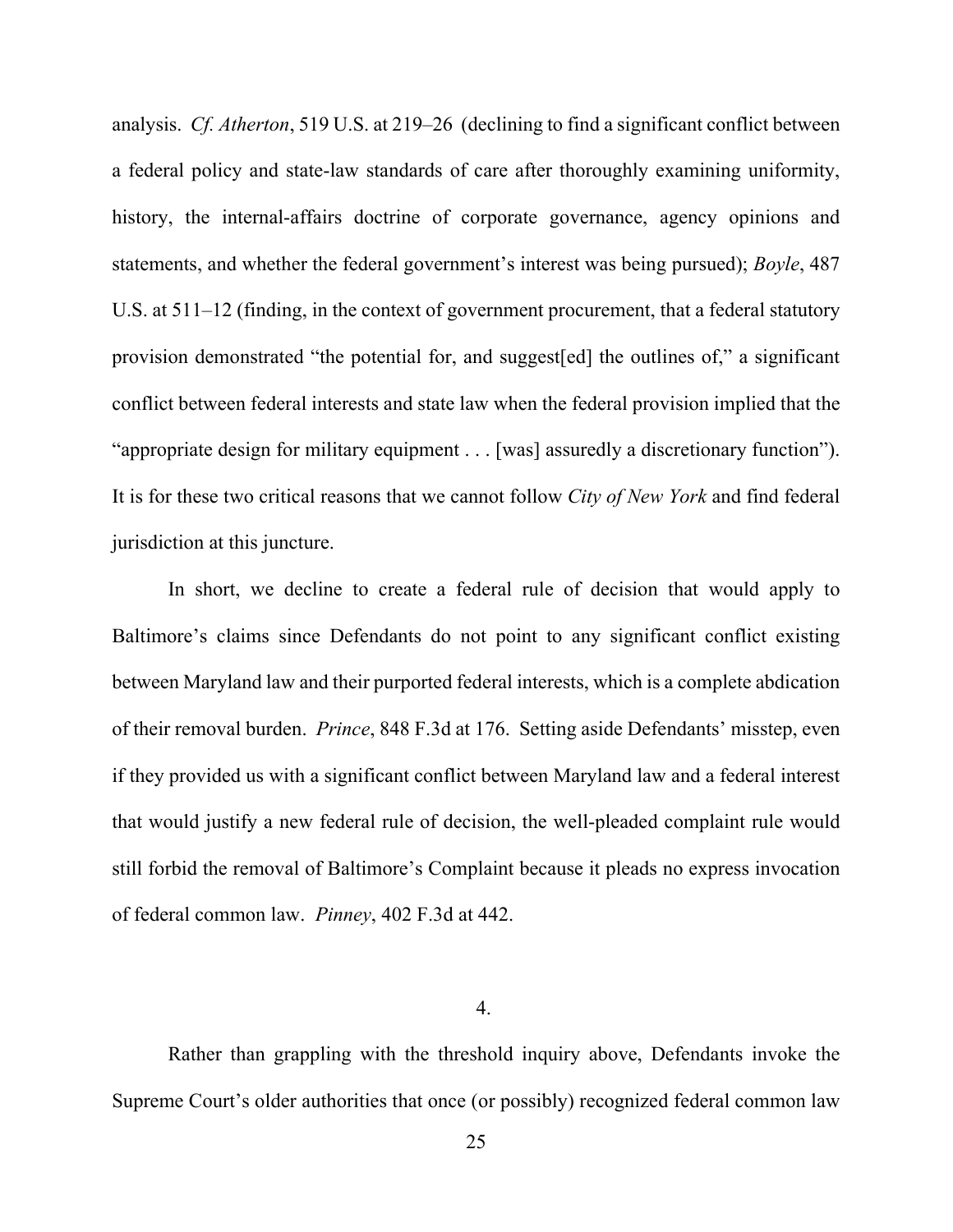in the context of interstate pollution and greenhouse-gas emissions. Defendants present a perplexing argument that Baltimore's claims must be resolved by federal common law because it is the source of the underlying claims.<sup>[7](#page-25-0)</sup> Defs.' Opening Br. 16–19; Defs.' Suppl. Br. 17–18. Baltimore responds that any federal common law in this area is nonexistent because the CAA statutorily displaced federal common law claims. Baltimore's Resp. Br. 24–28. We cannot conclude that any federal common law controls Baltimore's state-law claims because federal common law in this area ceases to exist due to statutory displacement, Baltimore has not invoked the federal statute displacing federal common law, and, as we later find, the CAA does not completely preempt Baltimore's claims.

We begin with the precedents available to us. In 1972, the Supreme Court famously stated that "[w]hen we deal with air and water in their ambient or interstate aspects, there is a federal common law . . . ." *City of Milwaukee*, 406 U.S. at 103. Employing federal common law, *City of Milwaukee* specifically recognized public nuisance claims for disputes involving interstate and navigable waters. *Id.* at 103–04. The Court approved of a public nuisance claim for Illinois when it sued municipalities and public sewerage

<span id="page-25-0"></span><sup>7</sup> Defendants rely upon *United States v. Standard Oil Co. of California*, 332 U.S. 301 (1947), arguing that we must first determine the source of law for Baltimore's claims. *Standard Oil* speaks to the threshold question of whether to even create a federal common law claim: "And the answer to be given necessarily is dependent upon a variety of considerations always relevant to the nature of the specific governmental interests *and to the effects upon them of applying state law*." *Id.* at 310 (emphasis added). And as we have decided, Defendants do not meaningfully grapple with the significant-conflict inquiry to invoke the governance of federal common law. *See supra* Part IV.A.3. In any event, *Standard Oil* does not aid Defendants. The decision did not turn on federal-question jurisdiction, and the Court declined the opportunity to create a federal cause of action sounding in indemnity for the federal government. 332 U.S. at 310–17.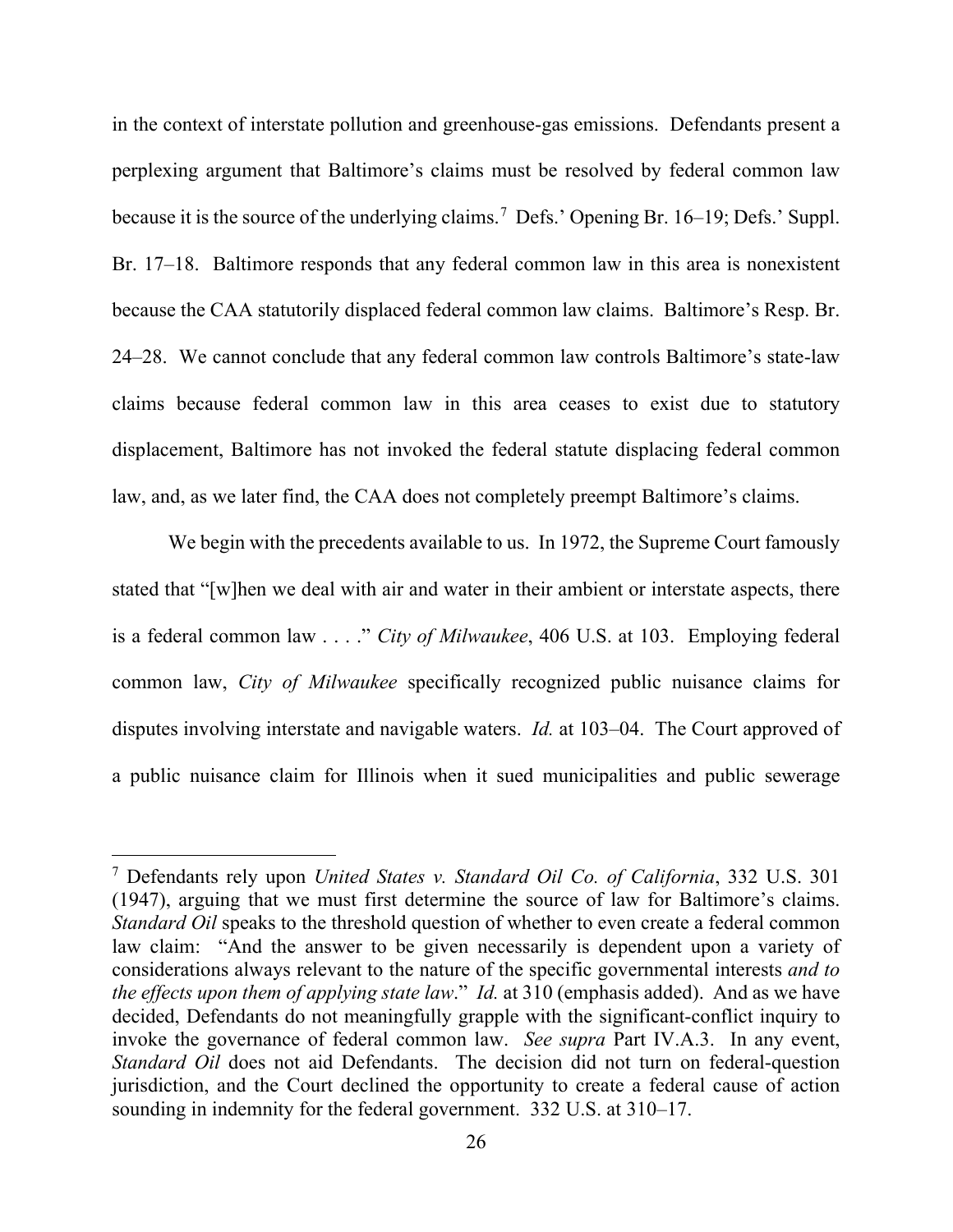commissions located within Wisconsin. *Id.* at 93–94. Unlike the case here, private defendants were not being sued when the Court initially recognized public nuisance as a federal common law claim. Nine years after *City of Milwaukee*, Congress passed the Federal Water Pollution Control Act of 1942 (FWPCA, Clean Water Act, or CWA), and the Court then held that the FWPCA displaced the federal common law claim of public nuisance it had previously recognized for water pollution. *City of Milwaukee v. Illinois*, 451 U.S 304, 312–20 (1981); *see also Middlesex Cnty. Sewerage Auth. v. Nat'l Sea Clammers Ass'n*, 453 U.S. 1, 21–22 (1981) (noting that the FWPCA "entirely preempted" the federal common law of nuisance for water pollution involving ocean waters). These issues were not grappled with again until decades later.

In *American Electric Power Co., Inc. v. Connecticut*, 564 U.S. 410 (2011), the Court considered whether a group of plaintiffs, including eight States, New York City, and three private land trusts, "[could] invoke the federal common law of nuisance to abate out-ofstate pollution" and impose liability on five electric companies for global warming. *Id.* at 418, 422. Recognizing that its precedents had once approved of federal common law for suits "brought by one State to abate pollution emanating from another State," the Court emphasized that federal courts should not create federal common law simply because a subject is amenable to governance under federal law, especially when there is no "*demonstrated need* for a federal rule of decision." *Id.* at 421–22 (emphasis added) (collecting cases). And it also noted that it had not yet decided whether a political subdivision, like Baltimore here, could even invoke federal common law to abate out-ofstate pollution. *Id.* at 422. While the Court expressed uncertainty about the existence of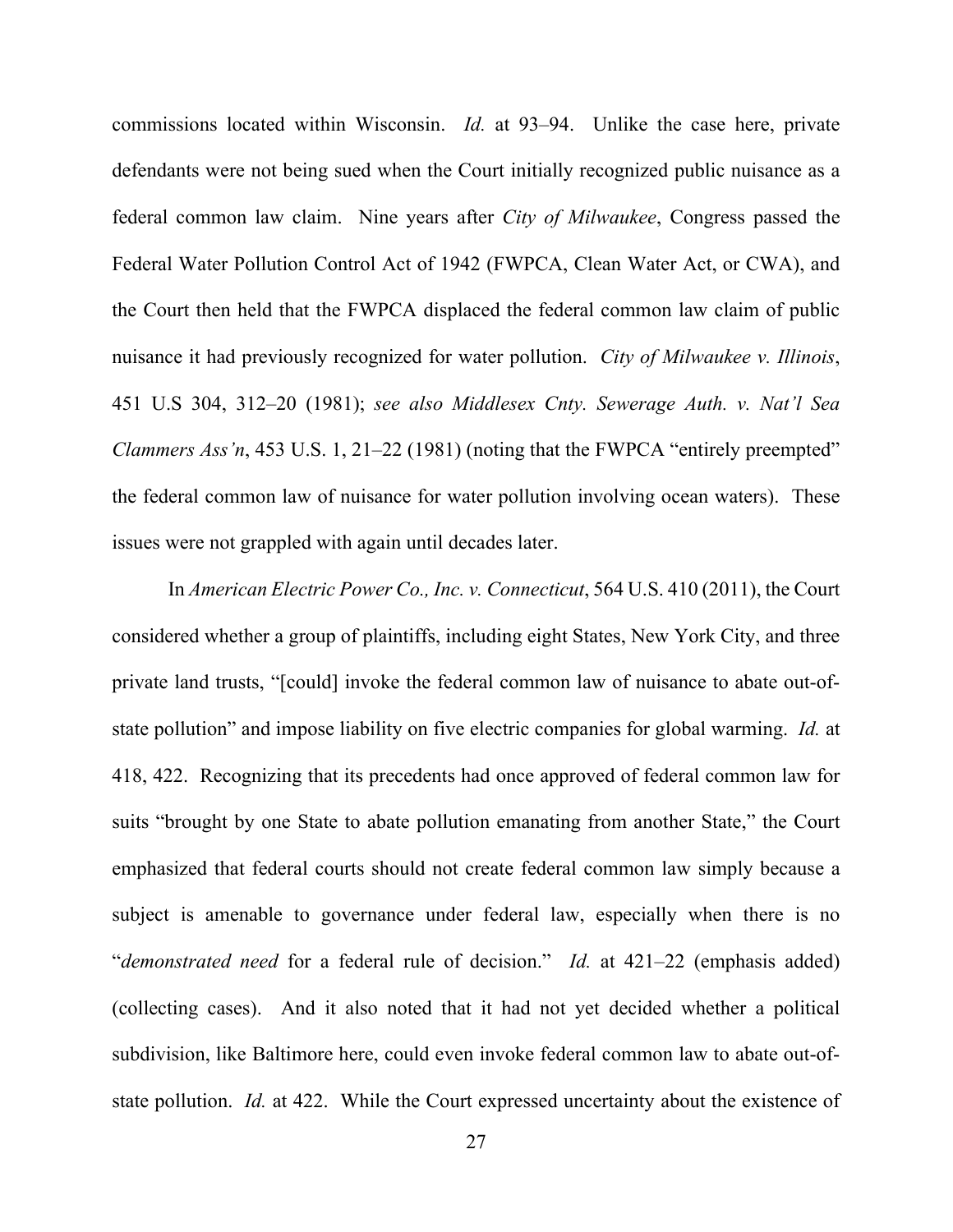federal common law for the plaintiffs, it ultimately left this "academic question" for another day. *Id.* at 423. In the alternative, the Court found that any "federal common-law claim for curtailment of greenhouse gas emissions because of their contribution to global warming" was "displaced by the federal legislation authorizing [the Environmental Protection Agency] to regulate carbon-dioxide emissions." *Id.* The federal legislation displacing the federal common law at issue was the CAA. *See id.* at 424 ("We hold that the Clean Air Act and the EPA actions it authorizes displace any federal common-law right to seek abatement of carbon-dioxide emissions from fossil-fuel fired powerplants.").

There are a few things we learn from these cases that the parties rely upon. First, although the terms have been used interchangeably by federal courts, there is a significant distinction between the statutory displacement of federal common law and the ordinary preemption of a state law.<sup>[8](#page-27-0)</sup> *City of Milwaukee*, 451 U.S. at 316–17; *see also Merrick v. Diageo Americas Supply, Inc.*, 805 F.3d 685, 693–94 (6th Cir. 2015); *United States v. Am. Com. Lines, L.L.C.*, 759 F.3d 420, 422 n.1 (5th Cir. 2014) . When a federal statute *displaces* federal common law, the federal common law ceases to exist. *See City of Milwaukee*, 451 U.S. at 317, 332 (concluding that "no federal common-law remedy was available" when it was statutorily displaced by congressional amendments to the FWPCA); *Nat'l Sea* 

<span id="page-27-0"></span><sup>8</sup> Defendants cannot argue that federal common law completely preempts Baltimore's claims because the Supreme Court has only applied complete preemption in the context of federal statutes, not federal common law. *See Metro. Life*, 481 U.S. at 63–64 ("*Congress*  may so completely pre-empt a particular area that any civil complaint raising this select group of claims is necessarily federal in character." (emphasis added)). There cannot be a congressional intent to completely preempt via federal common law since it is created by federal judges and not Congress. *See id.*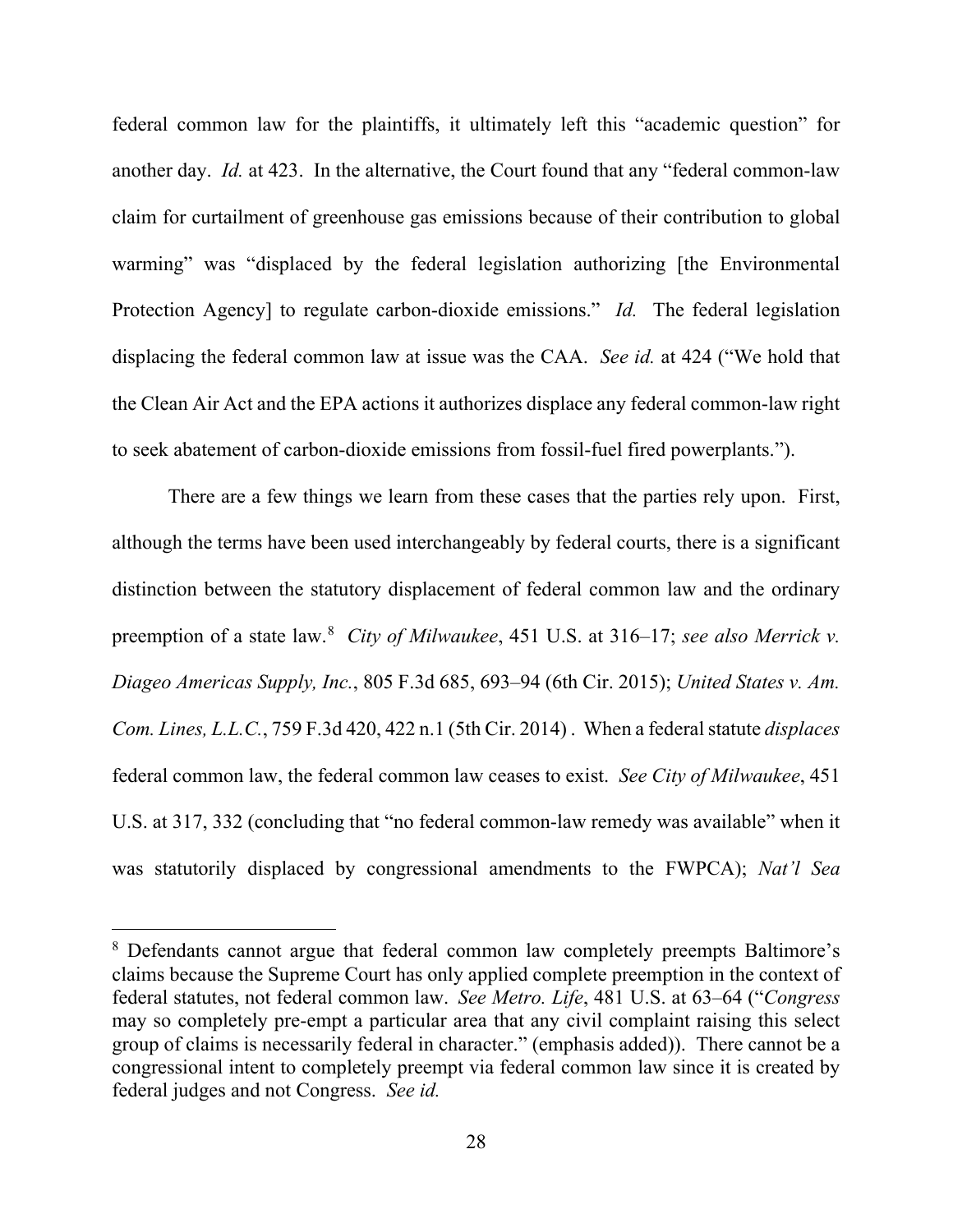*Clammers*, 453 U.S. at 21–22 (noting that federal common law was "entirely preempted" by the FWPCA and dismissing a federal common law claim for having no "underlying legal basis"); *see also Native Vill. of Kivalina v. ExxonMobil Corp.*, 696 F.3d 849, 857 (9th Cir. 2012) ("Judicial power can afford no remedy unless a right that is subject to that power is present. If a federal common law cause of action has been extinguished by Congressional displacement, it would be incongruous to allow it to be revived in another form."). But when a state law is ordinarily preempted by a federal statute, the federal statute supplants and supersedes the state law without extinguishing it. *See Am. Elec. Power*, 564 U.S. at 429; *Am. Com. Lines*, 759 F.3d at 422 n.1; *S. Blasting Servs., Inc. v. Wilkes Cnty.*, 288 F.3d 584, 590 (4th Cir. 2002). Preemption requires a "clear and manifest purpose" from Congress, while displacement does not. *City of Milwaukee*, 451 U.S. at 316–17. Secondly, federal common law claims of public nuisance, at least for water and air pollution, have been displaced by the CWA and CAA. *See Am. Elec. Power*, 564 U.S. at 423; *Nat'l Sea Clammers*, 453 U.S. at 21–22; *City of Milwaukee*, 451 U.S at 312–20; *see also City of Oakland v. BP PLC*, 969 F.3d 895, 906 (9th Cir. 2020). This all means something simple. Public nuisance claims involving interstate pollution, including issues about greenhousegas emissions, are nonexistent under federal common law because they are statutorily displaced. In other words, a federal statute is the legal source of those claims, and a federal common law remedy is unavailable. *City of Milwaukee*, 451 U.S. at 332.

Defendants seek removal through an extraordinary means in their attempt to use federal common law. Essentially, Defendants believe that removal is proper based on federal common law even when the federal common law claim has been deemed displaced,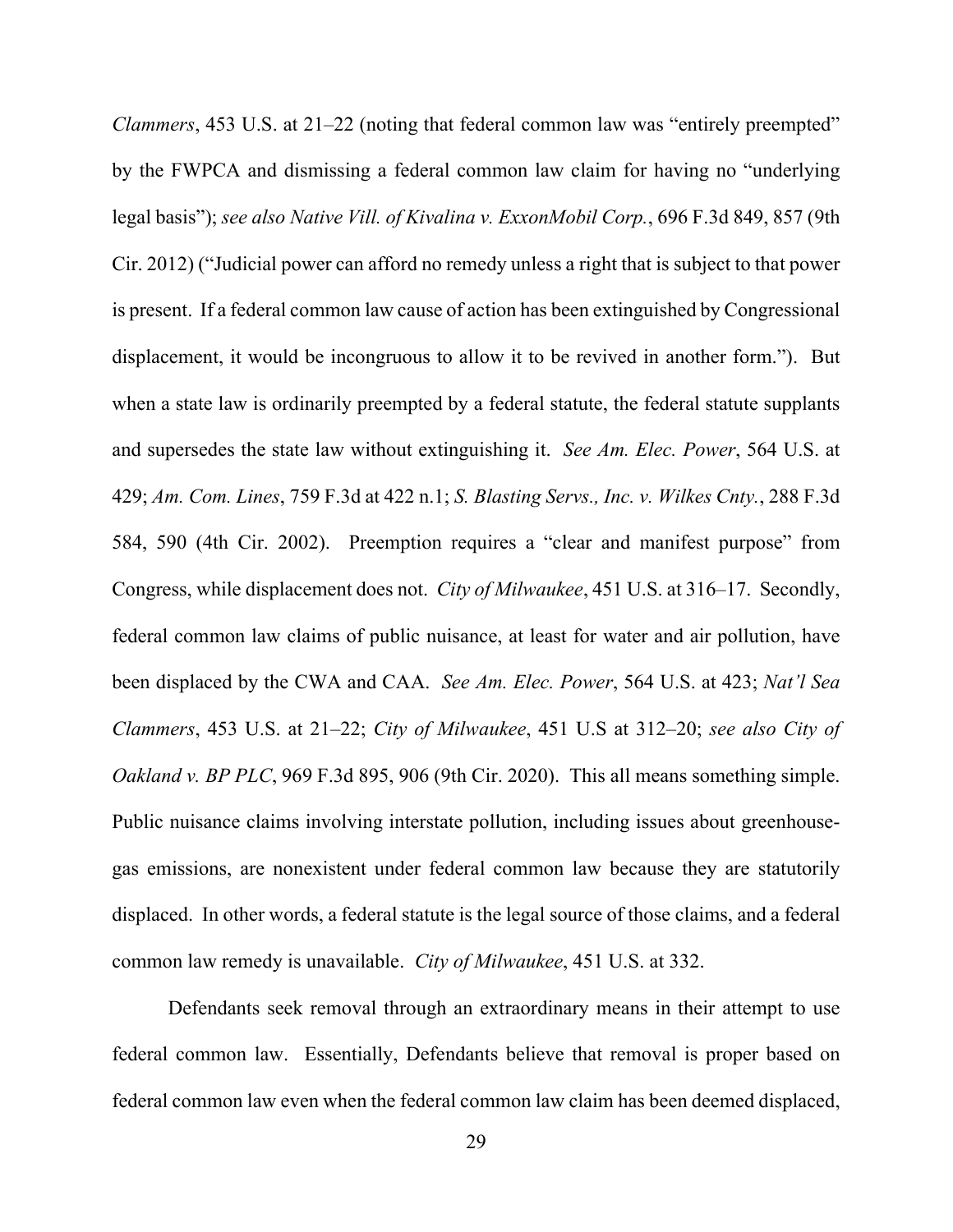extinguished, and rendered null by the Supreme Court. We believe that position defies logic. The Court has previously emphasized that "federal courts are without power to entertain claims otherwise within their jurisdiction if they are so attenuated and unsubstantial as to be absolutely devoid of merit; wholly insubstantial; obviously frivolous; plainly unsubstantial; or no longer open to discussion." *Hagans v. Lavine*, 415 U.S. 528, 536–37 (1974) (citations omitted) (cleaned up). Again, Defendants repeatedly characterize Baltimore's claims as interstate-pollution claims. But due to statutory displacement, federal common law claims concerning interstate pollution and the regulation of greenhouse-gas emissions are now obsolete. *See Am. Elec. Power*, 564 U.S. at 423; *Nat'l Sea Clammers*, 453 U.S. at 21–22; *City of Milwaukee*, 451 U.S at 312–20. Contrary to Defendants' insistence, it is "no longer open to discussion" that federal common law claims even exist to govern Baltimore's claims. *Hagans*, 415 U.S. at 537; *see also City of Oakland*, 969 F.3d at 906 (noting that federal common law claims for public nuisance are displaced by the CAA in a similar suit). Since those claims are defunct, and invoking them is "devoid of merit," a federal court cannot exercise federal-question jurisdiction on that basis. *See Dixon v. Coburg Dairy, Inc.*, 369 F.3d 811, 817 n.5 (4th Cir. 2004). Tellingly, Defendants cite no authority justifying removal for nonexistent claims that have been displaced by federal statutes. If anything, case law suggests that the displacement of federal common law deprives federal courts of jurisdiction. *See Native Village of Kivalina*, 696 F.3d at 855, 858 (affirming a district court's dismissal for lack of subject-matter jurisdiction because the "federal common law addressing domestic greenhouse gas emissions has been displaced by Congressional action"). Thus, we will not provide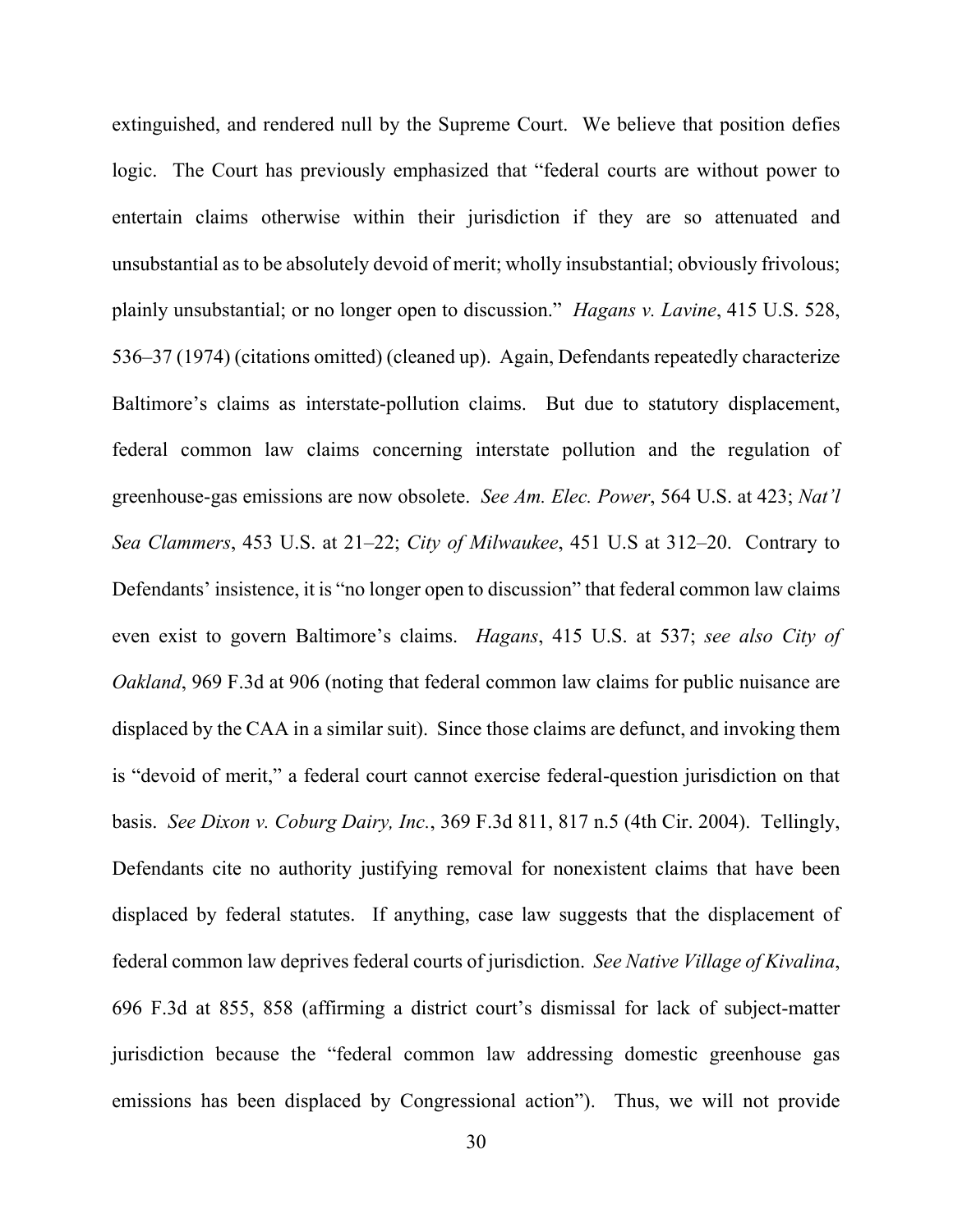Defendants with the unprecedented opportunity to obtain removal based on a nonexistent theory of federal common law when its viability is "no longer open to discussion" as a means of federal relief. *Hagans*, 415 U.S. at 537; *see also Fitz Gerald v. Thompson*, 222 U.S. 555, 557 (1912) (dismissing a writ of error when there was no federal jurisdiction because "[t]he right to remove from the state court which was asserted had no legal foundation" and was "manifestly frivolous and devoid of merit").

In sum, we do not accept the governance of federal common law when the CWA and CAA have statutorily displaced any federal common law that previously existed, and Baltimore's Complaint does not desire relief under either of those federal statutes. *See Pinney*, 402 F.3d at 442.If we found federal common law as a valid removal basis in this case, we would first undercut the well-pleaded complaint rule by ignoring Baltimore's pleaded claims and then undermine complete preemption by disregarding what that separate inquiry later requires of us. *See Bd. of Cnty. Comm'rs of Boulder Cnty. v. Suncor Energy (U.S.A.) Inc.*, 25 F.4th 1238, 1257–65 (10th Cir. 2022) (rejecting Defendants' invocation of federal common law as a basis for removal and considering complete preemption under the CAA)*.* We decline to endorse those outcomes.

5.

And finally, Defendants insist that we are bound to follow *Caudill v. Blue Cross & Blue Shield of North Carolina*, 999 F.2d 74 (4th Cir. 1993), and *North Carolina Department of Administration v. Alcoa Power Generating, Inc.*, 853 F.3d 140 (4th Cir.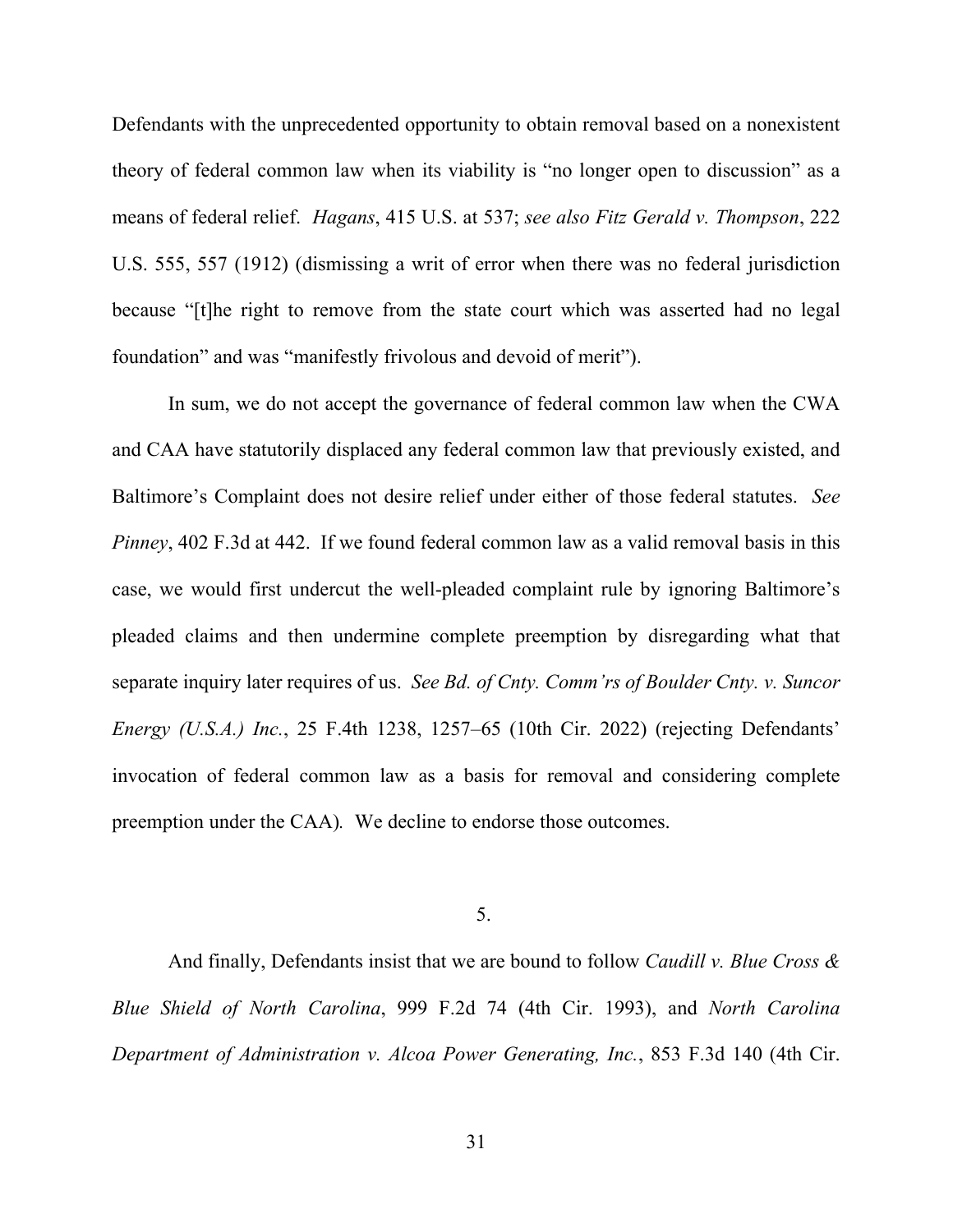2017). Both of those decisions are readily distinguishable from the circumstances before us.

In *Caudill*, a federal employee brought a breach-of-contract action against her insurer concerning her coverage under a contract between the insurer and federal government. 999 F.2d at 76–77. We held that federal common law governed the contract, and removal was thus proper under federal-question jurisdiction. *Id.* at 77–79. But the Supreme Court rejected *Caudill*'s use of federal common law as a basis for federal-question jurisdiction in *Empire Healthchoice Assurance, Inc. v. McVeigh*, 547 U.S. 677, 689–93 (2006), when it concluded there was no showing of a conflict between a federal interest and state law that mandated the formulation of federal common law.In light of *Empire*, *Caudill*'s holding about the existence of federal common law for interpreting federal contracts involving health insurance is now abrogated. *Compare id.*, *with Caudill*, 999 F.2d at 76–77. We thus decline to follow reasoning that is outright overturned.

In *Alcoa Power*, North Carolina sought a declaration against a power company concerning its ownership of a forty-five-mile segment of the Yadkin River. 853 F.3d at 143–45.According to North Carolina, the power company acquired the segment by deed and, on the segment, constructed four hydroelectric dams to power its smelting plant. *Id.* North Carolina maintained that the power company was only using the riverbed segment of the Yadkin River with its permission and that permission was withdrawn after the company decided to permanently close its smelting plant and layoff its employees. *Id.*  North Carolina originally sought its declaration in state court as a state-law claim to quiet title, but the power company removed the suit to federal court, contending that the issue of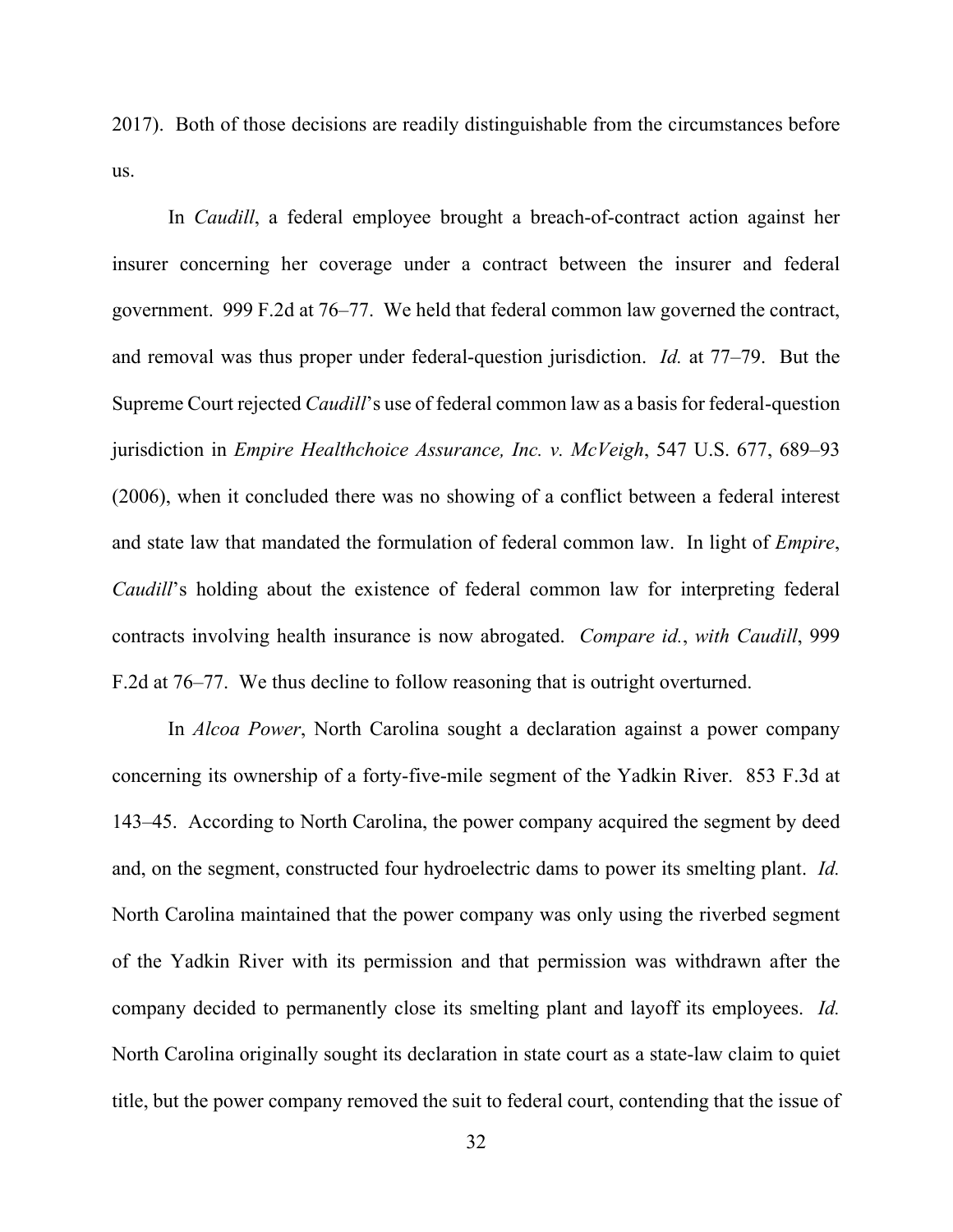navigability for title was a federal question. *Id.* at 145–46. On appeal, we held that the district court possessed federal-question jurisdiction, warranting removal, because state ownership of the beds of navigable waters relies on the Constitution. *Id.* at 147–50. When the Supreme Court emphatically declared that "questions of navigability for determining state riverbed title are governed by federal law," we reasoned that the Court was "reaffirming the federal nature of the issue of navigability for title" and recognizing its precedents from over 150 years. *Id.* at 148 (quoting *PPL Mont., LLC v. Montana*, 565 U.S. 576, 591 (2012)). *Alcoa Power* is inapplicable here. Unlike *Alcoa Power*, Defendants do not rely on any constitutional provision suggesting federal law applies to or governs Baltimore's claims. And particularly given *American Electric Power*'s holding, Defendants certainly cannot point this Court to over 150 years of precedent recognizing the federal character of Baltimore's claims. Even more, Baltimore's Complaint is not concerned with a declaration of title to any navigable water owned or occupied by Defendants. *Alcoa Power* provides little in the way of principle that governs here.

## 6.

Compared to state common law, federal common law is extremely limited. *Radcliff Materials*, 451 U.S. at 640 (observing that areas involving federal common law are "few and restricted" (quoting *Wheeldin v. Wheeler*, 373 U.S. 647, 651 (1963))). State law has traditionally governed the realm of products liability and continues to do so here. *See Pac. Atl. Trading Co., Inc. v. M/V Main Express*, 758 F.2d 1325, 1130 n.1 (9th Cir. 1985); *In re "Agent Orange" Prod. Liab. Litig.*, 635 F.2d 987, 991 n.9, 993–94 (2d Cir. 1980).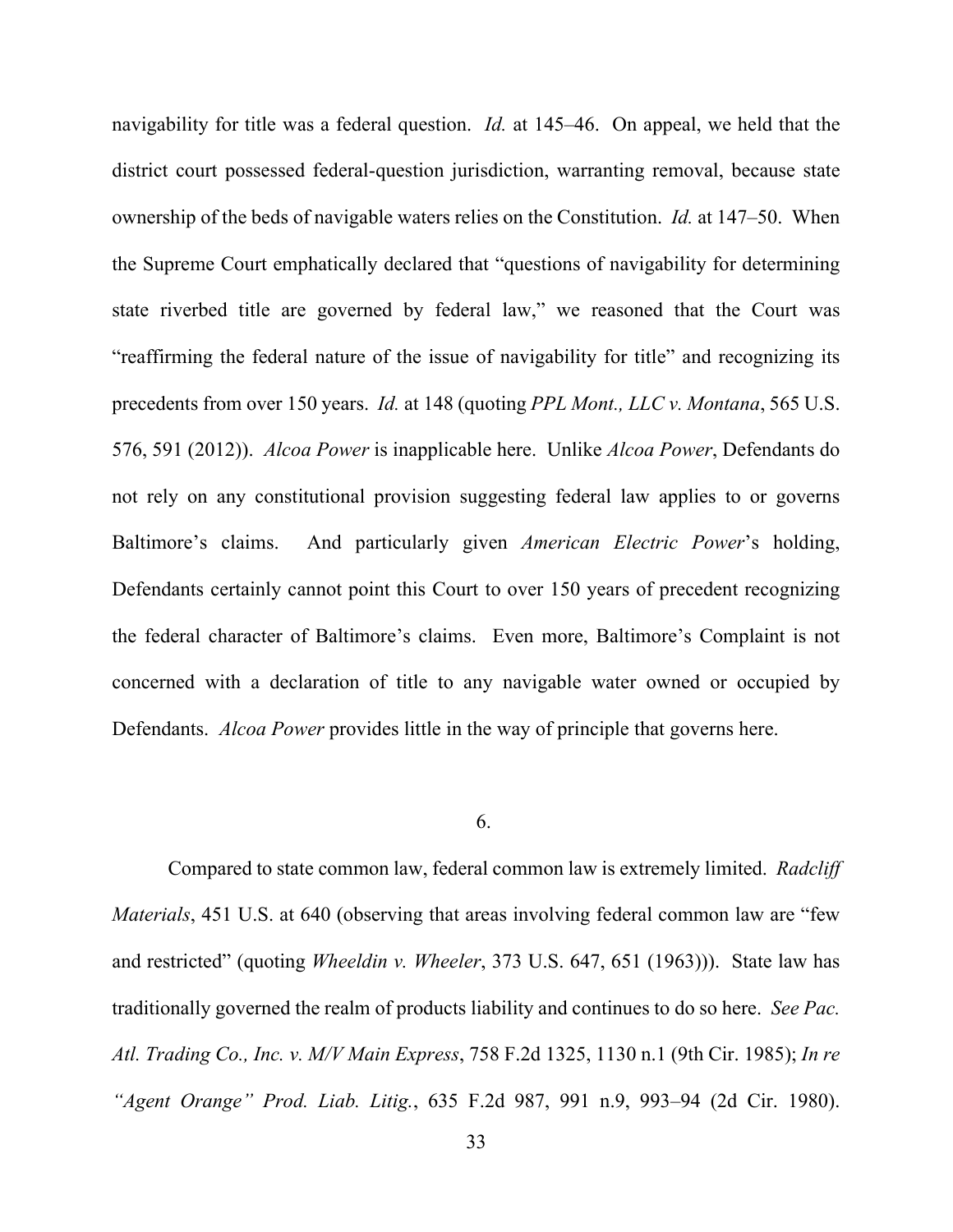Defendants have failed to show that federal common law truly controls this dispute involving their fossil-fuel products and misinformation campaign. At the second oral argument in this case, that failure became even more evident when Defendants did not even identify what federal common law claim is at Baltimore's disposal and what their own defense to it would be. At most, Defendants present us with an ordinary preemption argument that does not warrant removal. *See Caterpillar*, 482 U.S. at 393. Regardless of how they frame their invocation, we decline to permit Defendants to rely upon federal common law as a theory for removal and affirm the district court's sound rejection thereof.

## B.

Defendants next seek to establish federal jurisdiction under *Grable* and its progeny, arguing "[s]everal aspects of [Baltimore]'s claims" present substantial and disputed federal issues. Defs.' Opening Br. 33. Here, Defendants argue those federal issues include national security, foreign affairs, energy policy, and environmental regulation. Baltimore, however, posits that Defendants "dramatically overread<sup>[]"</sup> *Grable*'s scope. Baltimore's Resp. Br. 33. We agree with Baltimore and find Defendants' invocation of *Grable*  jurisdiction and the foreign-affairs doctrine fails to pass legal muster.

1.

There is a "'slim category' of cases . . . in which state law supplies the cause of action but federal courts have jurisdiction under § 1331 because 'the plaintiff's right to relief necessarily depends on resolution of a substantial question of federal law.'" *Burrell*,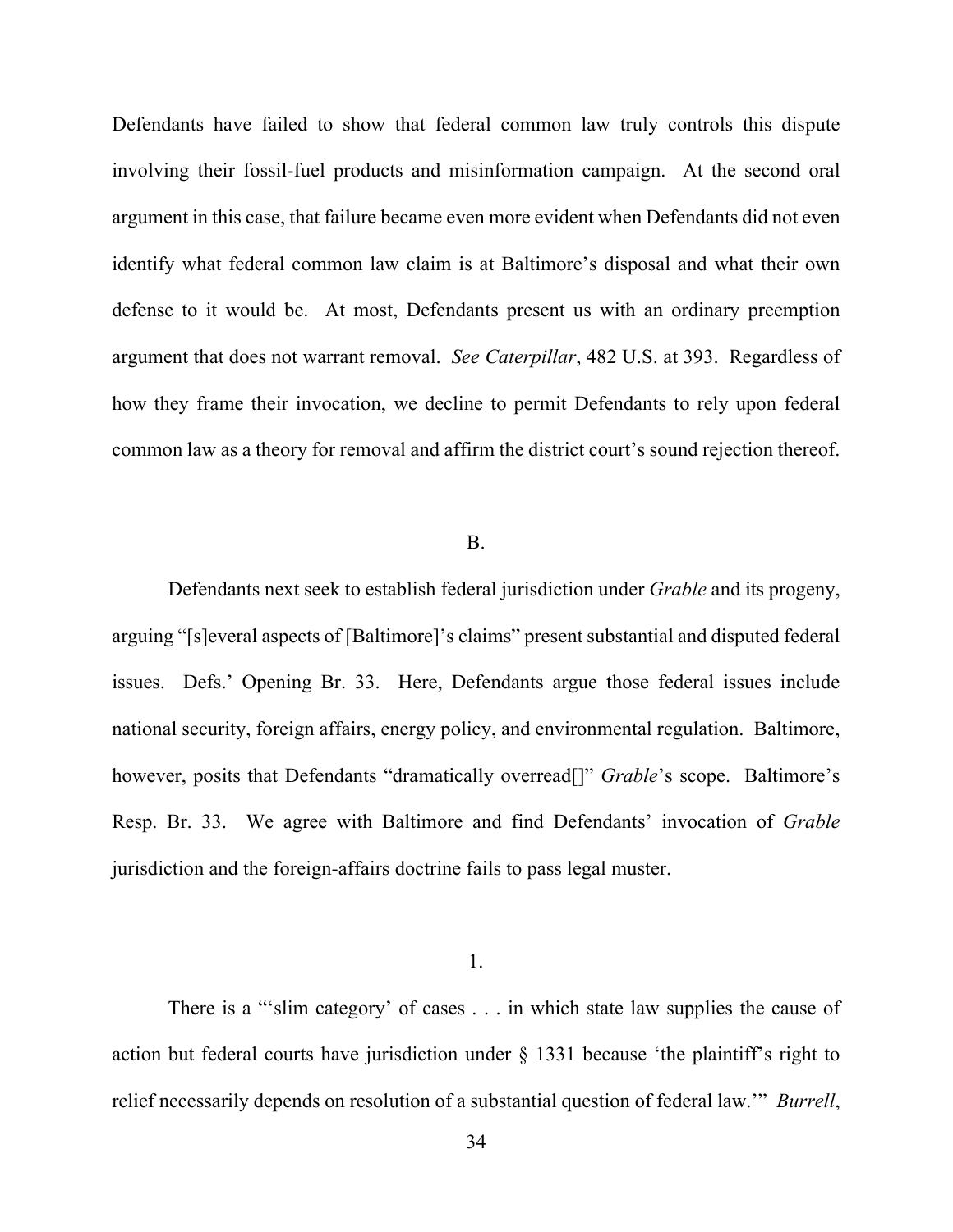918 F.3d at 380 (citations omitted). Federal courts must be "cautious" in exercising this form of jurisdiction because it lies at the "outer reaches of § 1331." *Id.* (quoting *Merrell Dow Pharms. Inc. v. Thompson*, 478 U.S. 804, 810 (1986)). The Supreme Court has emphasized that the "mere presence of a federal issue in a state cause of action *does not automatically* confer federal-question jurisdiction." *Merrell Dow*, 478 U.S. at 813 (emphasis added) (citations omitted).

To ensure complaints alleging only state-law claims are not in federal court when they merely implicate federal issues, the Supreme Court established a four-prong test for determining the existence of federal-question jurisdiction. *See Grable*, 545 U.S. at 314. Federal-question jurisdiction exists over a state-law claim if a federal issue is: "(1) necessarily raised, (2) actually disputed, (3) substantial, *and* (4) capable of resolution in federal court without disrupting the federal-state balance approved by Congress." *Gunn v. Minton*, 568 U.S. 251, 258 (2013) (emphasis added). A federal question is "necessarily raised" under § 1331 "only if it is a 'necessary element of one of the well-pleaded state claims.'" *Burrell*, 918 F.3d at 381 (quoting *Franchise Tax Bd.*, 463 U.S. at 13). A federal issue is "actually disputed" when the parties disagree about the effect of federal law. *See Gunn*, 568 U.S. at 259. The substantiality question "looks . . . to the importance of the issue to the federal system as a whole." *Id.* at 260. And, to strike a balance between federal and state judicial responsibilities, a federal court must ensure that it gives leeway to States in areas where they possess "special responsibilit[ies]." *Id.* at 264 (quoting *Ohralik v. Ohio State Bar Ass'n*, 436 U.S. 447, 460 (1978)).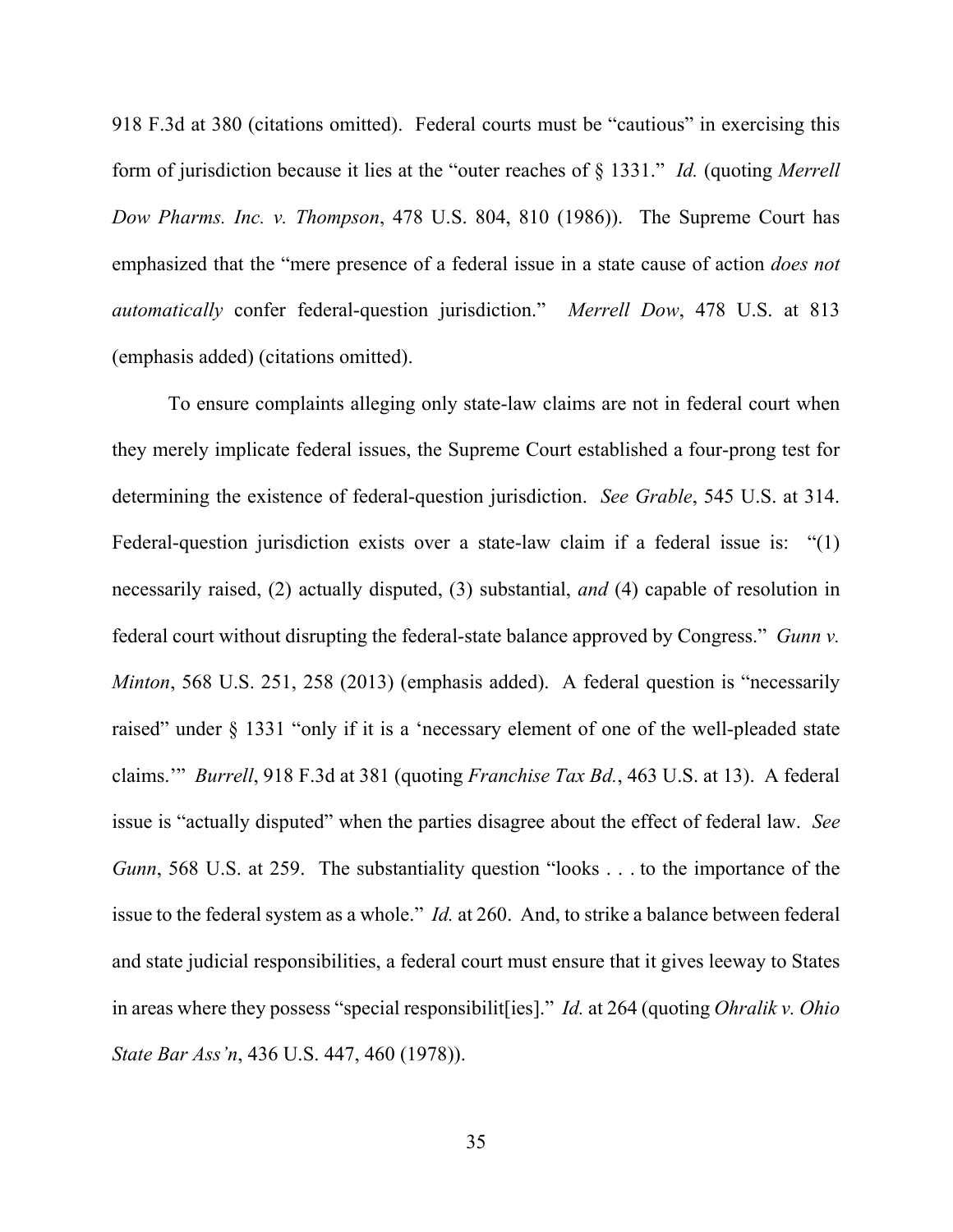Looking at the face of Baltimore's Complaint, *Grable* jurisdiction cannot lie because a federal issue is not "necessarily raised." *Id.* at 258. *Grable* jurisdiction thus fails on the very first prong.<sup>[9](#page-35-0)</sup>

Again, a federal issue is "necessarily raised" only when a federal question is a "necessary element" of one of the pleaded state-law claims within a plaintiff's complaint. *Burrell*, 918 F.3d at 381 (quoting *Franchise Tax Bd.*, 463 U.S. at 13). The Court's precedents indicate when this requirement is satisfied. For instance, in *Grable*, the Supreme Court held that a quiet-title action under Michigan law "necessarily raised" federal issues because the plaintiff premised its state-law claim on the Internal Revenue Service's failure to comply with notification requirements established by federal law. 545 U.S. at 310, 314–15. Similarly, the *Gunn* Court held that a legal-malpractice claim under Texas law "necessarily require[d] application of [federal] patent law to the facts of [the] case" since the state-law claim required a showing of prevailing in a federal patent infringement action. 568 U.S. at 259.

We have adhered to the Court's guidance by looking for federal ingredients that are "necessary" for the state-law claim's success. For example, in *Pinney*, we examined seven state-law claims, all under the laws of different States, to conclude that federal law *was not* a "necessary element" for any of the state-law claims and they only required the "resolution

<span id="page-35-0"></span><sup>&</sup>lt;sup>9</sup> Because a federal issue is not "necessarily raised" by Baltimore's Complaint, we need not address the remaining factors of *Grable* jurisdiction. *See Burrell*, 918 F.3d at 384, 386.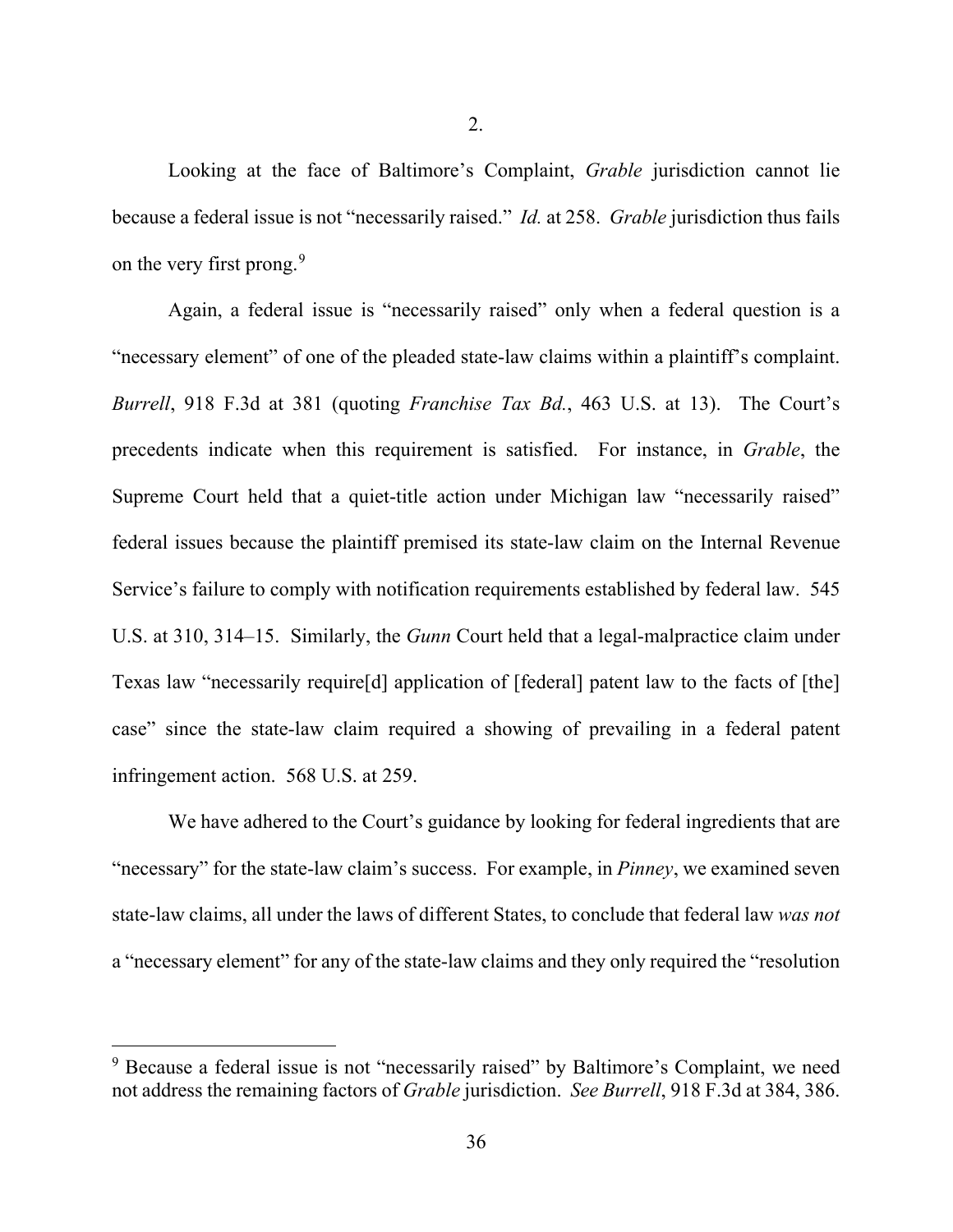of questions of state law." 402 F.3d at 442–46. Most recently, in *West Virginia State University Board of Governors v. Dow Chemical Co.*, a historically black college sued a chemical company for contaminating the groundwater beneath the land it owned. 23 F.4th 288, 292–94 (4th Cir. 2022). The university's claims were brought exclusively under West Virginia common law. *Id.* at 296. We held that federal issues were not "necessarily raised" or even "substantially raised" because the college did not challenge a "cleanup" order under the Comprehensive Environmental Response, Compensation, and Liability Act, 42 U.S.C. § 9613(b), (h), and its state-law claims were not preempted by the Resource Conservation and Recovery Act's savings clause, *id.* § 6972. 23 F.4th at 307–12. These cases demonstrate that state-law claims must "hinge on the determination of a federal issue" to fulfill *Grable*'s first prong. *Vlaming v. W. Point Sch. Bd.*, 10 F.4th 300, 306 (4th Cir. 2021).

Defendants never identify what federal question is a "necessary element" for any of Baltimore's state-law claims.[10](#page-36-0) *See* Defs.' Opening Br. 33–40. All of Baltimore's claims are brought under Maryland law, and none of them invoke federal law as a necessary requirement for imposing liability upon Defendants. *See* J.A. 149–72. Thus, Defendants' liability does not turn or "hinge" upon interpreting federal law. *Cf. Bauer v. Elrich*, 8 F.4th 291, 297 (4h Cir. 2021) (holding that plaintiffs "necessarily raised" a federal issue because they sought to enforce a federal statute and did not advance a state-law right). Failing to

<span id="page-36-0"></span><sup>10</sup> We note that *City of Oakland* considered federal common law in the context of *Grable*  jurisdiction in a similar suit involving Defendants. 969 F.3d at 906. In the case before us, Defendants have not asked us to analyze federal common law under *Grable*, so we deviate from *City of Oakland* in this respect. *See* Defs.' Opening Br. 33–40.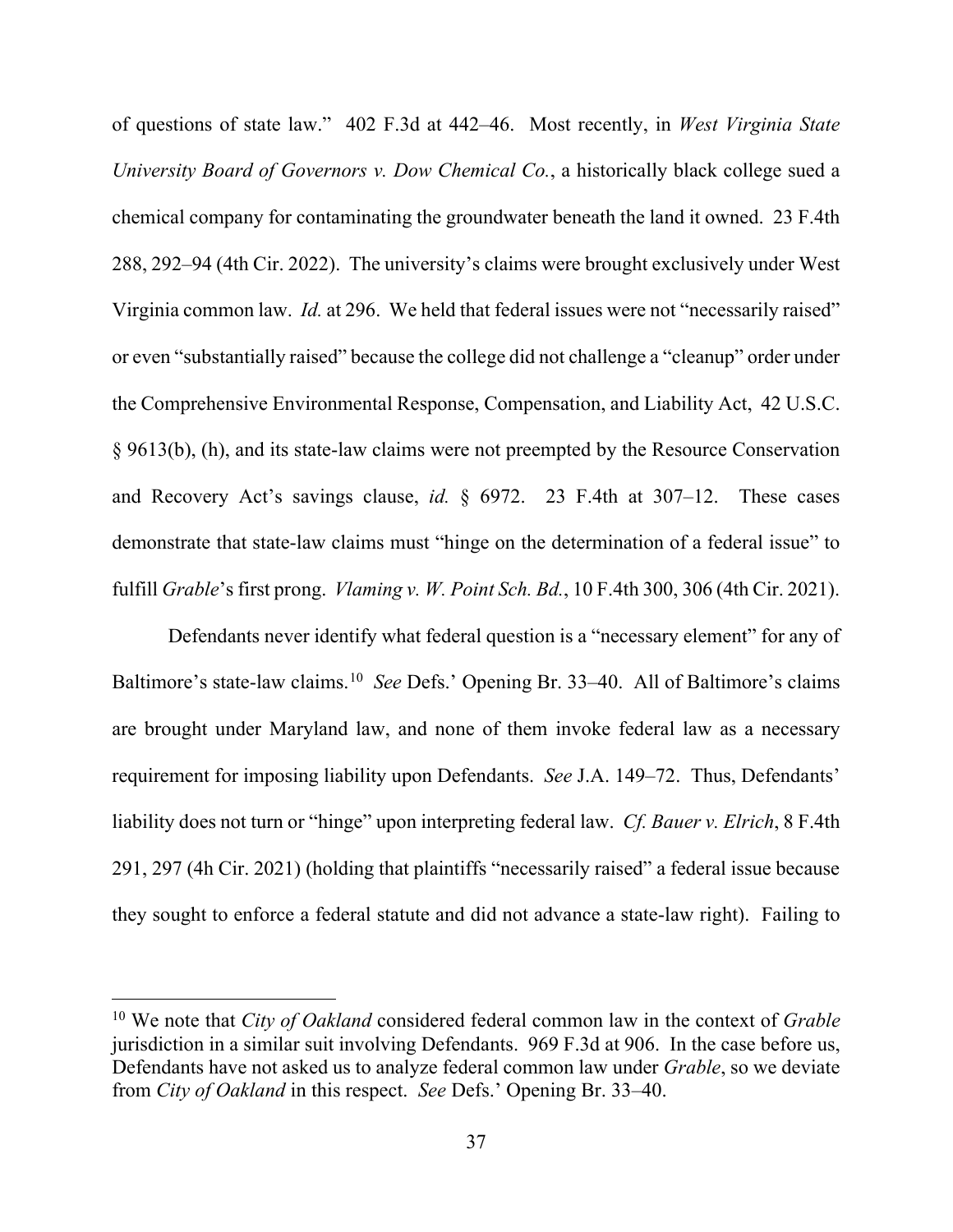carry their removal burden, Defendants provide us with no federal question Baltimore has alleged that is "essential to resolving" its claims under Maryland law. *Burrell*, 918 F.3d at 383 (citation omitted).

Read most generously, Defendants' Opening Brief maintains that federal agencies typically weigh the costs and benefits of fossil-fuel extraction, so Baltimore's nuisance claims "invite a state court factfinder [to] adjudicate the reasonableness of . . . federal agencies' balancing of harms and benefits." Defs.' Opening Br. 34–35. But this argument first rests on a misunderstanding of Baltimore's Complaint. Baltimore essentially challenges the efficacy and safety of Defendants' fossil-fuel products and sales practices promoting them. *See* J.A. 150–71. The Complaint is not solely about the initial act of fossil-fuel extraction, nor is it concerned with setting and regulating greenhouse-gas emissions. *See* J.A. 47.

Defendants' argument then misapprehends the elements of public and private nuisance under Maryland law. "A public nuisance is an injury to the public at large or to all persons who come in contact with it," while "[a] private nuisance is injury to an individual or a limited number of individuals only." *Adams v. Comm'rs of Trappe*, 102 A.2d 830, 834 (Md. 1954). Typically, "[a p]rivate nuisance is 'a nontrespassory invasion of another's interest in the private use and enjoyment of land.'" *Exxon Mobil Corp. v. Albright*, 71 A.3d 30, 94 (Md. 2013) (quoting *Wietzke v. Chesapeake Conf. Ass'n*, 26 A.3d 931, 943 (Md. 2011)). The distinction between a private and public nuisance turns on whether the impacted rights are "confined to private ownership or are cast broadly across the general public . . . ." *Wietzke*, 26 A.3d at 943 (citation omitted).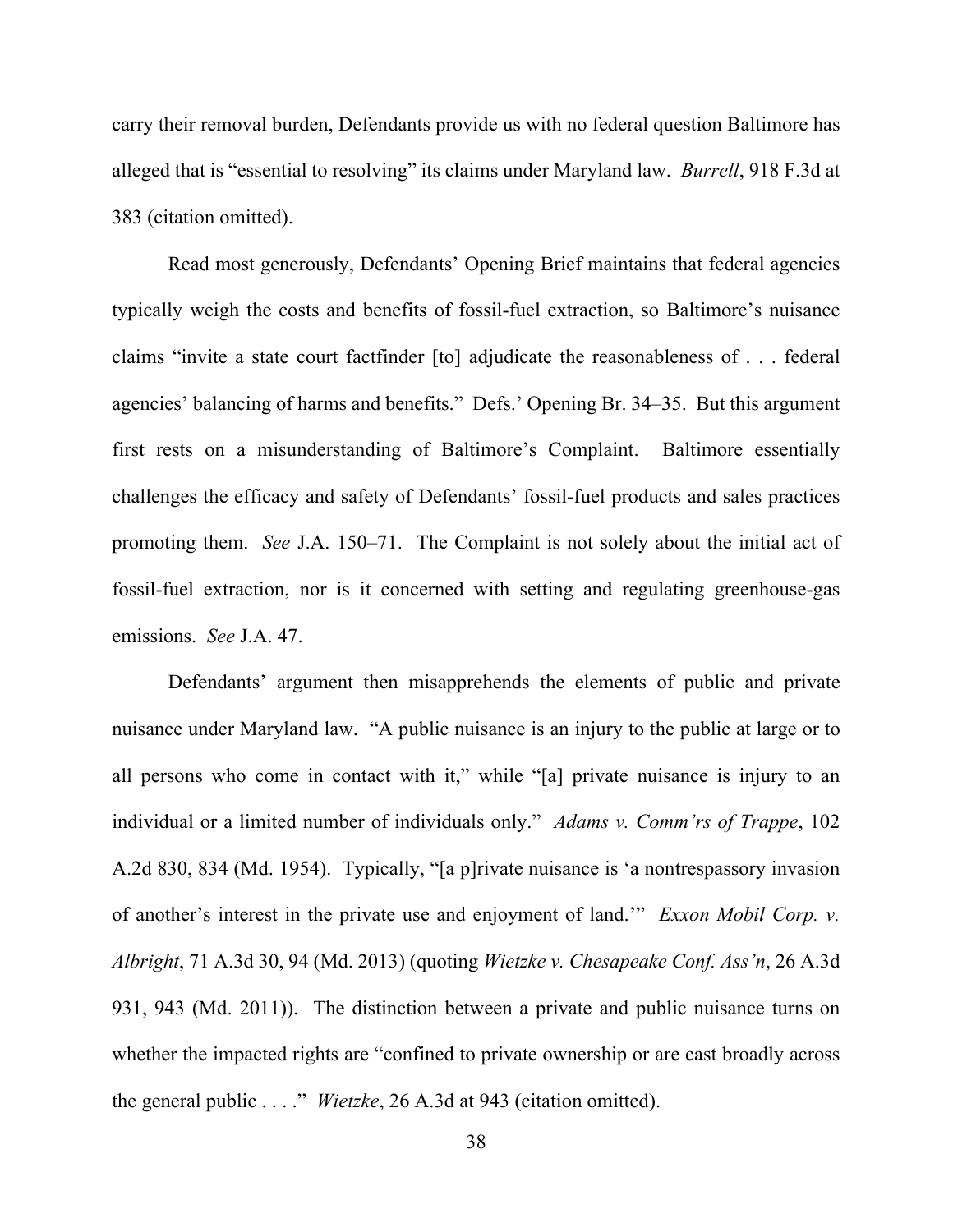Adopting the Second Restatement of Torts, Maryland courts require a public nuisance to involve an "unreasonable interference" with the public's rights. *Tadjer v. Montgomery Cnty.*, 479 A.2d 1321, 1327 (Md. 1984) (quoting Restatement (Second) of Torts § 821(B) (Am. L. Inst. 1979)). Circumstances showing an "unreasonable interference" may include: (1) "[w]hether the conduct involves a significant interference with the public health, the public safety, the public peace, the public comfort or the public convenience"; (2) "whether the conduct is proscribed by a statute, ordinance or administrative regulation"; or (3) "whether the conduct is of a continuing nature or has produced a permanent or long-lasting effect, and, as the actor knows or has reason to know, has a significant effect upon the public right." *Id.* (citation omitted). Claimants can point to any or all of those three circumstances when attempting to prove the "unreasonableinterference" element of a public nuisance. They can avoid federal law entirely, for example, if they show harmful conduct either involving a "significant interference" with the public's safety *or* producing a "permanent or long-lasting effect." *See id.* Neither of those avenues require federal law as a "necessary element."

It is true that the Second Restatement of Torts indicates that the "unreasonableinterference" question may be fulfilled by showing the conduct at issue is proscribed by "*a*  statute, ordinance or administrative regulation." *Id.* (emphasis added). So claimants *may*  invoke a federal law or regulation to show that there is an "unreasonable interference" with the public's rights. But that is discretionary and not a "necessary element." Without resorting to any federal law, Plaintiffs can also utilize a state law or regulation when showing an "unreasonable interference" with the public's rights. Maryland courts agree.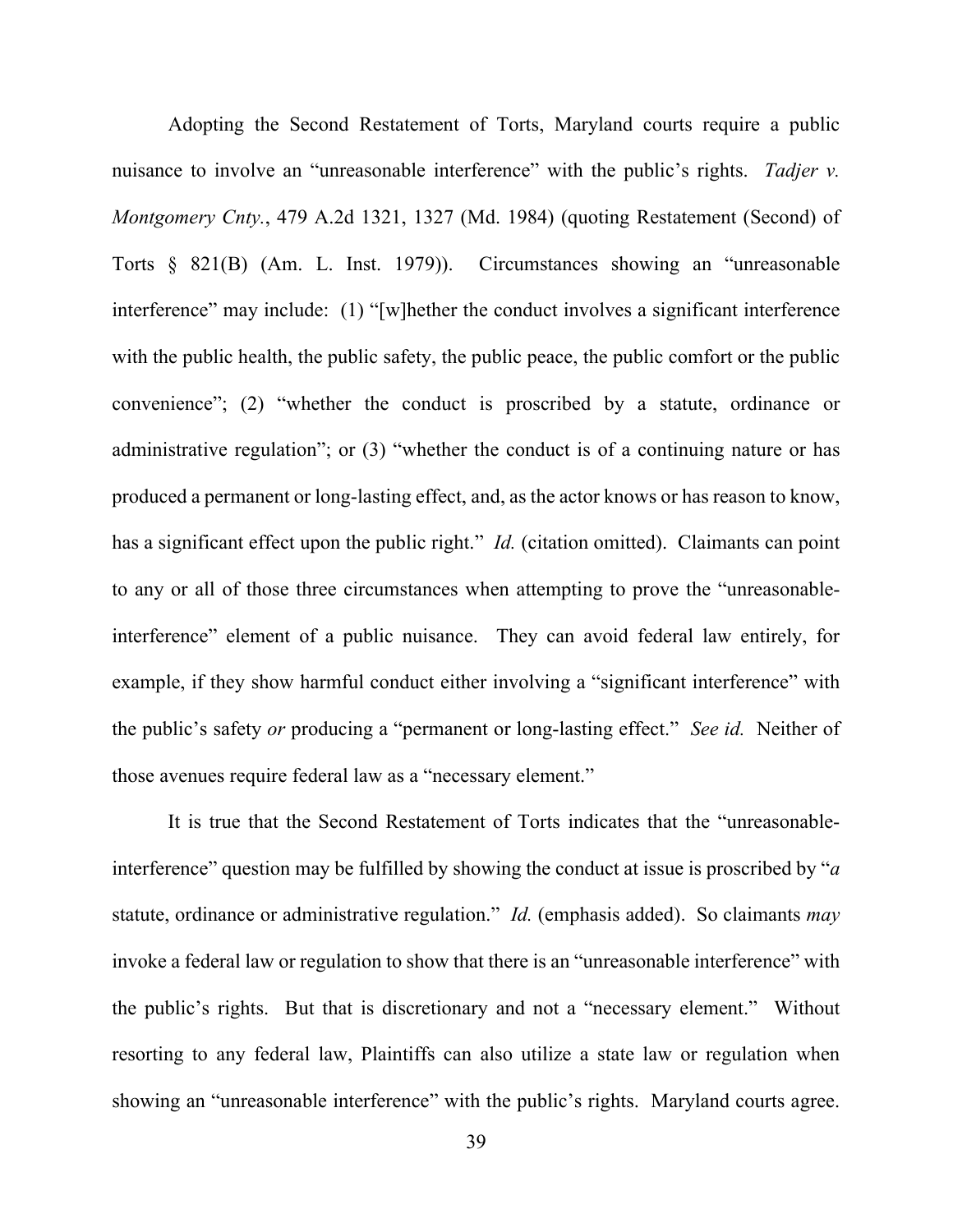*See Raynor v. Md. Dep't of Health & Mental Hygiene*, 676 A.2d 978, 990–91 (Md. Ct. Spec. App. 1996) (finding a Maryland regulation "[did] no more than prohibit or abate a public nuisance" when examining the Takings Clause under the Fifth Amendment); *see also Comm'rs of Trappe*, 102 A.2d at 836–37.

A private nuisance also requires a claimant to establish an "unreasonable and substantial interference" with the use of his or her private property. *Exxon Mobil*, 71 A.3d at 94. Like public nuisances, that element of a private-nuisance claim may also be proven by exclusively using state statutes or regulations. [11](#page-39-0) *See Wietzke*, 26 A.3d at 942, 947. Since neither public nor private nuisances "necessarily raise" federal law as a "necessary element," we find that federal agencies' balancing of the harms and benefits of fossil-fuel extraction is not "necessary" for proving either claim. *See Pinney*, 402 F.3d at 449 ("The Supreme Court has been quite clear that for removal to be proper under the substantial federal question doctrine, a plaintiff's ability to establish the necessary elements of his state law claims must rise or fall on the resolution of a question of federal law." (citing *Merrell Dow*, 478 U.S. at 813)); *see also Bd. of Cnty. Comm'rs of Boulder Cnty.*, 25 F.4th at 1266– 67.

<span id="page-39-0"></span> $11$  We agree with Defendants that Maryland law permits a factfinder to balance competing property interests for the "unreasonable-interference" question for private nuisances. *See Wietzke*, 26 A.3d at 942–47. However, we disagree that a Maryland factfinder, during its context-specific inquiry, would have to "necessarily" consider federal law when balancing property interests and deciding if Defendants' conduct was an "unreasonable-interference." *See id.* at 944 ("And it is equally true, that the *mere lawfulness of the act* is not in itself a test in all cases, of exemption from liability for [private nuisance]." (quoting *Short v. Balt. City Passenger Ry. Co.*, 50 Md. 73, 81 (1878))); *id.* at 947 (describing the multiple factors to consider for an "unreasonable-interference" determination for private nuisance).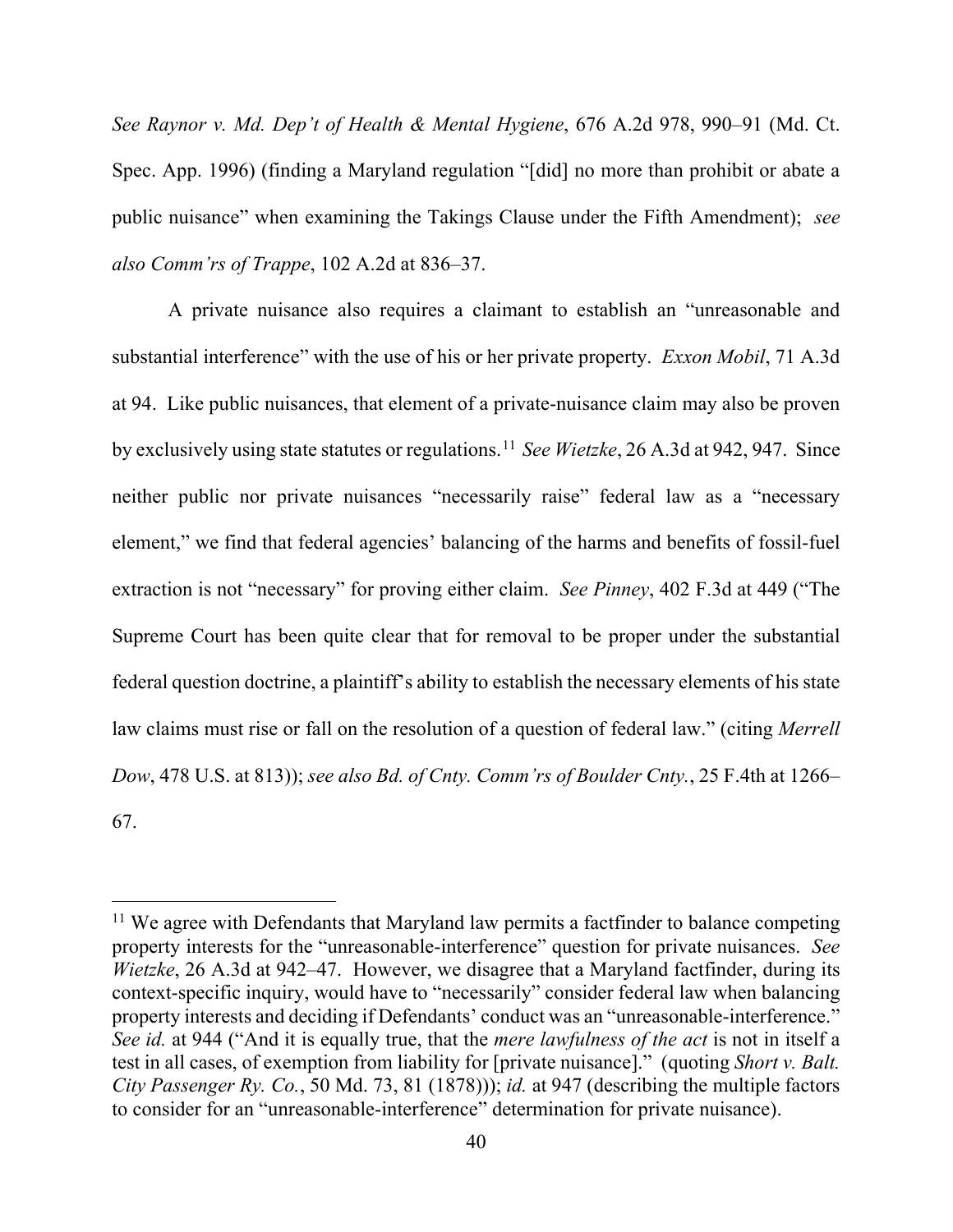Defendants also assert that Baltimore's "promotion claims *implicate* federal duties to disclose . . . ." Defs.' Opening Br. 37 (emphasis added). We must reject this argument. Despite possessing the removal burden, Defendants do not tell us which of Baltimore's causes of action under Maryland law is a "promotion claim." *See id.* But even if we assume Defendants are referring to Baltimore's claims involving strict liability for failure to warn, negligent failure to warn, and the MCPA, they have not identified how any of those claims require federal law as a "necessary element" for their resolution. [12](#page-40-0) *See id.* And we have not found any federal law or issue that is raised by the elements of those state-law claims. *See Pinney*, 402 F.3d at 446–49 (finding a federal issue was not "necessarily raised" by design-defect claims when federal radiation standards were only "one factor" for establishing liability, and liability could still be found even with regulatory compliance); *see also Carmine v. Poffenbarger*, 154 F. Supp. 3d 309, 312 n.1, 314–17 (E.D. Va. 2015) (declining to find federal issues were "necessarily raised" by failure-to-warn and designdefect claims because a federal question was not an element of either claim).

We cannot find that Baltimore's Complaint "necessarily raises" any question of federal law as envisioned by the Supreme Court. It is a far cry from what the Court has deemed sufficient to satisfy the "necessarily raised" prong. *Cf. Gunn*, 568 U.S. at 259; *Grable*, 545 U.S. at 310, 314–15. Accordingly, federal-question jurisdiction does not lie since Baltimore's Complaint is not one of those "slim category" of cases warranting *Grable*

<span id="page-40-0"></span> $12$  Defendants have waived any such arguments since they were not raised in their Opening Brief. *See Grayson O Co.*, 856 F.3d at 316.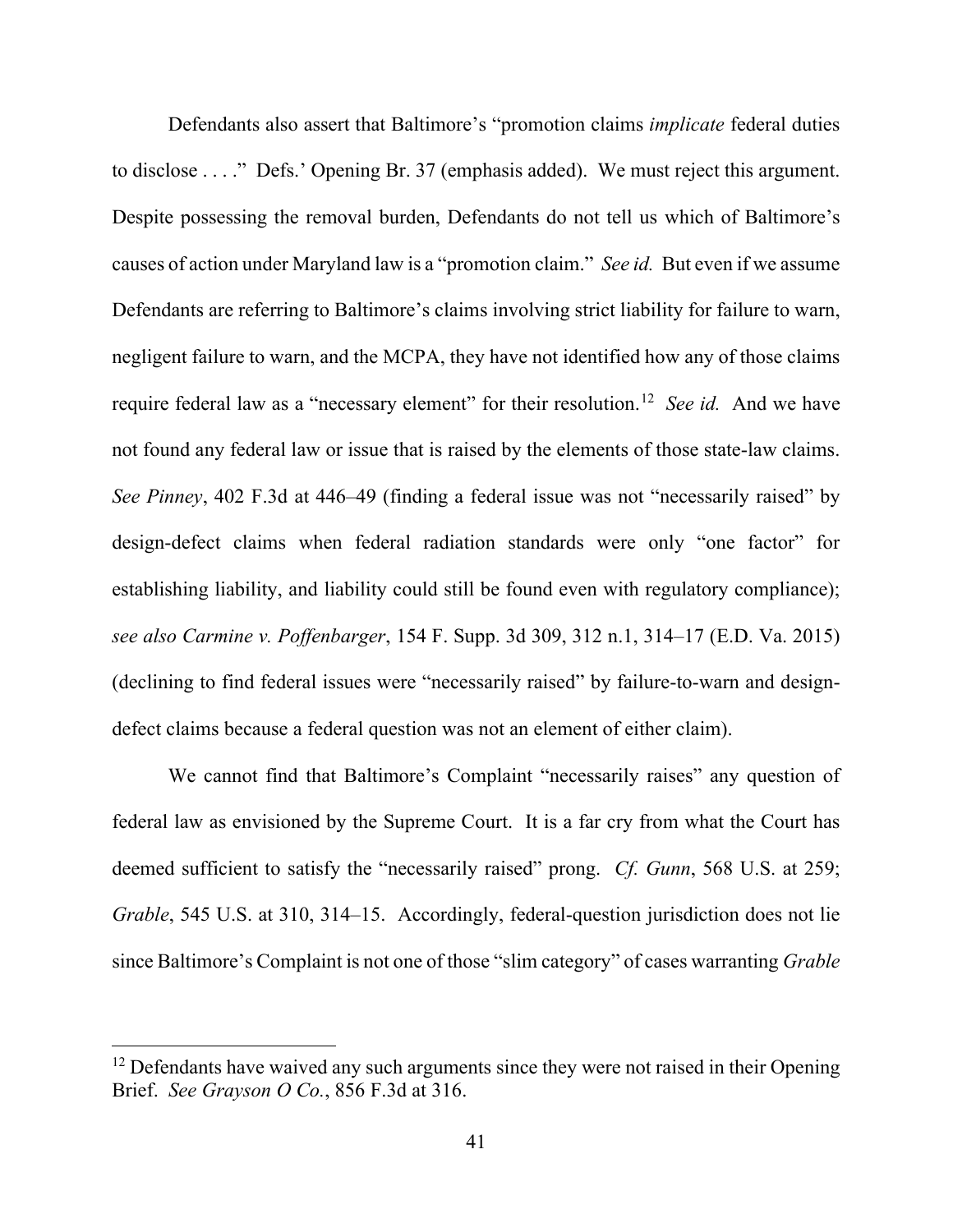jurisdiction. *See Bd. of Cnty. Comm'rs of Boulder Cnty.*, 25 F.4th at 1265–71 (rejecting Defendants' invocation of *Grable* jurisdiction); *City of Oakland*, 969 F.3d at 906–07 (holding *Grable* jurisdiction was improper because a federal issue was not "necessarily raised" by a complaint originally filed in state court against Defendants); *Flying Pigs, LLC v. RRAJ Franchising, LLC*, 757 F.3d 177, 182–83 (4th Cir. 2014) (finding *Grable*  jurisdiction was unwarranted because a federal issue was not "necessarily raised" when a claimant never sued under the Lanham Act but brought a state-court proceeding to enforce an equitable lien). We thus affirm the district court's rejection of *Grable* jurisdiction as a basis for removal.

# 3.

Defendants wrongly rely on the foreign-affairs doctrine in the *Grable* context for federal jurisdiction.<sup>13</sup> Stating that "[t]he question of how to address climate change has long been and remains the subject of international negotiations[,]" Defendants assert that Baltimore wants to "replace . . . international negotiations and congressional and executive decisions with Maryland common law and private litigation in state court." Defs.' Opening

<span id="page-41-0"></span><sup>13</sup> It is unclear whether Defendants intend to invoke the foreign-affairs doctrine. *See* Defs.' Opening Br. 38–39. But they seem to appeal to it by citing to *American Insurance Association v. Garamendi*, 539 U.S. 396 (2003). *See id.*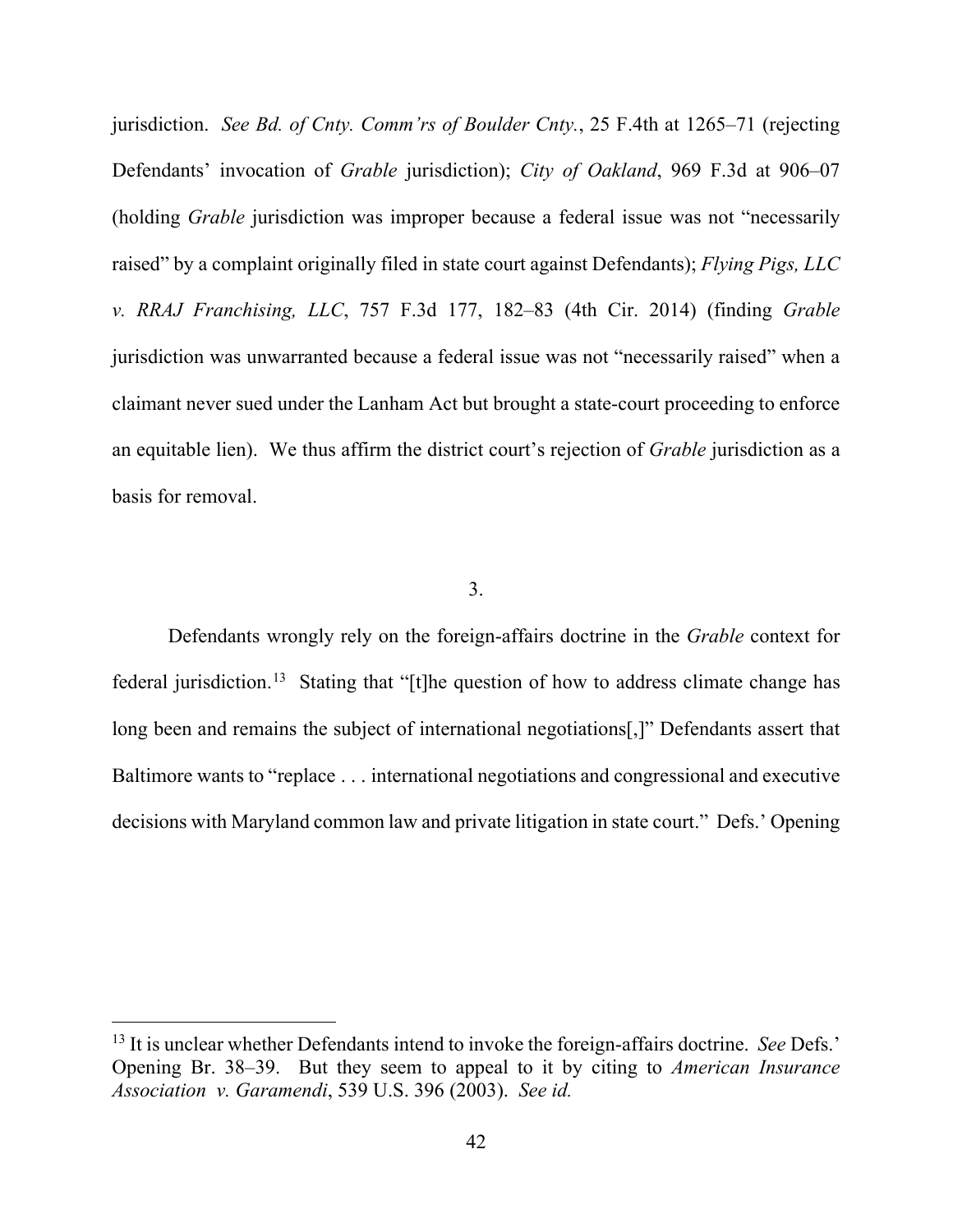Br. 38–39. According to Defendants, Maryland law must yield to the federal government's international policies. We are not persuaded.

Under our *Grable* inquiry, there is nothing in Baltimore's Complaint indicating that foreign affairs are "necessarily raised" by its state-law claims. *See City of Oakland*, 969 F.3d at 906–07 (concluding Defendants' argument about foreign policy did not raise a substantial question of federal law for *Grable* jurisdiction). While the Complaint contains historical references to international treaties in a brief section, *see* J.A. 114, 123, there is no indication that Baltimore's state-law claims either rise or fall based on any foreign policies, international treaties, or relationships with foreign nations. "The most one can say is that a question of [foreign affairs] is lurking in the background . . . ." *Gully v. First Nat'l Bank*, 299 U.S. 109, 117 (1936).

In any case, Defendants suggest that the foreign-affairs doctrine preempts Baltimore's Complaint. "Under the foreign[-]affairs doctrine, state laws that intrude on this exclusively federal power are [constitutionally] preempted." *Movsesian v. Victoria Versicherung AG*, 670 F.3d 1067, 1071 (9th Cir. 2012). This is so because the power to conduct international affairs is solely vested with the federal government, not the States. *See United States v. Pink*, 315 U.S. 203, 233–34 (1942); *see also Hines v. Davidowitz*, 312 U.S. 52, 63 (1941) ("The Federal Government . . . is entrusted with full and exclusive responsibility for the conduct of affairs with foreign sovereignties."). The foreign-affairs doctrine may constitutionally preempt state laws through conflict preemption or field preemption. *Movsesian*, 670 F.3d at 1071–72. For a state law to give way under conflict preemption, there must be a "sufficiently clear conflict" between the state law and an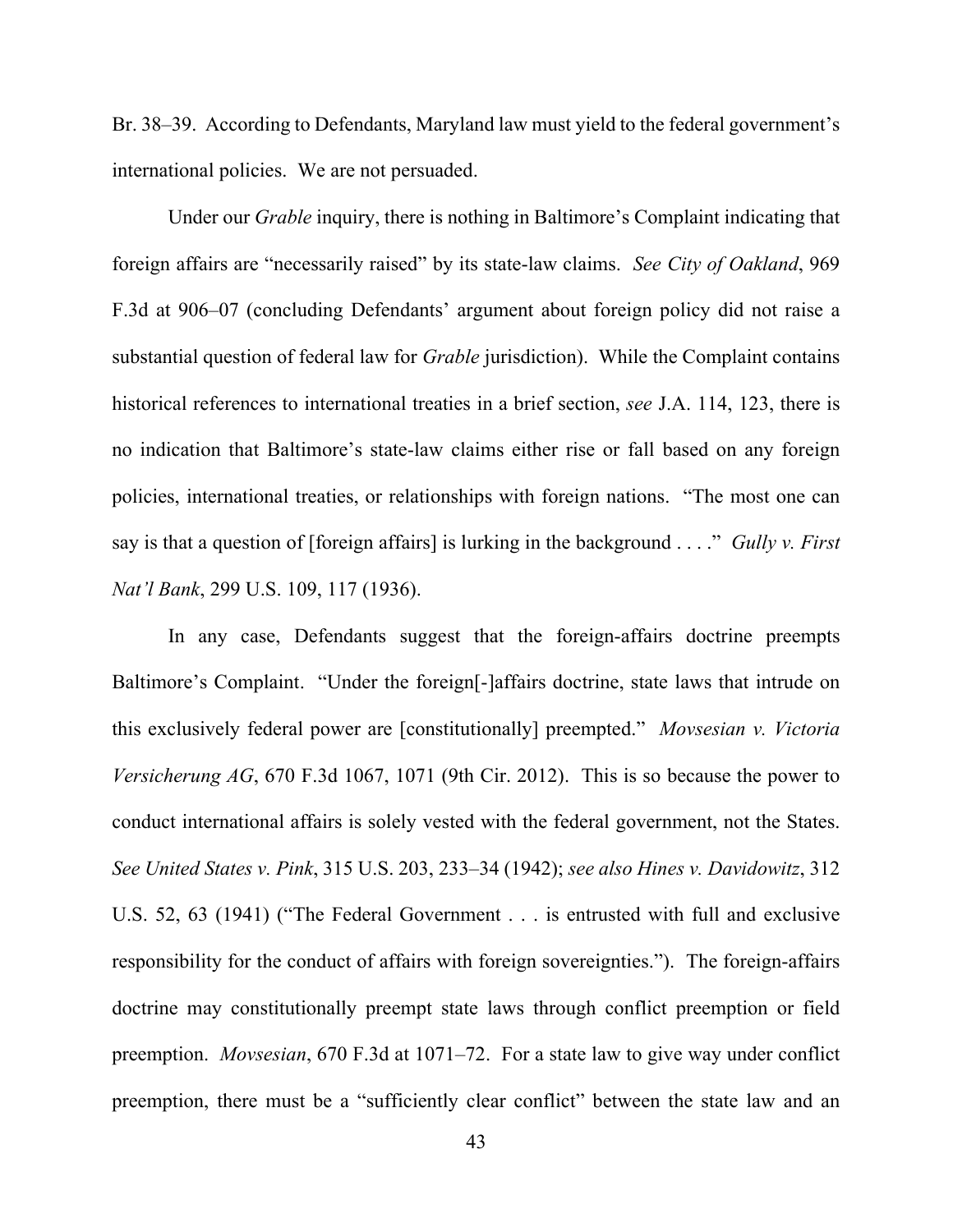express foreign policy. *See Am. Ins. Ass'n v. Garamendi*, 539 U.S. 396, 420–24 (2003); *see also Gingery v. City of Glendale*, 831 F.3d 1222, 1228–29 (9th Cir. 2016). Field preemption applies "in the absence of a treaty" and when a state law or policy "disturb[s] foreign relations" or if a State attempts to "establish its own foreign policy." *Zschernig v. Miller*, 389 U.S. 429, 441 (1968). Field preemption asks whether the state law "has more than 'some incidental or indirect effect in foreign countries[]' . . . ." *Id.* at 434.

Taking up conflict preemption, Defendants do not identify any express foreign policy from the federal government that conflicts with Baltimore's state-law claims. *See*  Defs.' Opening Br. 38–39. At best, Defendants reference the Kyoto Protocol, signed in 1997 by President Clinton but never ratified by the United States Senate. Nathan Richardson, *The Rise and Fall of Clean Air Act Climate Policy*, 10 Mich. J. Env't & Admin. L. 69, 75 (2020); *see also Massachusetts v. Env't Prot. Agency*, 549 U.S 497, 509 (2007). At worst, they point us to a slew of *remarks* from Presidents Ford, Carter, Reagan, H.W. Bush, Clinton, W. Bush, Obama, and Trump. *See* Defs.' Opening Br. 39 (citing J.A. 265– 69). In and of themselves, those remarks are not explicit foreign policies that may create a conflict. *See Garamendi*, 539 U.S. at 401, 413–24 (considering the preemption of California's Holocaust Victim Insurance Relief Act of 1999, Cal. Ins. Code §§ 13800–07, when the Executive Branch signed agreements with foreign nations).And those statements do not establish that Maryland common law, or even the common law of States generally, is an obstacle to the federal government's dealings with foreign nations. *See Crosby v. Nat'l Foreign Trade Council*, 530 U.S. 363, 366–68, 383–85 (2000) (noting and relying on the Executive Branch's direct remarks about a Massachusetts statute barring the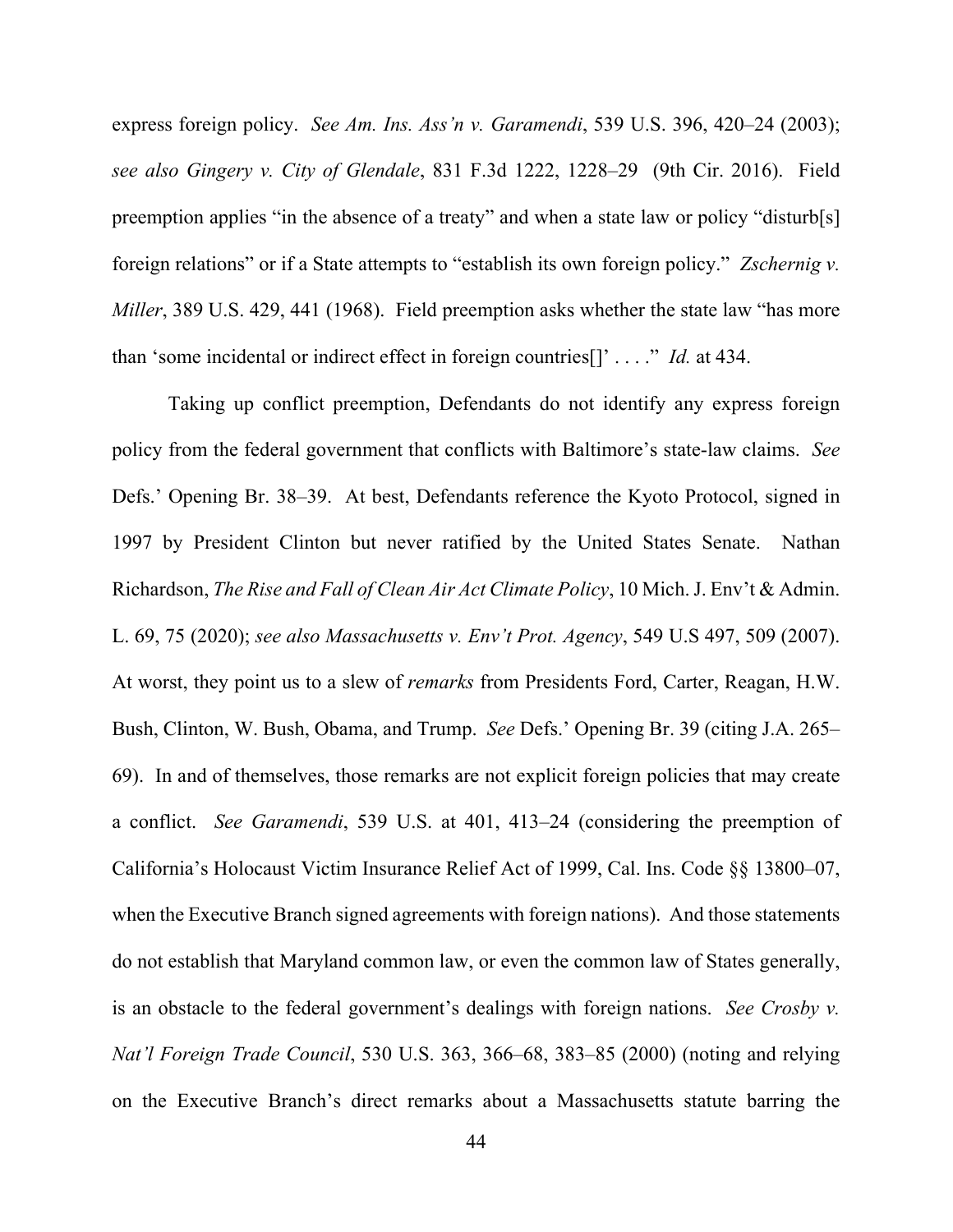purchase of goods from those "doing business with Burma"). Once again, in so much as Defendants fail to identify a conflict, the Court cannot find that they have carried their removal burden. *Prince*, 848 F.3d at 176.

As to field preemption, we do not believe that Baltimore's claims are precluded on this basis either. Defendants have not articulated how Baltimore's common law claims serve as Baltimore's assertion of its own foreign policy. *See* Defs.' Opening Br. 38–39. In *Zschernig*, an Oregon statute permitted escheat<sup>[14](#page-44-0)</sup> when "nonresident alien[s] claim[ed] real or personal property" and three conditions were satisfied. 389 U.S. at 430–31. The Court held that the Oregon statute unconstitutionally intruded upon the field of foreign affairs, reasoning that the statute required state courts to delve into the "actual administration of foreign law, . . . credibility of diplomatic statements, and . . . speculation [concerning] the fact that some received delivery of funds should 'not preclude wonderment as to how many may have been denied 'the right to receive' . . . ." *Id.* at 435 (citations omitted). The Court went on to examine how Oregon courts were addressing foreign relations, holding that their statute was impacting foreign relations "in a persistent and subtle way." *Id.* at 435–41.

Despite bearing the removal burden, Defendants have not provided us with even one decision from Maryland courts showing how any of Baltimore's state-law claims entail

<span id="page-44-0"></span><sup>&</sup>lt;sup>14</sup> Generally, escheat permits a State to take custody or assume title of abandoned property when a person dies without leaving the property to any heirs and that property is located within that State. *See Delaware v. New York*, 507 U.S. 490, 497 (1993); *Texas v. New Jersery*, 379 U.S. 674, 675 (1965).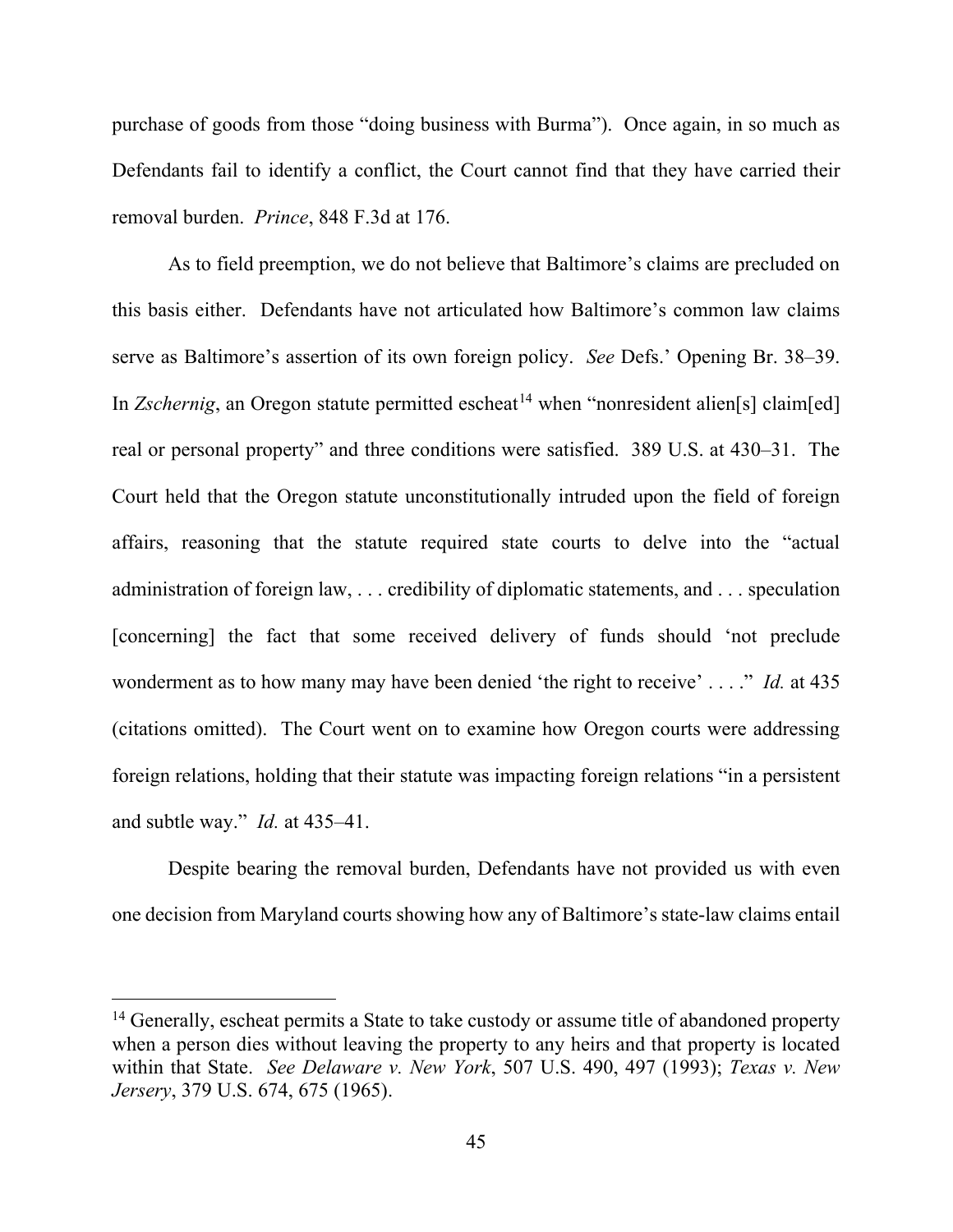foreign relations. Even more importantly for field preemption, Defendants have not at all explained how common law claims under state law meaningfully "disturb foreign relations," nor have they delineated how Baltimore's claims are an attempt to "establish its own foreign policy." *Id.* at 441. Baltimore's Complaint does not contain any allegations that develop foreign policies with other countries, and nor does it undermine the federal government in the international arena. At best, it involves an intersection between Maryland law and private, international companies. *See* Md. Code Ann., Corps. & Ass'ns § 7-105 ("By doing intrastate, interstate, or foreign business in this State, *a foreign corporation assents to the laws of this State*." (emphasis added)). Thus, we find no persuasive reason to apply field preemption.

At bottom, we decline to apply the foreign-affairs doctrine as either a constitutional bar to Baltimore's Complaint or a valid means for removal under *Grable* jurisdiction. Our conclusion neatly aligns with our sister circuits' approach of applying the foreign-affairs doctrine to disputes only with direct impacts on foreign relations. *Cf. City of Glendale*, 831 F.3d at 1229–31 (holding the foreign-affairs doctrine does not preclude a local government's expression, in the form of a monument, about foreign affairs); *Movsesian*, 670 F.3d at 1070, 1075–77 (concluding the foreign-affairs doctrine applied when a state statute permitted state courts to entertain insurance claims of "Armenian Genocide victim[s]" against insurers covering persons and property in Europe and Asia between 1875 and 1923); *Deutsch v. Turner Corp.*, 324 F.3d 692, 703–04, 708–16 (9th Cir. 2003) (applying the foreign-affairs doctrine to a state statute creating a cause of action against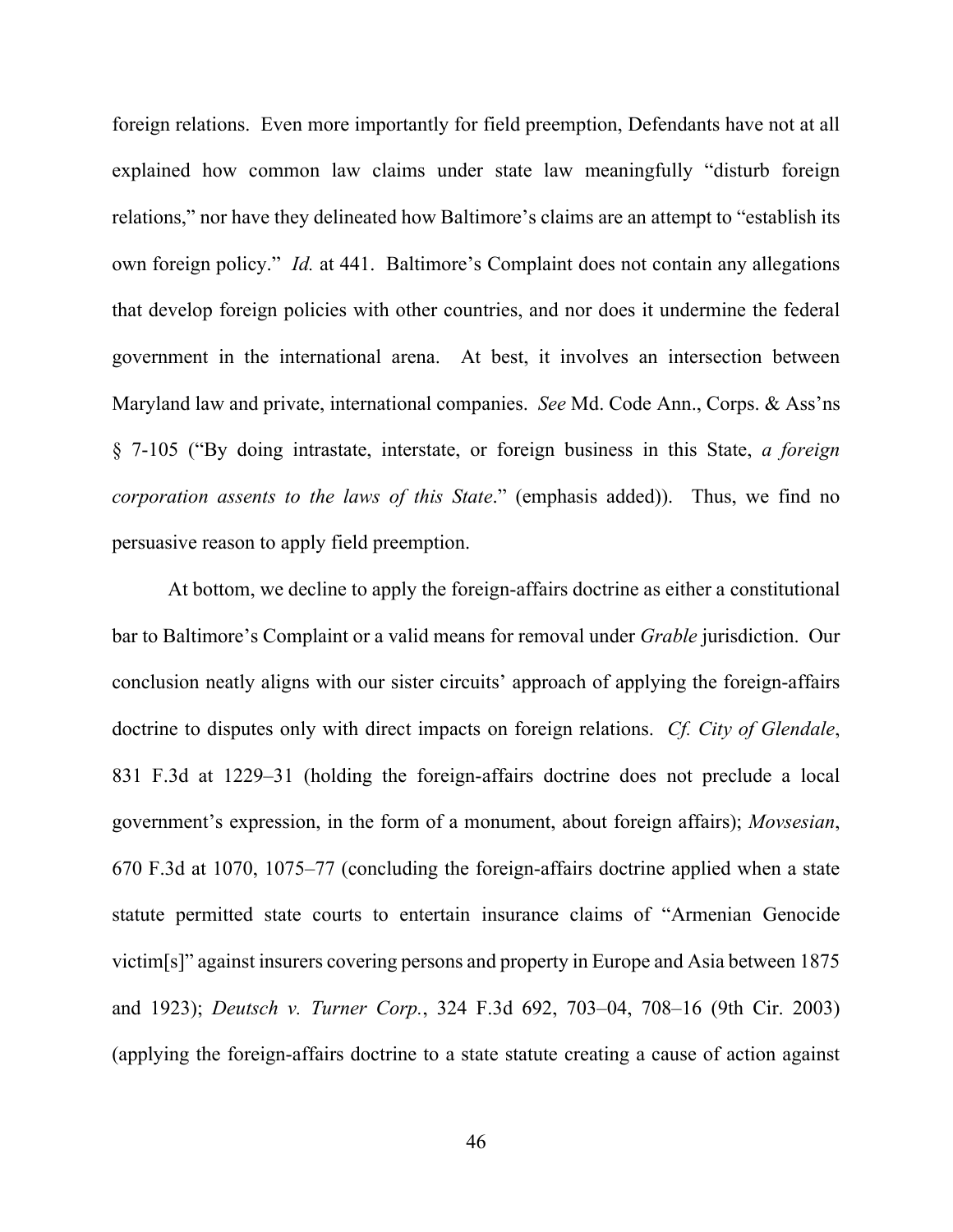corporations for employing slave labor during the Second World War because it intruded upon the federal government's power to resolve war claims for committed wrongs).

C.

Next is Defendants' argument that Baltimore's Complaint is completely preempted by the CAA. This argument fails as well.

As we have already stated, complete preemption requires "the congressional intent that state law be entirely displaced . . . be clear in the text of the statute." *Lontz*, 413 F.3d at 441 (citing *Metro. Life*, 481 U.S. at 65–66). The federal statute must show "Congress intended it to 'provide *the exclusive* cause of action' for claims of overwhelming national interest." *Id.* (quoting *Beneficial Nat'l Bank*, 539 U.S. at 9, 11). To date, the Supreme Court has only applied complete preemption to three federal statutes: (1) §§ 85 and 86 of the National Bank Act of 1863; (2) § 502 of the Employee Retirement Income Security Act of 1974 (ERISA); and (3) § 301 of the Labor Management Relations Act of 1947 (LMRA). *See N.J. Carpenters & the Trs. Thereof v. Tishman Constr. Corp. of N.J.*, 760 F.3d 297, 302 (3d Cir. 2014) (collecting cases); *see also Lontz*, 413 F.3d at 441 (same). We have extended complete preemption to certain state-law claims implicating § 301(a) of the Copyright Act and § 10501(b) of the Interstate Commerce Termination Act. *See Rosciszewski v. Arete Assocs., Inc.*, 1 F.3d 225, 230–33 (4th Cir. 1993) (section 301(a) of the Copyright Act); *Skidmore*, 1 F.4th at 212–17 (section 10501(b) of the Interstate Commerce Termination Act).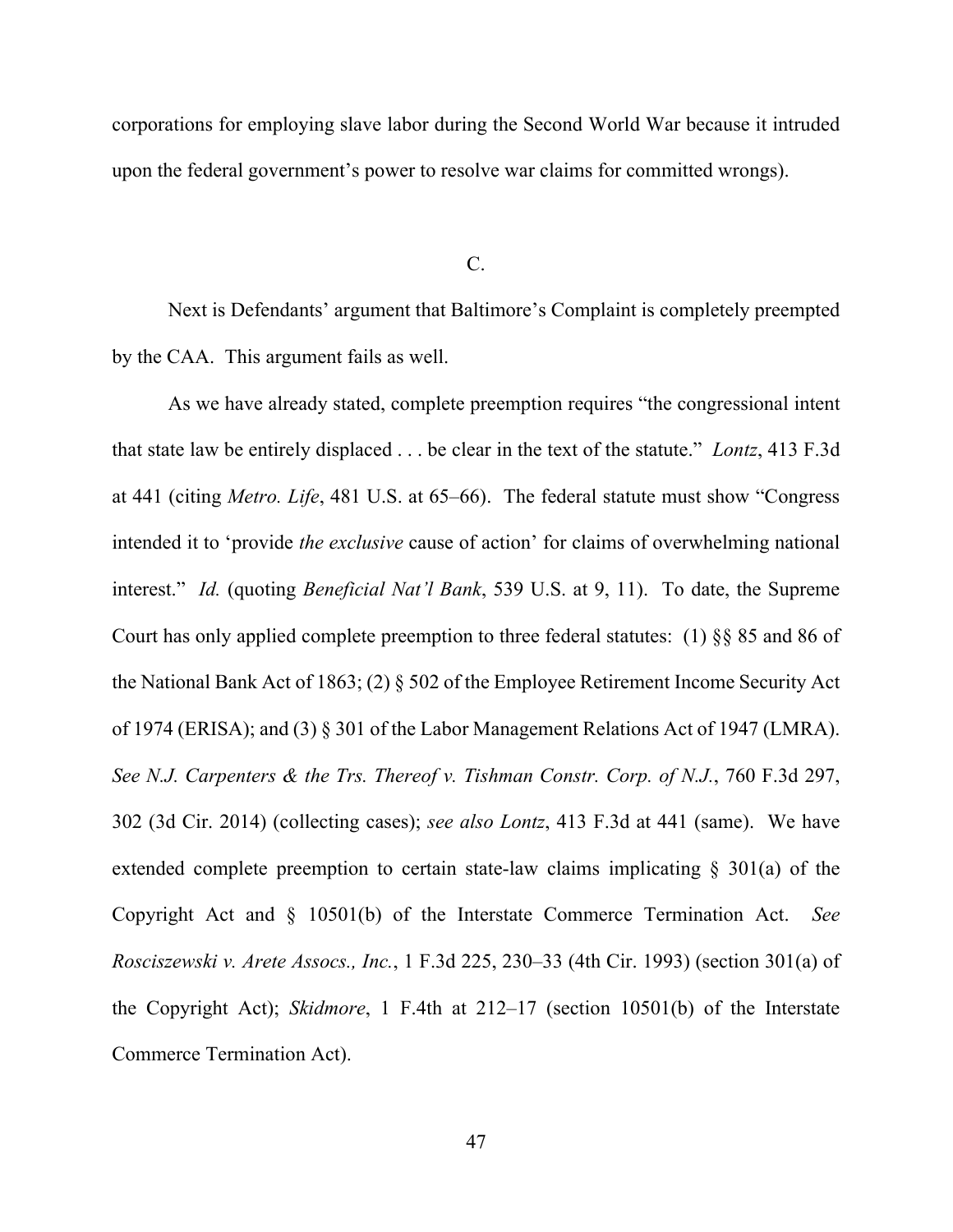We turn to the history and text of the CAA as required by our complete-preemption inquiry. The CAA was enacted in 1963, and Congress declared that its express purpose was to "protect the Nation's air resources so as to promote the public health and welfare and the productive capacity of its population  $\dots$  ." Clean Air Act, Pub. L. No. 88-206, § 1, 77 Stat. 392, 393 (1963) (codified as amended at 42 U.S.C. § 7401(b)(1)). In 1990, Congress further recognized that "air pollution prevention (that is, the reduction or elimination, through any measures, of the amount of pollutants produced or created at the source) and air pollution control at its source is the *primary responsibility of the States and local governments* . . . .<sup>"15</sup> Clean Air Act Amendments, Pub. L. No. 101-549, § 108, 104 Stat. 2399, 2468 (1990) (emphasis added) (codified at 42 U.S.C. § 7401(a)(3)). The CAA regulates air pollution from stationary sources, emission standards for moving sources, noise pollution, acid raid, and stratospheric ozone protection. 42 U.S.C. §§ 7401–7515, 7521–7590, 7641–7642, 7651–7651o, 7671–7671q. It also provides a means for citizen suits and outlines a permitting process for emission standards. *Id.* §§ 7604, 7661–7661f. The Supreme Court has suggested that the CAA has force under ordinary preemption principles and not under complete preemption principles. *See Am. Elec. Power Co.*, 564 U.S. at 429 ("In light of our holding that the Clean Air Act displaces federal common law, the availability *vel non* of a state law depends, *inter alia*, on the preemptive effect of the federal Act." (citing *Int'l Paper Co. v. Ouellette*, 479 U.S. 481, 489, 491, 497 (1987))).

<span id="page-47-0"></span><sup>&</sup>lt;sup>15</sup> This language appeared in the CAA when it was first passed, excluding the parenthetical addressing the "reduction or elimination" of pollutants. *See* Clean Air Act § 1, 77 Stat. at 393.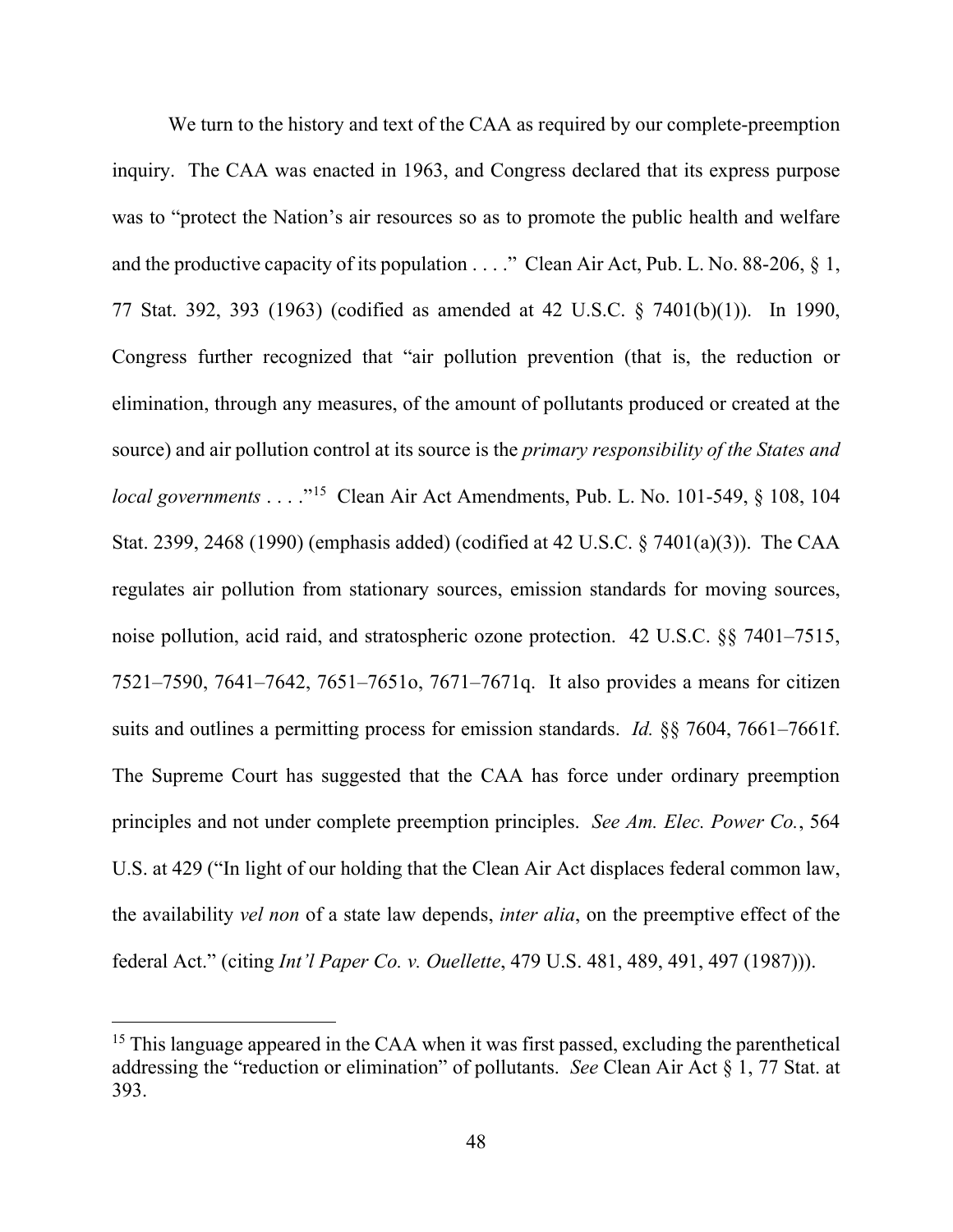First, primarily relying on  $\S$  7607(b)(1), Defendants correctly point out that the CAA allows parties to challenge various actions, regulations, and standards promulgated by the Administrator of the Environmental Protection Agency (EPA). However,  $\S 7607(b)(1)$  has nothing to do with lawsuits against private parties as it explicitly authorizes a means for judicial review of the EPA's final actions and rulemaking. Baltimore's Complaint does not ask a court to review the legality of any of the EPA's decisions or regulations.<sup>16</sup> And as we have explained above and more fully below, its statelaw claims do not involve the regulation of emissions. Baltimore's causes of action simply do not "duplicate", supplement, or supplant  $\mathbb{R}^3$   $\{7607(b)(1)$ " sprocedures for obtaining judicial review of actions by the EPA. *See Aetna Health*, 542 U.S. at 209. Rather than establishing an exclusive federal scheme through § 7607(b)(1), Congress intended  $\S$  7401(a)(3) to vest state and local governments with the "primary responsibility" of controlling and preventing air pollution. State and local governments could not have any "primary responsibility" over air pollution if their laws were completely preempted and replaced by a federal regime.  $\S 7401(a)(3)$ .

Second, "[t]he presence of a savings clause counsels against a finding that Congress intended to sweep aside all state claims in a particular area." *Pinney*, 402 F.3d at 450.The

<span id="page-48-0"></span><sup>&</sup>lt;sup>16</sup> According to Defendants, the State of Maryland and other municipalities have availed themselves of § 7607(b)(1)'s procedures by bringing actions against the EPA. *See* Defs.' Opening Br. 49 n.14. This suggests that Baltimore is only required to do the same if it wants a federal court to review the EPA's actions or rulemaking process.  $\S 7607(b)(1)$ . Baltimore is not seeking such relief. If anything, this indicates that Baltimore's Complaint is seeking a different relief since it has not joined the State of Maryland in those lawsuits.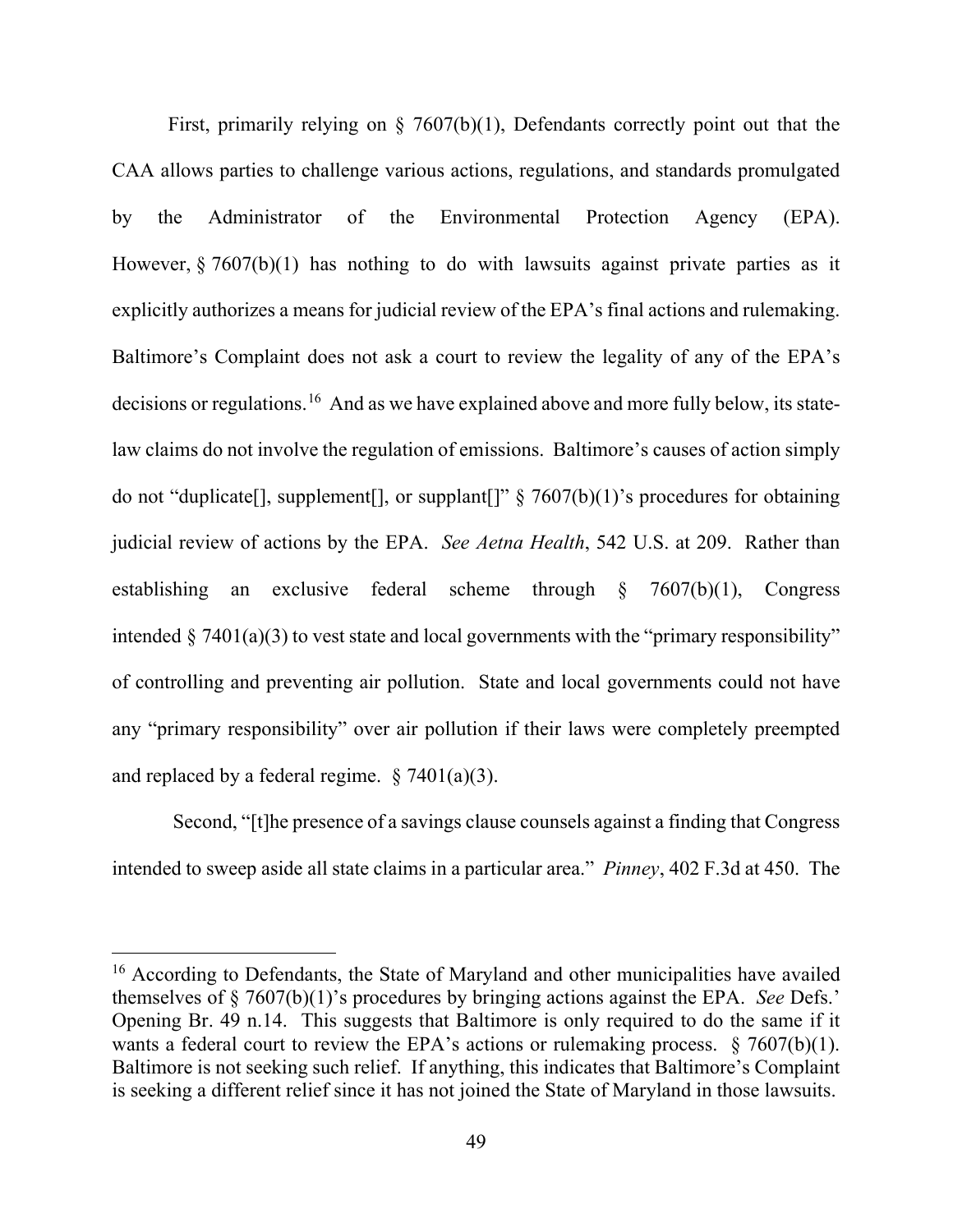CAA contains two savings clauses that preserve state and local governments' legal right to impose standards and limitations on air pollution that are stricter than national requirements. *See* §§ 7416, 7604(e). One concerns citizen suits under the CAA and specifically counsels: "Nothing in this section shall restrict any right which any person . . . may have under *any statute or common law* to seek enforcement of any emission standard or limitation *or to seek any other relief*[.]" § 7604(e) (emphases added). The second savings clause provides:

*[N]othing in this chapter shall preclude or deny the right of any State or political subdivision thereof to adopt or enforce* (1) any standard or limitation respecting emissions of air pollutants or (2) *any requirement respecting control or abatement of air pollution*; except that if an emission standard or limitation is in effect under an applicable implementation plan . . . , such State or political subdivision *may not adopt or enforce* any emission standard or limitation *which is less stringent* than the standard or limitation under such plan or section.

§ 7416 (emphases added). Under §§ 7604(e) and 7416, except to the extent a state law falls below a federal requirement under a limitation plan, the plain language of the CAA's savings clauses evidence no congressional intent for the CAA to be the exclusive cause of action for air pollution claims. Section 7604(e) permits parties to resort to state statutes and state common law to enforce emission standards or "to seek any other relief." Section 7416 permits States and political subdivisions to "adopt or enforce . . . any" standard, limitation, or requirement about air pollution that are more demanding than federal provisions, and this broad language encompasses state-law claims that may be used to rein in air pollution. *See City of Oakland*, 969 F.3d at 907–08 (holding that the CAA did not satisfy the requirements of complete preemption for state-law claims involving public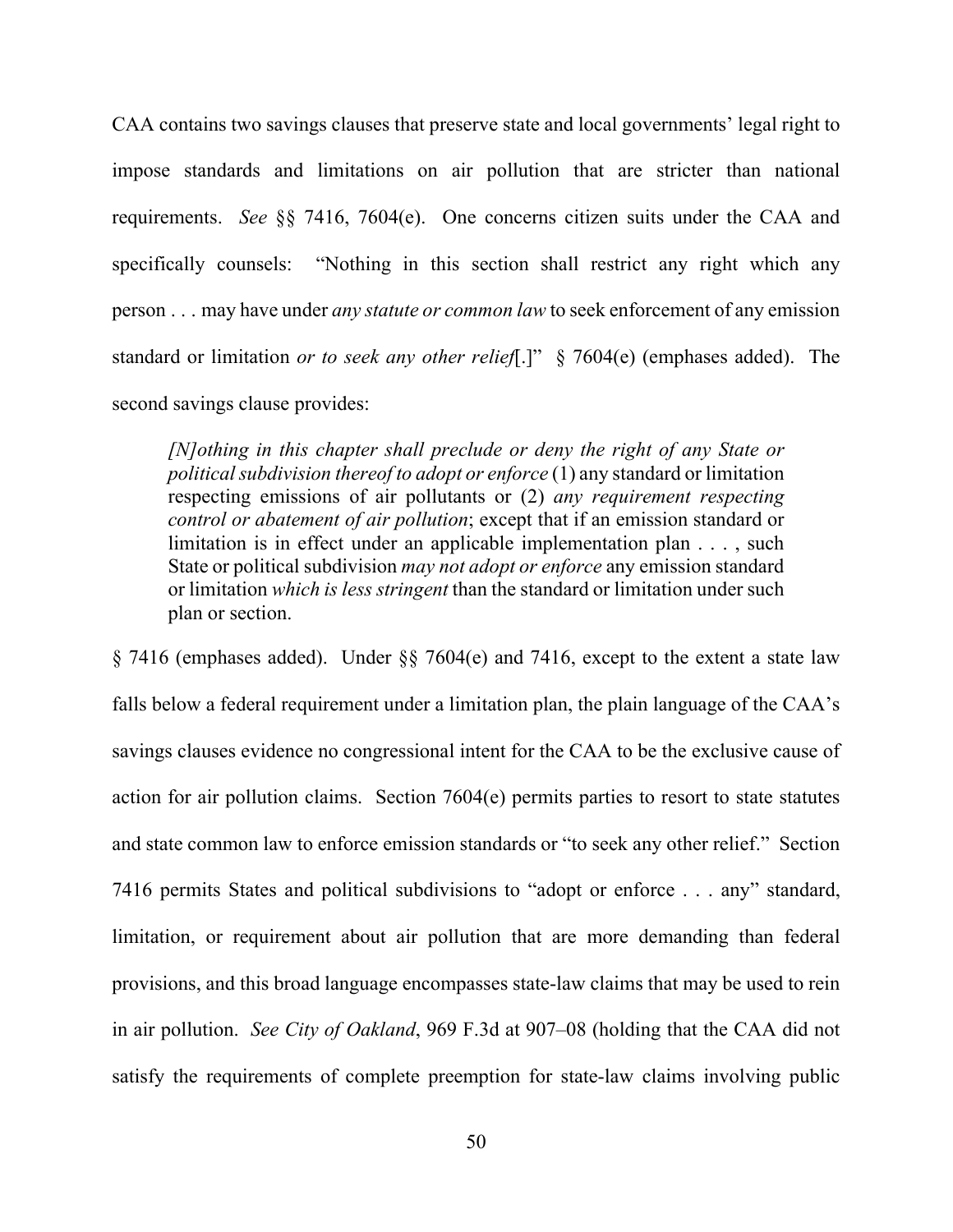nuisance after considering § 7416's impact). These sweeping clauses—both of which show respect for state law—fail to show how Congress clearly and manifestly intended to completely preempt the types of claims Baltimore presents here, tipping the scale against complete preemption. *See Johnson*, 781 F.3d at 703 (holding that a savings clause counseled against finding complete preemption of § 332 of the Communications Act); *Her Majesty the Queen in Right of Ont. v. City of Detroit*, 874 F.2d 332, 342–43 (6th Cir. 1989) (noting that § 7604(e) of the CAA "clearly indicates that Congress did not wish to abolish state control" and declining to apply complete preemption to a Michigan statute).

In the face of the CAA's savings clauses, Defendants posit that the CAA "authorizes states to impose additional restrictions only on in-state emissions<sup>[]</sup> and . . . provide<sup>[s]</sup> remedies only for localized injuries stemming from *in-state* air pollution." Defs.' Opening Br. 50. But Defendants' argument continues to rest on a fundamental confusion of Baltimore's claims. None of Baltimore's claims concern emission standards, federal regulations about those standards, or pollution permits. Their Complaint is about Defendants' fossil-fuel products and extravagant misinformation campaign that contributed to its injuries. Indeed, since we are operating under the well-pleaded complaint rule, *Aetna Health*, 542 U.S. at 207, we take Baltimore at its word when it claims that it "does not seek to impose liability on Defendants for their direct emissions of greenhouse gases and does not seek to restrain Defendants from engaging in their business operations." J.A. 47.

In sum, there is simply nothing within the "text of the statute" suggesting that statelaw claims are completely displaced by the CAA. *See Lontz*, 413 F.3d at 441. And more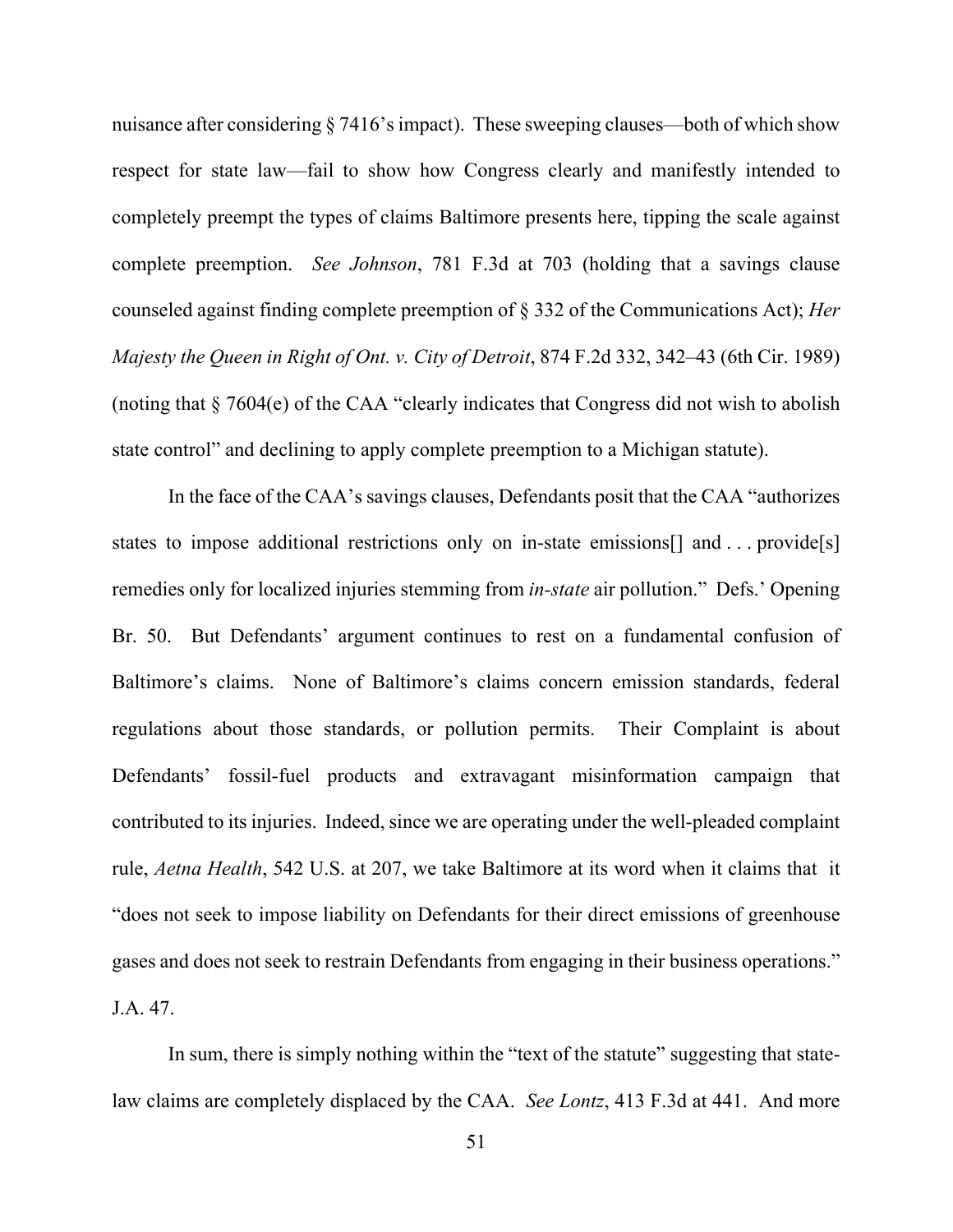specifically, we do not see anything within the CAA requiring the complete preemption of state-law claims that seek to impose liability upon fossil-fuel products that are allegedly harmful to the public at large. We join our sister circuits and reject this completepreemption argument from Defendants, especially when Defendants do not identify any statutory sections that indicate the complete preemption of Baltimore's state-law claims. *See Bd. of Cnty. Comm'rs of Boulder Cnty.*, 25 F.4th at 1263–65 (noting that the CAA "does not provide an exclusive cause of action for suits against private polluters, nor does it completely displace all state law in that area" and rejecting Defendants' argument); *City of Oakland*, 969 F.3d at 907–08 (holding that the CAA did not satisfy the requirements of complete preemption for state-law claims involving public nuisance). Thus, we affirm the district court's rejection of complete preemption under the CAA and find no federalquestion jurisdiction on this basis.

# D.

Relying upon a federal-enclaves theory, Defendants assert that federal jurisdiction is appropriate because a "substantial portion" of their operations occurred on federal land, including the Elk Hills Naval Petroleum Reserve in Kern County, California, and multiple naval installations. Defs.' Opening Br. 46–47. Defendants are correct that naval installations are generally considered federal enclaves. *See Allison v. Boeing Laser Tech. Servs.*, 689 F.3d 1234, 1235 (10th Cir. 2012) (observing that federal enclaves include "military bases, federal facilities, and even some national forests and parks"). However, federal-question jurisdiction is not conferred merely because *some* of Defendants'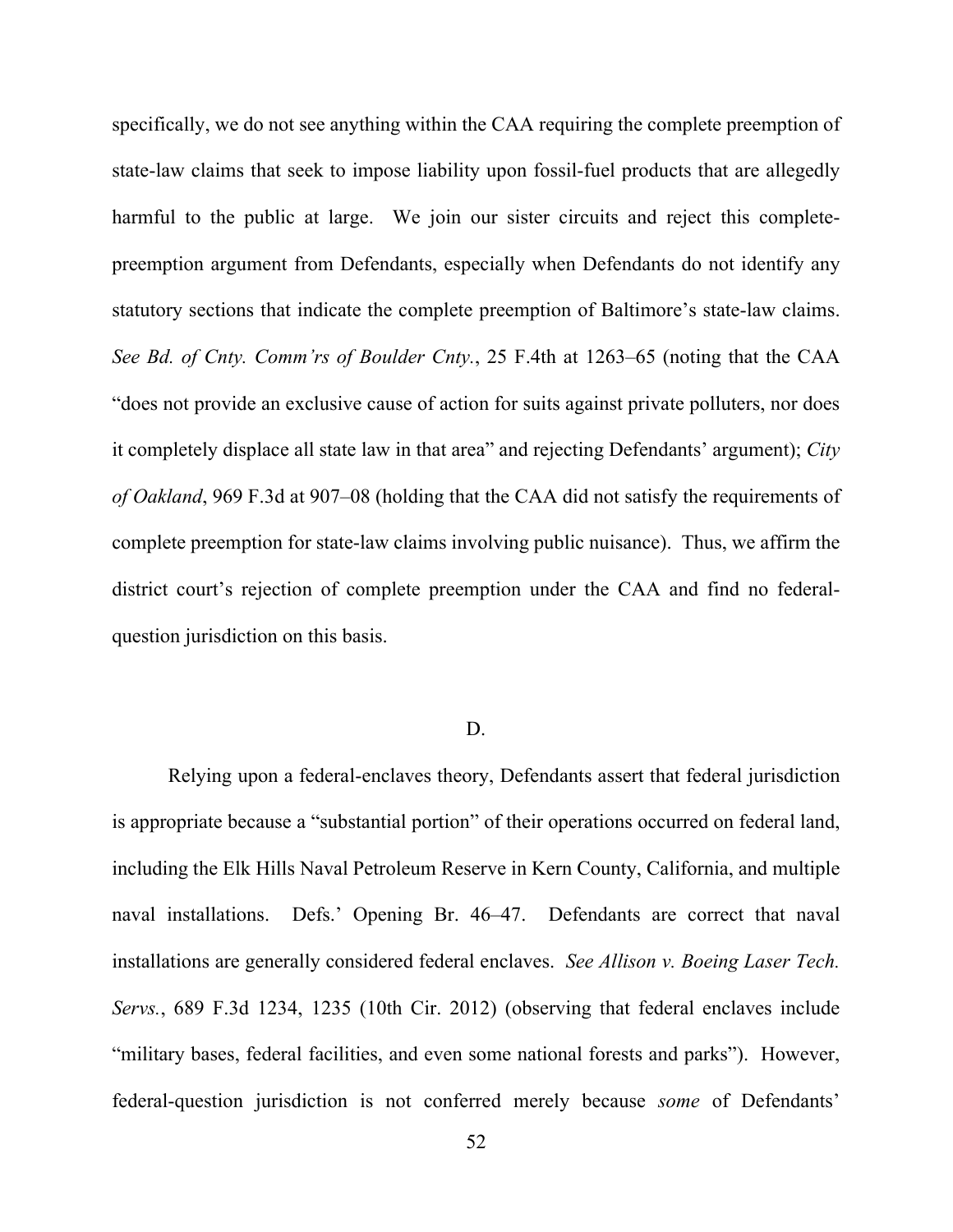activities occurred on military installations. We decline to endorse Defendants' overreaching approach to federal-question jurisdiction premised on federal enclaves.

Congress possesses the power to "exercise exclusive Legislation in all Cases whatsoever, over such District (not exceeding ten Miles square) as may, . . . become the Seat of the Government of the United States, and . . . exercise like Authority over all Places purchased by the Consent of the Legislature of the State in which the Same shall be, for the Erection of Forts, Magazines, Arsenals, dock-Yards, and other needful Buildings[.]" U.S. Const. art. I, § 8, cl. 17. The federal government thus possesses "sole jurisdiction" over its enclaves. *Surplus Trading Co. v. Cook*, 281 U.S. 647, 652 (1930). Accordingly, "[f]ederal courts have federal question jurisdiction over tort claims that arise on 'federal enclaves.'" *Durham v. Lockheed Martin Corp.*, 445 F.3d 1247, 1250 (9th Cir. 2006) (citations omitted); *see also Akin v. Ashland Chem. Co.*, 156 F.3d 1030, 1034 (10th Cir. 1998) ("Personal injury actions which arise from incidents occurring in federal enclaves may be removed to federal district court as a part of federal question jurisdiction.").

When deciding if a federal enclave confers jurisdiction, this Court has considered whether the injury itself was sustained within the federal enclave. *See Stokes v. Adair*, 265 F.2d 662, 663, 665–66 (4th Cir. 1959). In *Stokes*, we were tasked with deciding whether a district court possessed federal-question jurisdiction over an automobile accident that caused a plaintiff to sustain injuries "on the United States Military Reservation of Fort Leavenworth in the State of Kansas . . . ." *Id.* at 663. We held that the district court had federal-question jurisdiction because Kansas ceded Fort Leavenworth to the federal government, and we specifically noted that personal-injury actions occurring "on a federal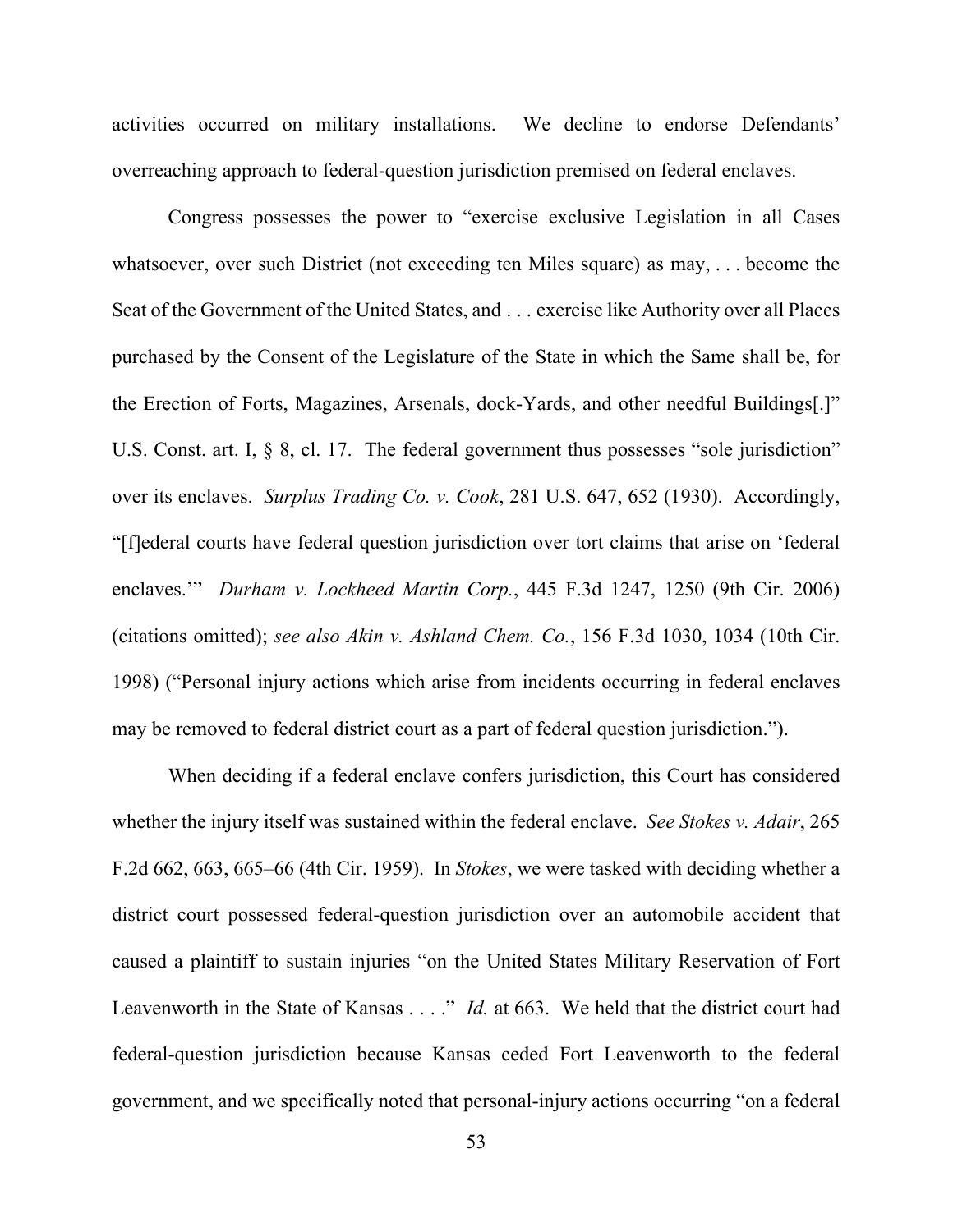reservation" were not precluded from trial in state courts. *Id.* at 665–66. Other federal courts have similarly reasoned that federal-question jurisdiction only lies over federal enclaves when personal injuries are sustained *within* an enclave's boundaries. *See Akin*, 156 F.3d at 1034–36 (holding that federal-question jurisdiction was not ascertainable from a complaint when it stated that a plaintiff's injuries were "sustained 'while working at'" a federal enclave, but jurisdiction was conferred when an interrogatory eventually provided "sufficient notice" that the relevant conduct took place "wholly within the enclave"); *Mater v. Holley*, 200 F.2d 123, 123–25 (5th Cir. 1952) (holding there was federal-question jurisdiction when a claimant suffered personal injuries "within the boundaries" of Fort McPherson, Georgia, and Fort McPherson was ceded to the United States by Georgia).

On the Complaint's face, Baltimore specifically states that "'Baltimore' refers to Baltimore City's geographic area, and specifically to non-federal lands within its boundaries, unless otherwise stated." J.A. 43. Baltimore therefore excludes federal enclaves from its Complaint "unless otherwise stated." J.A. 43. As to where Baltimore's climate-change injuries have occurred, the Complaint emphasizes they have taken place within Baltimore's borders and not on a federal enclave. For instance, the Complaint maintains that climate change, resulting from Defendants' fossil-fuel products and marketing campaign, has damaged Baltimore's internal infrastructure, including its railways and roads, and increased the costs of maintaining, repairing, and replacing infrastructure within Baltimore. *See* J.A. 144–45. It also describes the adverse impacts that climate change will have on the health of Baltimore's citizens as opposed to those living on federal enclaves. *See* J.A. 146–47. None of these allegations suggest that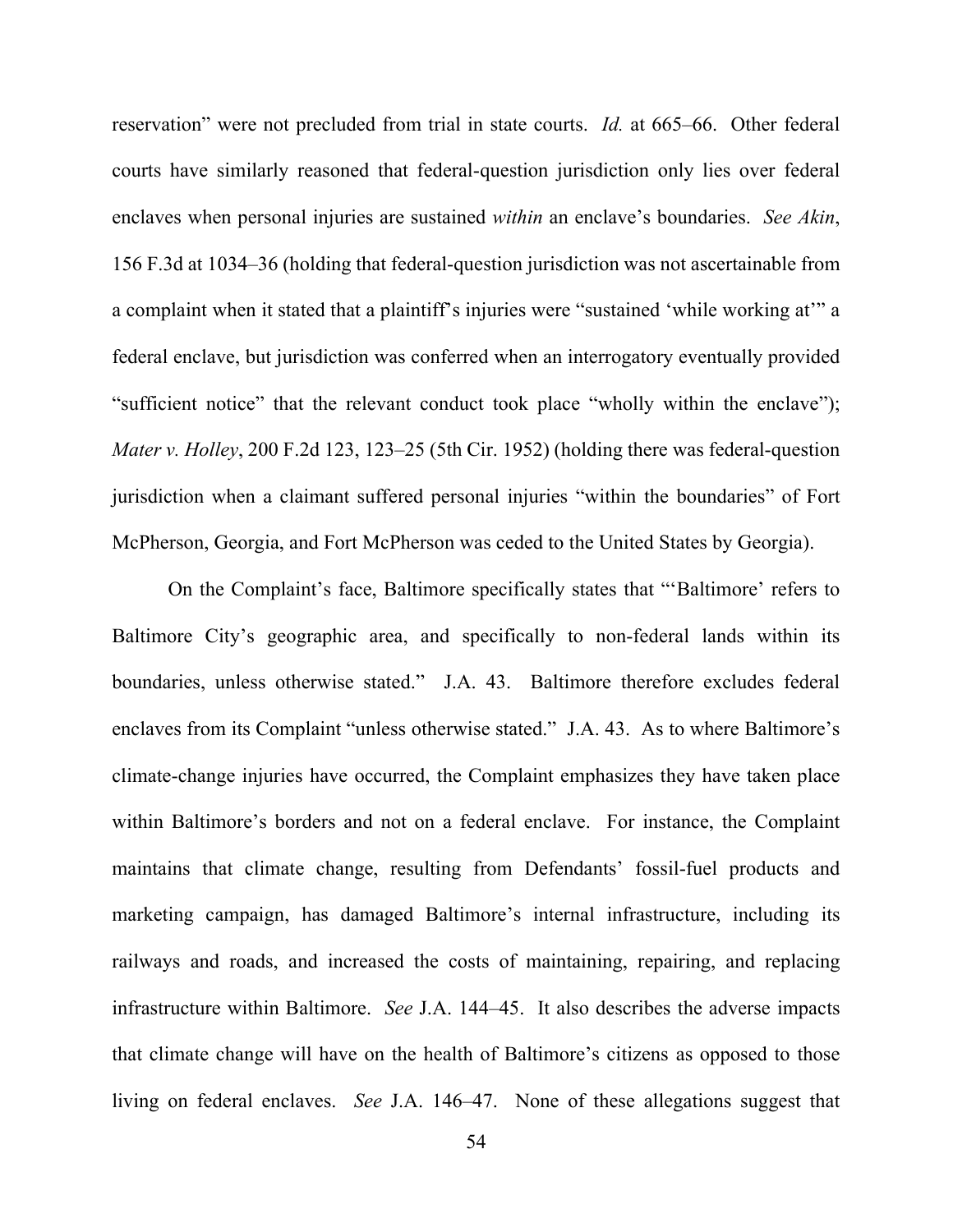Baltimore's injuries occurred or will occur on federal enclaves. All of Baltimore's harms are pleaded within the confines and boundaries of Baltimore City. *See* J.A. 139–48. So given Baltimore's alleged injuries have not occurred on a federal enclave, it seeks relief for harms sustained on non-federal land, which precludes the exercise of federal-question jurisdiction. *See Bd. of Cnty. Comm'rs of Boulder Cnty.*, 25 F.4th at 1271–72 (rejecting Defendants' broad theory of federal enclaves and holding federal-question jurisdiction was an improper basis for removal when injuries on federal lands were expressly disclaimed).

Again, federal-question jurisdiction tied to federal enclaves "generally requires 'that *all* pertinent events t[ake] place on a federal enclave.'" *Id.* at 1271 (quoting *Rosseter v. Indus. Light & Magic*, No. C 08-04545 WHA, 2009 WL 210452, at \*1 (N.D. Cal. Jan. 27, 2009)). The district court reasonably concluded that "the claims appear to arise in Baltimore, where the City allegedly suffered and will suffer harm." *BP P.L.C.*, 388 F. Supp. 3d at 566. We agree with the district court and affirm its firm rejection of jurisdiction based on this doctrine.

#### E.

Continuing on their quest for federal jurisdiction, Defendants invoke the OCSLA's jurisdictional grant to reach federal court. They believe "[Baltimore]'s claims as alleged encompass *all* of Defendants 'exploration and production' of fossil fuels on the OCS . . . ." Defs.' Opening Br. 43. Rejecting Defendants jurisdictional invocation of the OCSLA, the district court held that Defendants failed to show a but-for connection between Baltimore's causes of action and the Outer Continental Shelf (OCS). *BP P.L.C.*, 388 F. Supp. 3d at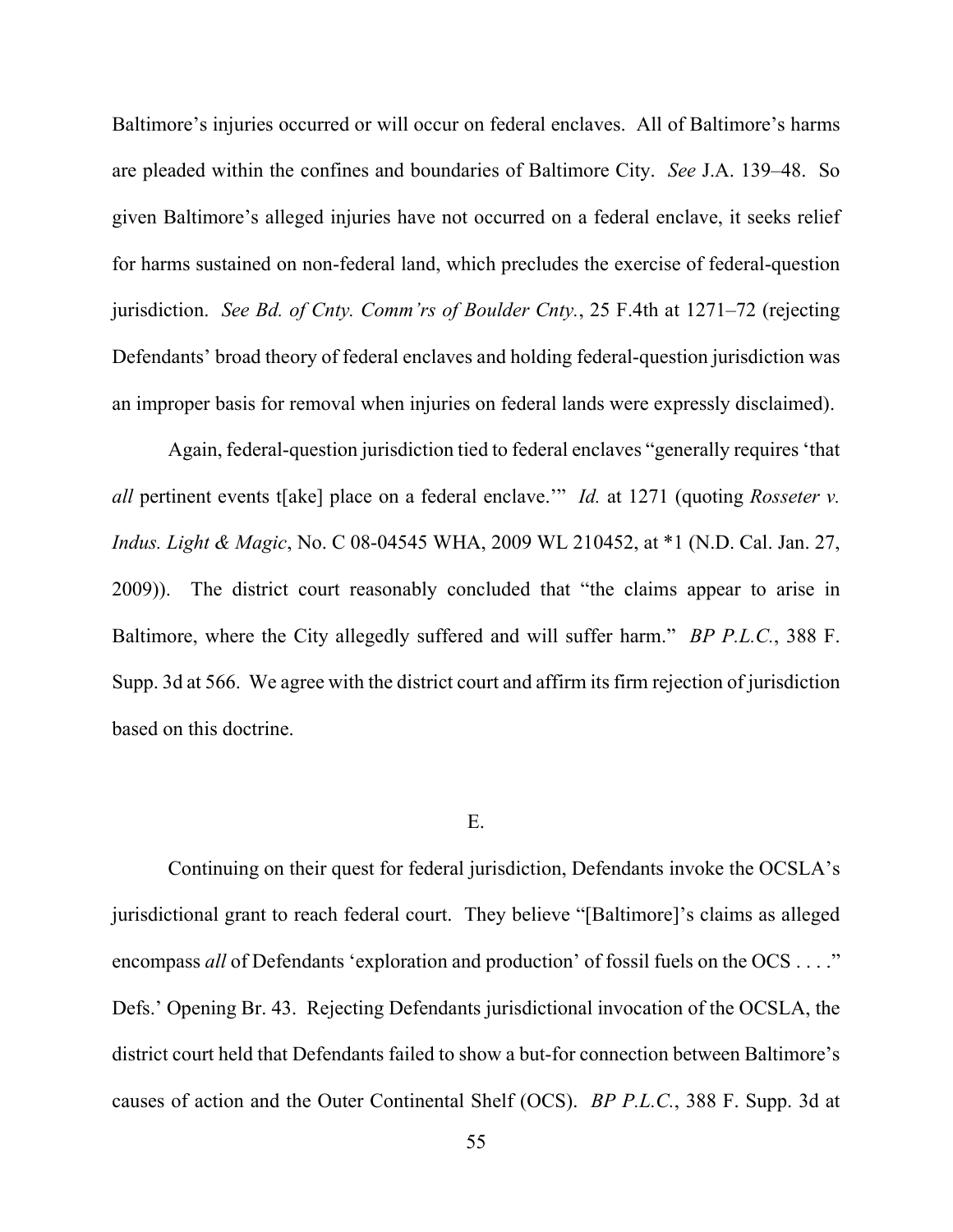566–67. Defendants do not believe a but-for connection is a requirement under the OCSLA's jurisdictional grant, and, even if it is, they maintain it is satisfied. We disagree with Defendants on both fronts.

1.

 We first consider whether the OCSLA's jurisdictional grant requires a but-for connection between a cause of action and the OCS. In full, the OCSLA provides federal district courts with original jurisdiction to hear cases involving the  $OCS<sup>17</sup>$  $OCS<sup>17</sup>$  $OCS<sup>17</sup>$ :

[T]he district courts of the United States shall have jurisdiction of cases and controversies *arising out of*, *or in connection with* (A) any operation conducted on the outer Continental Shelf which involves exploration, development, or production of the minerals, of the subsoil and seabed of the outer Continental Shelf, or which involves rights to such minerals, or (B) the cancellation, suspension, or termination of a lease or permit under this subchapter.

43 U.S.C. § 1349(b)(1) (emphasis added). Section 1349(b)(1) is a "broad" grant of federal jurisdiction. *Texaco Expl. & Prod., Inc. v. AmClyde Engineered Prods. Co., Inc.*, 448 F.3d 760, 768 (5th Cir. 2006).When assessing jurisdiction under this provision, we consider whether "(1) the activities that caused the injury constituted an 'operation' 'conducted on the outer Continental Shelf' that involved the exploration and production of minerals, and (2) the case 'arises out of, or in connection with' the operation." *In re Deepwater Horizon*,

<span id="page-55-0"></span><sup>&</sup>lt;sup>17</sup> The OCSLA defines "outer Continental Shelf" as "all submerged lands lying seaward and outside of the area of lands beneath navigable waters as defined in section 1301 of this title, and of which the subsoil and seabed appertain to the United States and are subject to its jurisdiction and control." 43 U.S.C. § 1331(a). "Lands beneath navigable waters" has three different definitions that are irrelevant to our jurisdictional inquiry. *Id.*  $\S$  1301(a)(1)– (3).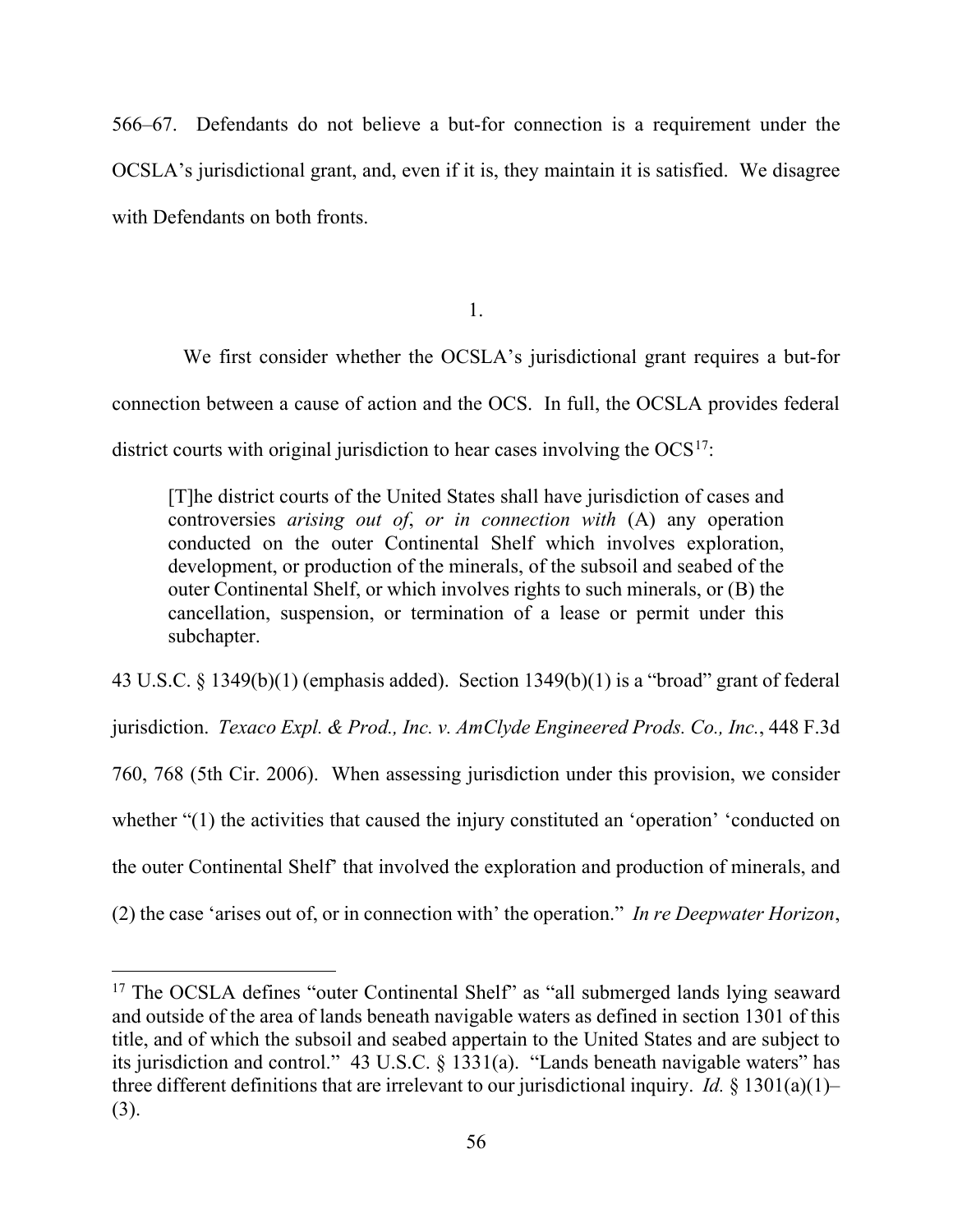745 F.3d 157, 163 (5th Cir. 2014) (citation omitted). Since Baltimore does not contest Defendants' "operations" on the OCS, we are only concerned with the meaning of "arising" out of, or in connection with," which the OCSLA does not define. Departing from the Fifth Circuit, Defendants preliminarily contest whether those phrases impose a but-for connection at all. We thus resort to our tools of statutory construction to determine if those phrases require a but-for connection between a plaintiff's case and operations on the OCS. Those tools include: (1) statutory text; (2) statutory structure; (3) legislative history; (4) judicial interpretations; (5) related statutes; and (6) congressional purpose. *See Brown & Williamson Tobacco Corp. v. Food & Drug Admin.*, 153 F.3d 155, 162 (4th Cir. 1998); *United States v. Jackson*, 759 F.2d 342, 344 (4th Cir. 1985).

Examining the text alongside relevant case law resolves this matter. To "arise" means "[t]o originate; to stem (from)" or "[t]o result (from)." *Arise*, BLACK'S LAW DICTIONARY (11th ed. 2019)."Connection" denotes a "contextual relation or association" or "relationship in fact." *Connection*, MERRIAM-WEBSTER, https://www.merriamwebster.com/dictionary/connection (last visited Feb. 27, 2022). Under their plain meanings, "arising out of" and "in connection with" both require a causal relationship to determine if a given controversy actually "result[s] (from)" or possesses a "relationship in fact [with]" activities conducted on the OCS. *See Burrage v. United States*, 571 U.S. 204, 214 (2014) (holding that "results from" imposes but-for causation); *Levine v. Diamanthuset, Inc.*, 950 F.2d 1478, 1485–86 (9th Cir. 1991) (noting that "in connection with" requires a causal relationship for actions under Rule 10b-5, which implements section 10(b) of the Securities and Exchange Act of 1934); *Arthur Young & Co. v. Reves*,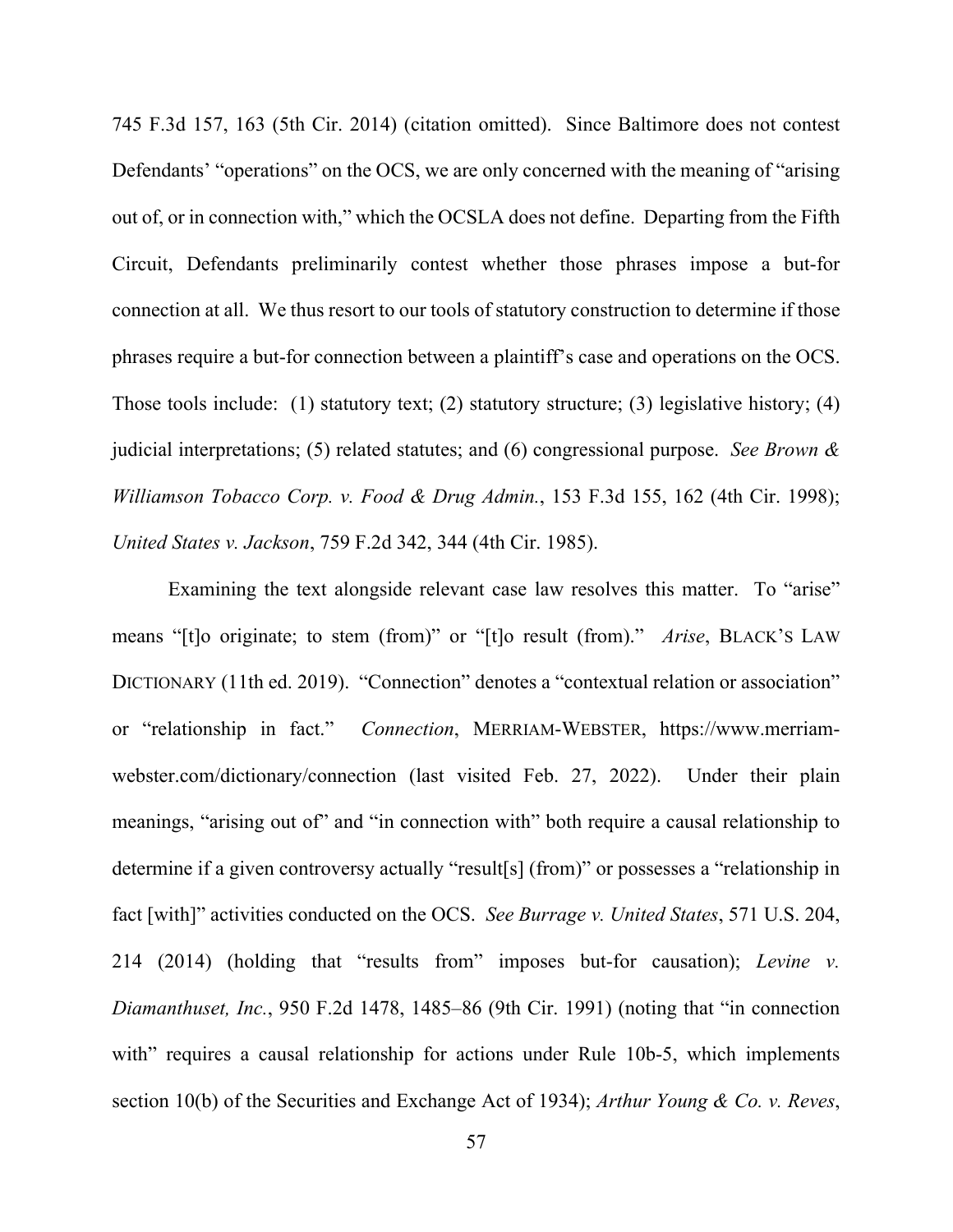937 F.2d 1310, 1327–28 (8th Cir. 1991) (stating that "in connection with" is satisfied under Rule 10b-5 when but-for causation is shown). We are not alone in this conclusion. Federal courts interpreting "arise out of, or in connection with" under the OCSLA have consistently determined that it imposes a but-for relationship between a party's case and operations on the OCS. *See Bd. of Cnty. Comm'rs of Boulder Cnty.*, 25 F.4th at 1272–75; *In re Deepwater Horizon*, 745 F.3d at 163; *Tenn. Gas Pipeline v. Hous. Cas. Ins. Co.*, 87 F.3d 150, 155 (5th Cir. 1996); *Recar v. CNG Producing Co.*, 853 F.2d 367, 369 (5th Cir. 1988). We decline to disrupt this settled and sensible trend.

Accordingly, we join our sister circuits and find that invoking jurisdiction under § 1349(b)(1) requires a but-for connection between a claimant's cause of action and operations on the OCS. *See Bd. of Cnty. Comm'rs of Boulder Cnty.*, 25 F.4th at 1272–75; *In re Deepwater Horizon*, 745 F.3d at 163.

2.

When applying a but-for test, we must ask if Baltimore's injuries "would not have occurred" but for Defendants' conduct on the OCS. *See Wright v. Lassiter*, 921 F.3d 413, 419 (4th Cir. 2019) (explaining but-for causation); *see also Martin v. Duffy*, 977 F.3d 294, 299 (4th Cir. 2020) (same); *Talkington v. Atria Reclamelucifers Fabrieken BV (Cricket BV)*, 152 F.3d 254, 264 (4th Cir. 1998) (same). Requiring a but-for connection still "implies a broad jurisdictional grant under [the OCSLA] . . . ." *Tenn. Gas Pipeline*, 87 F.3d at 155. But a "mere connection" between a claimant's case and operations on the OCS is insufficient to show federal jurisdiction if the relationship is "too remote." *In re Deepwater*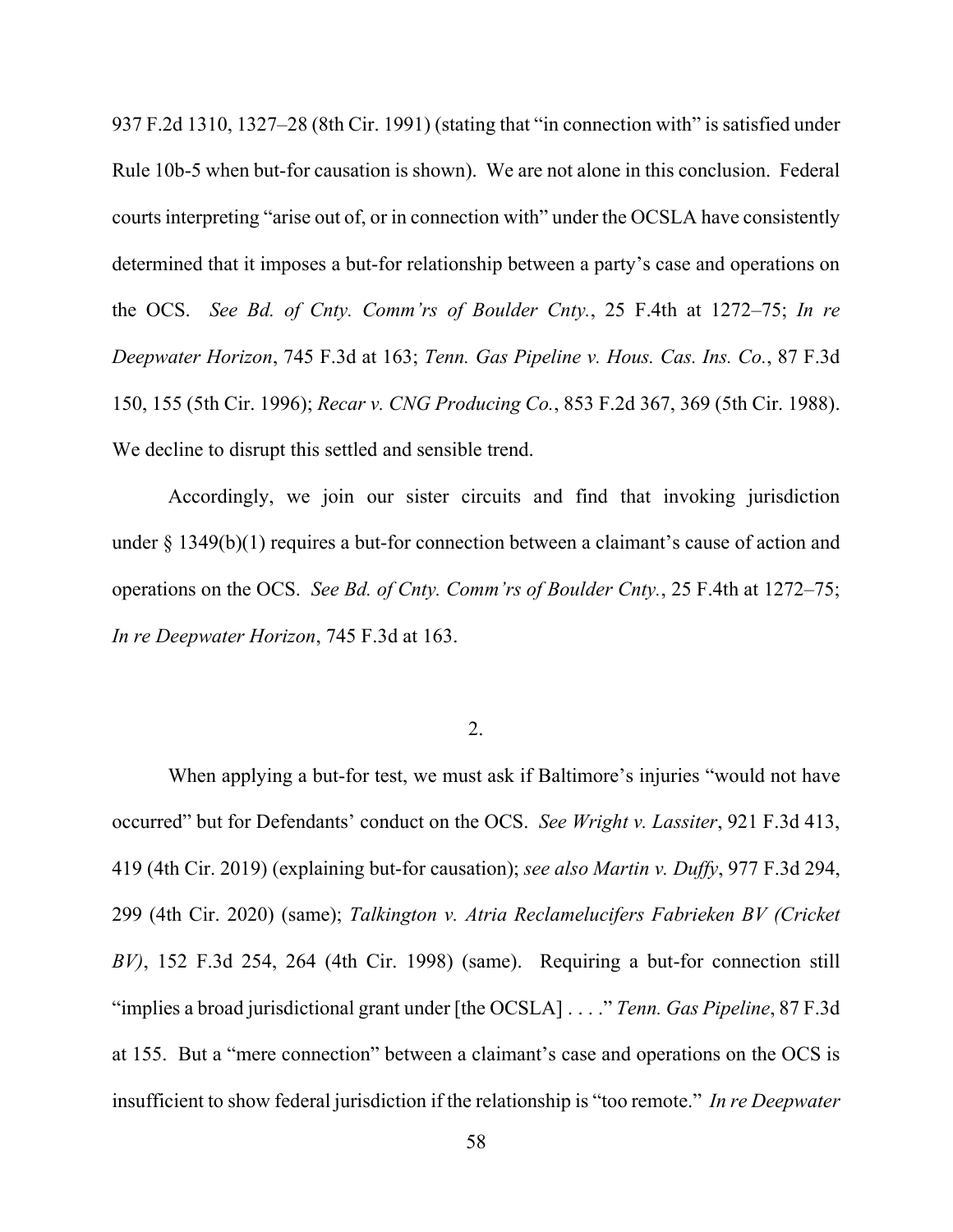*Horizon*, 745 F.3d at 163 (citation omitted); *see also Plains Gas Sols., LLC v. Tenn. Gas Pipeline Co., LLC*, 46 F. Supp. 3d 701, 704–05 (S.D. Tex. 2014) (noting that the but-for test is not "limitless" under the OCSLA).

Here, Baltimore's allegations and injuries are not confined to Defendants' fossilfuel activities on the OCS. Defendants are also being sued for unlawfully marketing, promoting, and ultimately selling their fossil-fuel products, which includes their collective failure to warn the public of the known dangers associated with their fossil-fuel products. *See* J.A. 43, 150–71. Defendants' marketing practices, which led to increased consumption of their fossil-fuel products and then climate change, are far removed from their OCS activities and their tort liability. In other words, irrespective of Defendants' activities on the OCS, Baltimore's injuries still exist as a result of that distinct marketing conduct. Regardless, Defendants concede that some of their fossil-fuel production occurred outside of the OCS. Defs.' Opening Br. 41, 46–47; J.A. 41 (Defendants' noting that their oil and gas activities occurred within the National Wildlife Refuge System). And Baltimore's Complaint contains examples of Defendants' land-based activities that contributed to its injuries and are hundreds of miles away from the OCS. *See* J.A. 66 (mentioning CONSOL's coal mines in Appalachia). Because Baltimore's injuries remain even after we disregard "whatever slice" of Defendants' fossil-fuel production occurred on the OCS, we cannot find a but-for connection satisfying the OCSLA's jurisdictional grant. *See Bd. of Cnty. Comm'rs of Boulder Cnty.*, 25 F.4th at 1272–75 (rejecting Defendants' invocation of jurisdiction under the OCSLA using the but-for cause inquiry).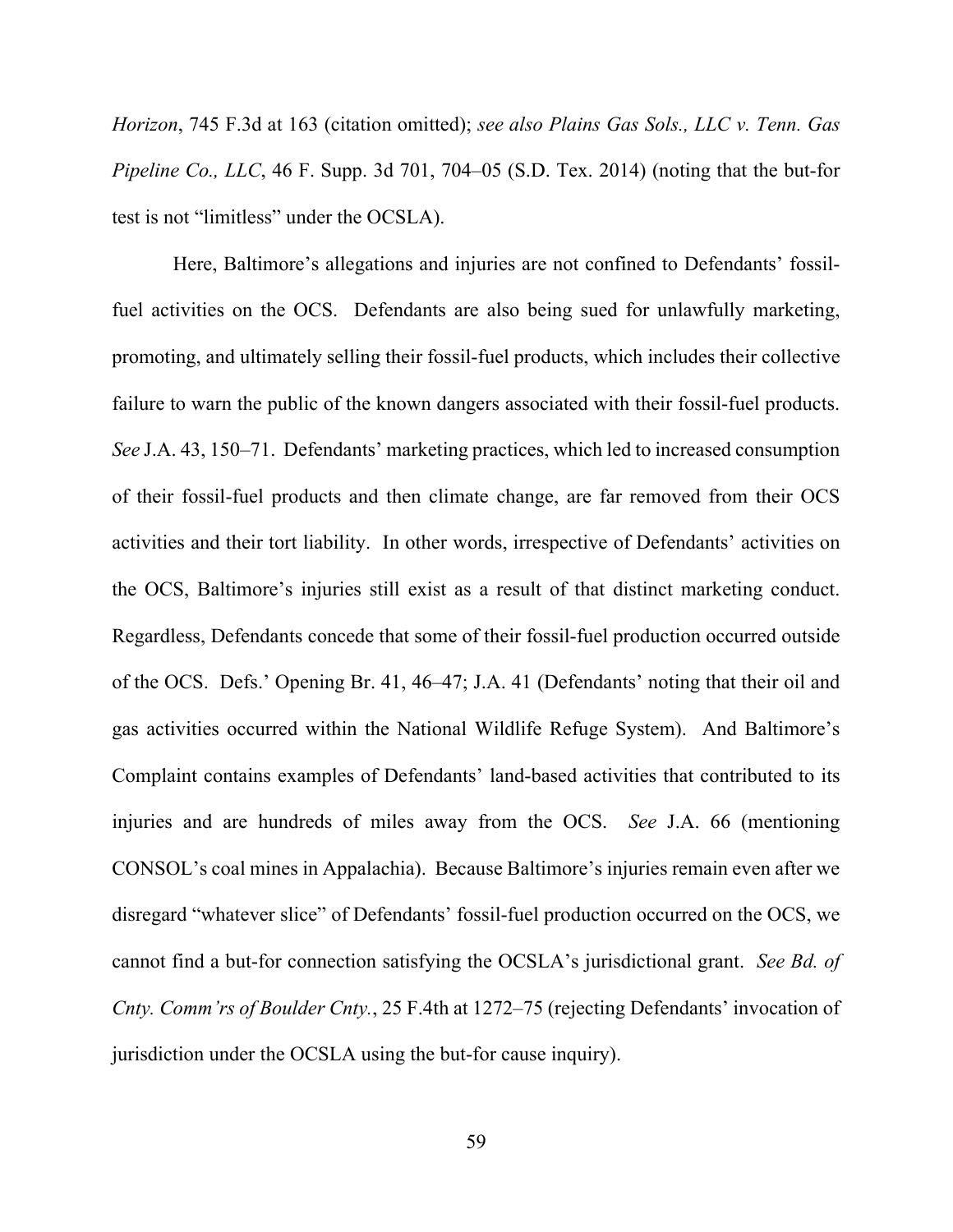Case law supports this finding since Baltimore's Complaint only has a "mere connection" to the OCS. In *Tennessee Gas Pipeline*, a barge physically "allided" with a fixed platform on the OCS, and the Fifth Circuit found a but-for connection, concluding "there would not have been an accident had Tennessee Gas not built its platform to extract minerals from the OCS*.*" 87 F.3d at 152, 155. Most recently, in *In re Deepwater Horizon*, the Fifth Circuit found a but-for connection when it was "undeniable" that contaminants would not have entered the State of Louisiana's territorial waters but for drilling and exploration on the OCS. 745 F.3d at 163–64. Additional case law features tort claims involving personal injuries with a direct connection to an OCS operation. *See Barker v. Hercules Offshore, Inc.*, 713 F.3d 208, 213 (5th Cir. 2013) ("Barker's employment on the jack-up rig was directly related to the development of minerals or other natural resources on the OCS." (citation omitted)); *Hufnagel v. Omega Serv. Indus., Inc.*, 182 F.3d 340, 350 (5th Cir. 1999) ("Hufnagel's injuries occurred on a stationary drilling platform involved in the 'exploration, development, or production' of minerals on the shelf." (citation omitted)); *Ronquille v. Aminoil Inc.*, C/A No. 14-164, 2014 WL 4387337, at \*2 (E.D. La. Sept. 4, 2014) (finding the but-for test satisfied where a plaintiff alleged he was exposed to asbestos when he provided direct support for "Shell Oil's rigs within [the OCS]"). Baltimore's Complaint does not align with cases finding connections to the OCS. Instead, the allegations contained therein turn on Defendants' deceptive marketing practices as well as the resulting impacts of their fossil-fuel products, both of which are far removed from any production occurring on the OCS. *See Bd. of Cnty. Comm'rs of Boulder Cnty.*, 25 F.4th at 1273–75; *see also Plaquemines v. Total Petrochemical & Refining USA, Inc.*, 64 F. Supp.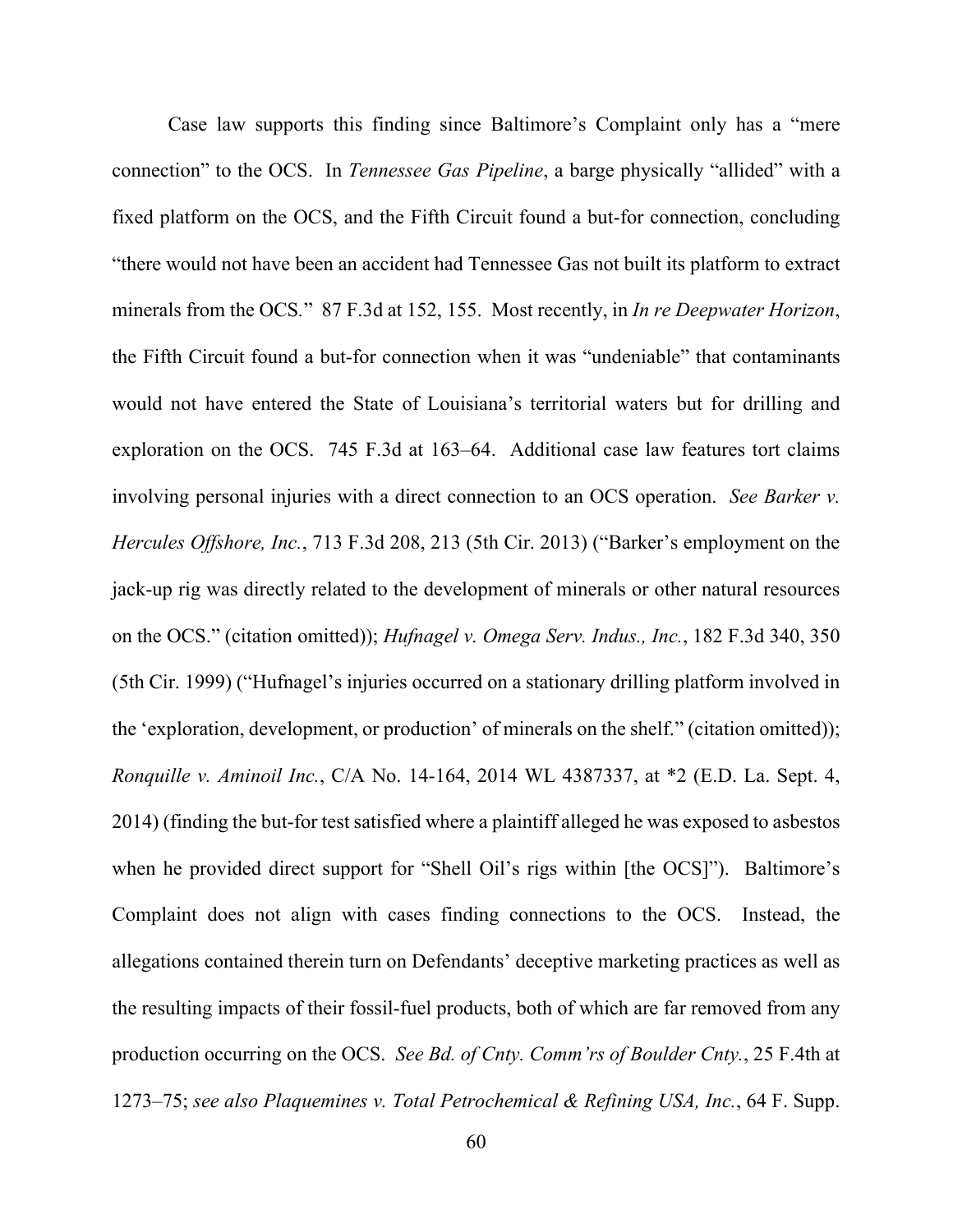3d 872, 898 (E.D. La. 2014) (declining to find jurisdiction under the OCSLA when there were "injuries sustained in state waters from activities that occurred off the shelf" and finding a relationship to the OCS as "too remote and attenuated"). Contrary to dangerous contaminants entering a State's territorial waters as a result from drilling on the OCS, or the worker who is injured on an OCS platform, Baltimore's claims of Defendants' trickery and deceit, conduct leading to climate change, bear a weak relationship to the OCS. *Plaquemines*, 64 F. Supp. 3d at 898. We find that this is all "too remote and attenuated" for a but-for connection under OCSLA. *Id.*

Ignoring the OCSLA's text and judicial decisions applying it, Defendants argue that the OCSLA's policy aims will be frustrated and a parade of horrible outcomes will ensue if we decline federal jurisdiction. To them, if Baltimore is ultimately granted relief, "[s]uch relief would substantially discourage OCS production and jeopardize the *future viability* of the federal OCS leasing program, *potentially* costing the federal government hundreds of millions of dollars in revenues." Defs.' Opening Br. 45. Maybe so. But under our laws, "a defendant cannot establish removal jurisdiction by mere speculation and conjecture, with unreasonable assumptions." *Ibarra v. Manheim Invs., Inc.*, 775 F.3d 1193, 1197 (9th Cir. 2015); *see also Bd. of Cnty. Comm'rs of Boulder Cnty.*, 25 F.4th at 1275. Even if such speculative and policy-laden arguments were permitted, the authorities Defendants rely upon for their jurisdictional theory are markedly different from Baltimore's suit because they involve the intersection of commercial disputes satisfying the "operation" element of the OCSLA, not injurious torts impacting a municipality's citizenry and internal infrastructure. *See* Defs.' Opening Br. 45 (citing *EP Operating Ltd. P'ship v. Placid Oil*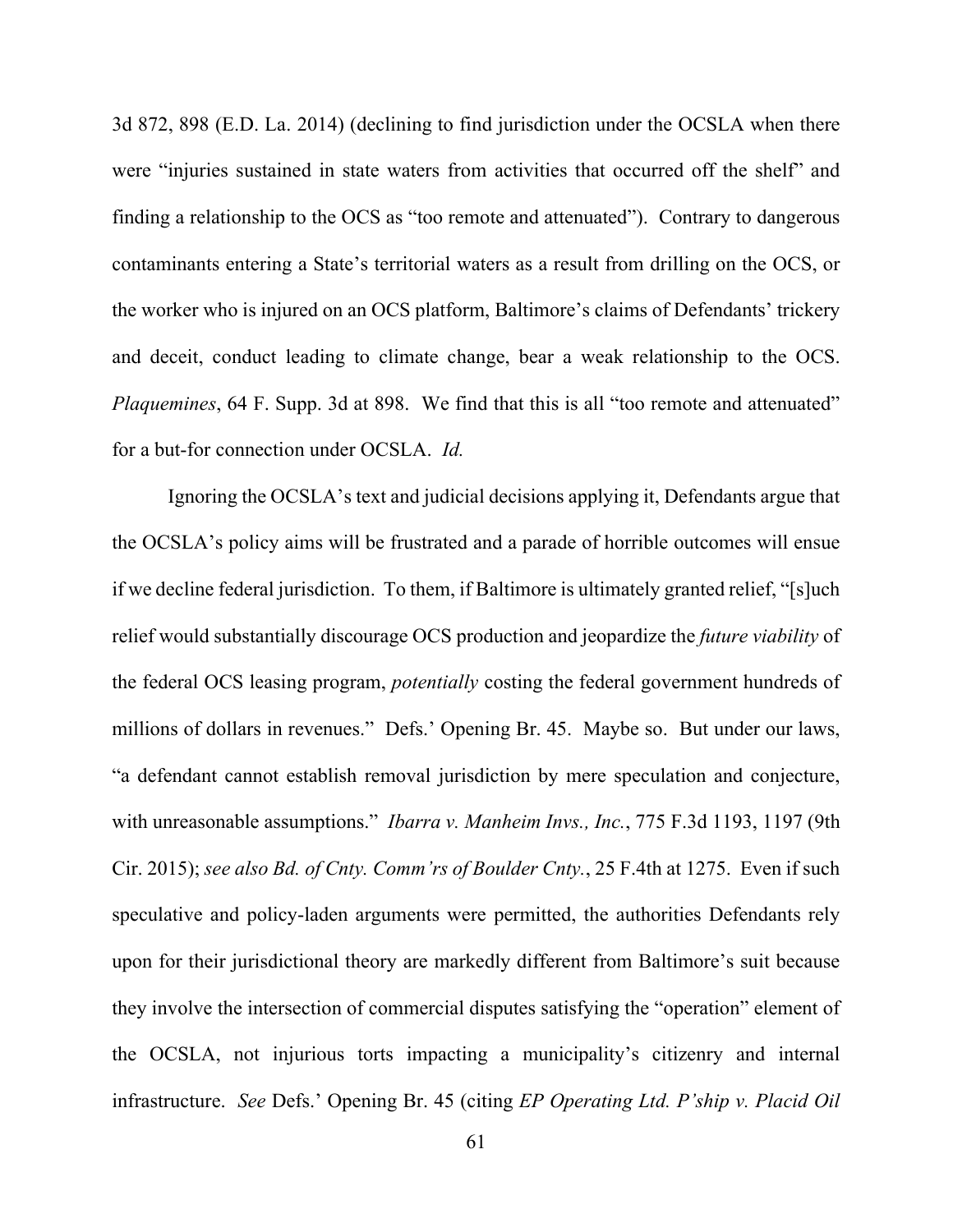*Co.*, 26 F.3d 563, 566 (5th Cir. 1994) (a party seeking partition by licitation); *United Offshore Co. v. S. Deepwater Pipeline Co.*, 899 F.2d 405, 406 (5th Cir. 1990) (a claimant requesting the compulsion of arbitration and dissolution of an injunction); *Amoco Prod. Co. v. Sea Robin Pipeline Co.*, 844 F.2d 1202, 1203–04 (5th Cir. 1988) (a party disputing its take-or-pay obligations in contracts for the purchase and sale of natural gas)). As it concerns physical damages to persons and property, we thus join other courts in rejecting this policy-based theory of jurisdiction under the OCSLA. *See Bd. of Cnty. Comm'rs of Boulder Cnty.*, 25 F.4th at 1275; *Plaquemines*, 64 F. Supp. 3d at 896–98.

For the foregoing reasons, we affirm the district court's thoughtful rejection of the OCSLA's jurisdictional grant as a basis for federal jurisdiction over Baltimore's claims.

F.

Defendants next press removal jurisdiction under the bankruptcy removal statute.

The bankruptcy removal statute provides:

A party may remove any claim or cause of action in a civil action other than . . . a civil action brought by a governmental unit's police or regulatory power, to the district court where such civil action is pending, if such district court has jurisdiction of such claim or cause of action under section 1334 of this title.

28 U.S.C. § 1452(a).In turn, § 1334(b) states that federal district courts shall have "original but not exclusive jurisdiction of all civil proceedings arising under title 11, or arising in or related to a case under title 11." Defendants do not argue that Baltimore's Complaint involves a bankruptcy proceeding under Title 11. Instead, they maintain that Baltimore's Complaint is "related to" bankruptcy cases because it primarily seeks to hold them liable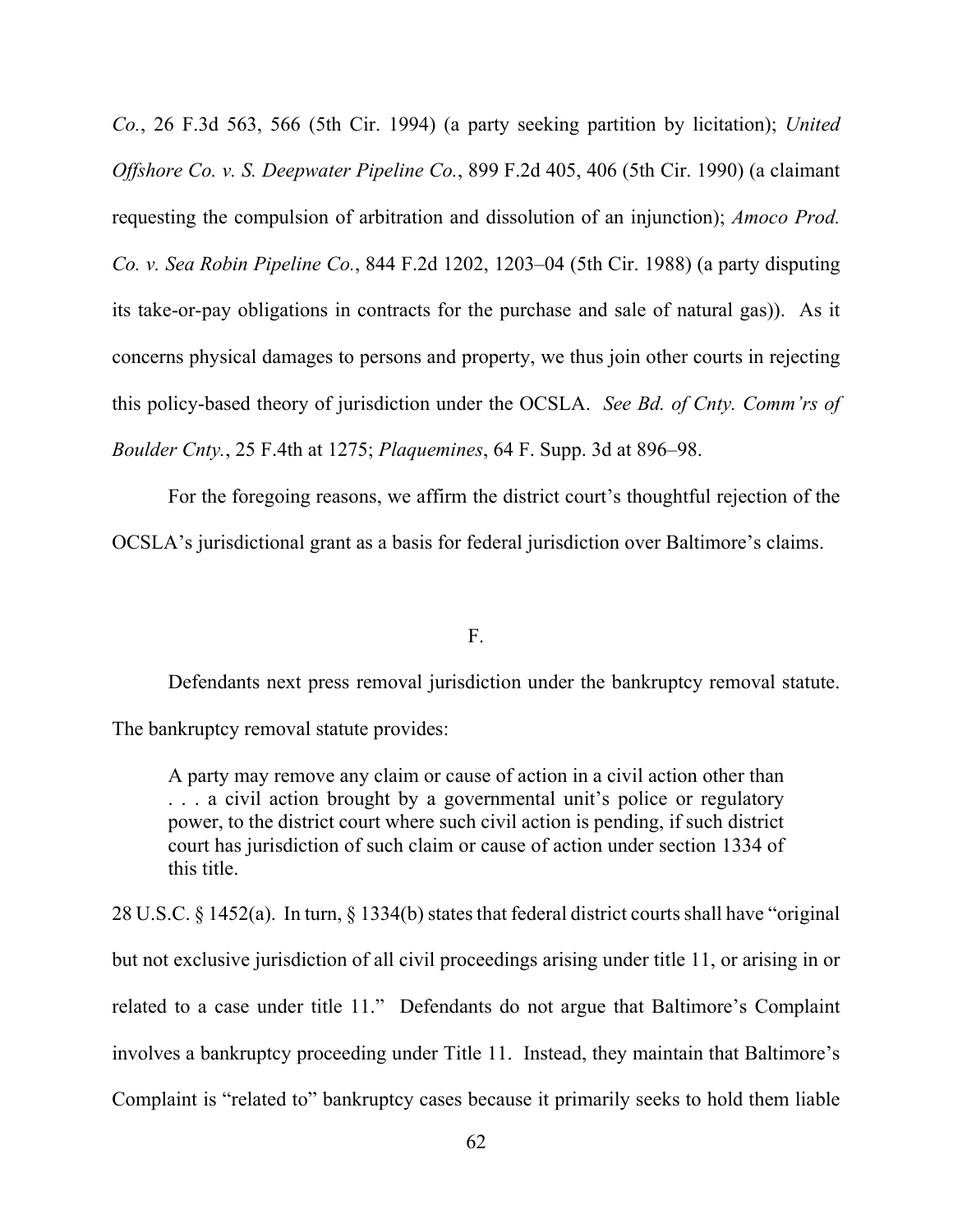for the "pre-bankruptcy conduct" of a Chevron subsidiary, Texaco, Inc. Defs.' Opening Br. 52. Defendants describe Texaco's bankruptcy plan, along with those of Defendants' other predecessors, subsidiaries, and affiliates, as confirmed. *Id.* But as with Defendants' reliance upon the OCSLA, Baltimore's suit is too remote for bankruptcy removal to lie.

 Generally, at the pre-confirmation stage of a reorganization plan, we first stated that the "related to" test addressed "whether *the outcome of [a civil] proceeding could conceivably have any effect on the estate being administered in bankruptcy.*" *In re Celotex Corp.*, 124 F.3d 619, 625 (4th Cir. 1997) (quoting *Pacor, Inc. v. Higgins*, 743 F.2d 984, 994 (3d Cir. 1984)). However, we then endorsed a "close nexus" test at the postconfirmation stage, allowing jurisdiction over "[m]atters that affect the interpretation, implementation, consummation, execution, or administration of the confirmed plan . . . ." *Valley Historic Ltd. P'ship v. Bank of N.Y.*, 486 F.3d 831, 836–37 (4th Cir. 2007) (alteration in original) (quoting *In re Resorts Int'l, Inc.*, 372 F.3d 154, 167 (3d Cir. 2004)); *see also In re Kirkland*, 600 F.3d 310, 317 (4th Cir. 2010) (same). Essentially, a plaintiff's suit "must affect an integral aspect of the bankruptcy process" for "related to" jurisdiction to exist. *In re Kirkland*, 600 F.3d at 317 (citation omitted).

1.

Defendants explicitly rely upon a 1988 confirmed plan from Chevron's subsidiary, Texaco, to contend we possess bankruptcy jurisdiction.<sup>18</sup> First, we find it hard to fathom

<span id="page-62-0"></span><sup>&</sup>lt;sup>18</sup> The record does not appear to contain Texaco's 1988 confirmed plan.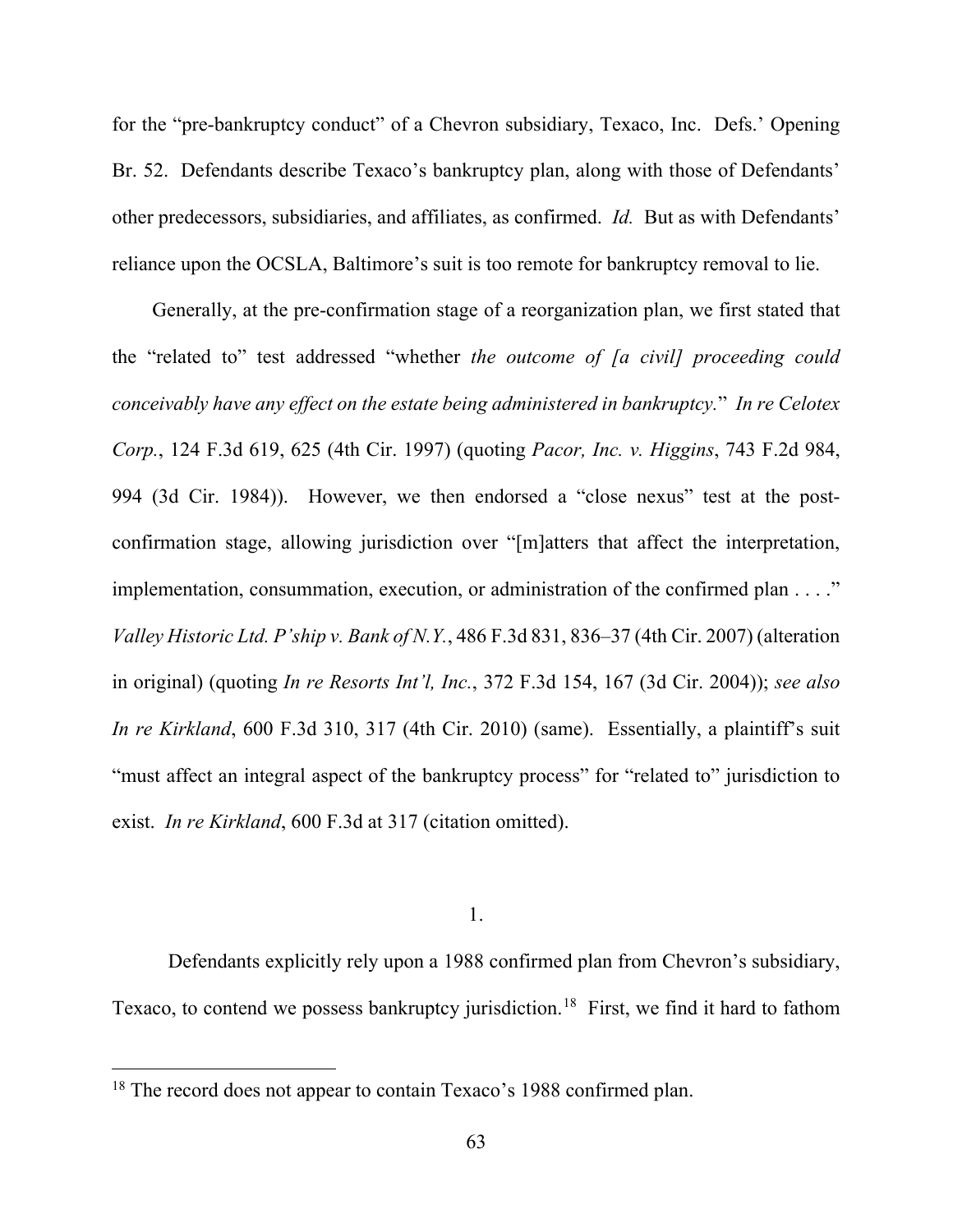how Baltimore's suit, filed thirty years later, has any "close nexus" to Texaco's confirmed planned because it is so far removed from the initial bankruptcy confirmation. *See Nuveen Mun. Tr. ex rel. Nuveen High Yield Mun. Bond Fund v. Withumsmith Brown, P.C.*, 692 F.3d 283, 294 (3d Cir. 2012) (noting that bankruptcy jurisdiction "wanes" after the confirmation of a case). Secondly, Baltimore's claims are completely independent and distinct from Texaco's bankruptcy plan, there is no indication that the bankruptcy plan involved climate change, and Defendants do not explain how a judgment more than thirty years later could impact Texaco's estate. *See Valley Historic*, 486 F.3d at 837 (finding no "related to" jurisdiction when a bankruptcy plan was "substantially consummated"); *New Horizon of N.Y. LLC v. Jacobs*, 231 F.3d 143, 154–55 (4th Cir. 2000) (holding there was no "related to" jurisdiction for state-law claims that were "completely unrelated to the . . . administration of the bankruptcy estates"). For those reasons, we conclude Baltimore's suit is too far removed from Texaco's 1988 confirmed plan for us to find a "close nexus" warranting bankruptcy jurisdiction.

Citing to a powerpoint presentation they filed in the district court, Defendants speculate that other corporate entities related to Defendants "may also be operating under confirmed bankruptcy cases." Defs.' Opening Br. 52 (citing Ex. 20 to Decl. of Joshua S. Lipshutz, *Mayor & City Council of Balt. v. BP P.L.C.*, 388 F. Supp. 3d 538 (D. Md. 2019) (No. 1:18-cv-02357-ELH), ECF No. 125-20 at 3)). Interestingly, Defendants' filed presentation includes 134 bankruptcy filings from energy companies from 2015 to 2017. Yet, Defendants do not specify if any of those corporate entities are actually related to any of them, nor do they indicate if or when those bankruptcy cases were confirmed by federal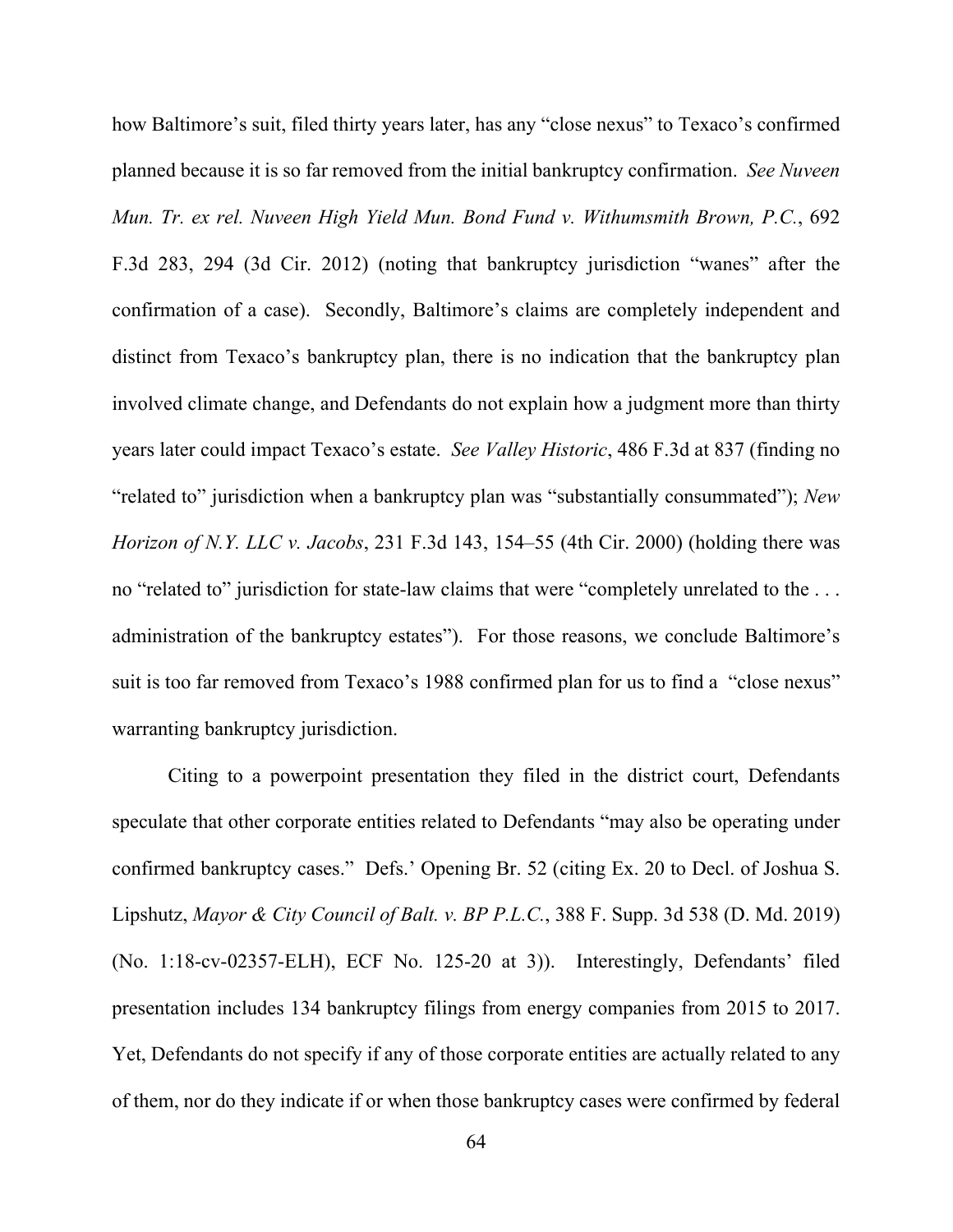courts. By failing to direct us to anything further, we find this is insufficient to carry any burden for bankruptcy removal and decline to do counsel's work. *Prince*, 848 F.3d at 176; *N.Y. Rehab. Care Mgmt., LLC v. Nat'l Lab. Rels. Bd.*, 506 F.3d 1070, 1076 (D.C. Cir. 2007) ("It is not enough merely to mention a possible argument in the most skeletal way, leaving the court to do counsel's work." (citation omitted)).

Accordingly, we dispense with Defendants' primary arguments because they have failed to show that Baltimore's suit has a "close nexus" or is "related" to any bankruptcy plan involving any of its predecessors, subsidiaries, or affiliates under § 1452(a).

2.

Even were we to find bankruptcy jurisdiction is proper, removal is still inappropriate if the proceeding is a civil action by a "governmental unit to enforce such governmental unit's police or regulatory power . . . ."  $\S$  1452(a). Baltimore's suit is such an action, and we note that Defendants only advance one sentence concerning whether this "police or regulatory power" exception is inapplicable to their bankruptcy removal invocation. *See*  Defs.' Opening Br. 52–53.

Baltimore clearly qualifies as a "governmental unit" since it is a municipality under Title 11 and, thus, for the purposes of § 1452(a) as well. *See* 11 U.S.C. § 101(27) (defining a "governmental unit" as a "municipality"). This Court has not yet interpreted a governmental unit's "police or regulatory power" under  $\S 1452(a)$ . But we have interpreted "police and regulatory power" under  $\S$  362(b)(4) of the bankruptcy code, which is an exception to the automatic stay of actions brought by creditors against debtors after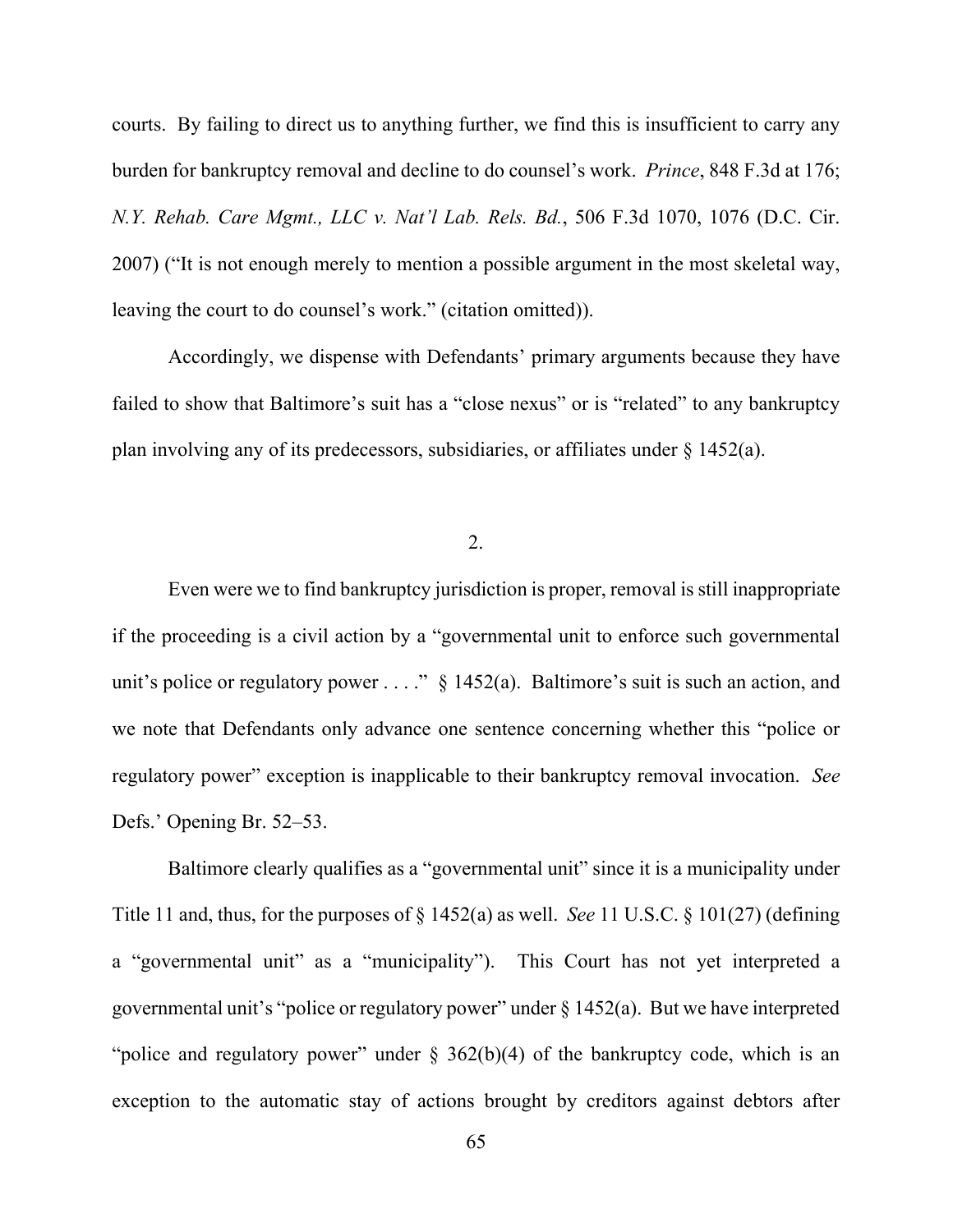bankruptcy petitions are filed. *See Safety-Kleen, Inc. (Pinewood) v. Wyche*, 274 F.3d 846, 864–66 (4th Cir. 2001). In *Safety-Kleen*, this Court held that a "police and regulatory power" is being exercised if the purpose of a state law is to effectuate public policy or promote the public safety and welfare. *Id.* at 865 (citations omitted). We stated that this is an objective analysis that requires a court to "determine the *primary* purpose of the law that the state is attempting to enforce." *Id.* (citations omitted).

As noted above, Baltimore brings eight different claims against Defendants, and all of those claims seek to shift the costs of climate-change injuries onto Defendants as opposed to burdening "local taxpayers, residents, or broader segments of the public." J.A. 47. In its public nuisance claim, for example, Baltimore asserts that Defendants' interference with its property, infrastructure, and public resources will be "borne by [Baltimore's] citizens" because they will purportedly suffer economic losses and negative, public-health consequences. J.A. 151. This is easily said for Baltimore's other claims as well. Baltimore thus seeks to protect its citizens, property, and resources by suing Defendants, all of whom are private parties, for the detrimental impacts of their fossil-fuel products. *See* J.A. 150–71. We have no doubt this suit is a valid exercise of Baltimore's police power. *See Crutcher v. Kentucky*, 141 U.S. 47, 61 (1891) ("[T]he police power of the state extends to almost everything within its borders,–to the suppression of nuisances; [and] to the prohibition of manufactures deemed injurious to the public health . . . ." (citations omitted)); *Sansotta v. Town of Nags Head*, 724 F.3d 533, 541 (4th Cir. 2013) ("The Town's actions to abate a nuisance were reasonable . . . uses of its police power . . . ." (citation omitted)). Accordingly, we hold that the exception to bankruptcy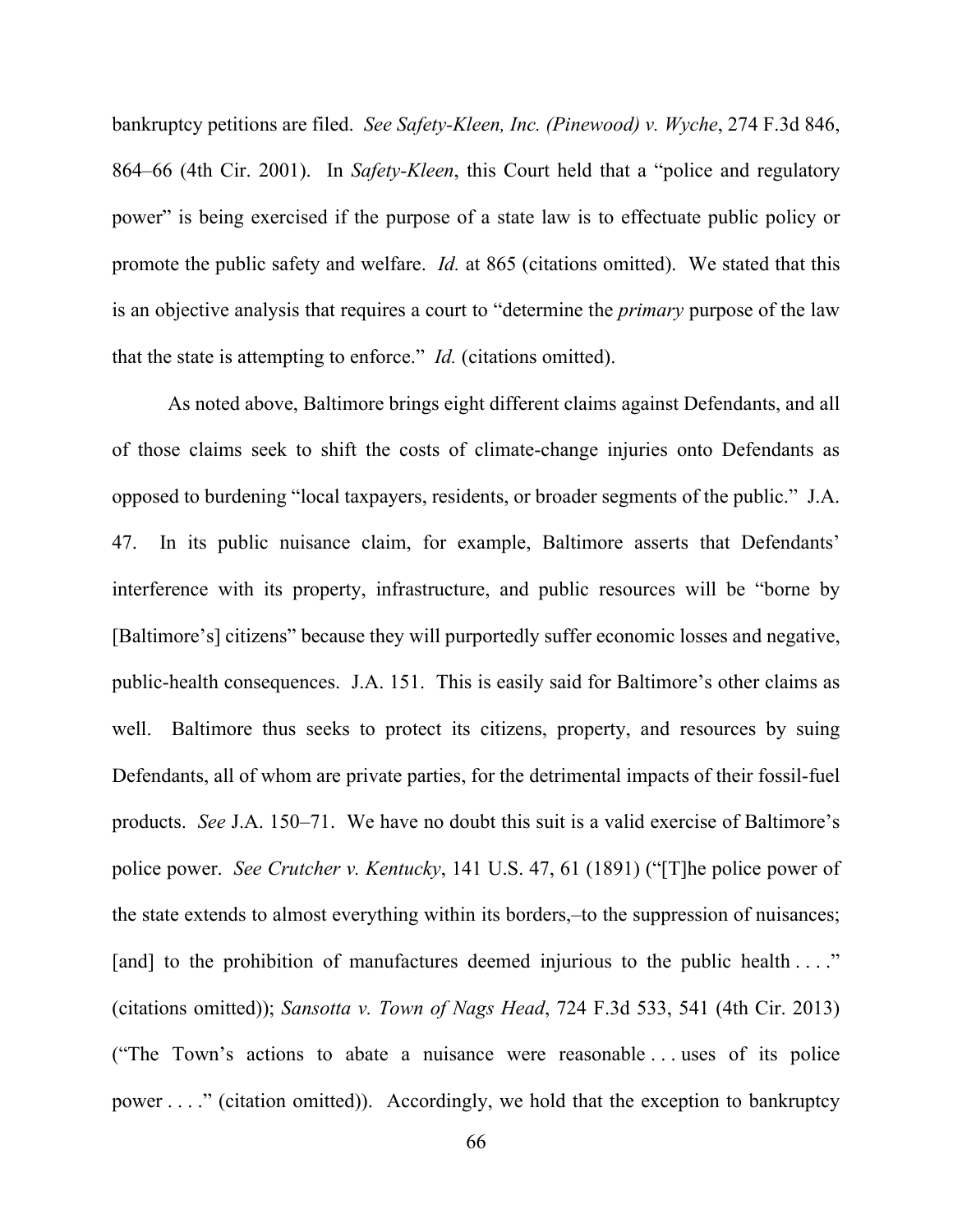removal is applicable, precluding Defendants' ability to remove under § 1452(a). *See In re Methyl Tertiary Butyl Ether ("MTBE") Prods. Liab. Litig.*, 488 F.3d 112, 133 (2d Cir. 2007) (holding that "police or regulatory powers" were exercised under § 1452(a) when California and New Hampshire sought to "remedy and prevent environmental damage with potentially serious consequences for public health"); *Safety-Kleen*, 274 F.3d at 866 (holding there was a "clear exercise" of South Carolina's regulatory power when it sought to deter environmental misconduct through financial assurance regulations).

Thus, we find no federal jurisdiction under the bankruptcy removal statute and affirm the district court in this regard.

## G.

With few theories remaining, Defendants attempt to reach federal court by appealing to our admiralty jurisdiction under the Constitution and 28 U.S.C. § 1333(1). They believe that admiralty jurisdiction is conferred merely because "fossil-fuel extraction occurs on vessels engaged in maritime commerce[.]" Defs.' Opening Br. 53. We reject Defendants' far-reaching view of admiralty jurisdiction.

1.

The Constitution extends our judicial power to "all Cases of admiralty and maritime Jurisdiction." U.S. Const. art. III, § 2. Congress provides that "[t]he district courts shall have original jurisdiction, exclusive of the courts of the States, of: ... Any civil case of admiralty or maritime jurisdiction, saving to suitors in all cases all other remedies to which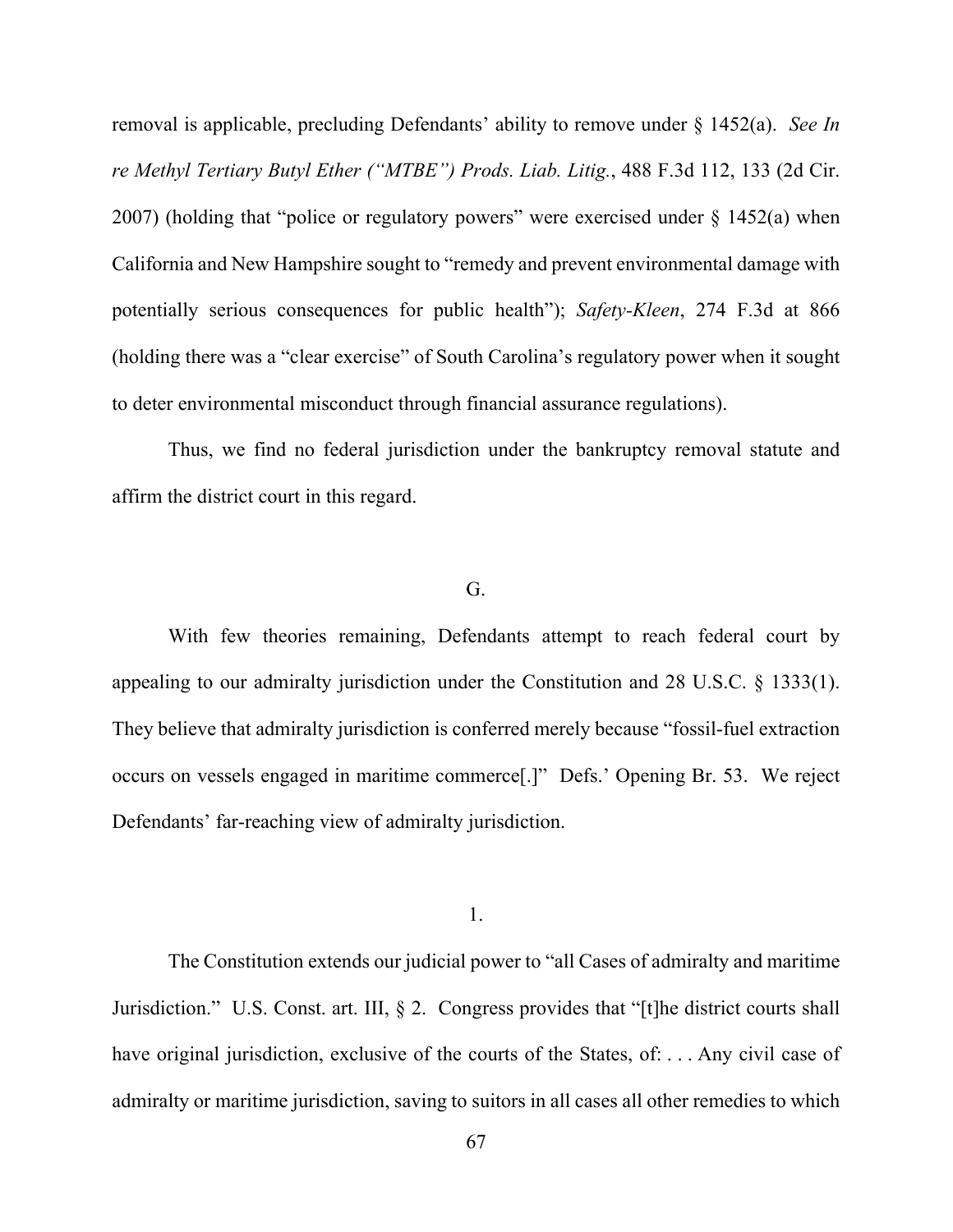they are otherwise entitled." 28 U.S.C. § 1333(1). The saving-to-suitors clause of § 1333(1) "preserves remedies and the concurrent jurisdiction of state courts over some admiralty and maritime claims." *Lewis v. Lewis & Clark Marine, Inc.*, 531 U.S. 438, 445 (2001) (citations omitted). The Supreme Court previously emphasized that claims brought under the saving-to-suitors clause in state court are not removable to federal court based on federal-question jurisdiction. *See Romero v. Int'l Terminal Operating Co.*, 358 U.S. 354, 371–75 (1959).We have likewise stated that the savings-to-suitors clause "preserves a maritime suitor's election to pursue common-law remedies in state court." *Servis v. Hiller Sys. Inc.*, 54 F.3d 203, 206 (4th Cir. 1995). Yet, "[a]dmirality and maritime cases may . . . be removable to federal court when there exists some independent basis for federal jurisdiction, such as diversity of citizenship or when federal jurisdiction is independently established by a federal maritime statute." *Id.* at 207 (citations omitted) (cleaned up); *see also In re Lockheed Martin Corp.*, 503 F.3d 351, 356 (4th Cir. 2007).

Adhering to those precedents, Baltimore argues that its state-law claims are not removable under § 1441, the general removal statute, if they sound in admiralty unless there is "some independent jurisdictional basis, such as diversity or federal question jurisdiction." Baltimore's Resp. Br. 52–53. Defendants aptly point out that the Venue Clarification Act of 2011 eliminated a portion of § 1441(b) that federal courts previously believed blocked the removal of admiralty claims without another jurisdictional basis. Pub. L. No. 112-63, § 103, 125 Stat. 758, 759 (2011); *see also Lu Junhong v. Boeing Co.*, 792 F.3d 805, 817–18 (7th Cir. 2015) (holding that § 1441 permits removal when there is an admiralty case under  $\S$  1333(1)). The parties, however, only devote one paragraph each to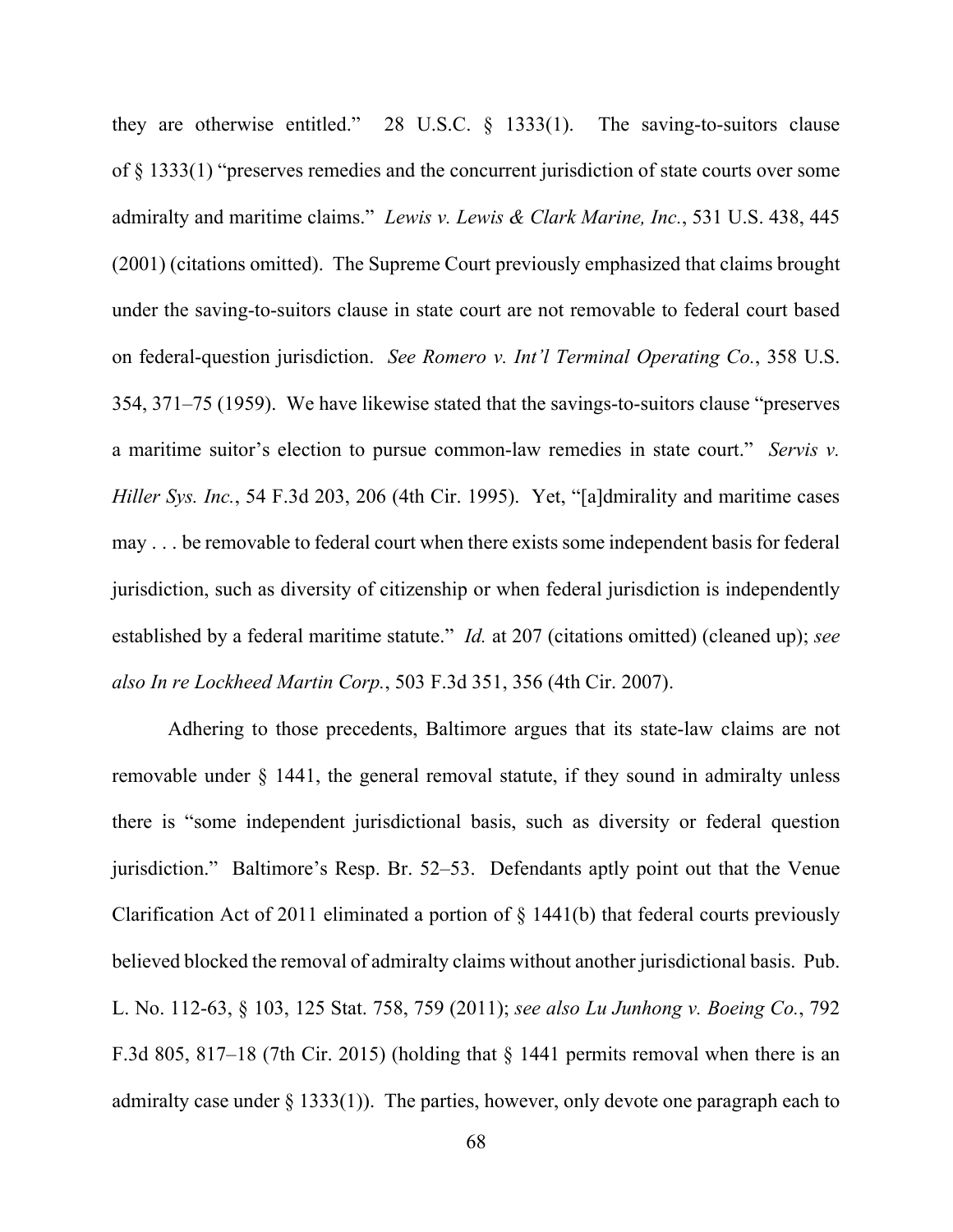this admittedly complicated issue that has divided federal courts. Thomas J. Schoenbaum, *Admiralty and Maritime Law* § 4.3, Westlaw (database updated Dec. 2021) ("After 2011, courts split on whether the working of the amended statute changes the rule for removal of maritime claims."). Because of their inadequate briefing, we decline to formally decide whether  $\S$  1441 permits removal based on the admiralty jurisdiction grant under  $\S$  1333(1). *United States v. Banks*, 884 F.3d 998, 1011 n.3 (10th Cir. 2018) ("Given the unsettled nature of this question and the parties' inadequate briefing, we decline to decide this question here."); *see also Covey v. Assessor of Ohio Cnty.*, 777 F.3d 186, 198 n.11 (4th Cir. 2015) (same); *Brownfield v. City of Yakima*, 612 F.3d 1140, 1149 n.4 (9th Cir. 2010) (same). Instead, we press ahead under the assumption  $\S$  1441 permits removal because of the original jurisdiction grant of  $\S$  1333(1).

### 2.

To invoke admiralty jurisdiction, a party must satisfy "conditions both of location and of connection with maritime activity." *Jerome B. Grubart, Inc. v. Great Lakes Dredge & Dock Co.*, 513 U.S. 527, 534 (1995). To satisfy the location test, a tort must either "occur on navigable waters, or, if suffered on land, at least be caused by a vessel on navigable water." *White v. United States*, 53 F.3d 43, 45 (4th Cir. 1995) (citing *Grubart*, 513 U.S. at 534). For the connection test, a court must decide: (1) "whether 'the general features of the type of incident involved' have 'a potentially disruptive impact on maritime commerce[,]'" and (2) "whether the general character of the activity giving rise to the incident shows a substantial relationship to traditional maritime activity." *Id.* at 46 (quoting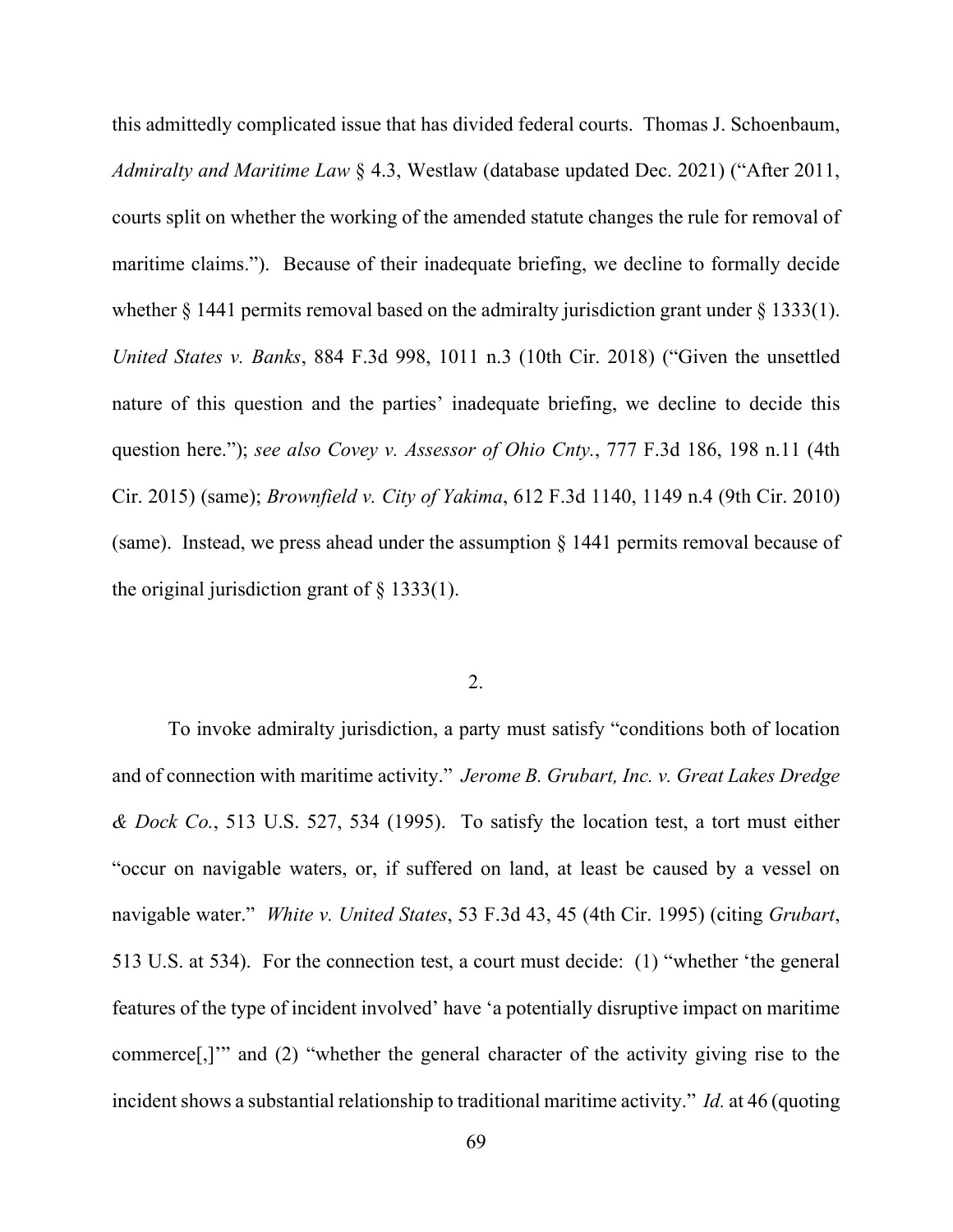*Grubart*, 513 U.S. 534). Defendants never argue that either condition is satisfied in their Opening Brief. *See Grayson O Co.*, 856 F.3d at 316 (noting that parties waive arguments not raised in their opening brief). But we nevertheless find that Defendants' admiralty invocation begins and ends with the location test.

#### 3.

To begin, Baltimore pleads that its injuries involve damage to its "highways, rail lines, emergency response facilities, waste water facilities, and power plants . . . ." J.A. 143. And, according to Baltimore, those land-based injuries stem from "*sea level rise and associated impacts*, increased frequency and severity of extreme precipitation events, increased frequency and severity of draught, [and the] increased frequency and severity of heat waves and extreme temperatures . . . ." J.A. 140 (emphasis added). While Baltimore alleges "sea level rise" as one of the many sources of its injuries, the actual torts involving Baltimore's property have occurred on land as opposed to navigable waters. *Grubart*, 513 U.S. at 533. Baltimore's Complaint never mentions any tort that occurred on navigable waters, and Defendants do not identify one.

Still, the location test may be satisfied when a land-based tort is caused by a vessel on navigable waters. *Grubart*, 513 U.S. at 534 (citing 46 U.S.C. § 30101). Defendants seem to argue that their "floating oil rigs" and "floating drilling platforms" are vessels meeting the location test. Without giving us more, we disagree. Whether a craft or structure qualifies as a "vessel" is typically a question of law, but it sometimes comes down to the facts. *Manuel v. P.A.W. & Drilling & Well Serv., Inc.*, 135 F.3d 344, 347 (5th Cir.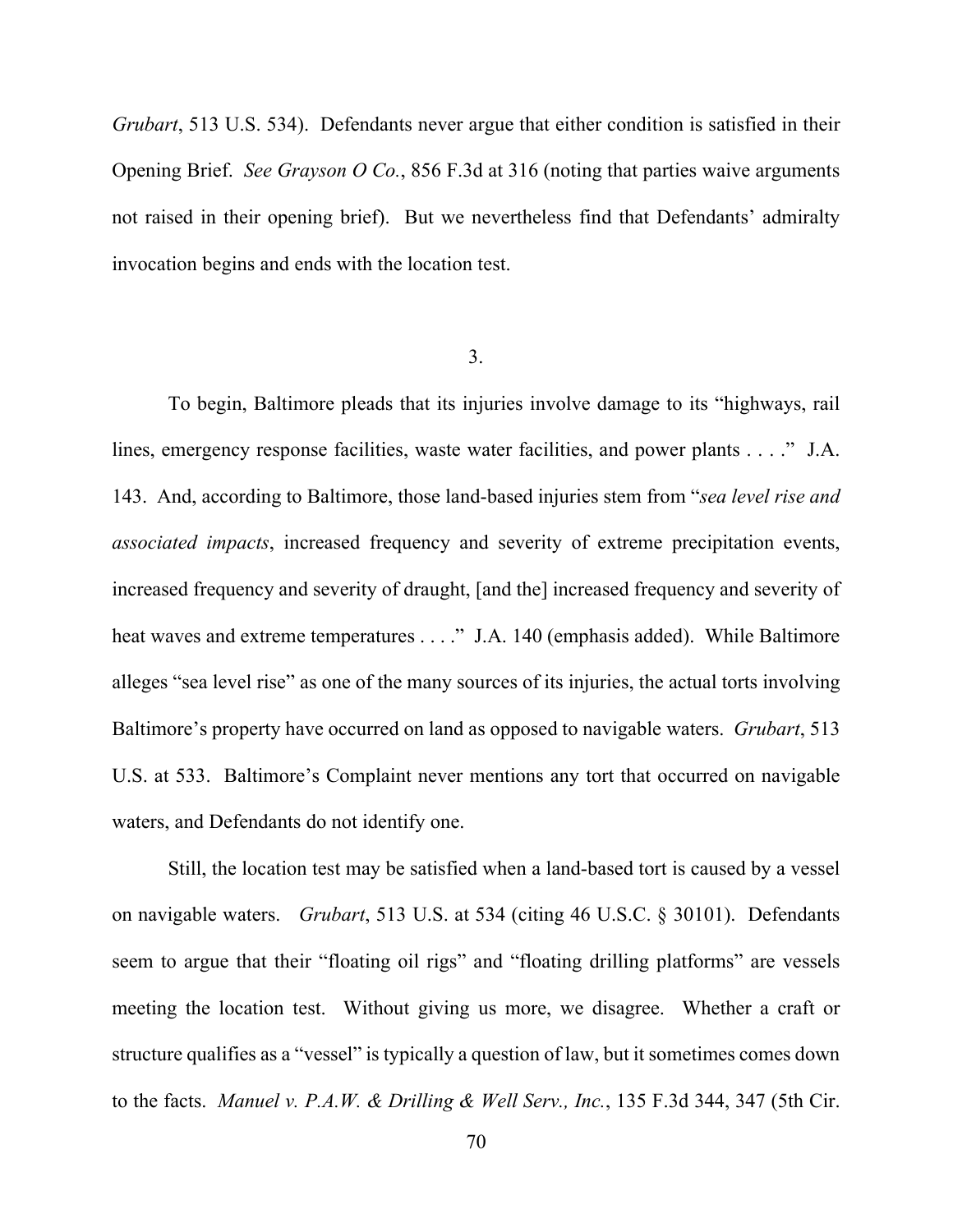1998). Here, we deem it a question of law. The term "vessel" is "generally defined broadly[.]" *Bernard v. Binnings Constr. Co., Inc.*, 741 F.2d 824, 828 (5th Cir. 1984). Usually, "[c]onventional ships and barges as well as such unconventional craft as submersible drilling barges and floating dredges *which are designed for navigation and commerce* are vessels within general maritime . . . jurisdiction and retain such status even while moored, dry-docked, or otherwise immobilized and secured to land." *Cook v. Belden Concrete Prods., Inc.*, 472 F.2d 999, 1001 (5th Cir. 1973) (emphasis added) (citations omitted). Defendants never suggest that their floating rigs and platforms were either designed for navigation or used for navigation when Baltimore suffered its injuries. They exclusively posit that their structures are used for oil and gas production, not for any navigation purposes. *See* Defs.' Reply 28. This is fatal to a characterization of Defendants' floating rigs and platforms as vessels for admiralty jurisdiction. *See Bernard*, 741 F.2d at 831 (noting that a structure is typically not a "vessel" under the Jones Act, 46 U.S.C. § 30104, when it is constructed primarily for use as a work platform); *Gremillion v. Gulf Coast Catering Co.*, 904 F.2d 290, 291 n.2, 294 (5th Cir. 1990) (holding a barge used as a "floating hotel" was not a vessel under the Jones Act); *Cook*, 472 F.3d at 1102 (holding that there was no vessel for maritime jurisdiction when a "floating construction platform was not designed for the purpose of navigation," and it was "engaged in its primary function as a stationary construction platform"). *But see Barker*, 713 F.3d at 215 (considering "jack-up drilling platforms" as vessels).

Even if we credit Defendants with having vessels, Baltimore never alleges that any vessel on navigable waters caused any of its land-based injuries. Instead, Baltimore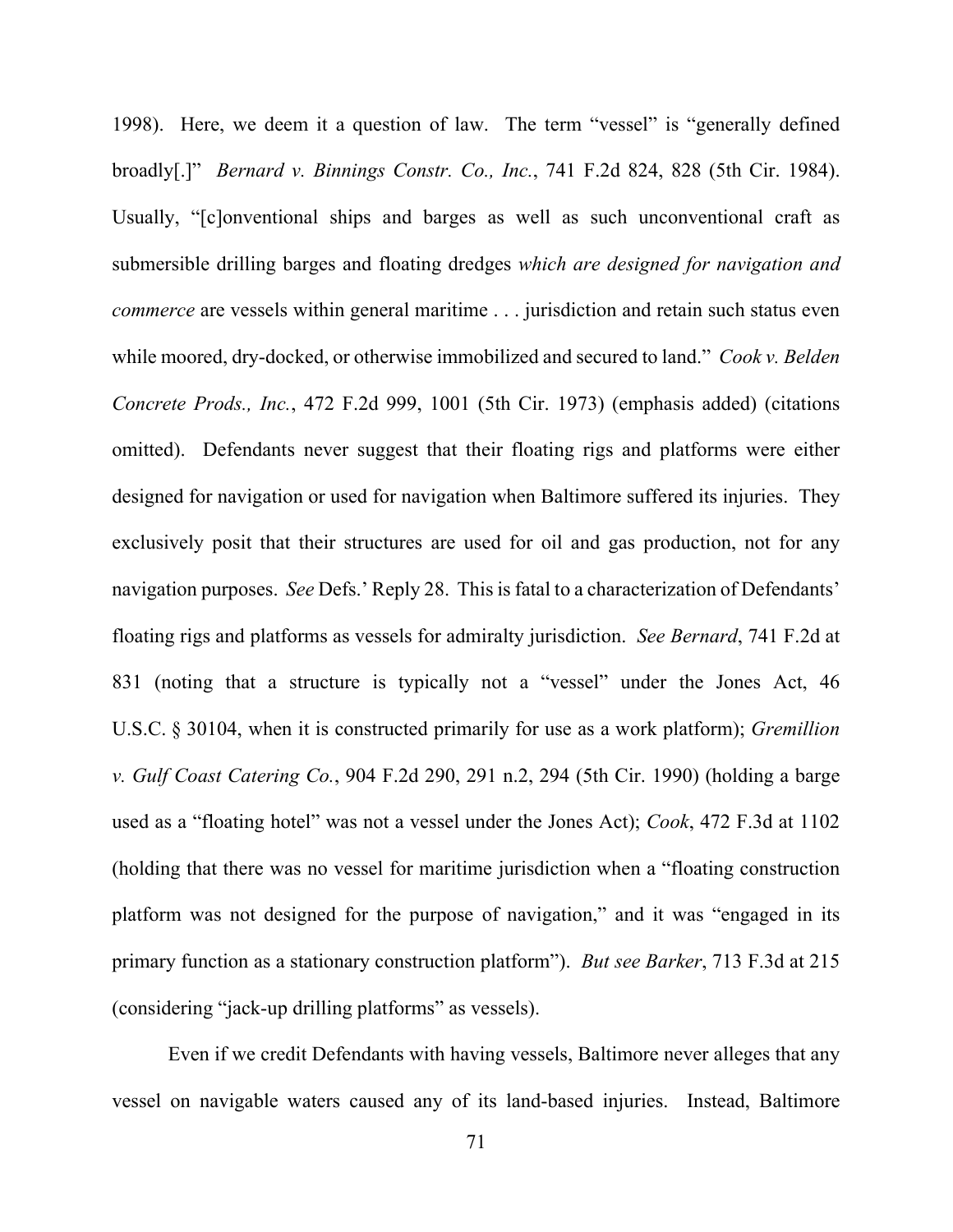repeatedly references "flood-associated damages" and "heavy rains" that have destroyed its infrastructure and exacerbated the health and environmental risks of its citizens. J.A. 145. There are no allegations that its injuries were either "caused by the vessel itself or its appurtenances." *Egorov, Puchinsky, Afanasiev & Juring v. Terriberry, Carroll & Yancey*, 183 F.3d 453, 456 (5th Cir. 1999) (declining to find admiralty jurisdiction because neither the vessel nor its appurtenances caused physical damage on land or the alleged tort of tortious interference with contract); *see also MLC Fishing, Inc. v. Velez*, 667 F.3d 140, 141–42 (2d Cir. 2011) (holding that a claimant's slip-and-fall on a ramp leading from a floating dock was not caused by a vessel or its appurtenances); *Corrigan v. Harvey*, 951 F. Supp. 948, 950, 952–53 (D. Haw. 1996) (holding admiralty jurisdiction did not lie when a plaintiff failed to allege any facts about his injury being caused by a vessel, and the parties agreed that the injury resulted from a physical fight on a pier). Since no vessel is alleged to have caused any of the committed torts, we find this issue easily resolved under the wellpleaded complaint rule. *Metro. Life*, 481 U.S. at 63.

Accordingly, Defendants have failed to carry their removal burden of showing how their floating rigs and platforms qualify as vessels for the location test. We conclude that they are not, as a matter of law, especially since Baltimore's Complaint never invokes them as the cause of its land-based torts. *Cf. Grubart*, 513 U.S. at 529–30, 534–35 (holding that the location test was satisfied when a crane, attached to a barge, was used to lift and replace pilings around a bridge pier and a tunnel flooded after an accident). As such, we find no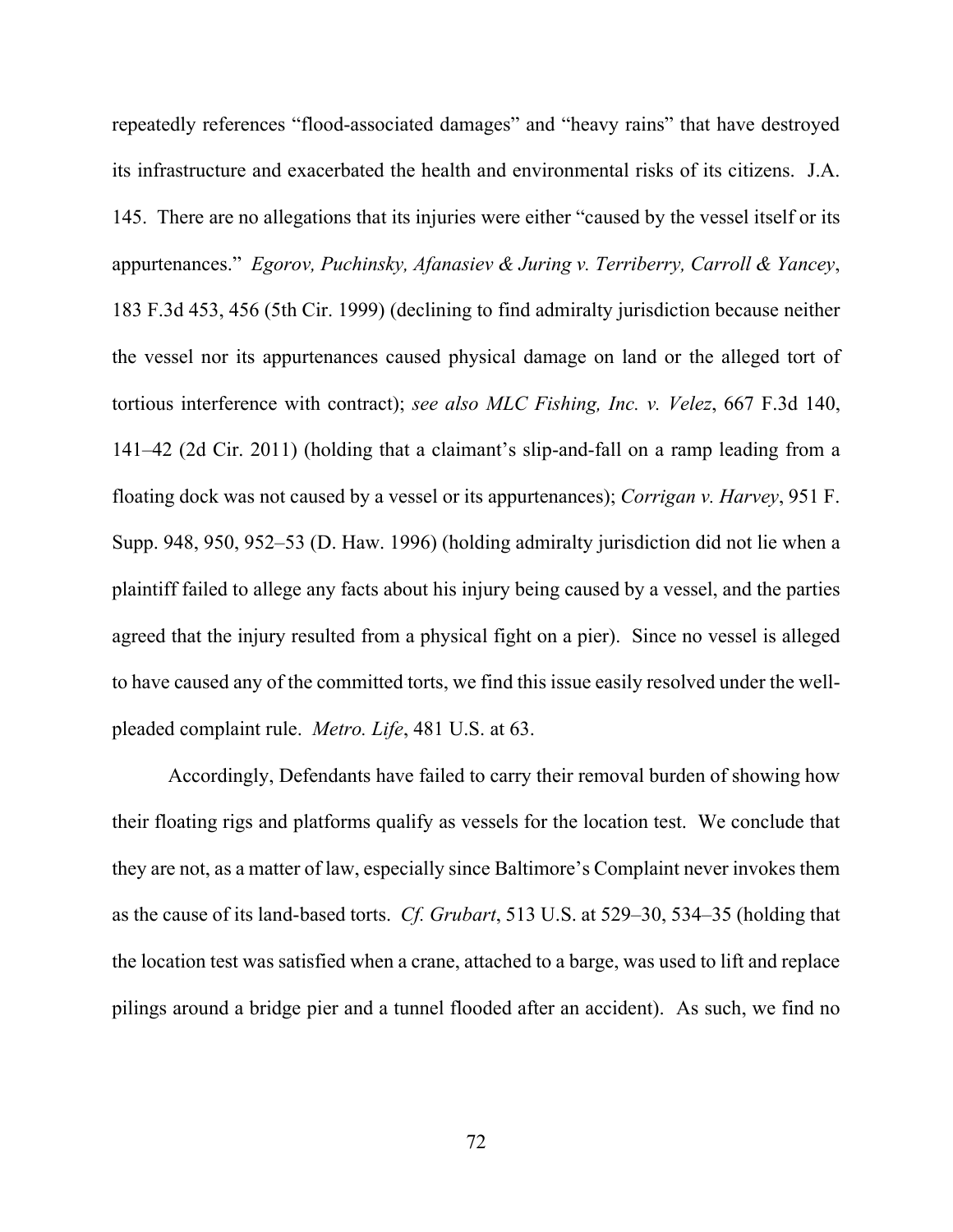merit to Defendants' invocation of admiralty jurisdiction and affirm the district court's rejection of this basis for federal jurisdiction.<sup>[19](#page-72-0)</sup>

H.

At this juncture, the only remaining path to federal court is Defendants' theory of federal officer removal. In their Supplemental Brief, which was filed after their litigation in the Supreme Court, Defendants reiterate that Baltimore's case is removable on the grounds that it originally raised on appeal, including federal officer removal. Defs.' Suppl. Br. 2 n.1. Defendants do not present any new arguments or shortcomings concerning our previous holding that rejected the propriety of federal officer removal. The Supreme Court only required us to consider Defendants' other removal grounds on remand and never addressed our holding concerning federal officer removal. *Compare BP P.L.C.*, 141 S. Ct. at 1543, *with BP P.L.C.*, 952 F.3d at 461–71. Nevertheless, because the Supreme Court vacated the entirety of our prior opinion, it has no precedential effect. Accordingly, we deem it appropriate to adopt and include our prior opinion and its reasoning, which rejects Defendants' ability to remove under the federal officer removal statute.

The federal officer removal statute authorizes the removal of state-court actions filed against "any officer (or any person acting under that officer) of the United States or

<span id="page-72-0"></span> $19$  Because we hold Defendants failed to satisfy the location test for admiralty jurisdiction, we decline to address the connection test. *Gruver v. Lesman Fisheries Inc.*, 489 F.3d 978, 982 (9th Cir. 2007) ("[A] party seeking to invoke federal maritime jurisdiction over a tort claim must satisfy both a location test and a connection test." (citation omitted)).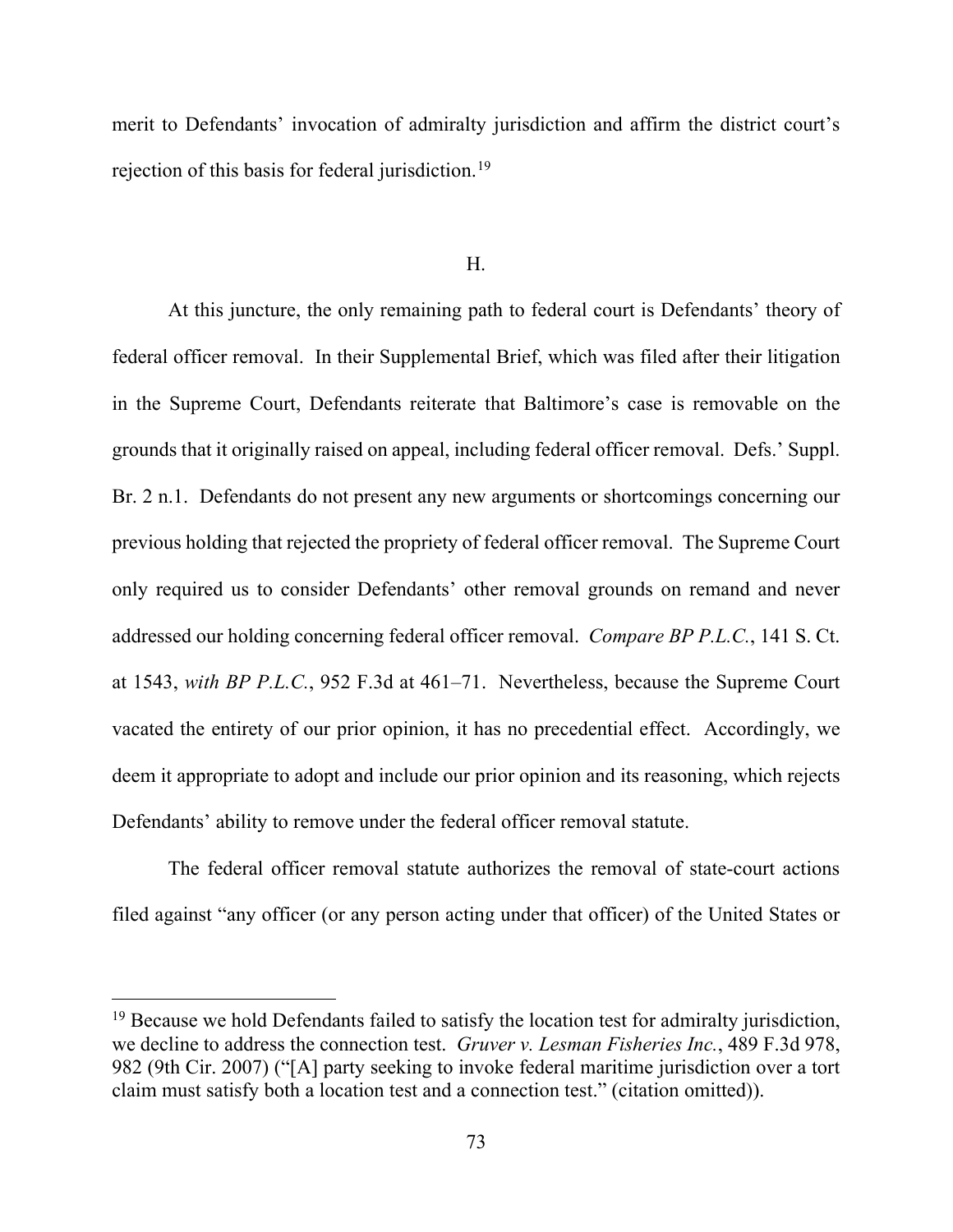of any agency thereof, in an official or individual capacity, for or relating to any act under color of such office." 28 U.S.C.  $\S$  1442(a)(1). Its "basic purpose" is to protect against the interference with federal operations that would ensue if a state were able to arrest federal officers and agents acting within the scope of their authority and bring them to trial in a state court for an alleged state-law offense. *Watson v. Philip Morris Co.*, 551 U.S. 142, 150 (2007) (explaining that state-court proceedings may (1) "reflect 'local prejudice' against unpopular federal laws or federal officials"; (2) "impede [enforcement of federal law] through delay"; or (3) "deprive federal officials of a federal forum in which to assert federal immunity defenses" (citations omitted)).

Thus, to remove a case under  $\S 1442(a)(1)$ , a *private* defendant must show: "(1) that it 'act[ed] under' a federal officer, (2) that it has 'a colorable federal defense,' and (3) that the charged conduct was carried out for [or] in relation to the asserted official authority." *Sawyer v. Foster Wheeler LLC*, 860 F.3d 249, 254 (4th Cir. 2017) (first alteration in original) (citations omitted). Here, Defendants assert that Baltimore's state-court action is removable under the federal officer removal statute "because the City 'bases liability on activities undertaken at the direction of the federal government.'" *BP P.L.C.*, 388 F. Supp. 3d at 567 (citation omitted). It is the first and third prongs that are therefore in dispute. *See* Baltimore's Resp. Br. 14–21. We begin with the first, though the acting-under and causal-nexus prongs often "collapse into a single requirement." *In re MTBE*, 488 F.3d at 124; *see also* 28 U.S.C. § 1442(a)(1) (targeting for removal state-court actions "for or relating to any act under color of [federal] office").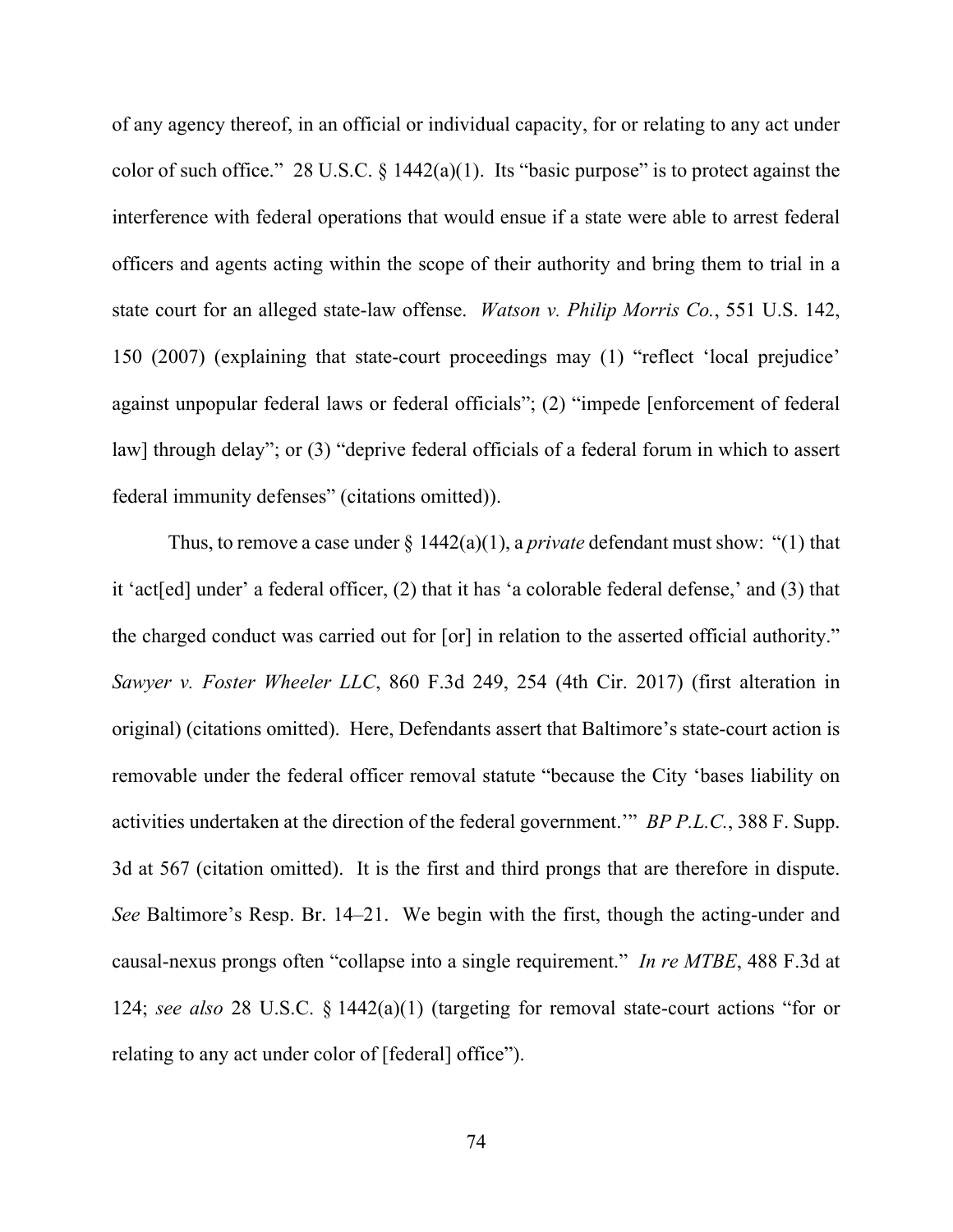The statutory phrase "acting under" describes "the triggering relationship between a private entity and a federal officer." *Watson*, 551 U.S. at 149. Although the words "acting under" are "broad," the Supreme Court has emphasized that they are not "limitless." *Id.* at 147. In cases involving a private entity, the "acting under" relationship requires that there at least be some exertion of "subjection, guidance, or control" on the part of the federal government. *See id.* at 151 (quoting Webster's New International Dictionary 2765 (2d ed. 1953)). Additionally, "precedent and statutory purpose" make clear that "'acting under' must involve an effort to *assist*, or to help *carry out*, the duties or tasks of the federal superior." *Id.* at 152.

In *Watson*, the Supreme Court held that "simply *complying* with the law" does not constitute the type of "help or assistance necessary to bring a private [entity] within the scope of the statute," *id.*, no matter how detailed the government regulation or how intensely the entity's activities are supervised and monitored, *see id.* at 153. In doing so, the Court distinguished several decisions cited by the defendant there in which lower courts had held that private *contractors* fell within the terms of § 1442(a)(1), at least where the relationship was "an unusually close one involving detailed regulation, monitoring, or supervision." *Id.* at 153 (citing *Winters v. Diamond Shamrock Chem. Co.*, 149 F.3d 387 (5th Cir. 1998)). The difference between those cases and a case involving a highly regulated private firm, the Court reasoned, was the fulfillment of a government need:

The answer to this question lies in the fact that the private contractor in such cases is helping the Government to produce an item that it needs. The assistance that private contractors provide federal officers goes beyond

1.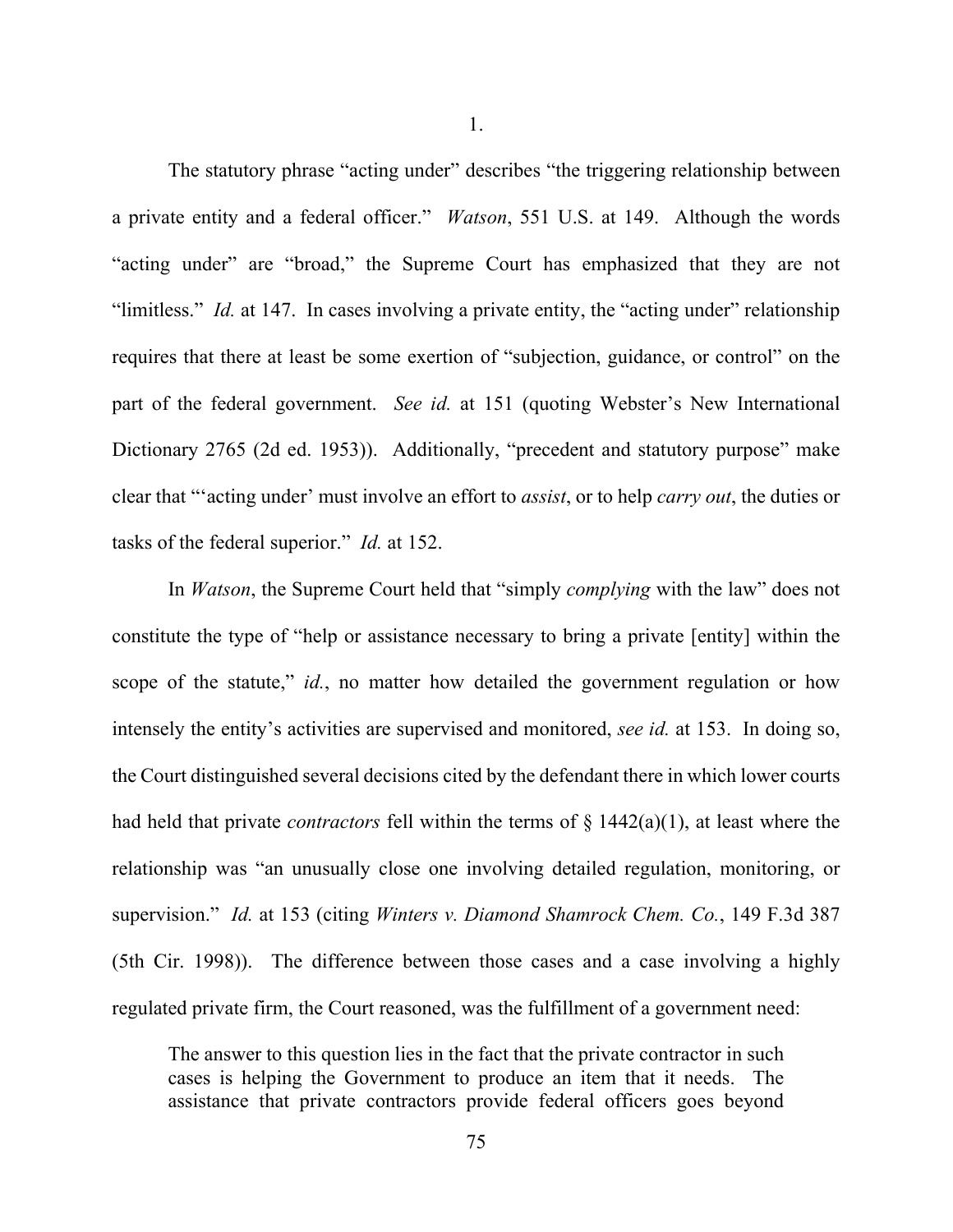simple compliance with the law and helps officers fulfill other basic governmental tasks. In the context of *Winters*, for example, Dow Chemical fulfilled the terms of a contractual agreement by providing the Government with a product that it used to help conduct a war. Moreover, at least arguably, Dow performed a job that, in the absence of a contract with a private firm, the Government itself would have had to perform.

# *Id.* at 153–54.

The Supreme Court found these circumstances sufficient to distinguish Dow Chemical (the contractor in *Winters*) from the regulated tobacco companies who sought removal in *Watson*, and so it did not address "whether and when particular circumstances may enable private contractors to invoke the statute." *Id.* at 154. Nevertheless, in light of the Court's reasoning, we have relied on *Watson* to hold that certain private contractors "act under" federal officials. *See Sawyer*, 860 F.3d at 255. In *Sawyer*, we observed that "courts have unhesitatingly treated the 'acting under' requirement as satisfied where a contractor seeks to remove a case involving injuries arising from equipment that it *manufactured for the government*." *Id.* Thus, in that case, we found that the defendant "acted under" the United States Navy when it manufactured boilers to be used aboard naval vessels per a detailed government contract. *See id.* at 252–53, 255.

# 2.

Here, Defendants collectively seek removal under § 1442 based on three contractual relationships between certain Defendants and the federal government: (1) fuel supply agreements between one Defendant (Citgo) and the Navy Exchange Service Command ("NEXCOM") from 1988 to 2012; (2) oil and gas leases administered by the Secretary of the Interior under the OCSLA; and (3) a 1944 unit agreement between the predecessor of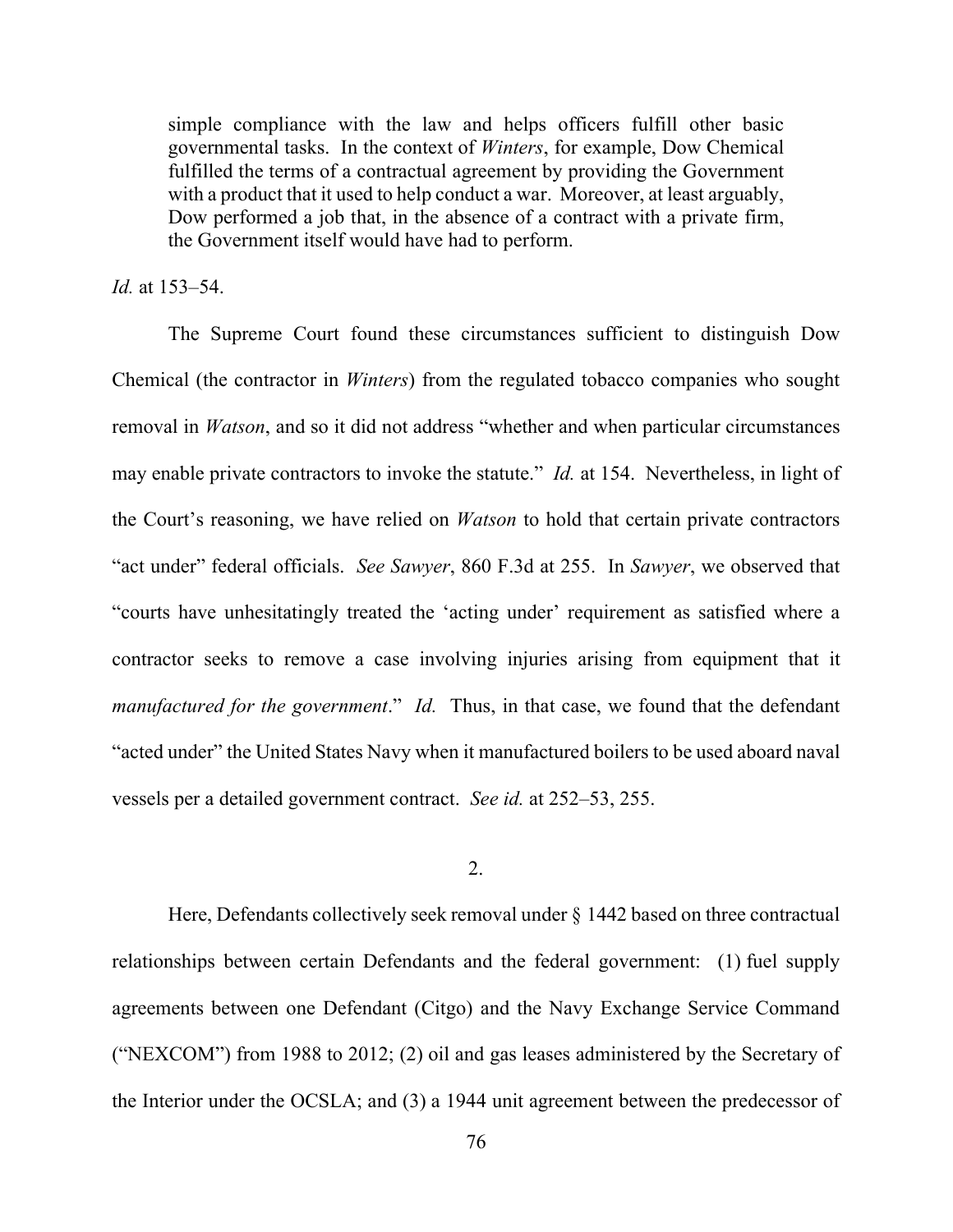another Defendant (Chevron) and the U.S. Navy for the joint operation of a strategic petroleum reserve in California known as the Elk Hills Reserve. For the reasons that follow, we agree with Baltimore that none of these relationships are sufficient to justify removal under the federal officer removal statute in this case, either because they fail to satisfy the acting-under prong or because they are insufficiently related to Baltimore's claims for purposes of the nexus prong.

### a.

First, we have little trouble concluding that the NEXCOM fuel supply agreements do not satisfy the "acting under" requirement. These agreements required Defendant Citgo to advertise, supply, and distribute gasoline and diesel to NEXCOM, which NEXCOM resold at a discount to "active duty military, retirees, reservists, and their families" at "service stations operated by NEXCOM on Navy bases located in a number of states across the country." J.A. 216. Although Defendants contend that Citgo helped "the Government to produce an item that it needs" by selling NEXCOM fuel for resale on Navy bases, *see Watson*, 551 U.S. at 153, such logic would bring every seller of contracted goods and services within the ambit of  $\S$  1442 when the government is a customer.

We refuse to adopt such a sweeping interpretation of *Watson*. In our view, the key lesson from *Watson* is that closely supervised government contractors are distinguishable from intensely regulated private firms because the former assist the government in carrying out basic governmental functions. *See* 551 U.S. at 153–54 ("The assistance that private contractors provide federal officers goes beyond simple compliance with the law and helps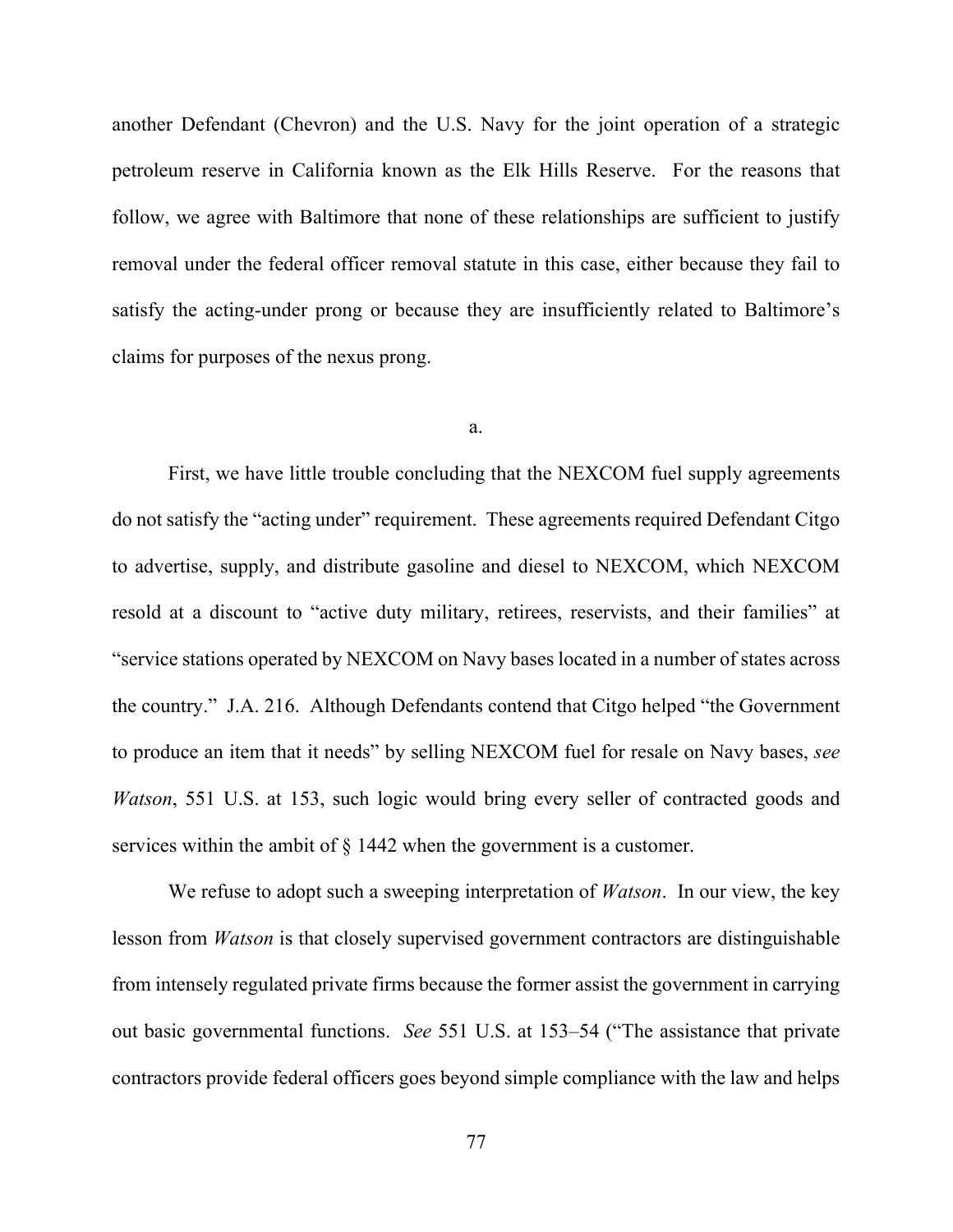officers fulfill other basic governmental tasks. . . . [And they are tasks that] the Government itself would [otherwise] have ... to perform."). And the provision of means to engage in chemical warfare, as in *Winters*, or even the provision of specific component parts to be used aboard military vessels, as in *Sawyer*, is different in kind from the provision of motor vehicle fuel for resale on Navy bases—both in terms of the nature of the "item" provided and the level of supervision and control that is contemplated by the contract.

To be sure, other circuits have applied the *Watson* dictum beyond the militaryprocurement-contract context, and we do not suggest that only defense contractors may invoke the federal officer removal statute.<sup>20</sup> Yet none of those cases have confronted a contract like the one we have here, which involves the sale of a standardized consumer product. Indeed, the Ninth Circuit has held, albeit in an unpublished decision, that the fact that the federal government purchases "off-the-shelf" products from a manufacturer "does not show that the federal government [has] supervised [the] manufacture of [such products] or directed [that they be] produce[d] in a particular manner, so as to come within the meaning of 'act[ed] under.'" *Washington v. Monsanto Co.*, 738 F. App'x 554, 555 (9th Cir. 2018) (sixth alteration in original) (quoting 28 U.S.C.  $\S$  1442(a)(1)).

Although Defendants strongly resist the off-the-shelf-products analogy by pointing to particular provisions in the fuel supply agreements, we find those provisions unavailing.

<span id="page-77-0"></span><sup>20</sup> For cases involving people other than defense contractors, see, for example, *Goncalves ex rel. Goncalves v. Rady Child.'s Hosp. San Diego*, 865 F.3d 1237, 1245–49 (9th Cir. 2017); *In re Commonwealth's Motion to Appoint Couns. Against or Directed to Def. Ass'n of Phila.*, 790 F.3d 457, 469 (3d Cir. 2015); *Bell v. Thornburg*, 743 F.3d 84, 89 (5th Cir. 2014); *Jacks v. Meridian Res. Co., LLC*, 701 F.3d 1224, 1232–35 (8th Cir. 2012); and *Bennett v. MIS Corp.*, 607 F.3d 1076, 1088 (6th Cir. 2010).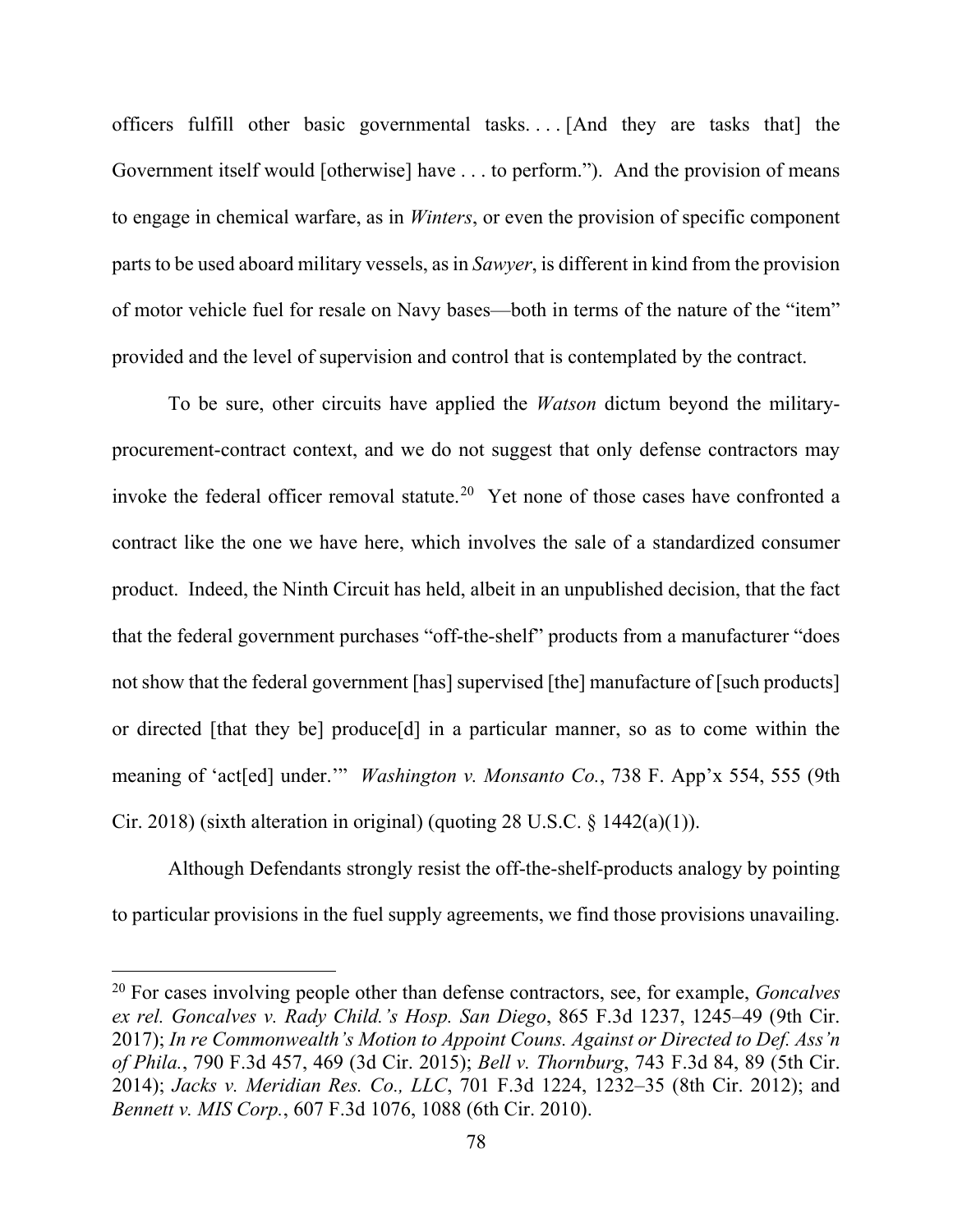Defendants emphasize that the agreements: (1) "set forth detailed 'fuel specifications' that required compliance with specified American Society for Testing and Materials standards, and compelled NEXCOM to 'have a qualified independent source analyze the products' for compliance with those specifications"; (2) "authorized the Contracting Officer to inspect delivery, site, and operations"; and (3) "established detailed branding and advertising requirements." Defs.' Reply Br. 19–20 (footnotes omitted). But we have reviewed the contractual provisions cited by Defendants, and they are a far cry from the type of close supervision that existed in both *Sawyer* and *Winters*. *See Sawyer*, 860 F.3d at 253 (noting that the Navy provided "highly detailed ship [and military] specifications" that boilers were required to match and exercised "intense direction and control . . . over all written documentation to be delivered with its naval boilers," including warnings); *Winters*, 149 F.3d at 398–99 (noting that the Department of Defense required Dow Chemical to provide Agent Orange under threat of criminal sanctions, maintained strict control over the chemical's development, and required that it be produced according to its specifications); *cf. Isaacson v. Dow Chem. Co.*, 517 F.3d 129, 138 (2d Cir. 2008) (rejecting "off-the-shelf argument" because "commercially available products did not contain the Agent Orange herbicides in a concentration as high as that found in Agent Orange"). Rather, the cited provisions seem typical of any commercial contract. They are incidental to sale and sound in quality assurance. $21$ 

<span id="page-78-0"></span> $21$  In light of the misleading-marketing allegations that are at the center of Baltimore's Complaint, we pause to note that the "detailed branding and advertising requirements" cited by Defendants have absolutely nothing to do with those allegations. They simply (Continued)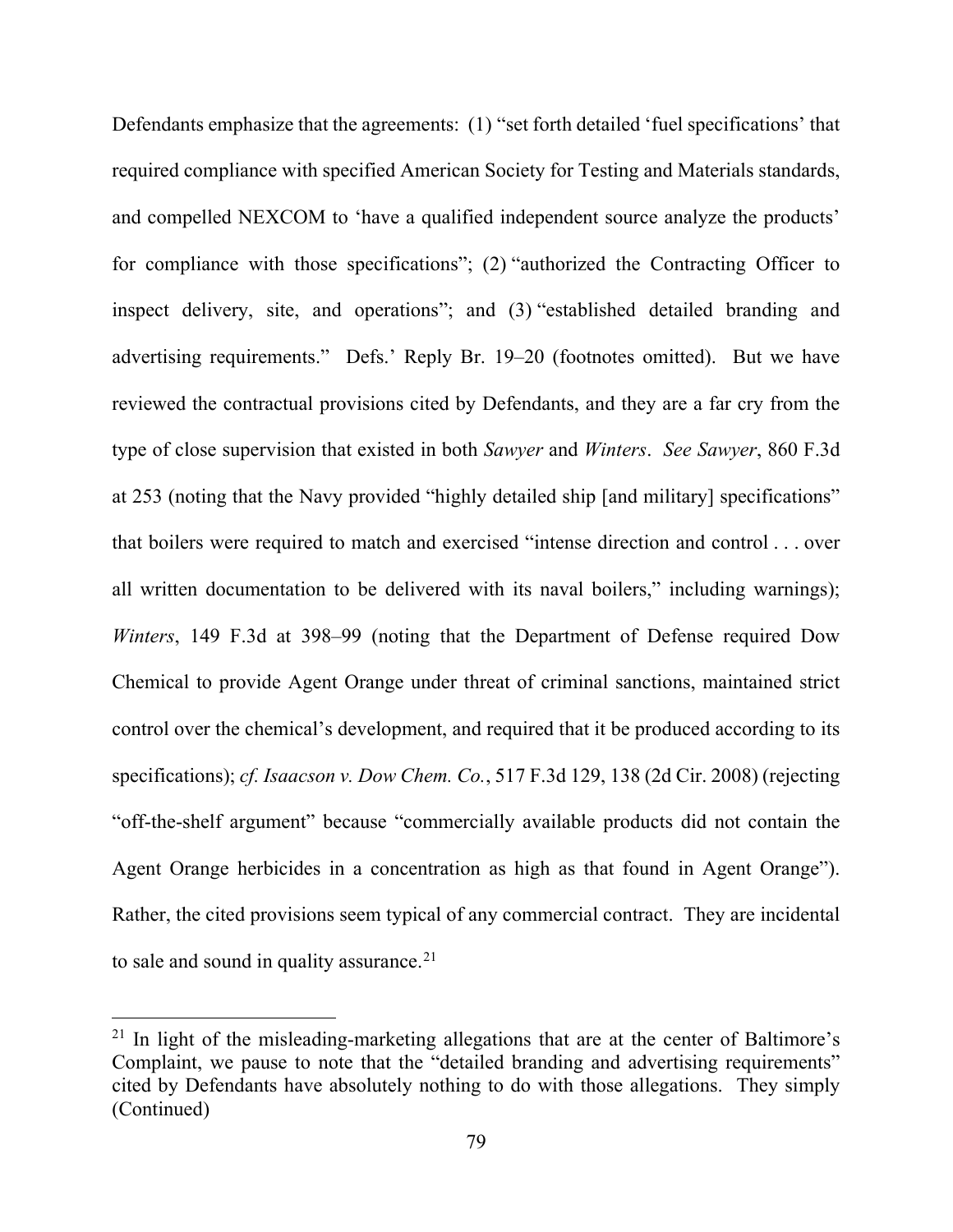b.

Next up are the oil and gas leases. Defendants allege that Chevron and "other Defendants" have extracted oil and gas on the federal OCS pursuant to a leasing program administered by the Secretary of the Interior under the OCSLA. J.A. 212; *see, e.g.*, J.A. 233–39 (boilerplate lease); *see also Ctr. for Sustainable Econ. v. Jewell*, 779 F.3d 588, 592 (D.C. Cir. 2015) ("The [OCSLA] created a framework to facilitate the orderly and environmentally responsible exploration and extraction of oil and gas deposits on the OCS. It charges the Secretary of the Interior with preparing a program every five years containing a schedule of proposed leases for OCS resource exploration and development.").

The leases grant lessees "the exclusive right and privilege to drill for, develop, and produce oil and gas resources" in the submerged lands of the OCS in exchange for certain royalties on production, *see* J.A. 233–34, and requires them to exercise diligence in the development of the leased area by engaging in exploration, development, and production activities in accordance with government-approved plans, *see* J.A. 234; *see also* 30 C.F.R. §§ 550.200–.299 (expounding plans referenced in lease). The leases also place certain conditions on the disposition of oil and gas that is produced. Defendants highlight two such conditions. The first mandates that twenty percent of production be offered to "small or independent refiners." J.A. 235. The second gives the government a right of first refusal

address whether and when the government will market a branded product under a contractor's brand or trade name. *See* Exs. F and G to Decl. of Arnold Walton, *Mayor & City Council of Balt. v. BP P.L.C.*, 388 F. Supp. 3d 538 (D. Md. 2019) (No. 1:18-cv-02357- ELH), ECF Nos. 127-6 at 23, 127-7 at 15).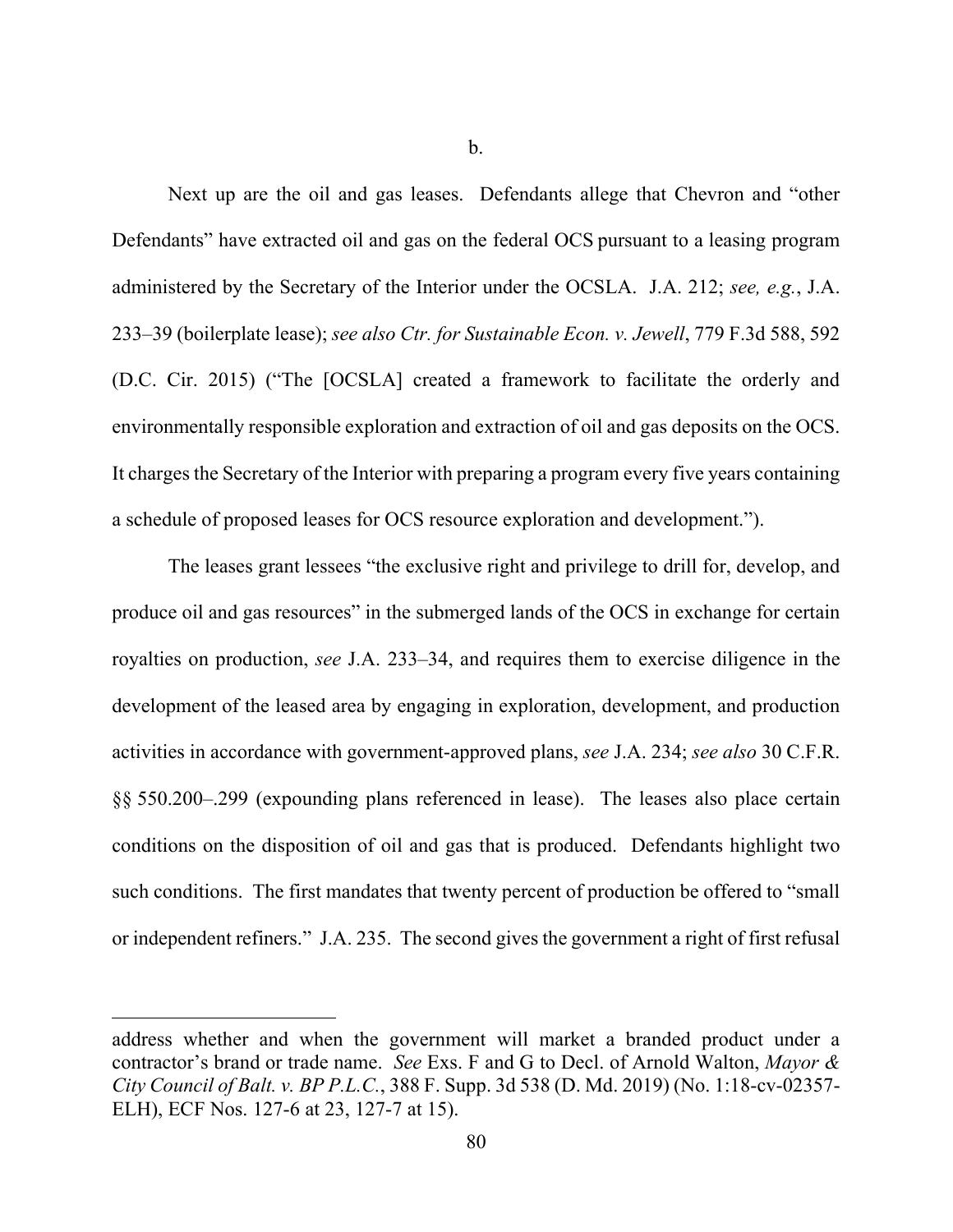to purchase all production "[i]n time of war or when the President of the United States shall so prescribe." J.A. 235.

Defendants argue that the foregoing provisions demonstrate that the Defendant lessees were "acting under" the Secretary of the Interior in extracting, producing, and selling fossil-fuel products on the OCS. We disagree.

For starters, we note that many of lease terms are mere iterations of the OCSLA's regulatory requirements. Though OCS resource development is highly regulated, "differences in the degree of regulatory detail or supervision cannot by themselves transform . . . regulatory *compliance* into the kind of assistance" that triggers the "acting under" relationship. *See Watson*, 551 U.S. at 157. Of course, the presence of a contractual relationship (here, a lease) is an important distinction. But we are skeptical that the willingness to lease federal property or mineral rights to a private entity for the entity's own commercial purposes, without more, could ever be characterized as the type of assistance that is required to trigger the government-contractor analogy. *See, e.g.*, *Bd. of Cnty. Comm'rs of Boulder Cnty. v. Suncor Energy (U.S.A.) Inc.*, 405 F. Supp. 3d 947, 977 (D. Colo. 2019) ("At most, the leases appear to represent arms-length commercial transactions whereby ExxonMobil agreed to certain terms (that are not in issue in this case) in exchange for the right to use government-owned land for their own commercial purposes."), *aff'd*, 25 F.4th at 1250–54.

Moreover, we need not decide whether the OCSLA leases are distinguishable from other more run-of-the-mill natural-resources leases because they implicate national energy needs. Either way, we are not convinced that the supervision and control to which OCSLA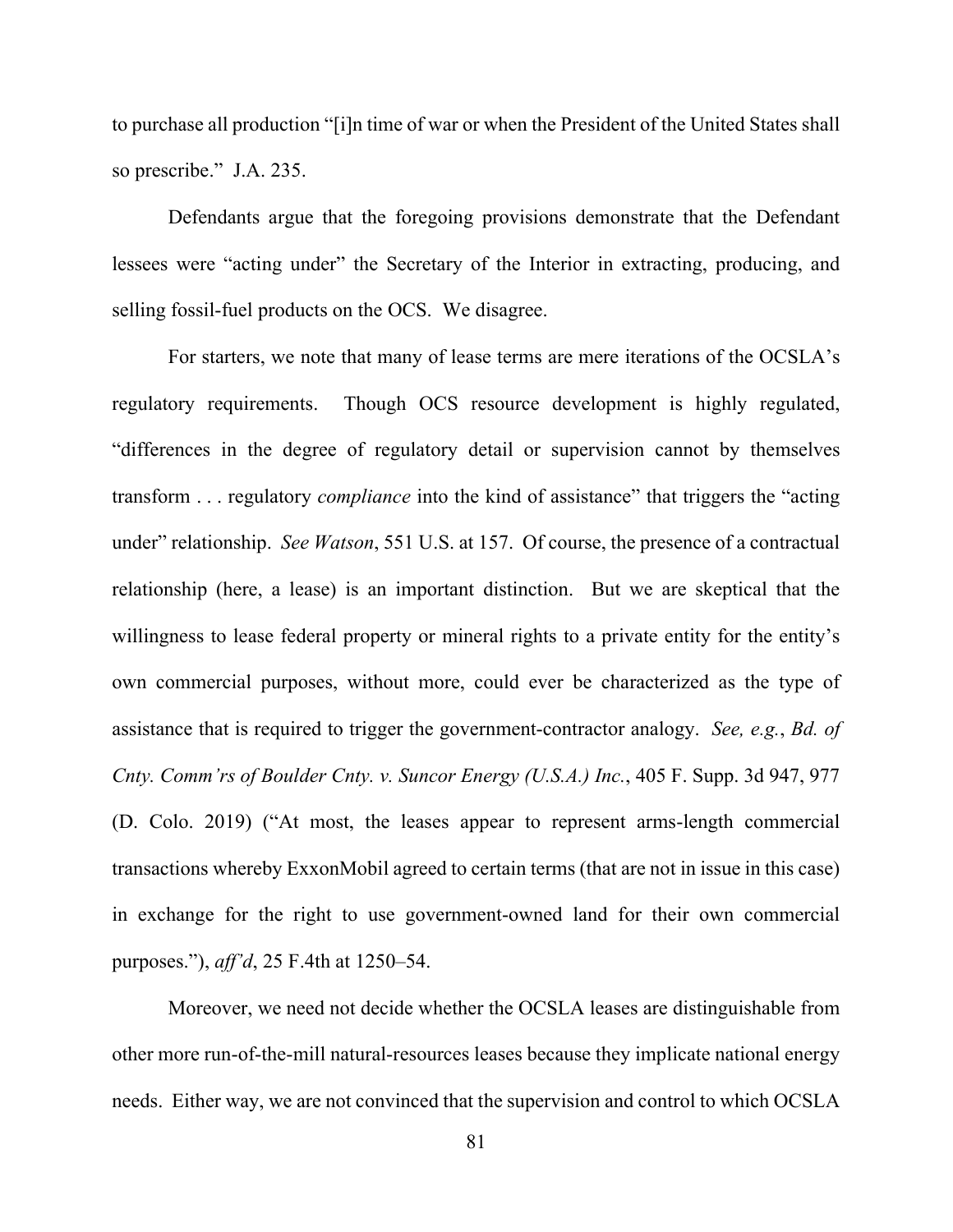lessees are subject connote the sort of "unusually close" relationship that courts have previously recognized as supporting federal officer removal. *See Watson*, 551 U.S. at 153– 54; *see also supra* Part IV.H.1 (discussing *Winters* and *Sawyer*). As Baltimore points out, the leases do not appear to dictate that Defendants "extract fossil fuels in a particular manner." Baltimore's Resp. Br. 18. Nor do they appear to vest the government with control over "the composition of oil or gas to be refined and sold to third parties," let alone purport to affect "the content or methods of Defendants' communications with customers, consumers, and others about Defendants' [fossil-fuel] products." *Id.*; *accord Suncor Energy*, 405 F. Supp. 3d at 976–77.<sup>[22](#page-81-0)</sup>

Finally, even to the extent that the OCSLA leases toe the "acting under" line, we still agree with the district court's analysis as to § 1442's third prong. Any connection between fossil-fuel production on the OCS and the conduct alleged in the Complaint is simply too remote.

To satisfy the third prong, the conduct charged in the Complaint need only "relate to" the asserted official authority. *See Sawyer*, 860 F.3d at 257–58; *see also* 28 U.S.C. § 1442(a)(1) ("for *or relating to* any act under color of such office" (emphasis added)).

<span id="page-81-0"></span><sup>&</sup>lt;sup>22</sup> Defendants do not seriously contend otherwise. Instead, in their documents here and below, they repeatedly point to the same lease provisions that we cite above, without further explanation. This is a complex case, and we do not intend to suggest that Defendants were required to outline the leases' requirements in painstaking detail in order to satisfy their burden of justifying federal officer removal. But they must provide "'candid, specific and positive' allegations that they were acting under federal officers." *In re MTBE*, 488 F.3d at 130 (citation omitted) (quoting *Willingham v. Morgan*, 395 U.S. 402, 408 (1969)). Here, the lack of any specificity as to federal direction leaves us unable to conclude that the leases rise to the level of an unusually close relationship, as required by the first "acting under" prong.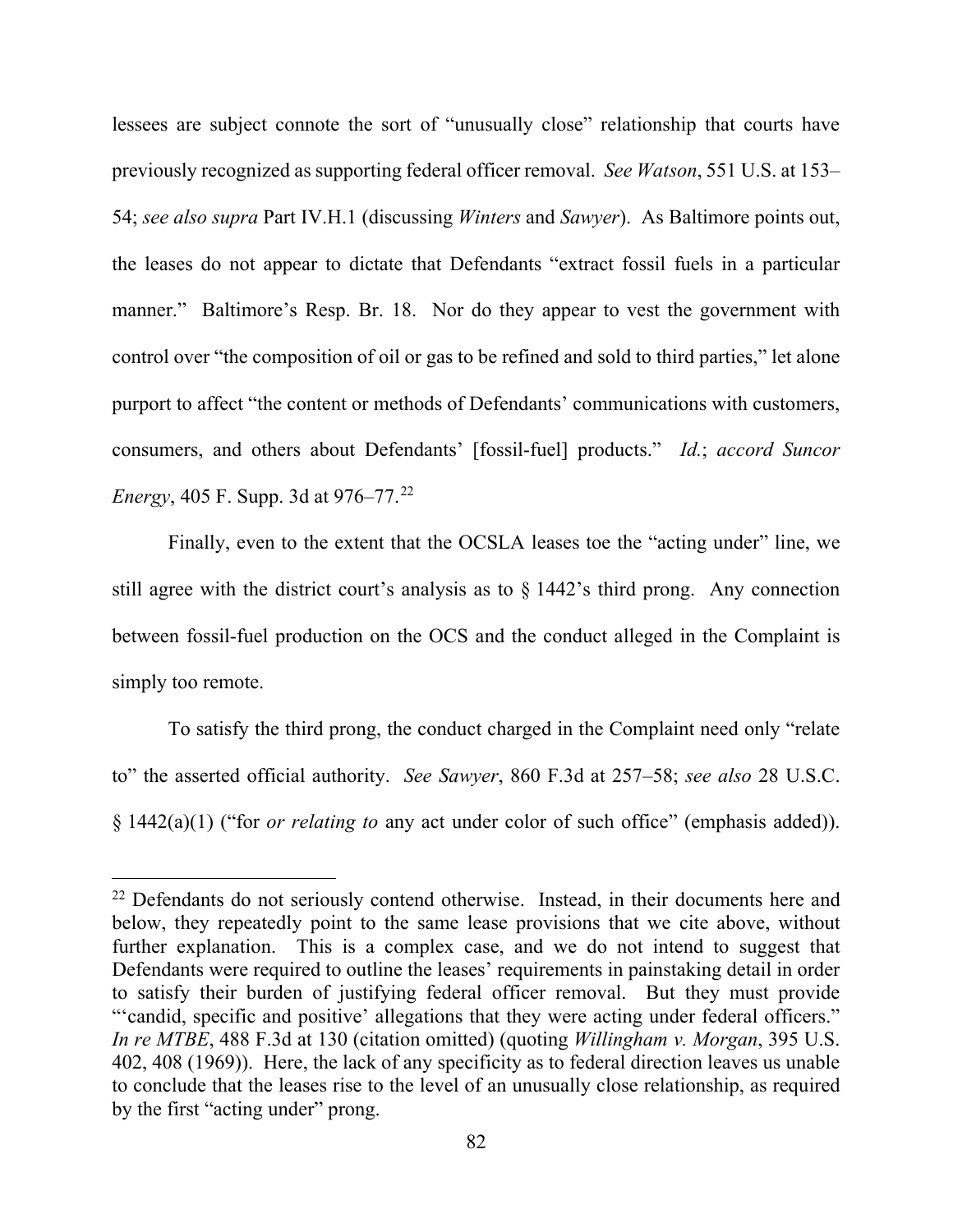That is, there must be "a connection or association between the act in question and the federal office." *Sawyer*, 860 F.3d at 258 (emphasis omitted) (quoting *Papp v. Fore-Kast Sales Co.*, 842 F.3d 805, 813 (3d Cir. 2016)). We elaborated upon this requirement in *Sawyer*. There, we held that the district court imposed "a stricter standard of causation than that recognized by the statute" by demanding a showing of "specific government direction" as to whether the defendant manufacturer should have warned shipyard workers who assembled boilers for use aboard naval vessels about the dangers of asbestos, which was a component of the boilers manufactured by the defendant under a contract with the Navy. *See id.* at 252, 258. Notably, the Navy required the use of asbestos in boilers despite its known dangers and dictated the content of the warnings that accompanied the boilers. The defendant manufacturer complied with those requirements. Accordingly, we concluded that the defendant's performance of the contract was "sufficient to connect the plaintiffs' claims, which fault[ed] warnings that were *not* specified by the Navy, to the warnings that the Navy specified and with which [the defendant] complied." *Id.* at 258 (emphasis added); *see also id.* ("These claims undoubtedly 'relat[e] to' all warnings, given or not, that the Navy determined in its discretion." (alteration in original)).

In this case, the district court held that even if the "acting under" and "colorable federal defense" requirements were satisfied, Defendants did not plausibly assert that the charged conduct was carried out "for or relating to" the alleged official authority, given the "wide array of conduct" for which they were sued. *See BP P.L.C.*, 388 F. Supp. 3d at 568– 69. Specifically, the court explained that Defendants were sued "for their contribution to climate change by producing, promoting, selling, and concealing the dangers of fossil[-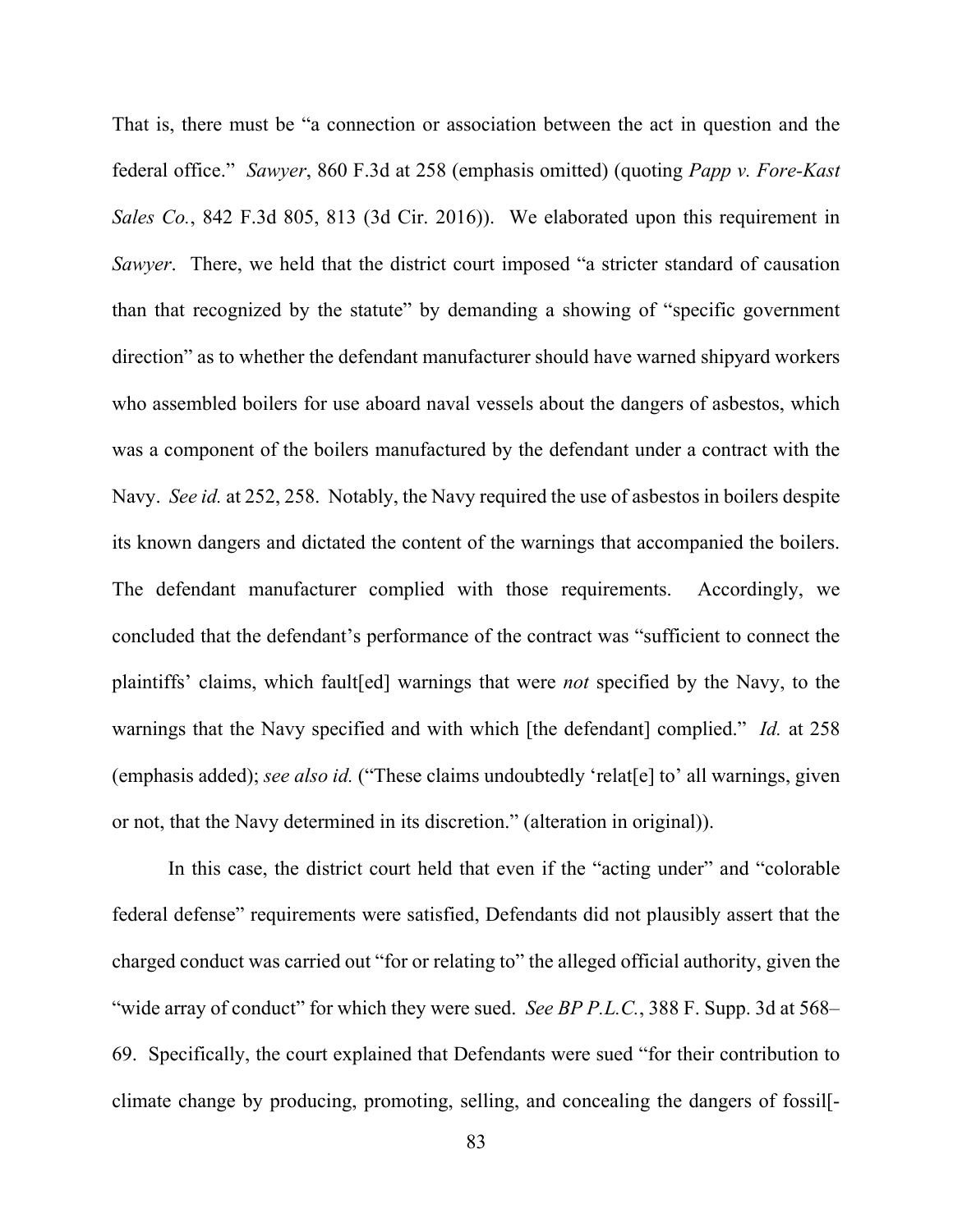]fuel products," and yet failed to show that a federal officer "controlled their total production and sales of fossil fuels," or "directed them to conceal the hazards of fossil fuels or prohibited them from providing warnings to consumers." *Id.* at 568.

On appeal, Defendants take issue with primarily two aspects of the district court's analysis. First, they argue that the lack of direction as to concealment or warnings is irrelevant to some of Baltimore's claims, namely, strict liability for design defect. Second, they contend that a lack of control as to *total* production and sales is not dispositive under *Sawyer*'s relaxed reading of the third "nexus" prong.

We disagree with Defendants on both fronts. When read as a whole, the Complaint clearly seeks to challenge the promotion and sale of fossil-fuel products without warning and abetted by a sophisticated disinformation campaign. Of course, there are many references to fossil-fuel production in the Complaint, which spans 132 pages. But, by and large, these references only serve to tell a broader story about how the unrestrained production and use of Defendants' fossil-fuel products contribute to greenhouse gas pollution. Although this story is necessary to establish the avenue of Baltimore's climatechange-related injuries, it is not the source of tort liability. Put differently, Baltimore does not merely allege that Defendants contributed to climate change and its attendant harms by producing and selling fossil-fuel products; it is the concealment and misrepresentation of the products' known dangers—and the simultaneous promotion of their unrestrained use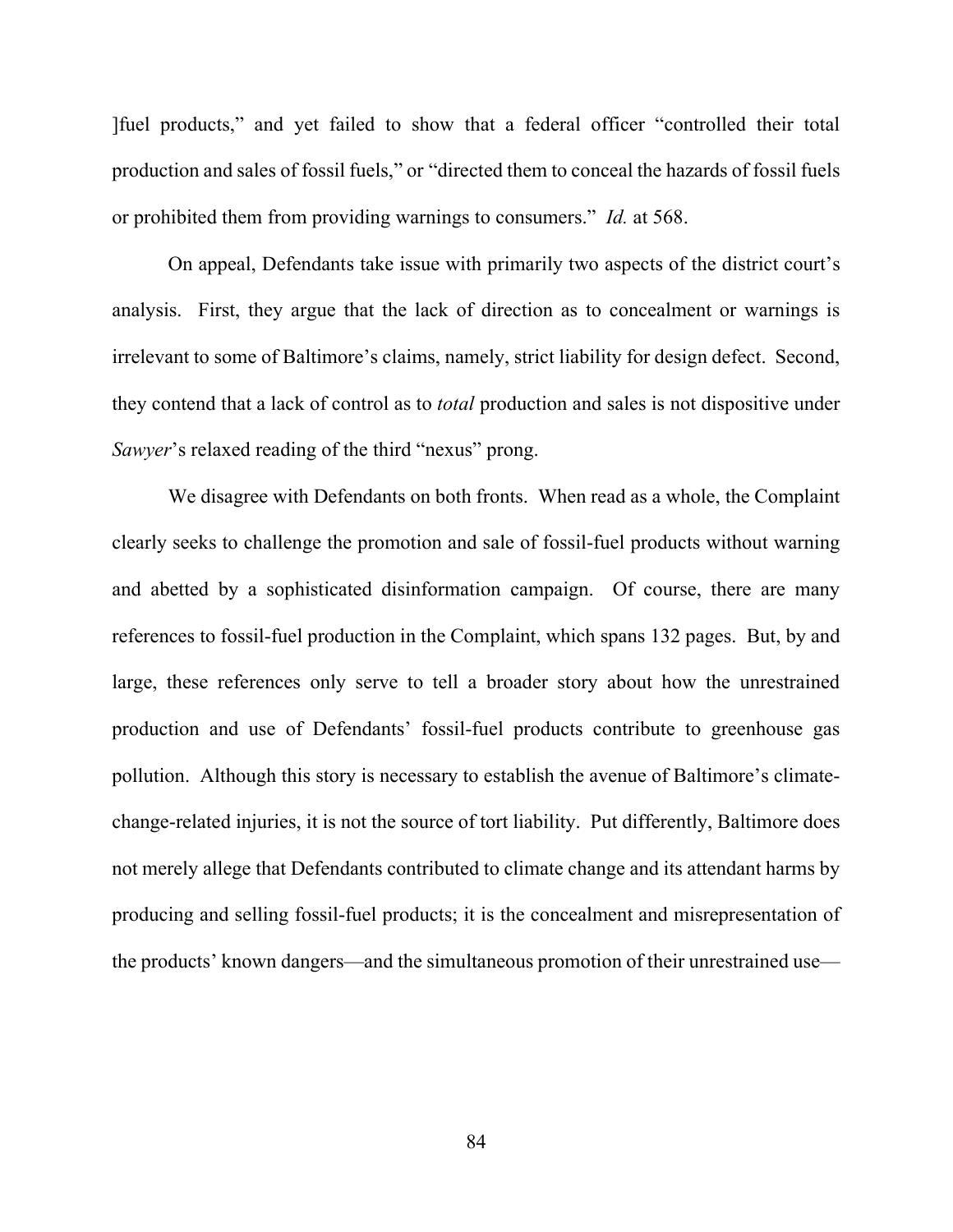that allegedly drove consumption, and thus greenhouse gas pollution, and thus climate change. $^{23}$  $^{23}$  $^{23}$ 

For this reason, the lack of federal control over the production and sale of *all* fossilfuel products is relevant to the nexus analysis, and the district court did not err in relying upon that fact when finding that any connection between the charged conduct and the asserted official authority was even further diminished. If production and sales went to the heart of Baltimore's claims, we might be inclined to think otherwise. After all, the alleged government-directed conduct (here, the production and sale of fossil fuels extracted on the

<span id="page-84-0"></span><sup>&</sup>lt;sup>23</sup> The same holds true for Baltimore's strict-liability design-defect claim. As Defendants point out, design-defect claims generally focus on "the product itself," rather than "the conduct of the manufacturer." *Phipps v. Gen. Motors Corp.*, 363 A.2d 955, 958 (Md. 1976). But that is not how Baltimore has framed its claim. Instead, Baltimore relies on the same misleading-marketing and denialist-campaign allegations cited above, averring that Defendants not only failed to warn the public about the climate effects they knew would result from the normal use of their products, but also took affirmative steps to misrepresent the nature of those risks, such as by disseminating information aimed at casting doubt on the integrity of scientific evidence that was generally accepted at the time and by advancing their own pseudo-scientific theories. According to Baltimore, these tactics "prevented reasonable consumers from forming an expectation that fossil-fuel products would cause grave climate changes." J.A. 161; *see also Maryland v. Exxon Mobil Corp.*, 406 F. Supp. 3d 420, 461 (D. Md. 2019) (explaining that Maryland applies a consumer-expectation test in design-defect cases, and only applies the risk-utility test when the product malfunctions in some way (citing *Halliday v. Sturm, Ruger & Co.*, 792 A.2d 1145 (Md. 2002)). Under Baltimore's own theory of liability, then, its design-defect claim hinges on its ability to demonstrate that Defendants' promotional efforts deprived reasonable consumers of the ability to form expectations that *they would have otherwise formed*. Though we agree with Defendants that Baltimore's theory appears to be a novel one, at least in the design-defect context, this may be a function of the unique circumstances that have allegedly given rise to this litigation. For our purposes, it is sufficient that Baltimore has limited its design-defect theory to one that turns on the promotion allegations, which have nothing to do with the action purportedly taken under federal authority. The viability of such a theory under Maryland law is a question for the Maryland courts to decide.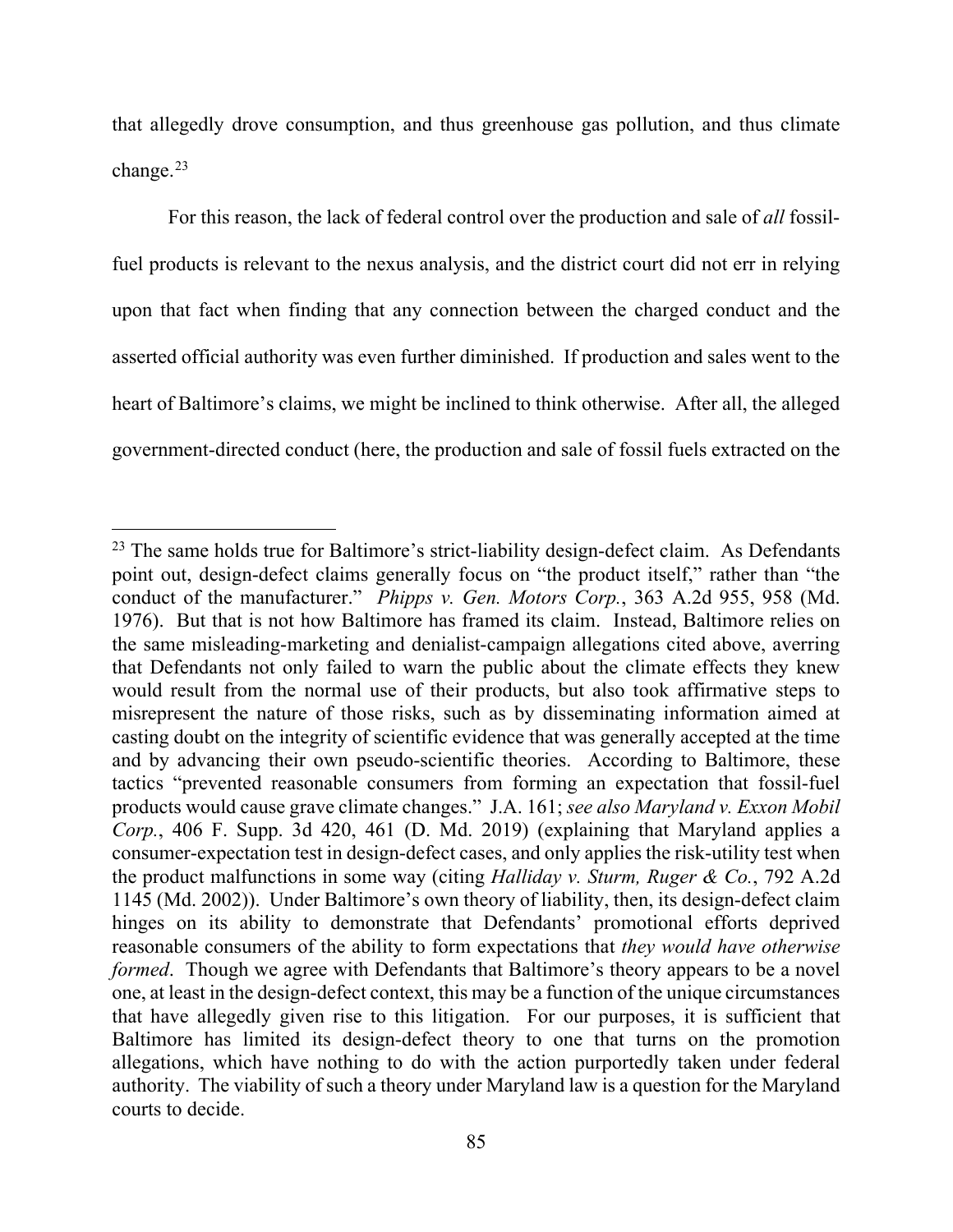OCS) need only "relate to" the conduct charged in the Complaint. But given the foregoing allegations, we agree with the district court's conclusion that the relationship between Baltimore's claims and any federal authority over a portion of certain Defendants' production and sale of fossil-fuel products is too tenuous to support removal under § 1442.

In sum, we hold that the Defendants who participated in the OCSLA leasing program were not "acting under" federal officials in extracting and producing fossil fuels on the OCS, and any connection between such activity and Baltimore's claims is too attenuated in any event.

c.

That leaves the 1944 unit agreement governing the operation of the Elk Hills Reserve. Because the agreement has a complicated history, we begin with its origin and purpose, followed by a general overview of its terms (or at least those in dispute). In the end, however, we decline to pass on the question of whether it satisfies the "acting under" prong. Like the OCSLA leases, we hold that the agreement fails to meet the third prong.

i.

The Elk Hills Reserve is located in Kern County, California, and originated from a 1912 Executive Order.

At the turn of the [twentieth] century, Government lands in the West were rapidly being turned over to private ownership. At the same time, there was a growing realization of the importance of oil for the Navy, which was then changing its ships from coal to oil burning. In response to arguments that the Government should preserve oil for Naval purposes, President Taft withdrew large portions of land in California and Wyoming from eligibility for private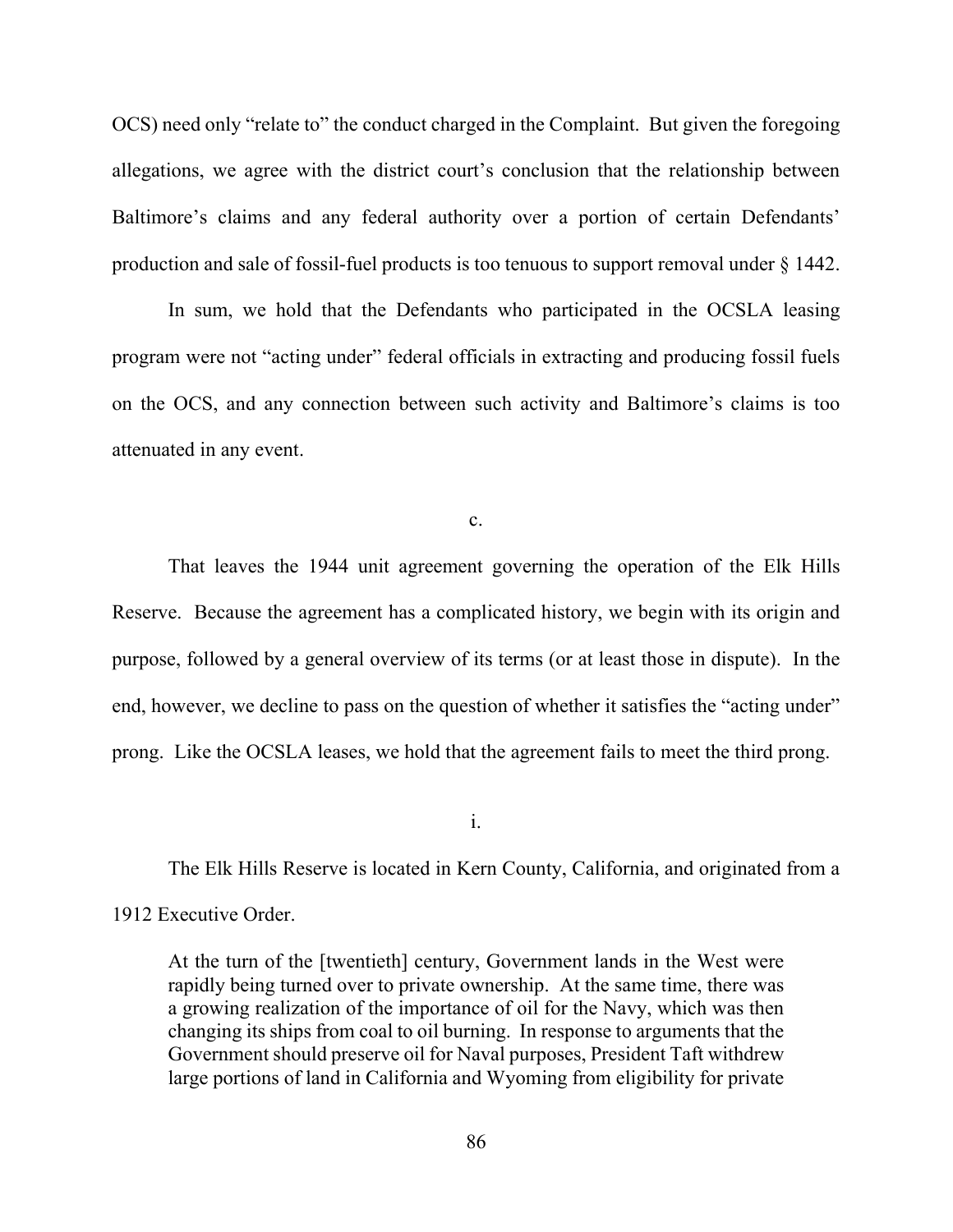ownership, and in 1912 set aside [the Elk Hills Reserve] by an Executive Order. . . .

The establishment of the Reserve was expressly made subject to pre-existing private ownership. There are approximately 46,000 acres within the Reserve, approximately one-fifth [was] owned by [the Standard Oil Company of California] and the remainder, approximately four-fifths by Navy. The Standard lands [were] not in one block, but [were] checker-boarded throughout the Reserve. The Executive Order establishing the Reserve affected the Government lands in the field as far as future use and disposition were concerned, but it had no effect on the privately owned lands, and the owners of those lands were free to use and dispose of them as they saw fit.

*United States v. Standard Oil Co.*, 545 F.2d 624, 626–27 (9th Cir. 1976).[24](#page-86-0)

Because production from one part of the Elk Hills Reserve could have reduced the amount of oil underlying another part of the Reserve, the Navy and Standard Oil (a Chevron predecessor) initially "had an understanding to the effect that neither would drill wells . . . without six months' notice to the other." *Id.* at 627; *see also id.* (explaining that underlying both parties' lands were "separate accumulations of hydrocarbons," which, "unlike solid minerals, do not remain in place but move because of changes in underground pressure and [thus] move toward producing wells"). But the tension between Standard's legitimate goal of producing oil on its land and the Navy's duty to conserve its hydrocarbons in the ground until needed in an emergency became untenable on the brink of World War II. So the parties began negotiations over "an exchange, purchase or condemnation of Standard's land in the Reserve on the one hand, or their operation as a unit with the Navy land," on the other. *Id.*

<span id="page-86-0"></span><sup>&</sup>lt;sup>24</sup> *Standard Oil* involved a prior dispute over the same agreement, in which the Ninth Circuit endorsed the foregoing summary agreed upon by the parties in a pretrial statement.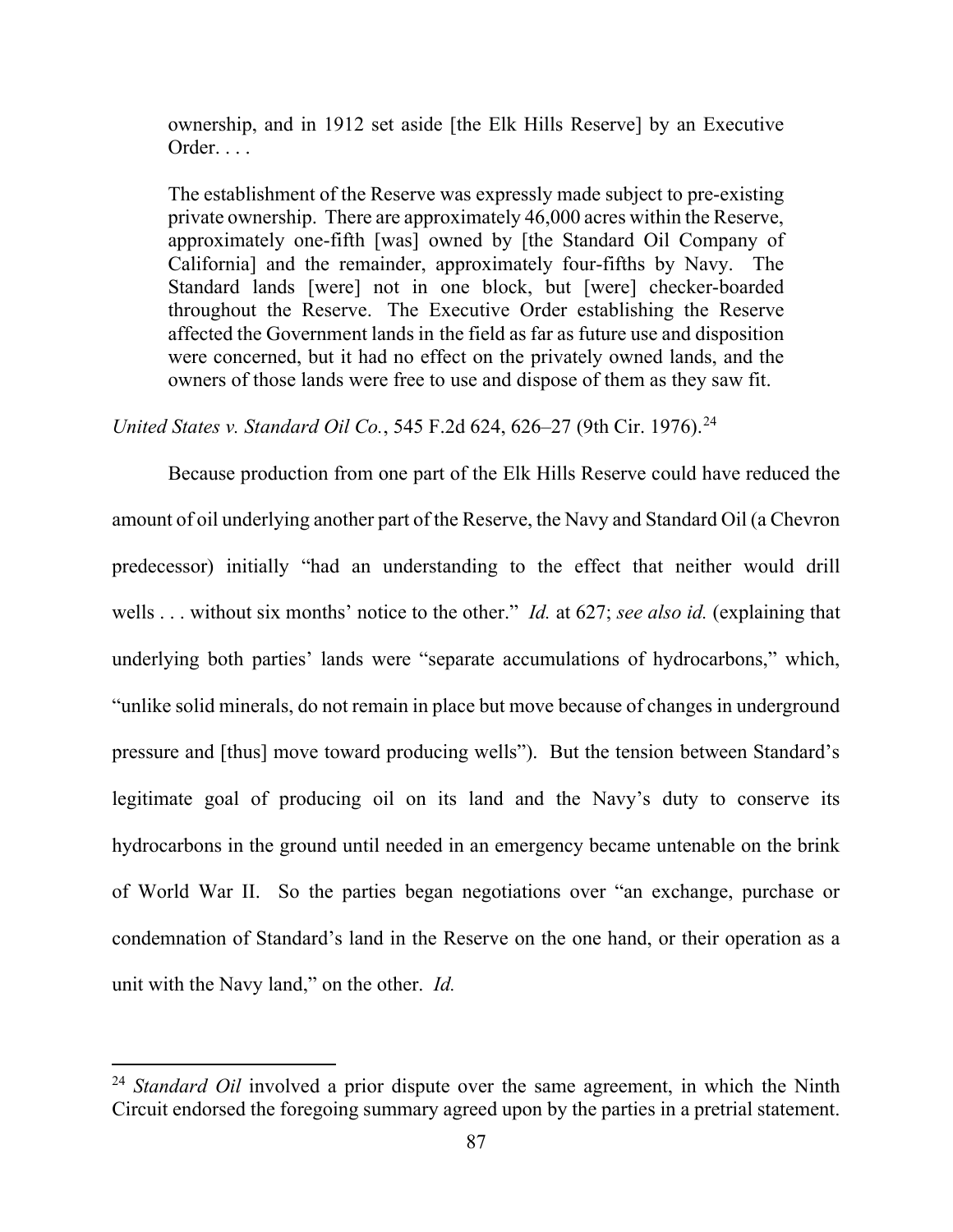These negotiations ultimately resulted in the 1944 Unit Plan Contract ("UPC").<sup>[25](#page-87-0)</sup> A "unit agreement" is "a common arrangement in the petroleum industry where two or more owners have interests in a common pool," which is operated as a "unit." *Id.* The parties share production and costs in agreed-upon proportions, and, ordinarily, the objective is "to produce currently, at minimum expense and pursuant to good engineering practices." *Id.*  The UPC involved here, however, was unique in that "its purpose was not to produce currently, and its effect was to conserve as much of the hydrocarbons in place as was feasible until needed for an emergency." *Id.* "This required curtailing production of Standard's hydrocarbons along with that of Navy, for which Standard would have to receive compensation." *Id.* Accordingly, "in consideration for Standard curtailing its production plus giving up certain other rights," *id.* at 627–28, the UPC gave Standard the right to take specified volumes of oil from certain zones in the pool—namely, an average of 15,000 barrels per day, or a lesser amount fixed by the Secretary of the Navy, with (1) a ceiling of 25,000,000 barrels or one-third of Standard's total share, whichever was less, and (2) a floor of an amount sufficient to cover Standard's out-of-pocket expenses in maintaining the Reserve in good oil-field condition, *see id.* at 628; J.A. 245–46, 250–52.

<span id="page-87-0"></span> $25$  The parties entered into an earlier contract in 1942, but it was voluntarily terminated in 1943 due to doubts expressed by the Attorney General as to its legality. *Id.* The parties entered into the UPC in 1944, after Congress passed enabling legislation. *See id.* The UPC governed the joint operation and development of three initial "commercially productive zones" underlying the Elk Hills Reserve, two of which contained oil (the Stevens Zone and Shallow Oil Zone). Only the latter zone is at issue here, and all of the provisions discussed in this opinion pertain to that zone.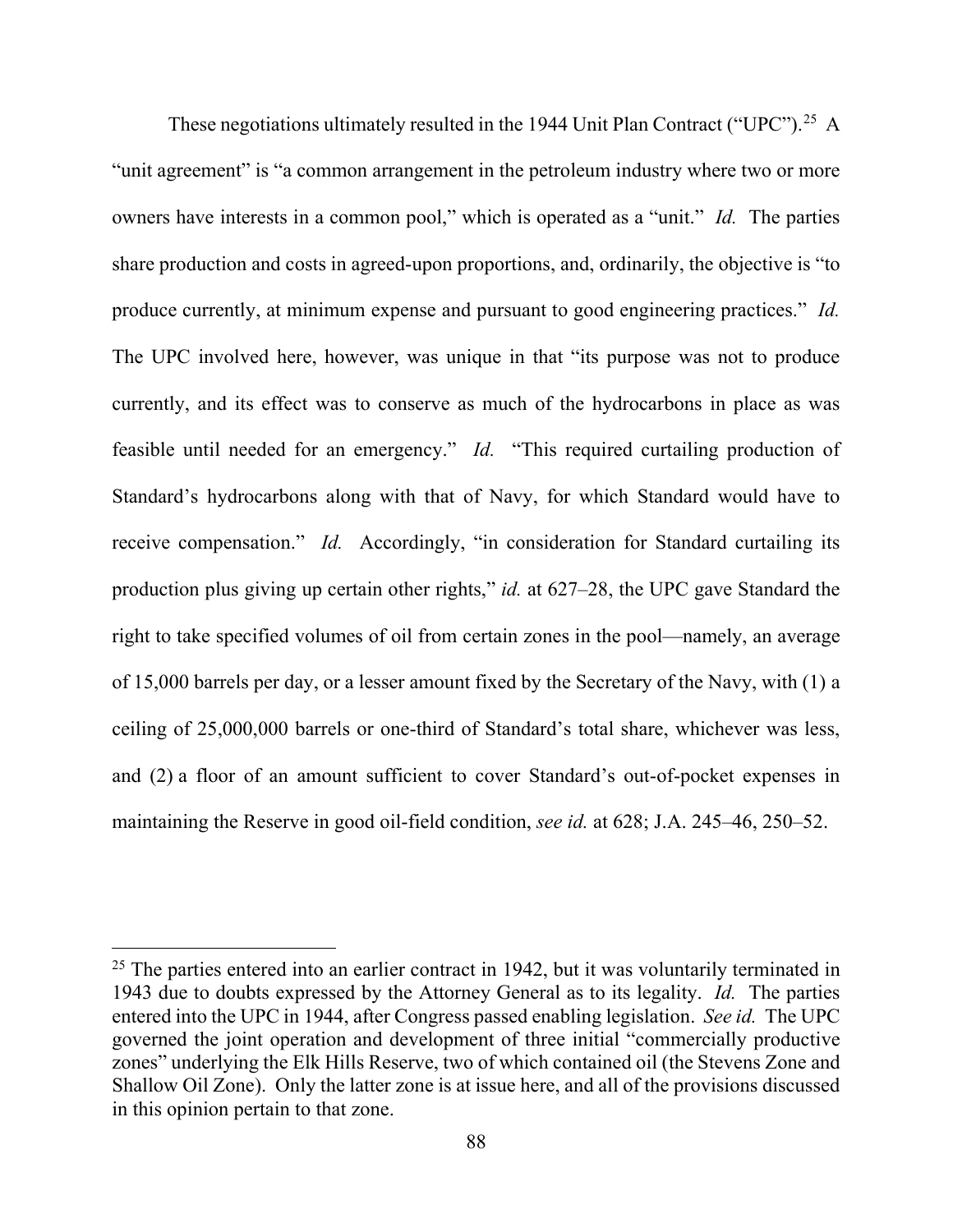With this background in mind, we turn to the specific UPC provisions relied upon by Defendants to establish that one of their predecessors (Standard) "acted under" the Navy when it engaged in fossil-fuel production during the twentieth century.

In the main, Defendants stress that the UPC gave the Navy "*exclusive control* over the exploration, prospecting, development, and operation of the [Elk Hills] Reserve," and the "*full and absolute power* to determine . . . the quantity and rate of production from[] the Reserve." Defs.' Reply Br. 18 (second alteration in original) (citation omitted); *accord* J.A. 249–50. In particular, they note that the UPC "obligated" Standard "to operate the Reserve in such manner as to produce 'not less than 15,000 barrels of oil per day,'" and allowed the Navy to suspend or increase the rate of production in its "discretion." Defs.' Reply Br. 18–19 (quoting J.A. 250) (citing J.A. 250–51).

Baltimore counters that these provisions do not establish that Standard was producing oil at the direction of a federal officer. According to Baltimore, these provisions merely required that the pool be maintained in a manner that would have made it *capable* of producing at least 15,000 barrels per day until Standard received its share under the contract. *See* J.A. 250 ("Until Standard shall have received . . . its share of production . . . , the Reserve shall be developed and operated in such manner and to such extent as will, so far as practicable, permit production . . . to be maintained at a rate sufficient to produce therefrom not less than 15,000 barrels of oil per day . . . ."). As a result, Baltimore argues that Standard could have complied with the contract by producing no oil at all, unless and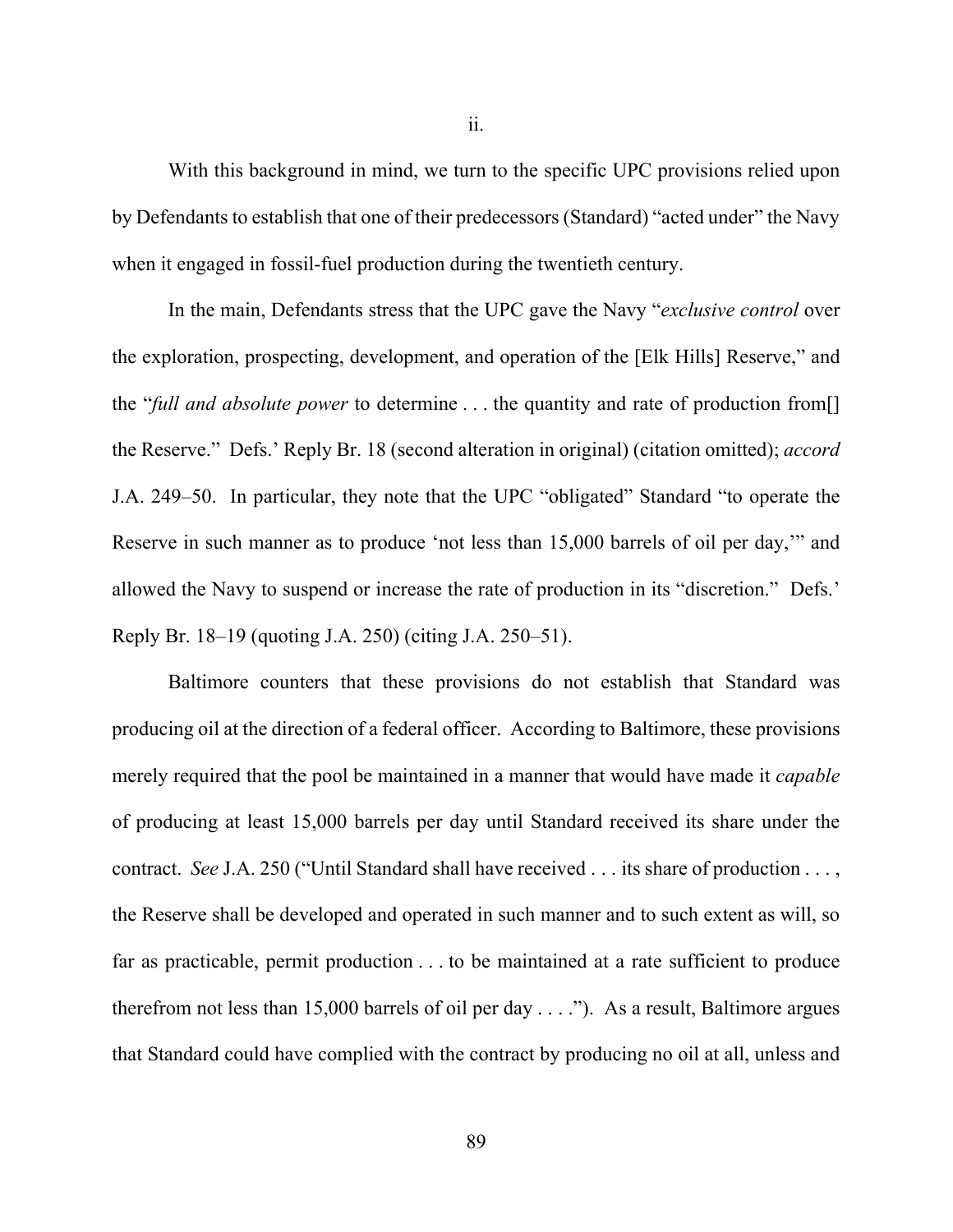until the Navy elected to increase the rate of production via congressional authorization.<sup>[26](#page-89-0)</sup> And even then, Baltimore says, the contract did not necessarily make *Standard* responsible for production on the Navy's behalf. *See generally* J.A. 249 ("Navy shall, subject to the provisions hereof, have the exclusive control over the exploration, prospecting, development, and operation of the Reserve, and Navy may, in its discretion, explore, prospect, develop, and/or operate the Reserve directly with its own personnel *or* it may contract for all or any part of such [activities] with competent and responsible parties[, including] . . . Standard . . . ." (emphasis added)).

At our first oral argument, Defendants shifted their focus away from whether the 15,000-barrels-per-day provision actually required Standard to produce any oil, as they argued in their briefs. Instead, Defendants pointed to the Naval Petroleum Reserves Production Act of 1976 ("1976 Act"), which "authorized and directed" the Secretary of the Navy to produce the Elk Hills Reserve "at the maximum efficient rate consistent with sound engineering practices for a period not to exceed six years . . . ." Naval Petroleum Reserves Production Act, Pub. L. No. 94-258, § 201(3), 90 Stat. 303, 308 (1976); *see also supra* note 26 (discussing UPC's congressional-authorization requirement). Congress

<span id="page-89-0"></span><sup>26</sup> *See generally* J.A. 246 ("[The UPC] does not and cannot, in and of itself, authorize the production of any of Navy's share of the oil, . . . as distinct from that portion of Standard's share hereinafter permitted to be produced and received by Standard under the terms of [the above-cited provisions]. The production of the remainder of Standard's share and of all of Navy's share must, except for the purpose of protecting, conserving, maintaining, or testing the Reserve, be preceded by and based upon [congressional] authorization . . .; and references hereinafter to an authorization or election by Navy to order the production of any such oil are intended to be limited to action by the Navy within the terms of any such [authorization].").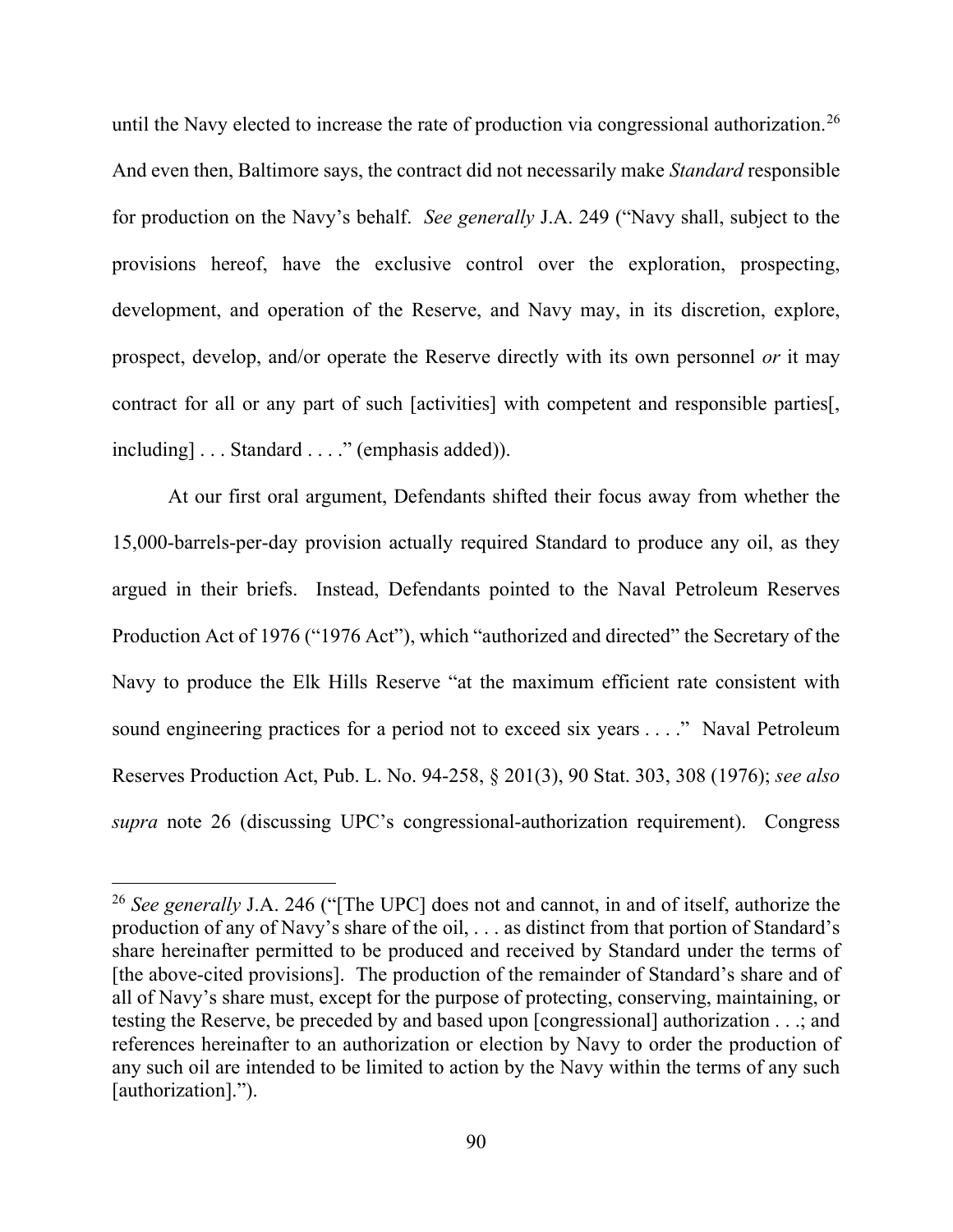authorized this increase in production after determining that "the Navy's intent to maintain a petroleum reserve, in case of national emergency in 1944, was no longer relevant," *Chevron U.S.A., Inc. v. United States*, 71 Fed. Cl. 236, 244 (2006), and in response to the 1973 oil crisis, J.A. 214. The 1976 Act also gave the Secretary the authority "to sell or otherwise dispose of the United States share of such petroleum produced from" the Elk Hills Reserve. *See* 90 Stat. at 308.

Shortly thereafter, in 1977, Congress transferred authority over the Elk Hills Reserve to the Department of Energy and assigned to it the Navy's interest in the Reserve as well as the UPC. *Chevron*, 71 Fed. Cl. at 244–45. Standard, and later Chevron as a successor, "continued its interest in the joint operation" of the Reserve until 1997. J.A. 214.

## iii.

The parties' dispute about the UPC and its significance for purposes of federal officer removal thus can be distilled to two main issues. First, was any oil ever produced from the Elk Hills Reserve at the Navy's direction? And second, if so, was it Standard who carried out those orders?

In light of the 1976 Act, we think the answer to the first question is yes. But as to the second, we simply have no idea whether production authorized by Congress was carried out by Standard. At our first oral argument, counsel for Chevron merely stated that it was his "understanding" that Standard extracted oil on the Navy's behalf under the unit agreement, and, more generally, that the government relies upon private companies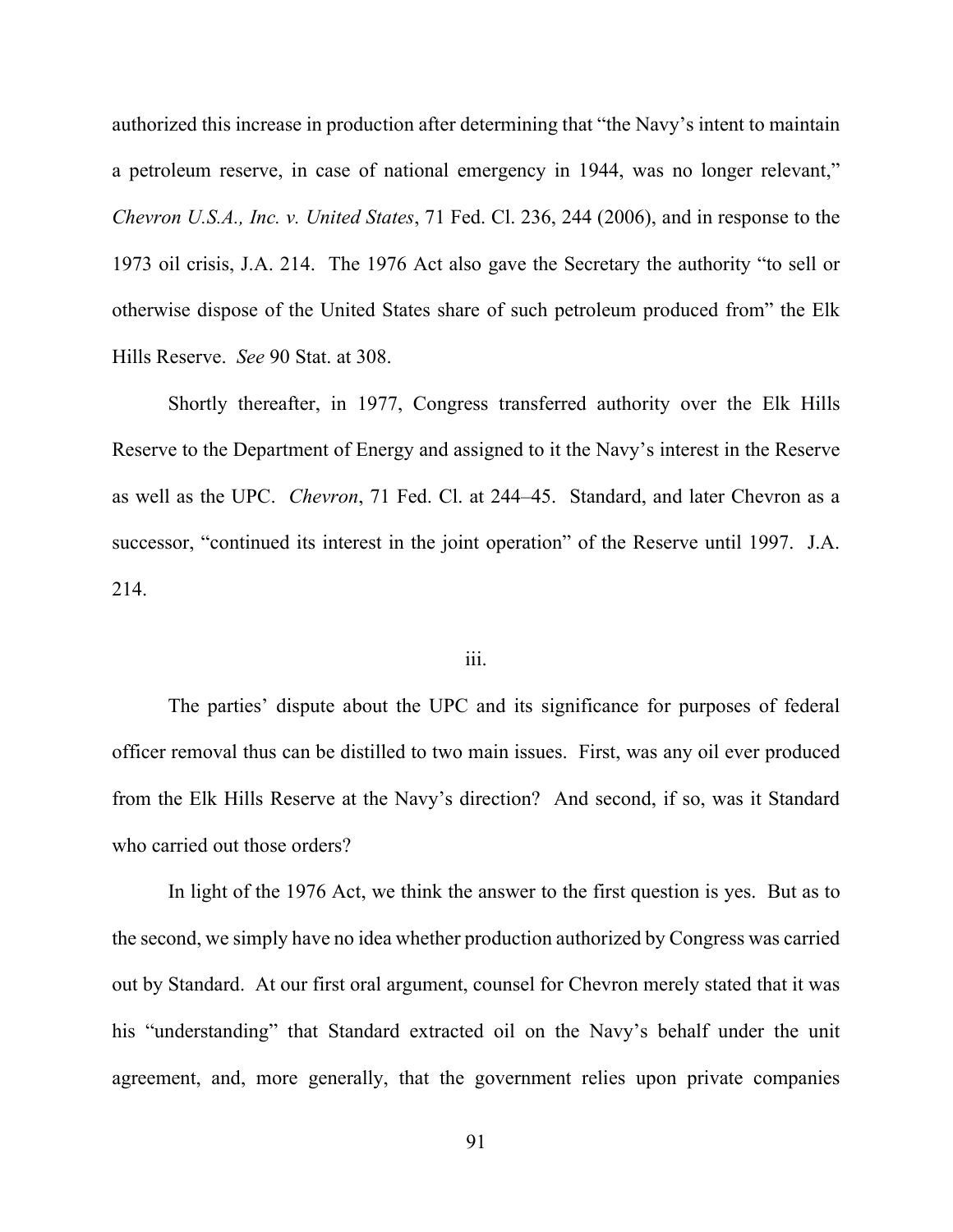because it does not have its own oil and gas engineers or drilling equipment. And although counsel later submitted a Rule 28(j) letter stating that the government had final authority over all production, "which was carried out by Standard, and later Chevron," Defs.' Letter of Suppl. Authorities 1, ECF No. 133, the letter merely cites the UPC *as a whole* in support of this assertion. In other words, it does not explain why Baltimore's reliance on the operational-control provision cited above is misplaced, *see* J.A. 249, nor does it point to any other provision or provisions that support a different reading.<sup>[27](#page-91-0)</sup> Thus, we are left wanting for pertinent details about Standard's role in operating the Elk Hills Reserve and producing oil therefrom on behalf of the Navy, which might bear directly upon the "acting under" analysis. Indeed, if Standard was not responsible for producing the oil authorized by Congress in 1976, the upshot is that any extensive government control contemplated by the UPC only affected the parties' relative shares and the development of the Reserve, not Standard's duties with respect to any production carried out for the Navy's benefit.

Nevertheless, even if we were to conclude that Standard was responsible for such production under the UPC—and that this responsibility transformed Standard into a person "acting under" the Navy for purposes of § 1442—the production of oil from the Elk Hills Reserve by the predecessor of one of the twenty-six Defendants, like the production of fossil fuels on the OCS, is not sufficiently "related" to Baltimore's claims. *See supra* Part

<span id="page-91-0"></span><sup>&</sup>lt;sup>27</sup> Because Baltimore only claimed that Standard was not responsible for production at oral argument—in response to Defendants' reliance on the 1976 Act, which Defendants, in turn, did not rely upon in their briefs on appeal—this issue is not addressed in Defendants' briefing, either. Nor can we find any relevant explanation in the federal-officer allegations in the Notice of Removal.